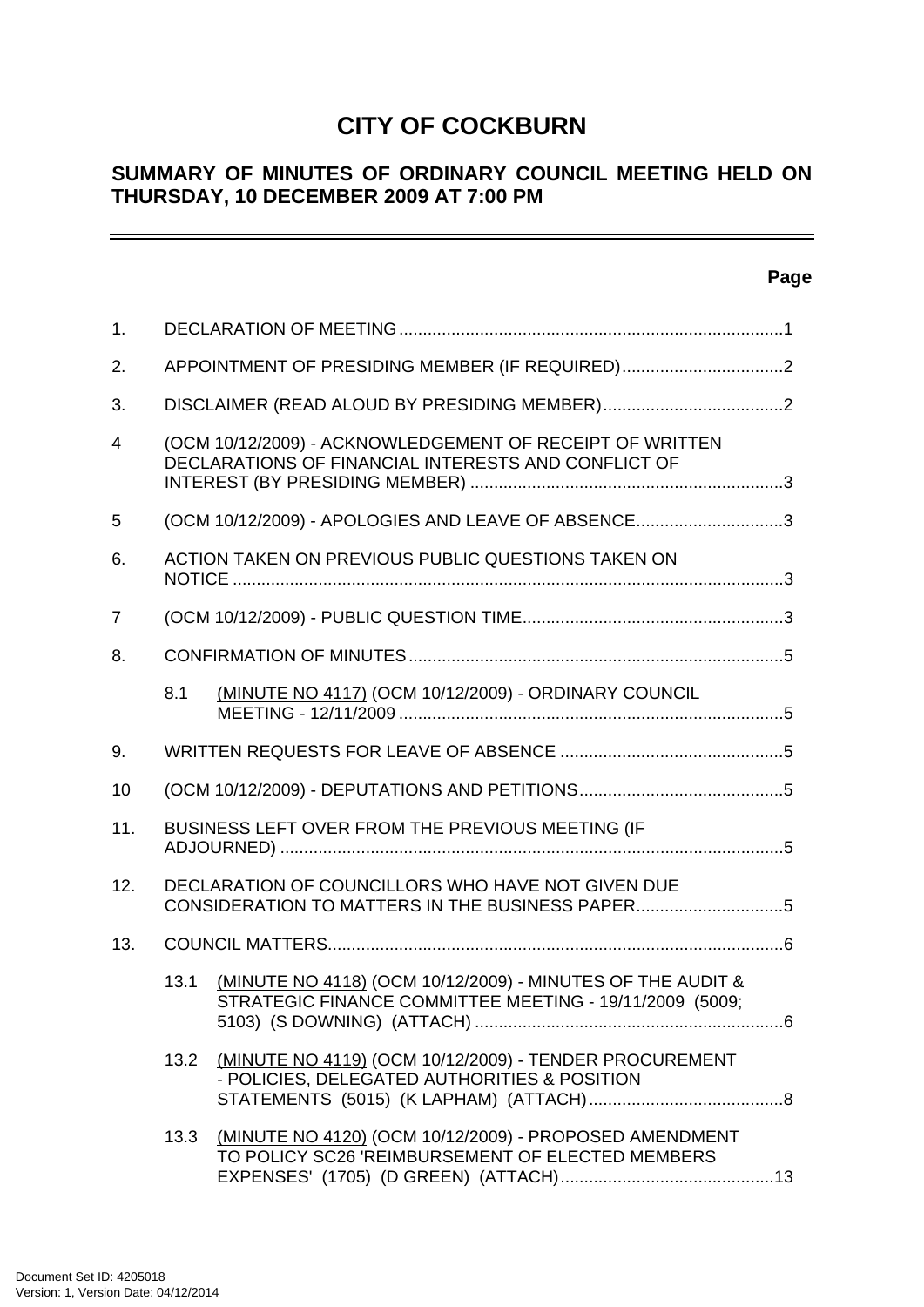|     |      | 13.4 (MINUTE NO 4121) (OCM 10/12/2009) - PROPOSED NEW POLICY<br>SC45 'FLYING OF FLAGS - CITY OF COCKBURN<br>ADMINISTRATION CENTRE' (4602) (D GREEN) (ATTACH)15                                                                                                                 |  |
|-----|------|--------------------------------------------------------------------------------------------------------------------------------------------------------------------------------------------------------------------------------------------------------------------------------|--|
|     | 13.5 | (MINUTE NO 4122) (OCM 10/12/2009) - 2008/09 ANNUAL REPORT                                                                                                                                                                                                                      |  |
|     | 13.6 | (MINUTE NO 4123) (OCM 10/12/2009) - COUNCIL<br>AMALGAMATIONS (1054) (D GREEN) (ATTACH) 19                                                                                                                                                                                      |  |
| 14. |      |                                                                                                                                                                                                                                                                                |  |
|     | 14.1 | (MINUTE NO 4124) (OCM 10/12/2009) - PROPOSED<br>METROPOLITAN REGION SCHEME AMENDMENT NO. 1161/41 -<br>LOCATION: VARIOUS - OWNER: VARIOUS - APPLICANT: N/A                                                                                                                      |  |
|     |      | 14.2 (MINUTE NO 4125) (OCM 10/12/2009) - PROPOSED<br>OUTBUILDING - LOCATION: LOT 33 (NO. 26) MORTIMER<br>STREET, WATTLEUP - OWNER: GUISEPPE PAPARONE -<br>APPLICANT: GABLE CONSTRUCTIONS (4411459) (M SCARFONE)                                                                |  |
|     | 14.3 | (MINUTE NO 4126) (OCM 10/12/2009) - PROPOSED AMENDMENT<br>TO PSPD16 'DESIGN GUIDELINES FOR LAKE YANGEBUP<br><b>BUSINESS PARK ESTATE' - LOCATION: LAKE YANGEBUP</b><br>BUSINESS PARK ESTATE, COCKBURN CENTRAL - OWNER:<br>VARIOUS - APPLICANT: SAS GLOBAL PROPERTY GROUP (4279) |  |
|     | 14.4 | (MINUTE NO 4127) (OCM 10/12/2009) - OUTBUILDING -<br>LOCATION: LOT 235 (NO. 114) FANSTONE AVENUE, BEELIAR -<br>OWNER: W J & P J POOT - APPLICANT: W POOT (3411425) (R                                                                                                          |  |
|     | 14.5 | (MINUTE NO 4128) (OCM 10/12/2009) - VARIATION OF POLICY<br>SPD7 'DUST MANAGEMENT PLANS' TO ALLOW SUBDIVISIONAL<br>BULK EARTHWORKS ON LOT 11 LYON ROAD, AUBIN GROVE -<br><b>OWNER: ALBERT STEVEN MAKJANICH - APPLICANT:</b><br>DEVELOPMENT ENGINEERING CONSULTANTS (5513262) (J |  |
|     | 14.6 | (MINUTE NO 4129) (OCM 10/12/2009) - DEVELOPMENT<br>APPLICATION FOR A LIQUOR STORE (DAN MURPHY'S) -<br>LOCATION: LOT 202 BEELIAR DRIVE, SUCCESS - OWNER:<br>PERRON INVESTMENTS PTY LTD - APPLICANT: TPG TOWN<br>PLANNING AND URBAN DESIGN (5518348) (T WATSON)                  |  |
|     |      |                                                                                                                                                                                                                                                                                |  |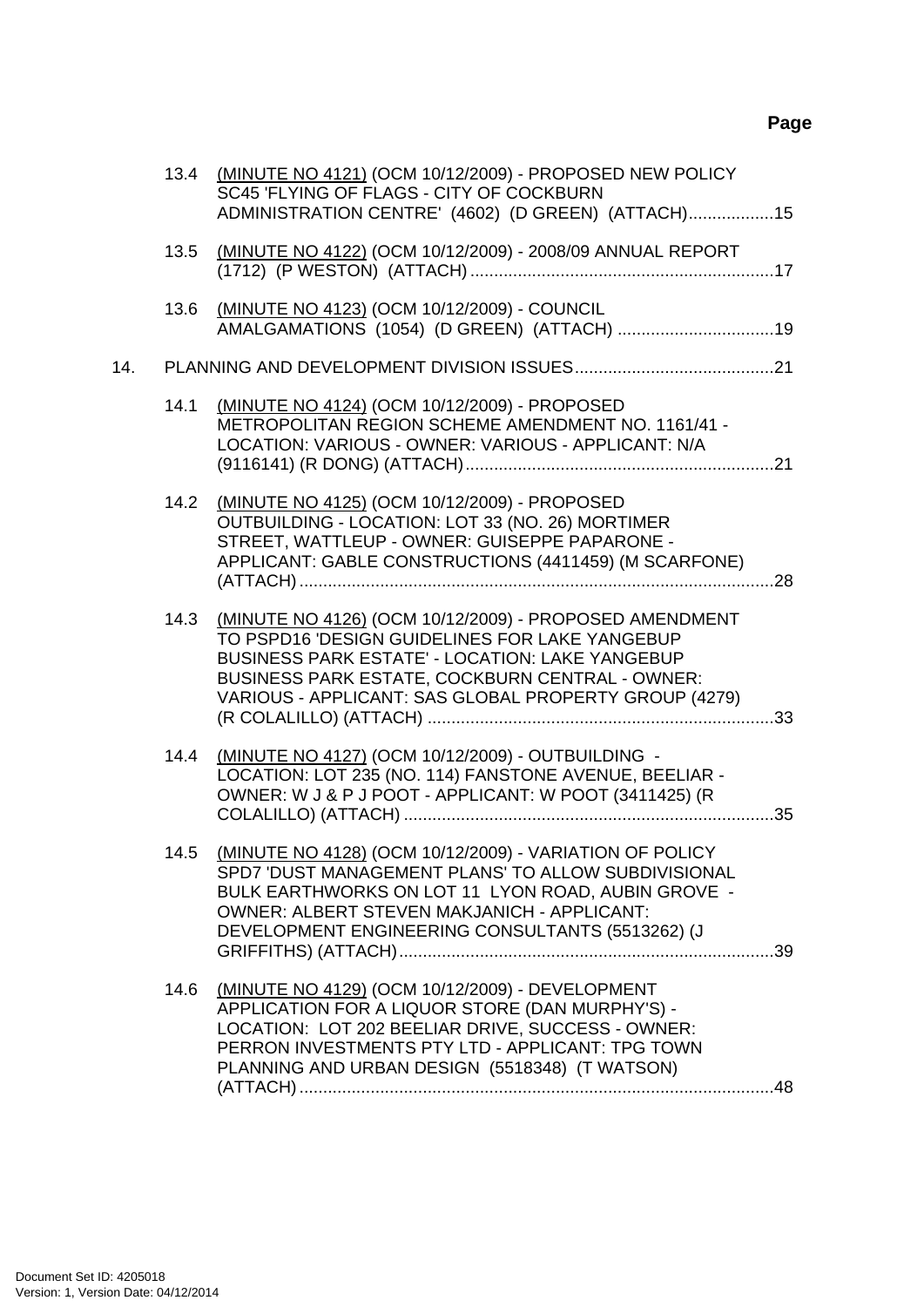|     |      | 14.7 (MINUTE NO 4130) (OCM 10/12/2009) - PROPOSED SCHEME<br>AMENDMENT NO. 80 - REZONING LOT 9012 WENTWORTH<br>PARADE, SUCCESS FROM 'RESIDENTIAL R20' TO 'RESIDENTIAL<br>R25' - OWNER: GOLD ESTATES OF AUSTRALIA - APPLICANT:                                                                                           |  |
|-----|------|------------------------------------------------------------------------------------------------------------------------------------------------------------------------------------------------------------------------------------------------------------------------------------------------------------------------|--|
|     | 14.8 | (MINUTE NO 4131) (OCM 10/12/2009) - PROPOSED NEW<br>POSITION STATEMENT PSPD20 'NAMING OF PARKS AND<br>RESERVES' AND PROPOSED DELETION OF POSITION<br>STATEMENT PSCS12 'NAMING OF PAVILIONS - COUNCIL<br>CONTROLLED RESERVES' - LOCATION: VARIOUS - OWNER:<br>VARIOUS - APPLICANT: VARIOUS (1050) (A TROSIC) (ATTACH)61 |  |
|     | 14.9 | (MINUTE NO 4132) (OCM 10/12/2009) - EXTENSION OF TIME  64<br>(MINUTE NO 4133) (OCM 10/12/2009) - DETAILED AREA PLANS                                                                                                                                                                                                   |  |
|     |      | FOR PORT COOGEE, NORTH COOGEE - STAGE 2B (LOT 642),<br>STAGE 2C, STAGE 3B AND STAGE 8A (LOT 502) - PREPARED<br>BY: TAYLOR BURRELL BARNETT - PROPONENT: AUSTRALAND                                                                                                                                                      |  |
|     |      | 14.10 (MINUTE NO 4134) (OCM 10/12/2009) - DELEGATED AUTHORITY -<br>SECTION 374 OF THE LOCAL GOVERNMENT (MISCELLANEOUS                                                                                                                                                                                                  |  |
| 15. |      |                                                                                                                                                                                                                                                                                                                        |  |
|     | 15.1 | (MINUTE NO 4135) (OCM 10/12/2009) - LIST OF CREDITORS PAID                                                                                                                                                                                                                                                             |  |
|     | 15.2 | (MINUTE NO 4136) (OCM 10/12/2009) - STATEMENT OF<br>FINANCIAL ACTIVITY AND ASSOCIATED REPORTS (5505) (N                                                                                                                                                                                                                |  |
|     | 15.3 | (MINUTE NO 4137) (OCM 10/12/2009) - PROPOSED AMENDMENT<br>TO POSITION STATEMENT PSFCS1 'EQUAL OPPORTUNITY'                                                                                                                                                                                                             |  |
|     | 15.4 | (MINUTE NO 4138) (OCM 10/12/2009) - PROPOSED AMENDMENT<br>TO POSITION STATEMENT PSFCS22 'SALARY PACKAGING'                                                                                                                                                                                                             |  |
|     | 15.5 | (MINUTE NO 4139) (OCM 10/12/2009) - ACCESS TO INTERNET<br>SERVICES - VARIOUS LOCATIONS WITHIN THE COCKBURN                                                                                                                                                                                                             |  |
| 16. |      |                                                                                                                                                                                                                                                                                                                        |  |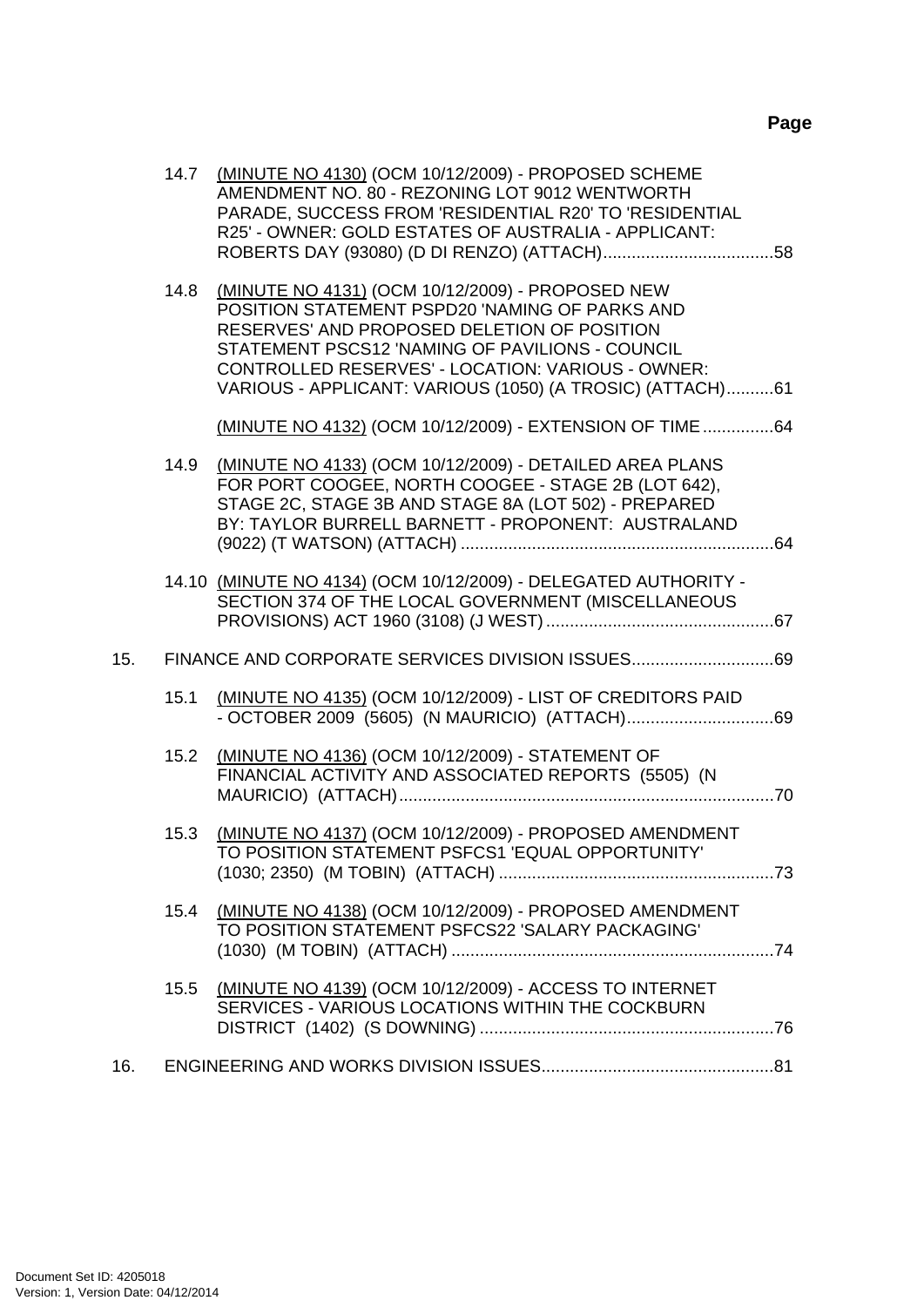# **Page**

| 17. |      |                                                                                                                                                                             |  |
|-----|------|-----------------------------------------------------------------------------------------------------------------------------------------------------------------------------|--|
|     | 17.1 | (MINUTE NO 4140) (OCM 10/12/2009) - LEASE - PART OF<br>RESERVE 41007 - SOUTH LAKE DRIVE, SOUTH LAKE -<br>DEPARTMENT FOR COMMUNITIES (5515210) (B FREEMAN)                   |  |
|     | 17.2 | (MINUTE NO 4141) (OCM 10/12/2009) - REVISED SPORT AND<br>RECREATION STRATEGIC PLAN 2009 (8163) (S HARRIS)                                                                   |  |
| 18. |      |                                                                                                                                                                             |  |
| 19. |      | MOTIONS OF WHICH PREVIOUS NOTICE HAS BEEN GIVEN 91                                                                                                                          |  |
|     | 19.1 | (MINUTE NO 4142) (OCM 10/12/2009) - NOTICE OF MOTION - CLR<br>O'BRIEN - LOT 9500 MAYOR ROAD MUNSTER - DANGEROUS                                                             |  |
|     |      | (MINUTE NO 4143) (OCM 10/12/2009) - EXTENSION OF TIME96                                                                                                                     |  |
| 20  |      | (OCM 10/12/2009) - NOTICES OF MOTION GIVEN AT THE MEETING FOR                                                                                                               |  |
| 21. |      | NEW BUSINESS OF AN URGENT NATURE INTRODUCED BY                                                                                                                              |  |
|     | 21.1 | (MINUTE NO 4144) (OCM 10/12/2009) - CONSIDERATION OF<br><b>IDENTIFYING THE COCKBURN CENTRAL ACTIVITY CENTRE AS</b><br>A TOURISM PRECINCT - OWNER: VARIOUS (9629) (A TROSIC) |  |
|     | 21.2 | (MINUTE NO 4145) (OCM 10/12/2009) - DEVELOPMENT<br>APPLICATION FOR LIQUOR LICENCE - LOT 202 BEELIAR DRIVE,                                                                  |  |
| 22  |      | (OCM 10/12/2009) - MATTERS TO BE NOTED FOR INVESTIGATION,                                                                                                                   |  |
| 23. |      |                                                                                                                                                                             |  |
| 24  |      | (MINUTE NO 4146) (OCM 10/12/2009) - RESOLUTION OF COMPLIANCE                                                                                                                |  |
| 25  |      |                                                                                                                                                                             |  |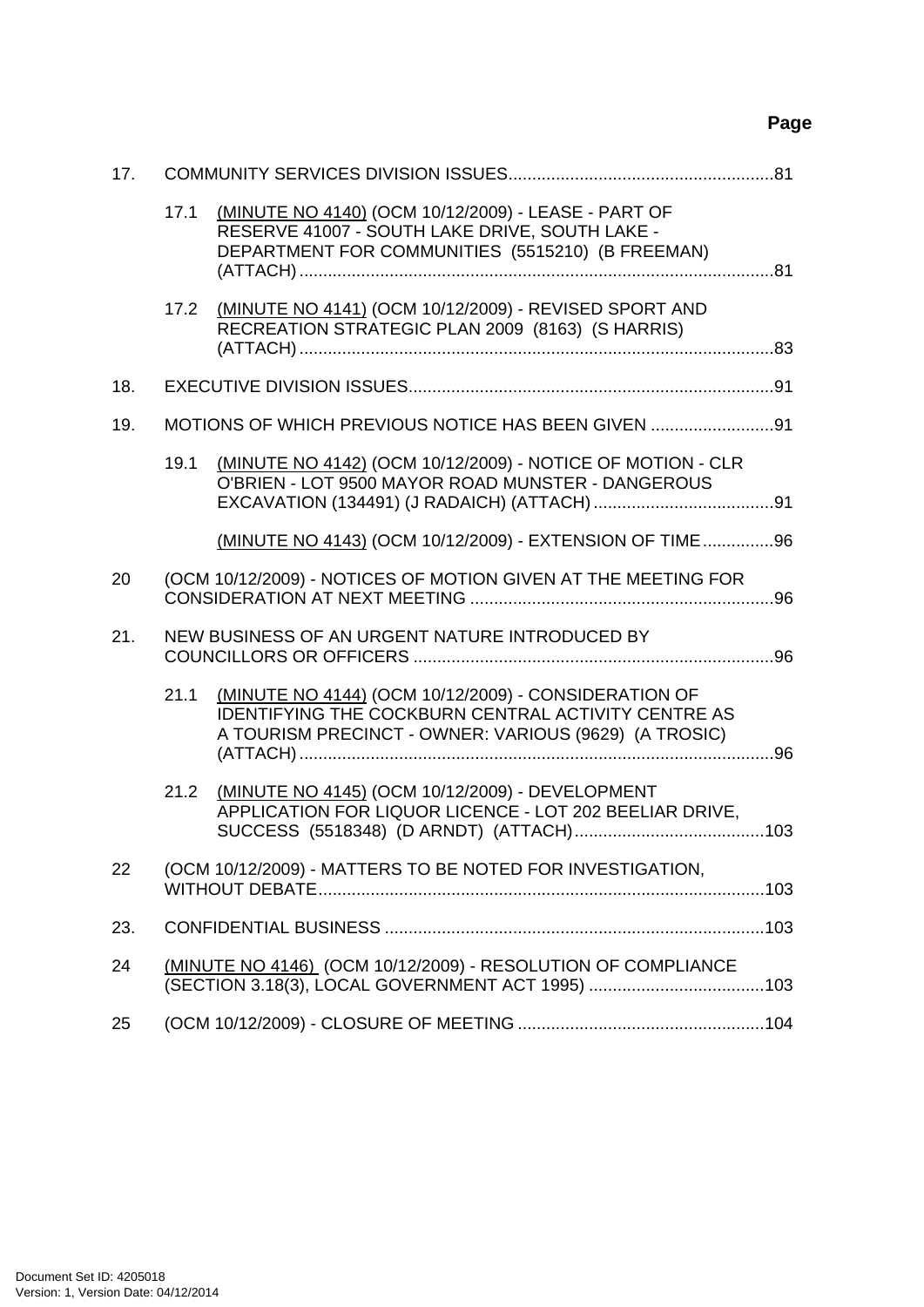# **CITY OF COCKBURN**

# <span id="page-4-0"></span>**MINUTES OF ORDINARY COUNCIL MEETING HELD ON THURSDAY, 10 DECEMBER 2009 AT 7:00 PM**

#### **PRESENT:**

### **ELECTED MEMBERS**

| Mr L Howlett        |                | Mayor (Presiding Member) |
|---------------------|----------------|--------------------------|
| Mr K Allen          | $\blacksquare$ | Deputy Mayor             |
| <b>Ms H Attrill</b> | -              | Councillor               |
| Mr I Whitfield      | -              | Councillor               |
| Ms L Smith          | -              | Councillor               |
| Mrs C Reeve-Fowkes  |                | Councillor               |
| Mr T Romano         |                | Councillor               |
| Mrs S Limbert       |                | Councillor               |
| Mrs R O'Brien       |                | Councillor               |

#### **IN ATTENDANCE**

| Mr S. Cain          | $\blacksquare$ | <b>Chief Executive Officer</b>          |
|---------------------|----------------|-----------------------------------------|
| Mr D. Green         | $\blacksquare$ | Director, Administration &<br>Community |
|                     |                | <b>Services</b>                         |
| Mr S. Downing       | $\blacksquare$ | Director, Finance & Corporate Services  |
| Mr M. Littleton     | $\blacksquare$ | Director, Engineering & Works           |
| Mr D. Arndt         |                | Director, Planning & Development        |
| Mrs B. Pinto        |                | PA to Directors - Fin. & Comm. Serv. &  |
|                     |                | Admin. & Comm. Serv.                    |
| Ms L. Boyanich      | $\blacksquare$ | Media Liaison Officer                   |
| Ms S. Seymour-Eyles | $\blacksquare$ | <b>Media Liaison Officer</b>            |
|                     |                |                                         |

### **1. DECLARATION OF MEETING**

The Presiding Member declared the meeting open at 7.04 pm.

The Presiding Member made the following announcements:

### **City of Cockburn 2009 Inspirational Volunteer of the Year Award**

The City received 74 nominations in 6 categories. There were 6 category winners as follows:

Youth – Dean Huxley & Yiannis Sifandos Environment - Norm Godfrey Indigenous – Betty Ugle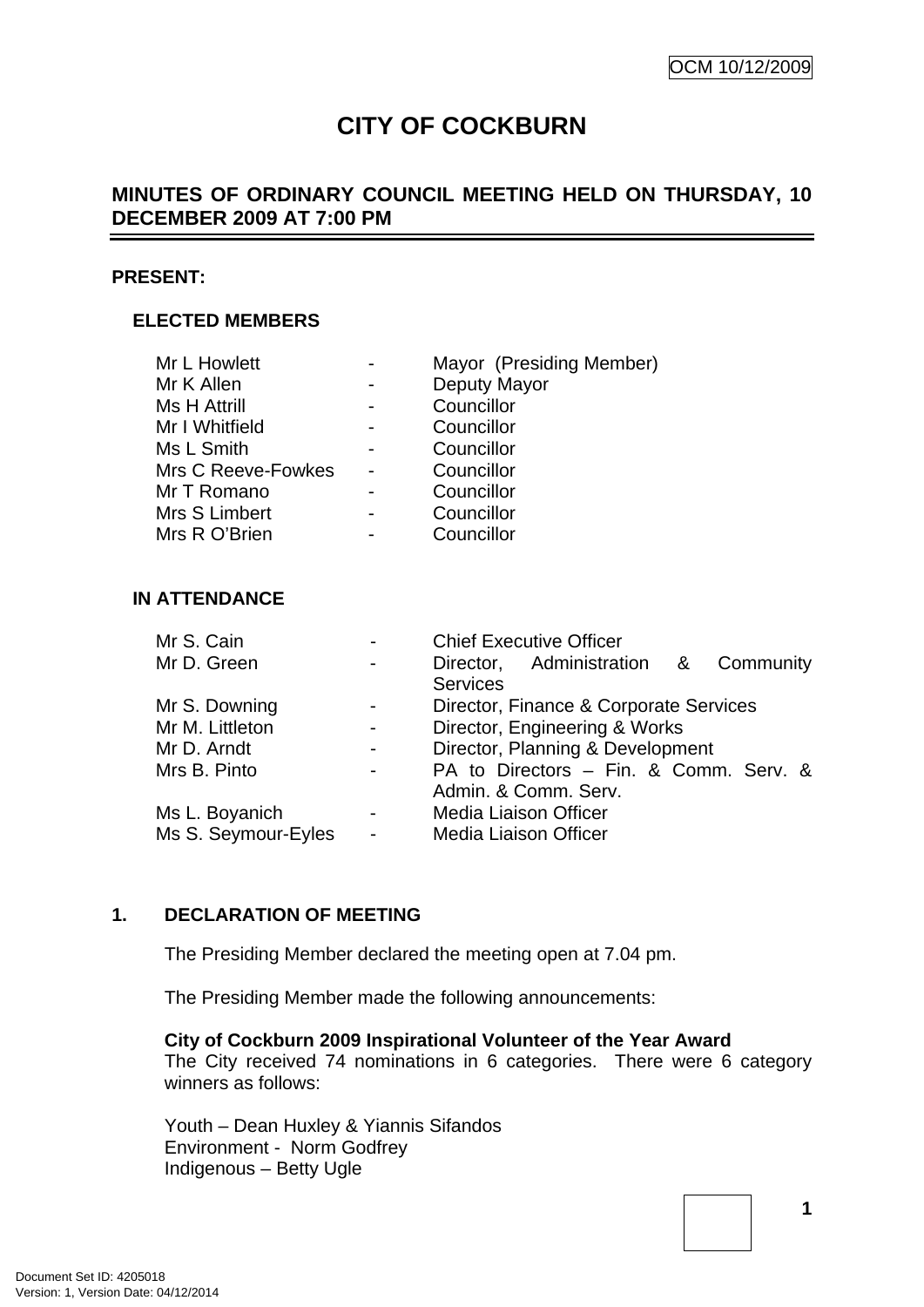<span id="page-5-0"></span>Arts & Culture – Janice McClean Sport & Recreation – Heidi Lazarro Community – Norm Dale

Dean Huxley was the 2006 Inspirational Volunteer of the Year. Dean is a high school student and is volunteering at Native Arc in Bibra Lake just over 12 months. He is a very passionate volunteer and very quick to grasp, understand and gain knowledge as required and assist in animal rehabilitation and ready to share that knowledge with other volunteers.

The **Cockburn Community and Cultural Council** celebrated 35 years with a morning tea at the Council offices in November, in recognition of the work that the Cultural Council do in the promotion of culture and arts within the City.

In partnership with **Challenger Tafe**, 30 employees of the City received their Diploma in Management on 23 November 2009, as part of the innovative workplace training program.

There will be no **Ordinary Council Meeting** in January 2010. The next scheduled Ordinary Meeting of Council is scheduled for 11 February 2010. In accordance with Council Policy the Annual General Meeting will be held on Tuesday, 2 February 2010.

The City will be receiving a delegation from **Yueyang, its Sister City in China**. The delegation will be here for two days to see different activities and programmes in the City of Cockburn.

The Chief Executive Officer advised the meeting that the City was awarded a Certificate for joining the **Travelsmart Programme** which is designed to encourage people to use alternative methods of transport rather than relying on cars. The City over the next three years will be implementing initiatives not only to make the City's road network better but also to encourage people to use other means of transport.

## **2. APPOINTMENT OF PRESIDING MEMBER (If required)**

Nil.

## **3. DISCLAIMER (Read aloud by Presiding Member)**

Members of the public, who attend Council Meetings, should not act immediately on anything they hear at the Meetings, without first seeking clarification of Council's position. Persons are advised to wait for written advice from the Council prior to taking action on any matter that they may have before Council.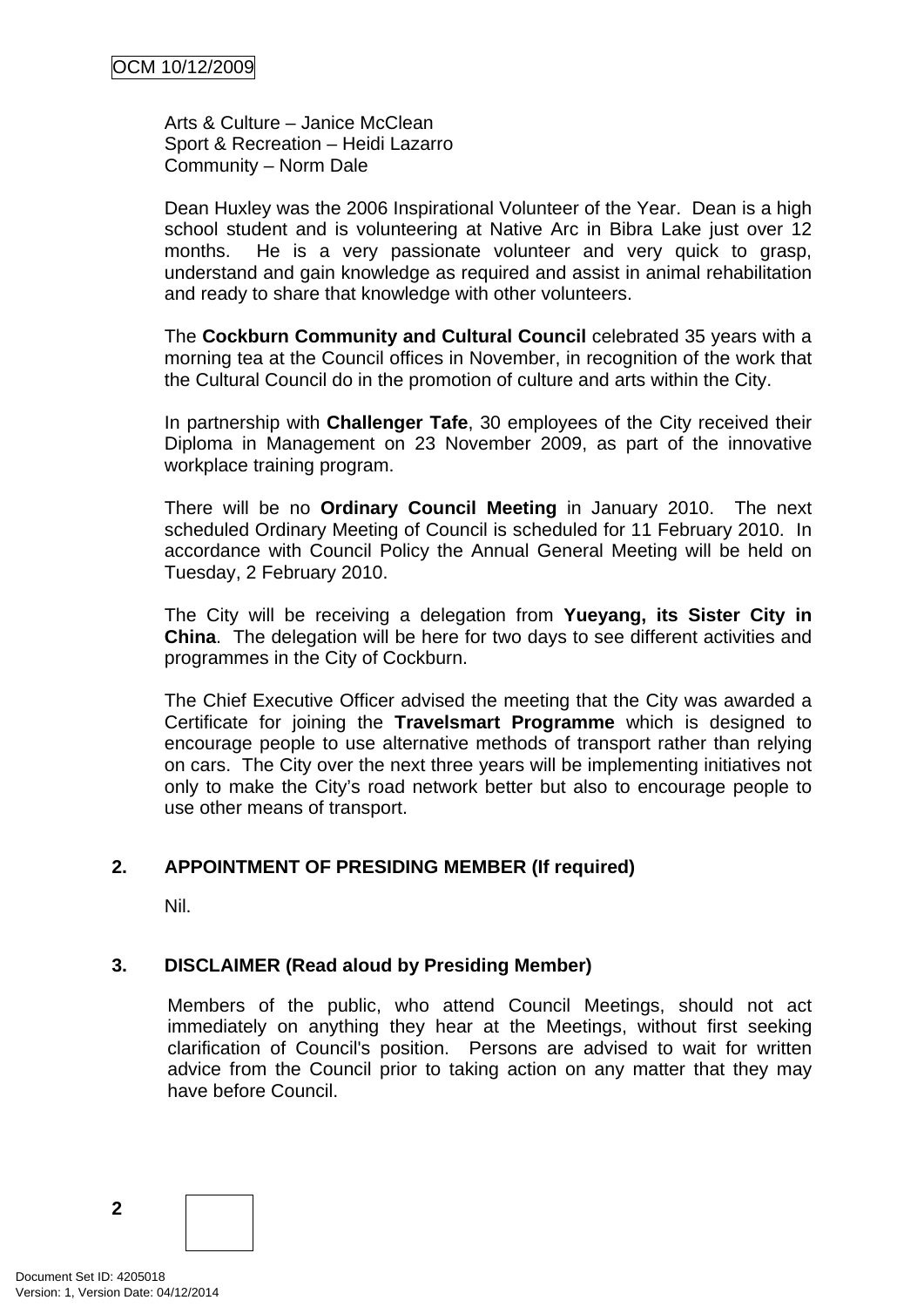### <span id="page-6-0"></span>**4 (OCM 10/12/2009) - ACKNOWLEDGEMENT OF RECEIPT OF WRITTEN DECLARATIONS OF FINANCIAL INTERESTS AND CONFLICT OF INTEREST (BY PRESIDING MEMBER)**

The Presiding Member advised that he had received declarations of interest from Clr O'Brien and Clr Limbert, which would be read at the appropriate time.

### **5 (OCM 10/12/2009) - APOLOGIES AND LEAVE OF ABSENCE**

Clr Val Oliver **-** Apology

# **6. ACTION TAKEN ON PREVIOUS PUBLIC QUESTIONS TAKEN ON NOTICE**

Nil

### **7 (OCM 10/12/2009) - PUBLIC QUESTION TIME**

### **Danny & Debbie Mastaglia, Munster**

*Agenda Item 19.1 – Lot 9500 Mayor Road, Munster – Dangerous Excavation* 

As the Mastaglia's were not present at the meeting the Presiding Member advised the meeting that a written response to their questions will be forwarded to them.

### **Fiona Galea, Yangebup and President of the Lakes Junior Football Club**

*Agenda Item 17.2 – Revised Sport and Recreation Strategic Plan 2009* 

- Q1 Reference made in the Strategic Plan in relation to the amalgamation of the Bibra Lake Junior Football Club and Lakes Junior Football Club – asked for an explanation as to whether the clubs would be required to develop a relationship amalgamation or whether the club will need to consider further voting from the public for its members?
- A1 The City will encourage a collaboration with the other Club as mentioned. This is a rational development from the officer's point of view. There will be a lot more consultation from the officers with the Club.

### **Robyn Scherr, Coogee**

Q1 Asked the Chief Executive Officer to review comments of Councillors at the November meeting when they spoke in favour of closing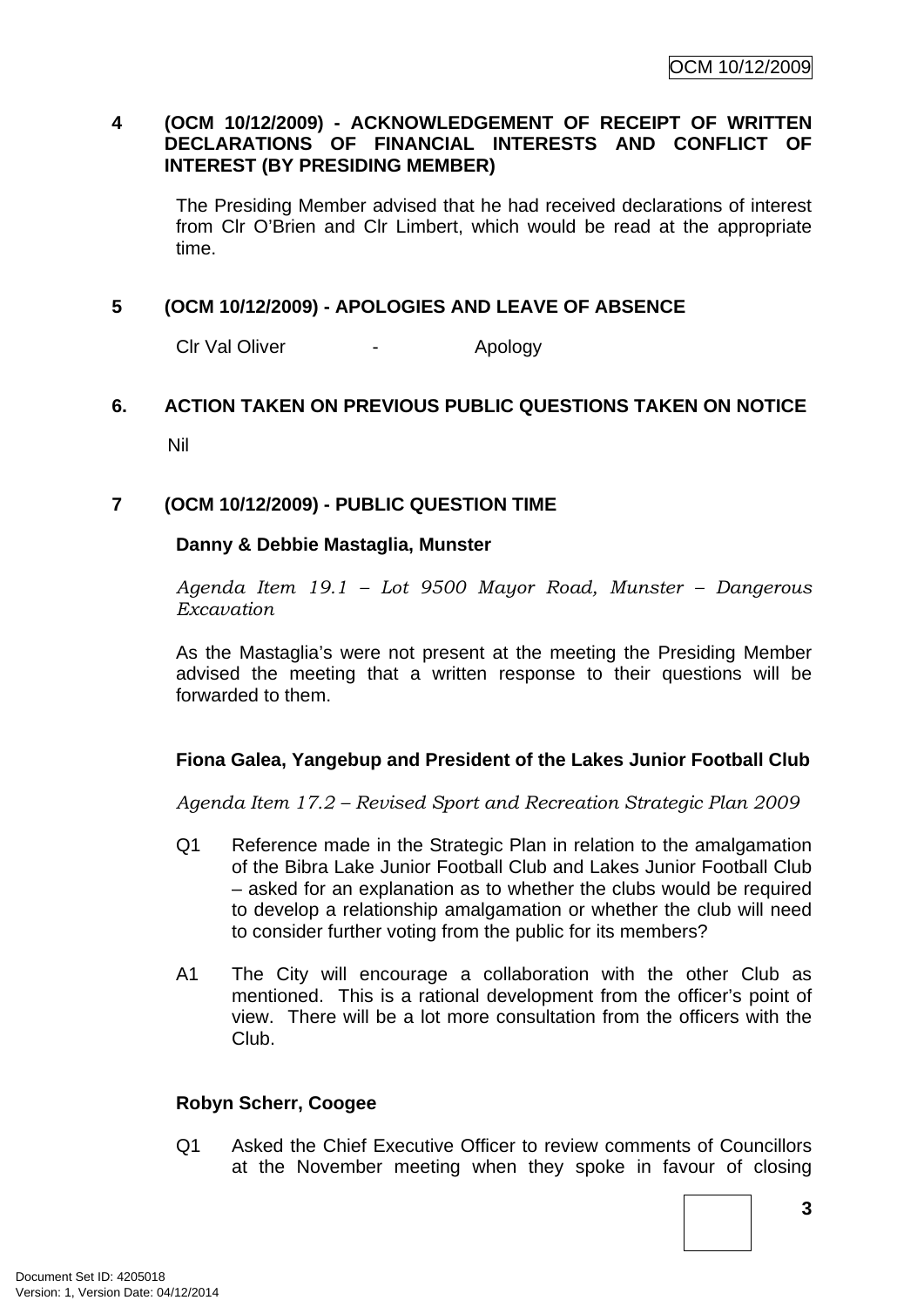briefing sessions to the public. Did they breach the Code of Conduct specifically regarding impartiality? Could the response be in writing?

<span id="page-7-0"></span>A1 The Chief Executive Officer advised that he did not see that the Council had acted impartially at any time, but would take the question on notice and respond in writing.

#### **Ray Woodcock, Spearwood**

- Q1 The person who used to clean Coogee Beach, is he still employed to do the clean-up of Coogee Beach?
- A1 The question will be taken on notice and a response provided in writing.
- Q2 Could a rubbish bin be provided at the Jetty?
- A2 The question will be taken on notice and the situation reviewed.
- Q3 Has there been any further discussions taken place between the Cities of Cockburn and Melville in relation to the security since it was presented to Council a few months ago?
- A3 That matter is subject to a request for tender. The City called for tenders for alternatives to the delivery of that service. The tender period is now closed and a report will be presented to Council early in the new year.

#### **Phillip Orascanin, Spearwood**

- Q1 How often do matters to be discussed in secrecy happen in a briefing session that the community does not need to hear about?
- A1 When they are presented as an Agenda item and confidential in nature, the Council would go behind closed doors to be considered. Typically there might be a confidential item once every one or two months.
- Q2 Under what conditions would Council consider revising and reversing the decision to close the meetings?
- A2 It would be for an Elected Member or Council putting forward a motion for consideration at a future meeting for Council to reconsider the matter.
- Q3 Is there an update on the Phoenix Revitalisation Plan?
- A3 There will be an update coming out early next year with the detailed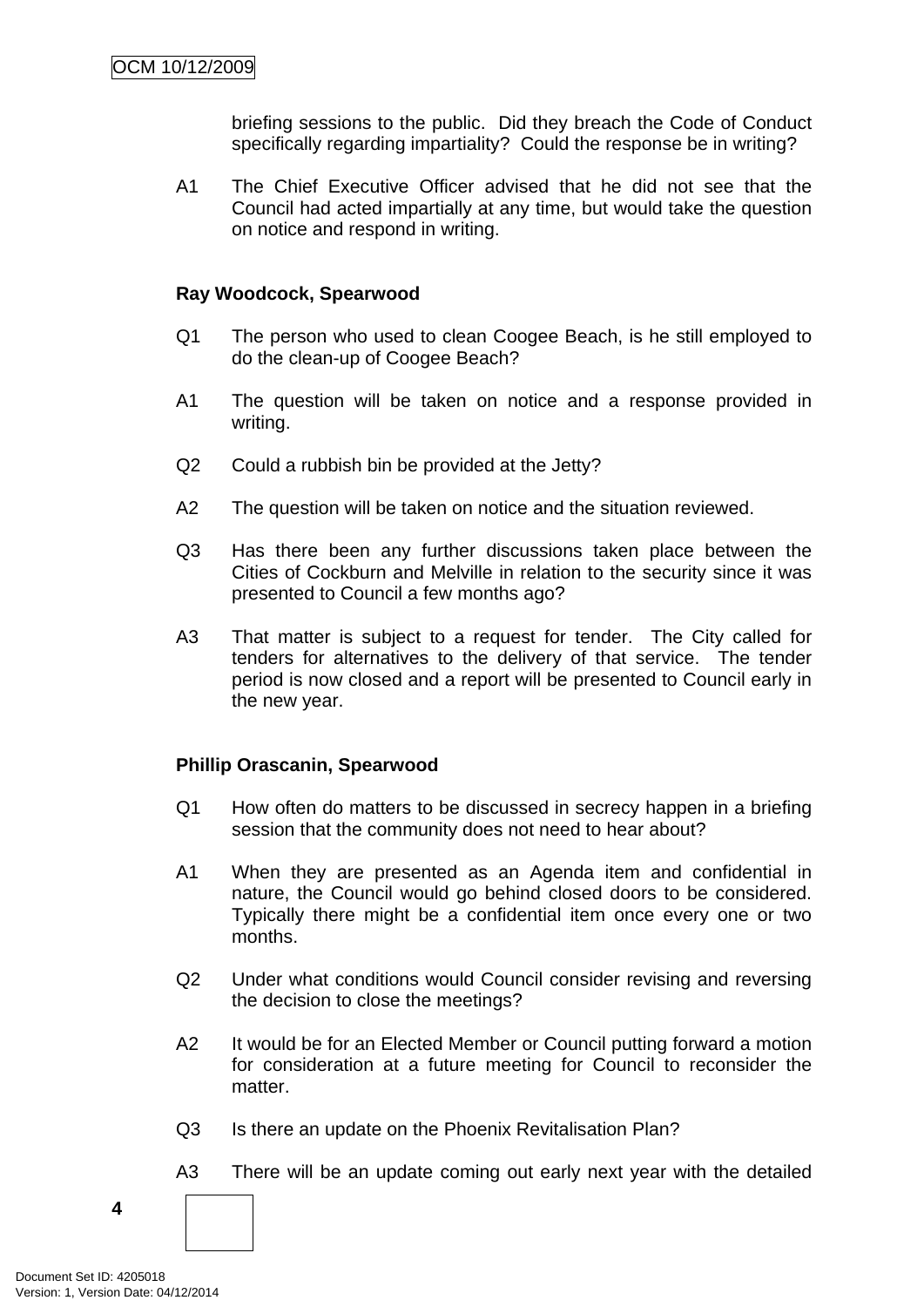design guidelines and proposed rezonings. Instructions have been forwarded to the officers to update the City's web site as to when this is likely to occur. There will be ongoing updates on the City's website similar to when the Draft Strategy was under preparation.

### **8. CONFIRMATION OF MINUTES**

### **8.1 (MINUTE NO 4117) (OCM 10/12/2009) - ORDINARY COUNCIL MEETING - 12/11/2009**

#### **RECOMMENDATION**

That the Minutes of the Ordinary Council Meeting held on Thursday, 12 November 2009, be adopted as a true and accurate record.

#### **COUNCIL DECISION**

MOVED Clr S Limbert SECONDED Clr I Whitfield that the recommendation be adopted.

**CARRIED 9/0**

### **9. WRITTEN REQUESTS FOR LEAVE OF ABSENCE**

Nil

### **10 (OCM 10/12/2009) - DEPUTATIONS AND PETITIONS**

The Presiding Member received a deputation comprising of Mr Andrew Byars and Leanne Chaproneire, Perron Group. Mr Andrew Byars made a presentation in relation to Item 14.6 and gave a brief overview in support of the application for the development of a liquor store on Lot 202 Beeliar Drive, Success.

The Presiding Member thanked Mr Byars for his presentation.

### **11. BUSINESS LEFT OVER FROM THE PREVIOUS MEETING (If adjourned)**

Nil

## **12. DECLARATION OF COUNCILLORS WHO HAVE NOT GIVEN DUE CONSIDERATION TO MATTERS IN THE BUSINESS PAPER**

Nil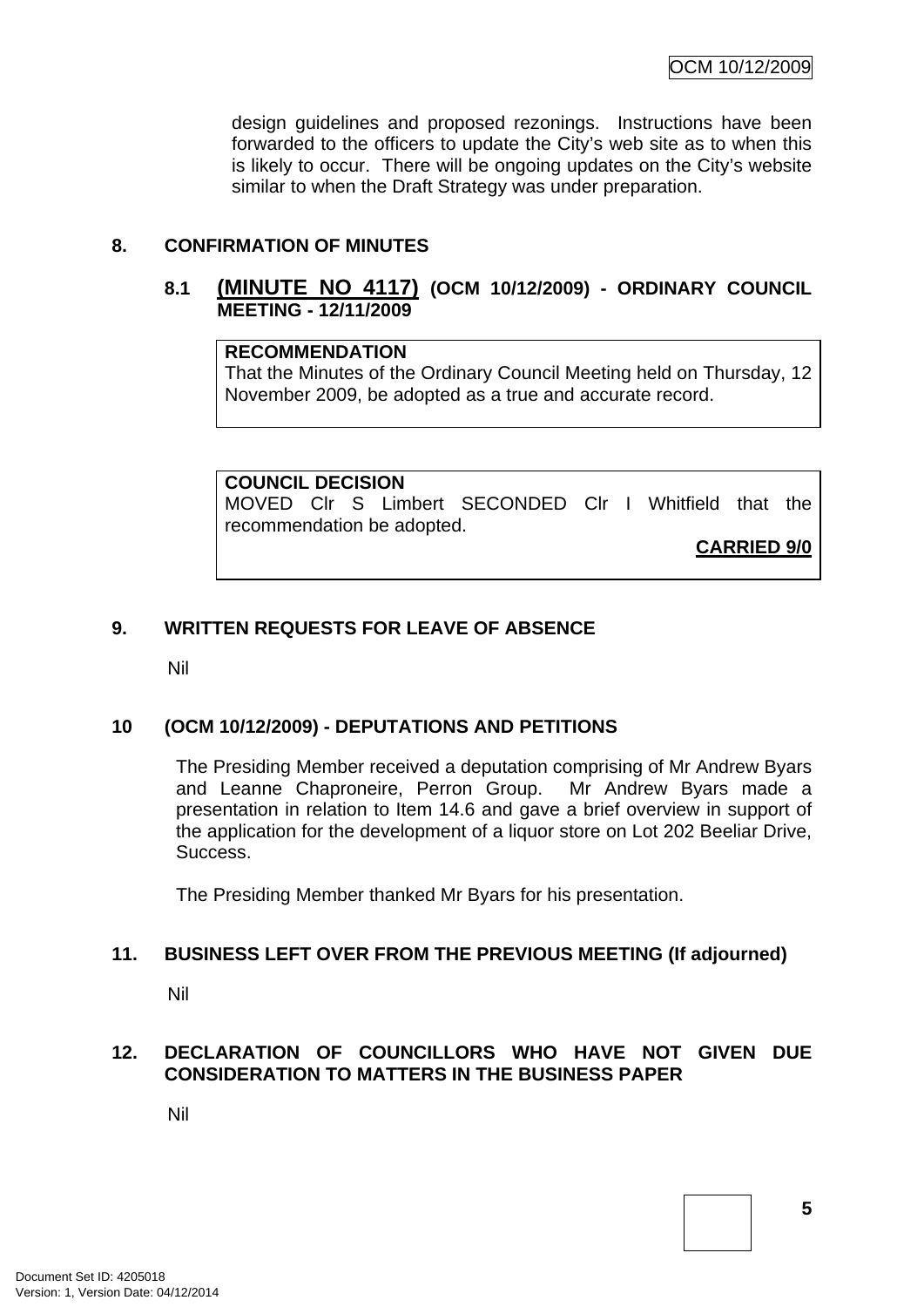### <span id="page-9-0"></span>OCM 10/12/2009

#### **13. COUNCIL MATTERS**

**NOTE**: AT THIS POINT IN THE MEETING, THE TIME BEING 7.28 PM, THE FOLLOWING ITEMS WERE CARRIED BY AN "EN BLOC" RESOLUTION OF COUNCIL:

| 14.1 | 14.7 | 15.1 | 17.1 |
|------|------|------|------|
| 14.2 | 14.9 | 15.2 |      |
| 14.3 |      | 15.5 |      |
| 14.4 |      |      |      |
| 14.5 |      |      |      |

AT THIS POINT IN THE MEETING CLR O'BRIEN LEFT THE MEETING THE TIME BEING 7.35 PM

#### **DECLARATION OF INTEREST**

The Presiding Member advised the meeting that Clr O'Brien declared a financial interest, pursuant to Sec. 5.60A of the Local Government Act 1995 on the following item. The nature of the interest being that she is party to legal proceedings involved with the City of Cockburn.

### **13.1 (MINUTE NO 4118) (OCM 10/12/2009) - MINUTES OF THE AUDIT & STRATEGIC FINANCE COMMITTEE MEETING - 19/11/2009 (5009; 5103) (S DOWNING) (ATTACH)**

### **RECOMMENDATION**

That Council receive the Minutes of the Audit Committee Meeting held on Thursday, 19 November 2009, as attached to the Agenda and the recommendations contained therein be adopted.

#### **COUNCIL DECISION**

MOVED Clr S Limbert SECONDED Clr C Reeve-Fowkes that the recommendation be adopted.

### **CARRIED 8/0**

### **Background**

A meeting of the Audit and Strategic Finance Committee was conducted on 19 November 2009.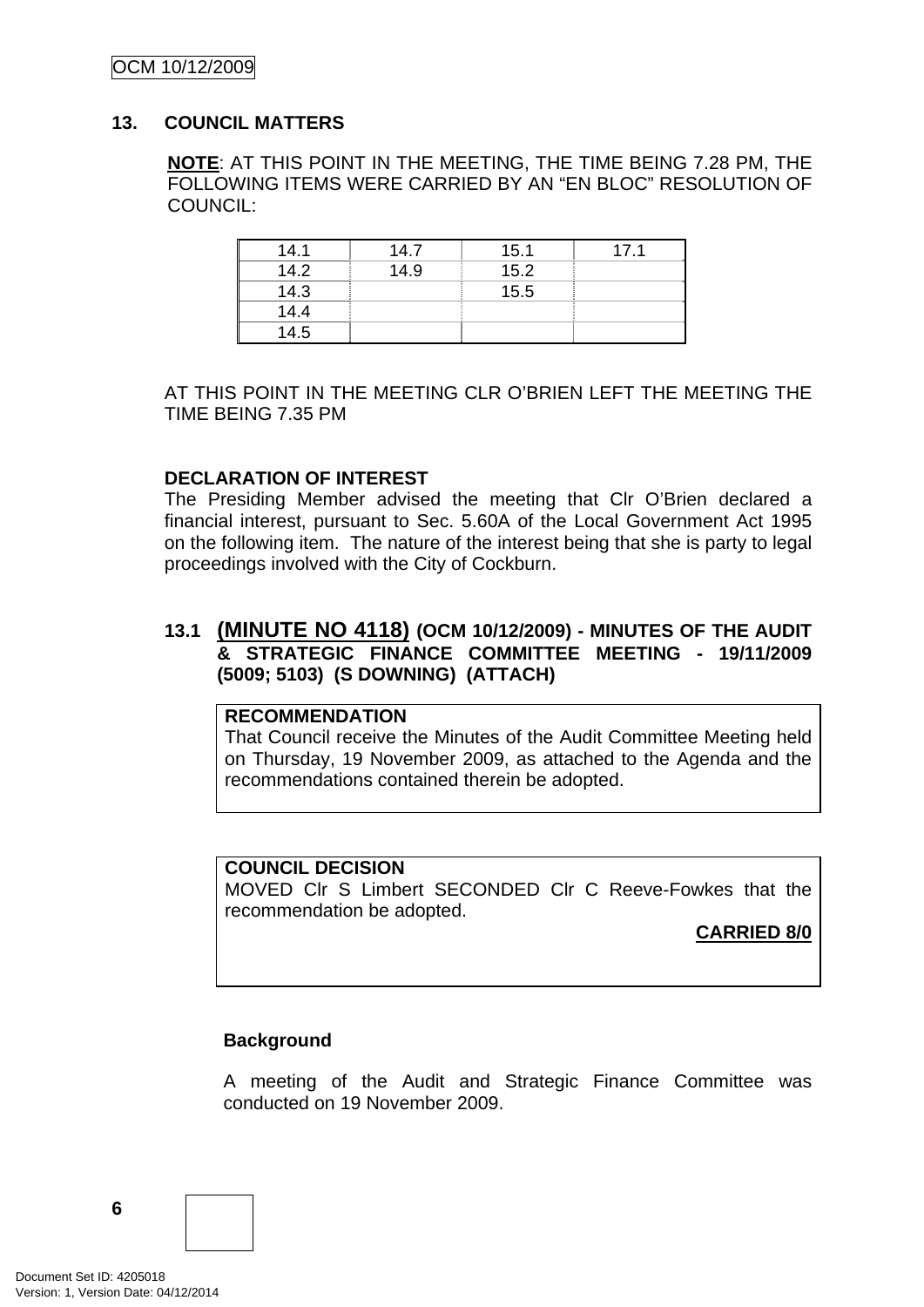# **Submission**

To receive the Minutes of the Audit and Strategic Finance Committee and adopt its recommendation.

# **Report**

The Audit and Strategic Finance Committee received and considered the following items:

- 1. The summary of all legal advice and action taken by the City in the last twelve months. The report was divided into actions/advice that remained active and those that have been closed since the last report in 2008.
- 2. The annual financial statements of the City for the year ended 30 June 2009 together with the report from the Auditor (Grant Thornton's Mr. Michael Hillgrove) to the Ratepayers of the City of Cockburn. The report detailed a review of the City's finances and comments on the Audit Report including the qualification contained in the Auditors Report about the City's remaining structured investments. This qualification has applied to all Councils in Australia with such structured investments in their portfolios.
- 3. A series of reports of internal audit projects was submitted as part of the approved two year internal audit program.

## **Strategic Plan/Policy Implications**

### **Governance Excellence**

To provide effective monitoring and regulatory services that administer relevant legislation and local laws in a fair and impartial way.

## **Budget/Financial Implications**

As contained in the Minutes.

## **Legal Implications**

As contained in the Minutes.

## **Community Consultation**

N/A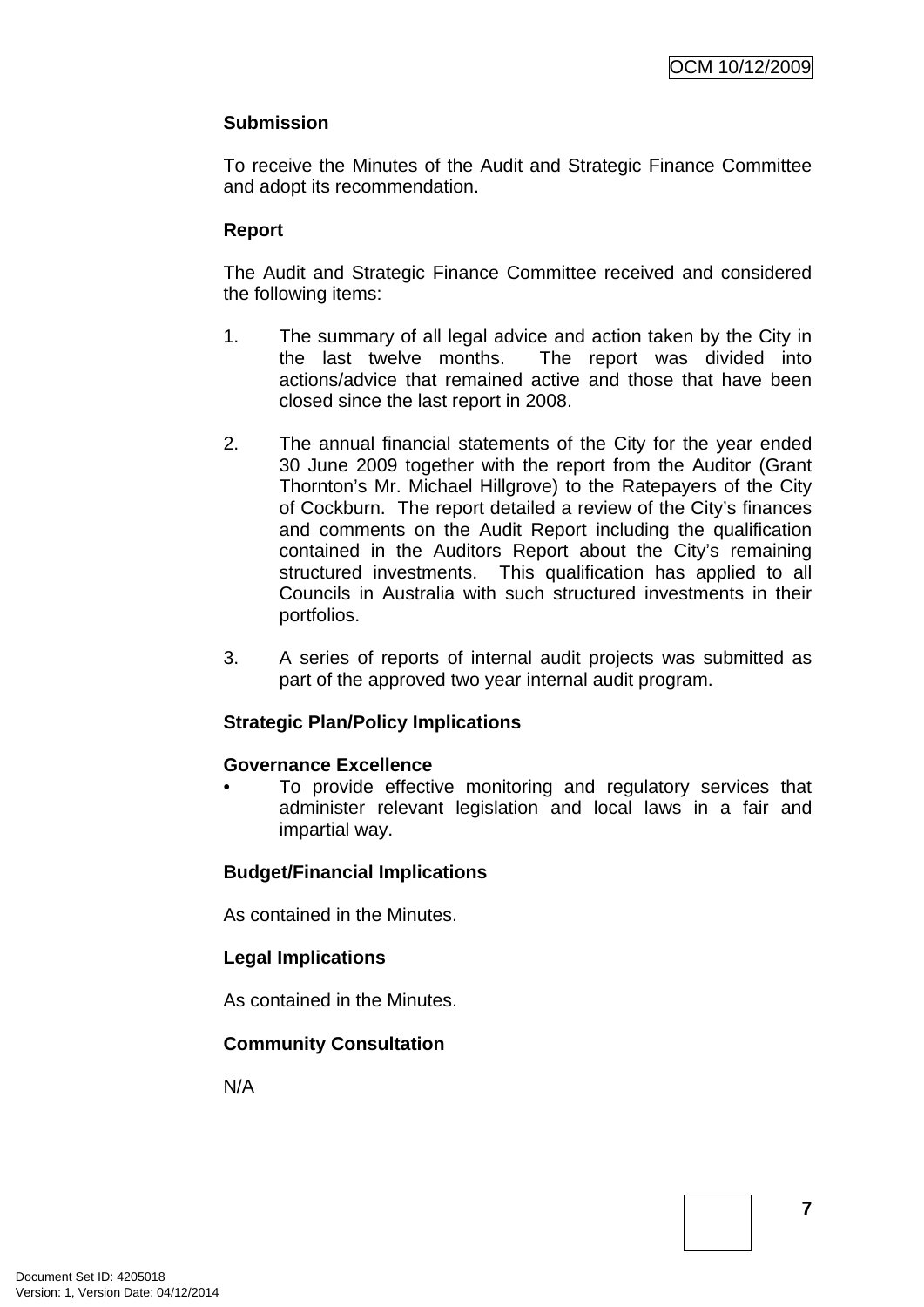# <span id="page-11-0"></span>**Attachment(s)**

Minutes of the Audit & Strategic Finance Committee Meeting held on 19 November 2009.

## **Advice to Proponent(s)/Submissioners**

N/A

# **Implications of Section 3.18(3) Local Government Act, 1995**

Nil.

CLR O'BRIEN RETURNED TO THE MEETING THE TIME BEING 7.36 PM.

THE PRESIDING MEMBER ADVISED CLR O'BRIEN OF THE DECISION OF COUNCIL WHILE SHE WAS ABSENT FROM THE MEETING.

# **13.2 (MINUTE NO 4119) (OCM 10/12/2009) - TENDER PROCUREMENT - POLICIES, DELEGATED AUTHORITIES & POSITION STATEMENTS (5015) (K LAPHAM) (ATTACH)**

**RECOMMENDATION** That Council:

- (1) adopt proposed amendments to Policy SC38 'Sustainable Procurement;
- (2) adopt proposed amendments to Policy SES3 'Evaluation of Tenders and associated delegated authority;
- (3) adopt proposed amendments to Delegated Authority LGAES4 'Local Government Act 1995 – Contract Variations';
- (4) delete Position Statement PSES15 'Reports to Council Tenders'; and
- (5) update the Delegated Authority Register accordingly.

**TO BE CARRIED BY AN ABSOLUTE MAJORITY OF COUNCIL**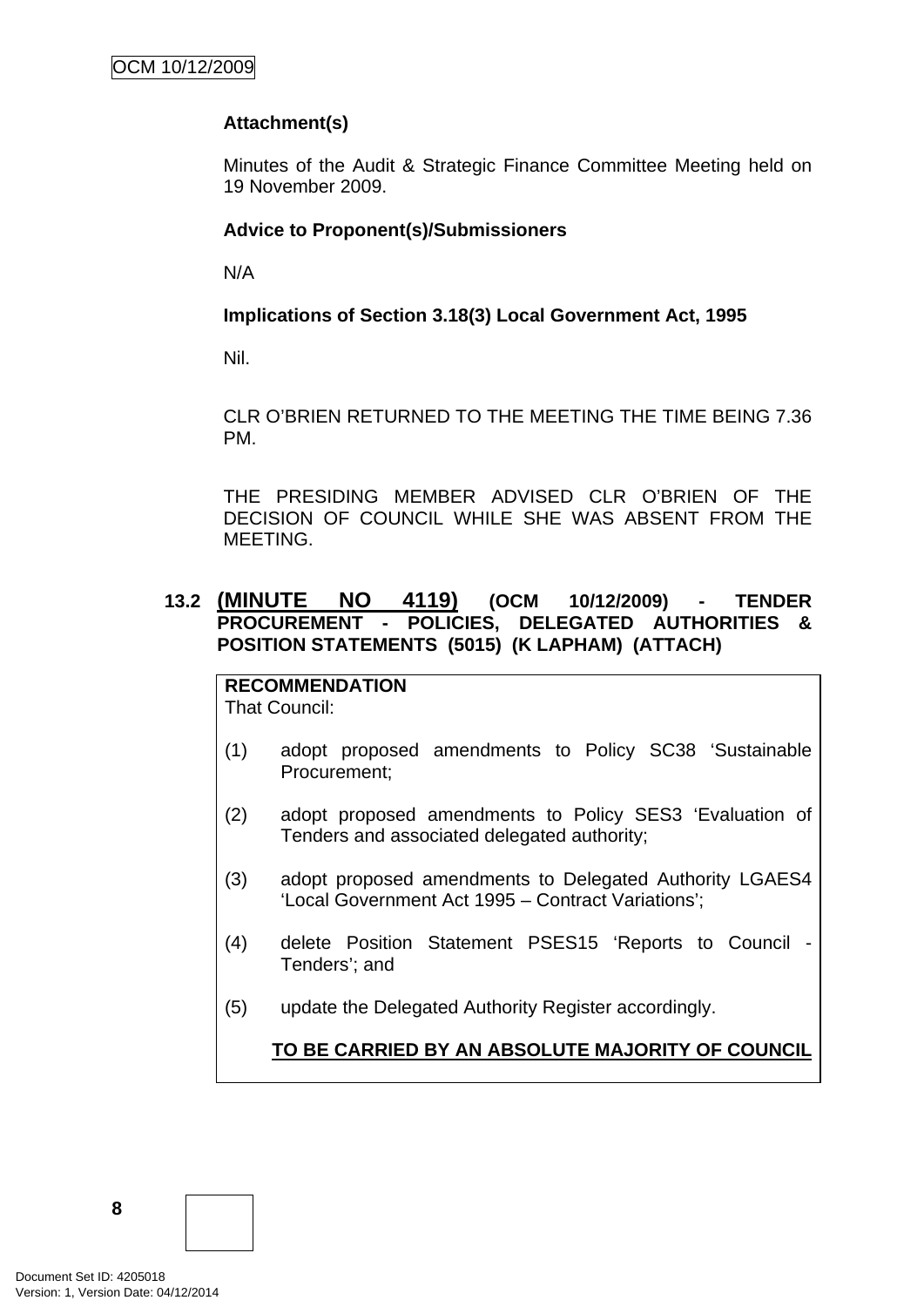#### **COUNCIL DECISION**

MOVED Clr C Reeve-Fowkes SECONDED Deputy Mayor K Allen that the matter be deferred for consideration at a Special Council Meeting. **CARRIED 5/4**

#### **Reason for Decision**

This Agenda item contains changes to Council Policy which needs considered discussion and debate prior to presentation to full Council. With no Policy Committee currently, this has not occurred.

There are many questions which still need to be answered on changes to these Policies and it would be inappropriate for Council not to have enough time to consider this item fully.

### **Background**

Implementation of Policy SC37 'Sustainability', first adopted by Council on 8 June 2006, has identified impacts on other Council Policies and Position Statements, necessitating a review of the same to ensure compatibility and effectiveness.

In this report two Policies, two Delegated Authorities and one Position Statement have been reviewed:

- Policy SC38 'Sustainable Procurement'
- Policy SES3 'Evaluation of Tenders'
- Delegated Authority SES3 'Evaluation of Tenders'.
- Delegations made pursuant to the Local Government Act 1995 LGAES4 'Contract Variation'.
- Position Statement PSES15 'Reports to Council Tenders'

### **Submission**

That Council delete Position Statement PSES15 "Reports to Council - Tenders'. Endorse changes to Policy SC38 – Sustainable Procurement, SES3 - Evaluations of Tenders and associated Delegation, and LGAES4 – Contract Variations.

### **Report**

Implementation of Policy SC37 'Sustainability', first adopted by the Council on 8 June 2006, has identified impacts on other Council Policies and Position Statements, necessitating a review of the same to ensure compatibility and effectiveness. Accordingly, a panel of Staff from the following department of the City:

- Finance
- Parks
- Environmental Services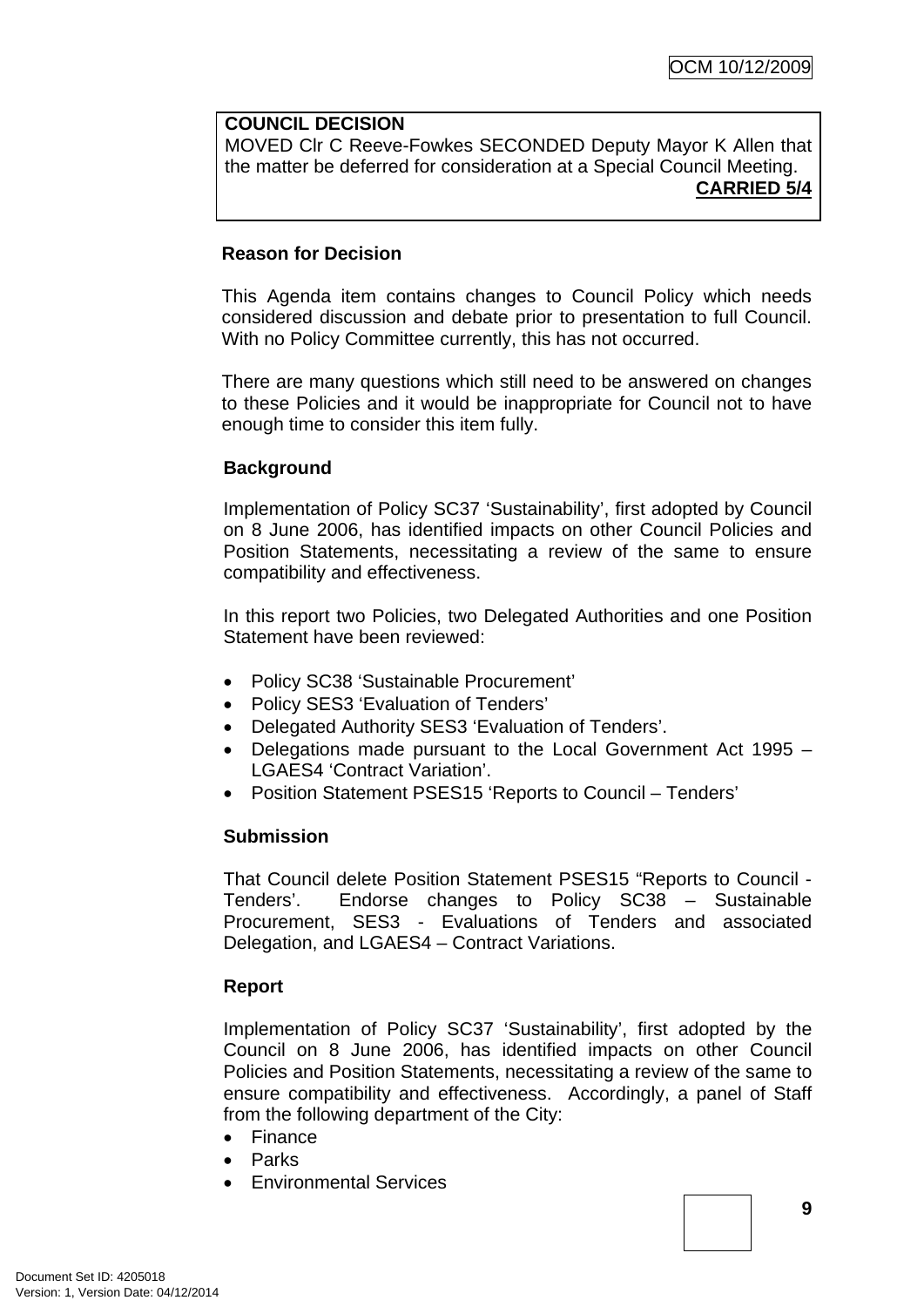(with support from all Directors and their endorsement) have undertaken a review of:

- 1. Policy SC38 'Sustainable Procurement';
- 2. Policy SES3 'Evaluation of Tenders'; and
- 3. Delegated Authorities LGAES4 'Local Government Act 1995, 'Contract Variation' and SES3 ' Evaluation of Tenders'.
- 4. Position Statement PSES 15 'Reports to Council Tenders';

It is recommended that Position Statement PSES15 'Reports to Council – Tenders' is deleted and its content incorporated into Policy SES3 'Evaluation of Tenders'.

Policies SC38 and SES3 are attached, with recommended changes tracked. The major recommended changes, and reasons for the changes, to each of these is summarised below:

#### Policy SC38 'Sustainable Procurement'

#### *Sustainability Section*

The section on sustainability expanded for clarity and to reflect its priority within the existing policy. Sustainability will be introduced into procurement procedures and processes. The aim is to minimise environmental, social and economical impacts, and encourage the City's suppliers to adopt similar policies.

#### *Procurement Thresholds Increased*

The procurement thresholds have been altered. Currently, two written quotes are required for purchases between \$2,001 and \$10,000. Three for values between \$10,001 to \$49,999. A formal RFQ is required for \$50,000 to \$99,000. It is proposed that the ceiling limit on this be raised to \$99,000. It is difficult for the organisation to police and enforce the current threshold, and it is envisaged that increasing this will enable greater efficiency of purchasing procedures within the organisation. A formal request for quotation (RFQ) shall only be required to be called where a specification, selection criteria and conditions of contract are required.

#### Policy SES3 'Evaluation of Tenders'

### *Policy Background Condensed*

The background to the policy has been enhanced. The previous policy section was too detailed, and as such has been modified for clarity.

Qualitative criteria have been expanded, particularly with regard to sustainability, and including examples for reader clarity.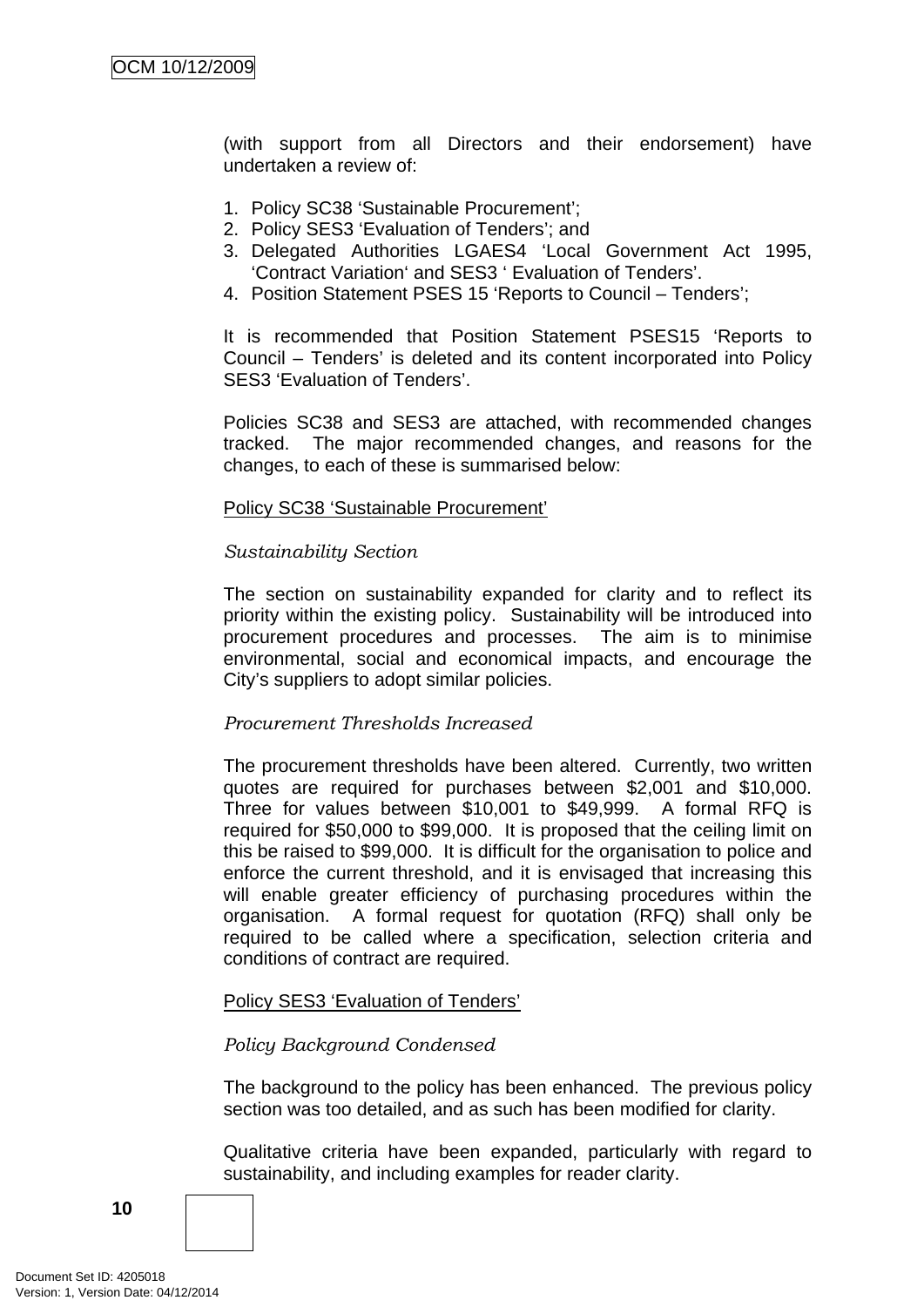### *Tender Weightings Changes*

Weightings have been altered to accommodate sustainability. Price has been allocated a 50% maximum weighting to greater reflect the importance to the City that the tender outcome is of high economic importance.

### *10% Allocated for Sustainability Goods and Services*

Sustainability can attract a higher cost and up to 10% price differential has been allowed for in the evaluation process. This will give greater support for sustainability in the evaluation of tenders.

#### *Insertion of Evaluation Panel*

An Evaluation panel has been inserted, which stipulates a minimum of three staff. The panel must specifically contain a member of the Strategic Business Group, and should not contain more than 2 members from the same service or business unit proposing the tender. An officer from the Environmental Services unit can be used where specific expertise is required in the area of sustainability. However, it is expected that each member of every evaluation panel will have sufficient expertise to address the sustainability components when required.

### Delegated Authority SES3 'Evaluation of Tenders'

The delegation to the CEO and Directors has been increased from \$500,000 to \$1 million. This amendment will give authority to two Directors or the CEO and one Director to accept a tender that has a total value of less than \$1 million (excluding GST). A summary of tenders that would have fallen into this range that Council has approved, over the past 12 month period is attached to the Agenda. In summary, this delegation would have affected the purchasing of the following services/equipment:

- Pre-mixed Concrete two year contract \$597,000;
- **Two rubbish trucks \$642,000:**
- Tree watering service three year contract \$717,000;
- Weed and Turf/Plant pest control three year contract \$958,000;
- Landscape maintenance (Atwell) three year contract \$787,000 ;
- **Plant hire (wet & Dry)** three year contract  $$719,000$ ;
- Crushed Stone metal three year contract \$560,000;
- Mowing of road verges three year contract \$942,000;
- Architectural services (library and super clinic) \$958,000.

Please note that this expenditure has already been approved by Council through the annual budget process and this change is affecting the contract acceptance only. All tenders are noted in the Elected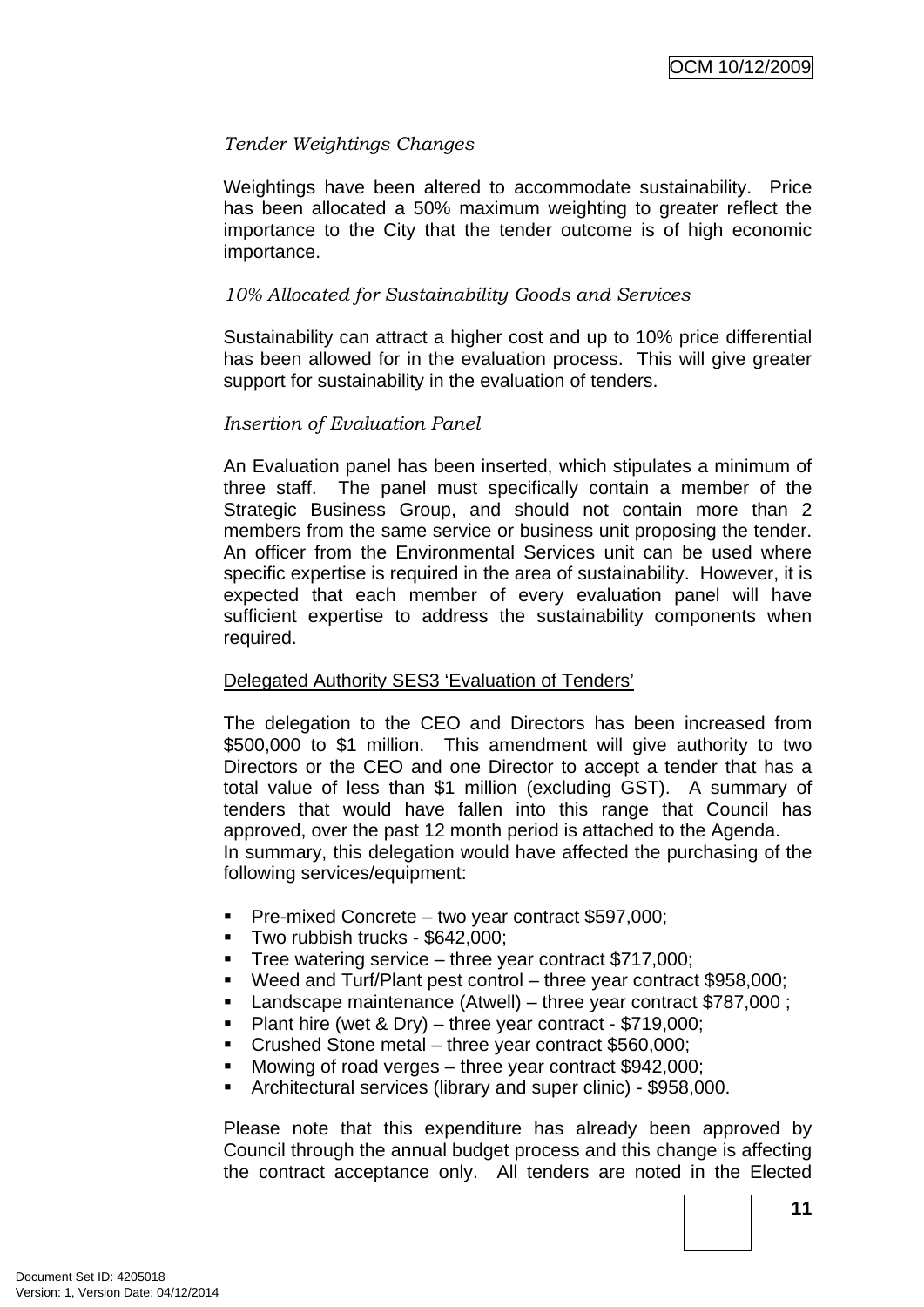Members bulletin and can be withdrawn and considered by Council at the request of an Elected Member(s).

### PSES15 – Reports to Council – Tenders

This Position Statement has been deleted as a stand alone document, and the majority of this has been incorporated into Policy SES3 'Evaluation of Tenders'. There is an existing Position Statement PSES7 'Reports to Council', and the specific requirements for reports to Council for tenders have been added to Policy SES3 'Evaluation of Tenders'.

#### Delegations made pursuant to the Local Government Act 1995 – LGAES4 'Contract Variation'

The delegation to approve price variations for a specific contract has been modified to include Managers who constitute the Strategic Business Group. These Managers are responsible for the day to day management of their own budgets, and are accountable for expenditure of Council funds. Such responsibility should encompass the conditions/guidelines as listed under LGAES4.

### **Strategic Plan/Policy Implications**

### **Governance Excellence**

- To conduct Council business in open public forums and to manage Council affairs by employing publicly accountable practices.
- To develop and maintain a financially sustainable City.

## **Budget/Financial Implications**

N/A

### **Legal Implications**

N/A

## **Community Consultation**

N/A

# **Attachment(s)**

- 1. Proposed amended Policy SC38 'Sustainable Procurement'
- 2. Proposed amended Policy SES3 'Evaluation of Tenders'
- 3. Proposed amended Delegated Authority SES3 'Evaluation of Tenders'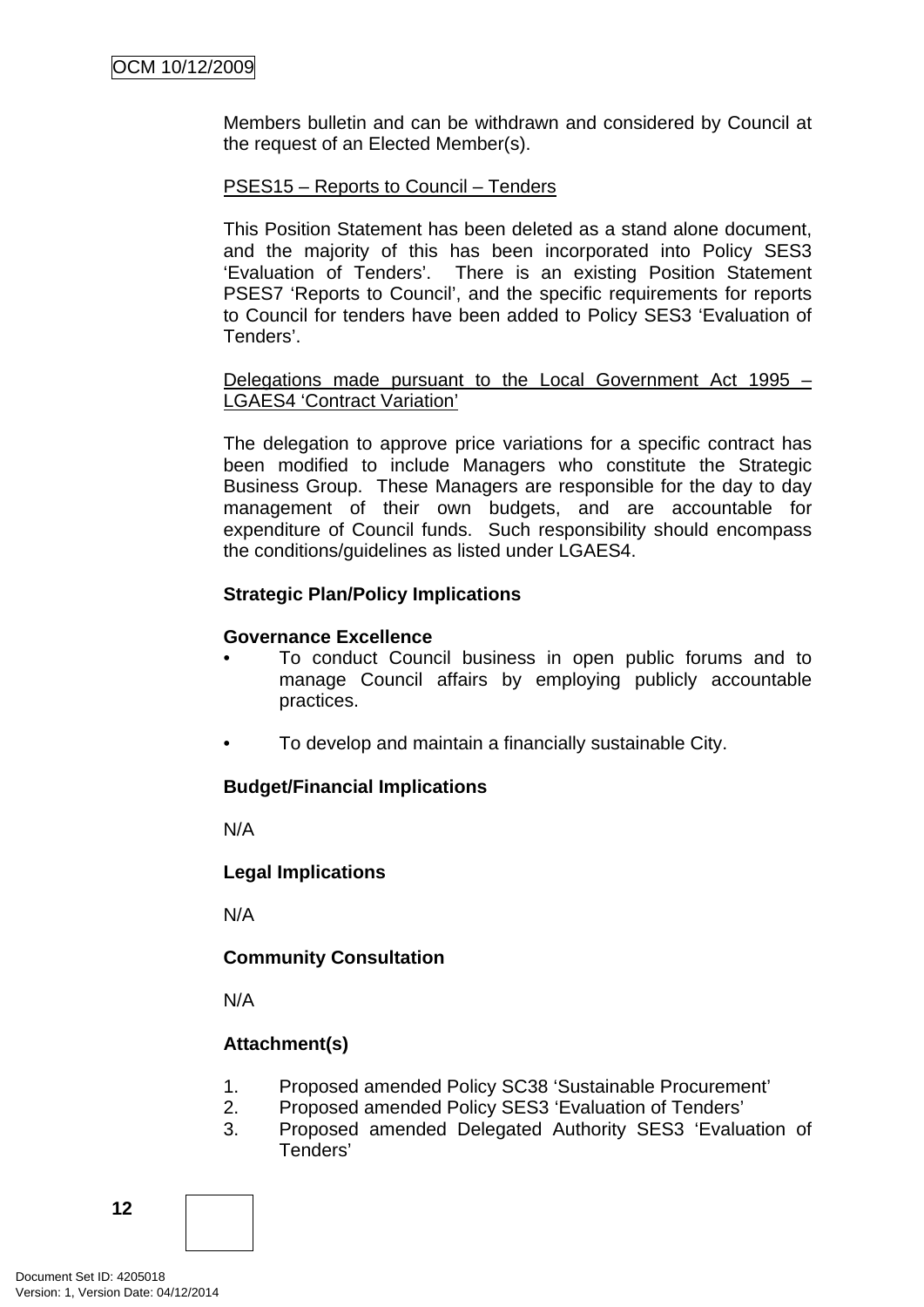- <span id="page-16-0"></span>4. Proposed amended Delegated Authority LGAES4 'Contract Variation'
- 5. Proposed deleted Position Statement PSES15 'Reports to Council – Tenders'
- 6. Details of policy effect Council endorsed Tenders

### **Advice to Proponent(s)/Submissioners**

N/A

### **Implications of Section 3.18(3) Local Government Act, 1995**

Nil

### **13.3 (MINUTE NO 4120) (OCM 10/12/2009) - PROPOSED AMENDMENT TO POLICY SC26 'REIMBURSEMENT OF ELECTED MEMBERS EXPENSES' (1705) (D GREEN) (ATTACH)**

#### **RECOMMENDATION**

That Council adopts proposed amendments to Policy SC26 'Reimbursement of Elected Members Expenses', as shown in the attachment to the Agenda.

### **COUNCIL DECISION**

MOVED Clr C Reeve-Fowkes SECONDED Clr R O'Brien that the matter be deferred for consideration at a Special Meeting of Council.

### **MOTION LOST 2/7**

MOVED Clr H Attrill SECONDED Clr S Limbert that the recommendation be adopted.

**CARRIED 7/2**

### **Background**

Council has a Policy for the reimbursement of a comprehensive range of expenses incurred by Elected Members in the course of carrying out their civic duties. However, the Policy does not specify a time limit on the period for which such claims are payable in arrears. This could leave Council exposed to the potential for claims to be back-dated indefinitely and is considered to be an unacceptable risk.

### **Submission**

To include a time period in the Policy within which expenditure reimbursement claims may be submitted.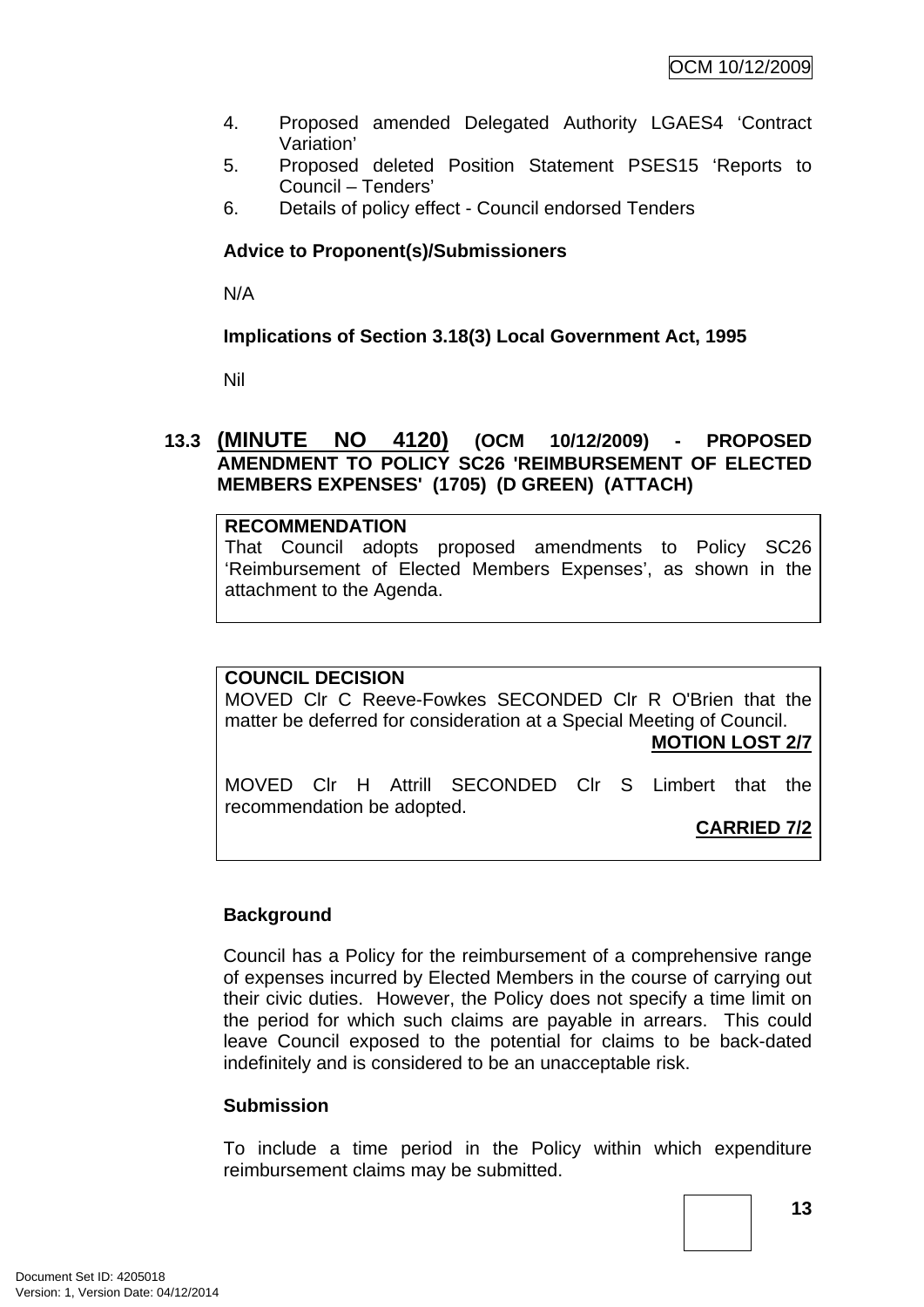### **Report**

It has recently been brought to the attention of Council's Administration that the current Policy is open ended and provides no guidance to members in terms of time limitations within which claims for reimbursement of expenditure may be submitted. This will overcome any doubts about such timeframes and provide some specific guidelines to members relative to the submission of expenditure claims. This is considered particularly important given that there is no statutory provisions to govern this process.

### **Strategic Plan/Policy Implications**

### **Governance Excellence**

• To conduct Council business in open public forums and to manage Council affairs by employing publicly accountable practices.

### **Budget/Financial Implications**

Funds are allocated within Council's Municipal Budget to cover Elected Members expenditure.

## **Legal Implications**

N/A

## **Community Consultation**

N/A

## **Attachment(s)**

Proposed amended Policy SC26 'Reimbursement of Elected Members Expenses'.

## **Advice to Proponent(s)/Submissioners**

N/A

## **Implications of Section 3.18(3) Local Government Act, 1995**

Nil.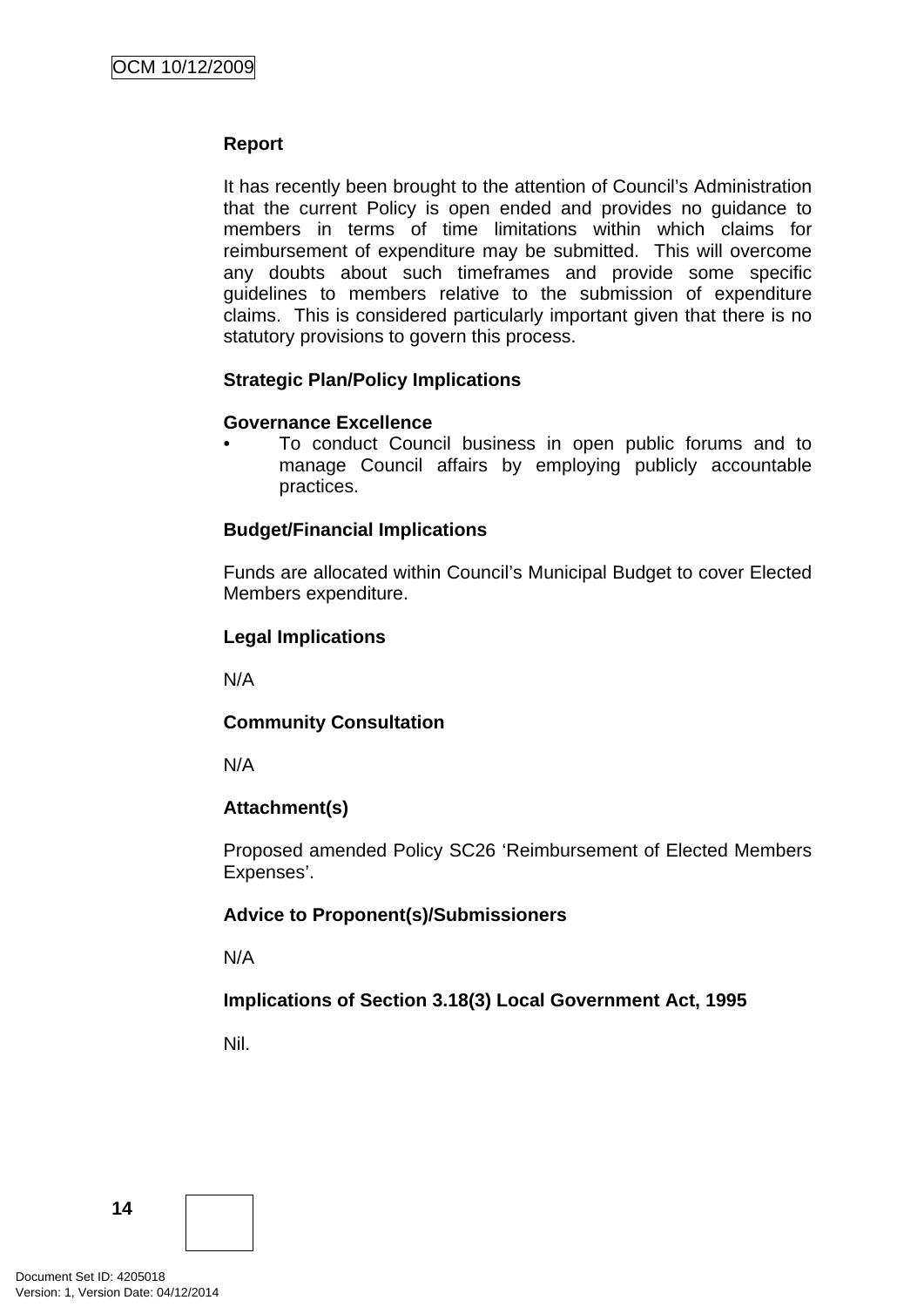# <span id="page-18-0"></span>**13.4 (MINUTE NO 4121) (OCM 10/12/2009) - PROPOSED NEW POLICY SC45 'FLYING OF FLAGS - CITY OF COCKBURN ADMINISTRATION CENTRE' (4602) (D GREEN) (ATTACH)**

#### **RECOMMENDATION**

That Council adopts proposed new Policy SC45 'Flying of Flags – City of Cockburn Administration Centre', as shown in the attachment to the Agenda.

### **COUNCIL DECISION**

MOVED Clr L Smith SECONDED Clr H Attrill that Council:

- (1) adopts proposed new Policy SC45 'Flying of Flags City of Cockburn Administration Centre', as shown in the attachment to the Agenda; and
- (2) as a symbol of its commitment to reconciliation, Council erect a third flagpole at the southern end of the Administration Building that permanently flies the Australian Aboriginal flag.

## **MOTION LOST 4/5**

MOVED Clr T Romano SECONDED Clr C Reeve-Fowkes that the recommendation be adopted.

## **CARRIED 7/2**

### **Background**

Council often receives requests from members of the community to fly a representative or special flag in recognition of a significant day or event. Similarly, requests are also received to fly the flags located at the City of Cockburn Administration Building at half mast upon the death of a long term resident of the District, on the day of that person's funeral.

Approvals to such requests have not been subject to any processes or procedures and have been granted on an adhoc basis as requests are received.

### **Submission**

N/A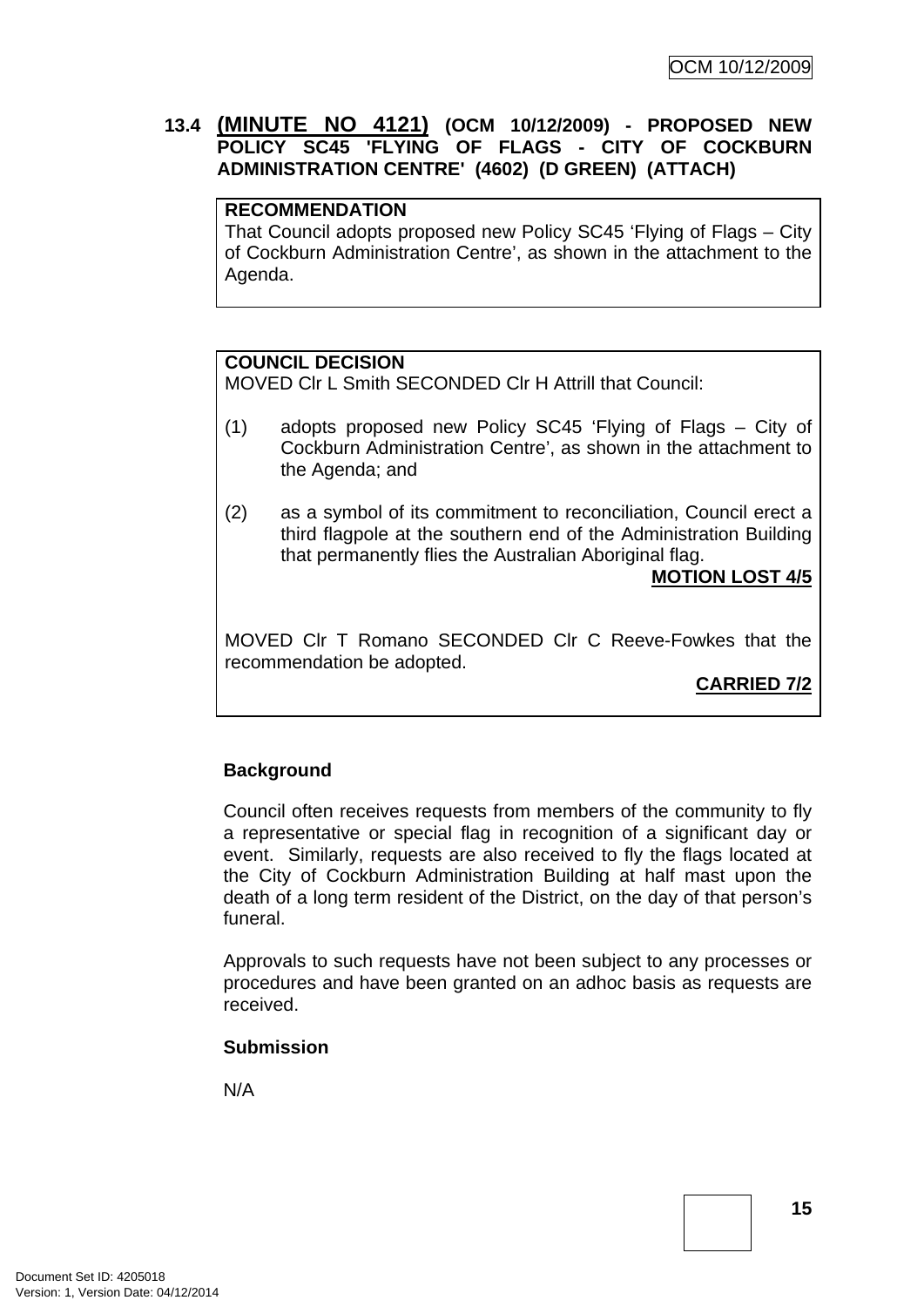### **Report**

It is considered appropriate for Council to establish a Policy to provide guidance for the administration in processing requests for the use of Council's flag poles located at the City of Cockburn Administration Building.

These occasions include approaches made to the City for flags representing a significant event (eg. Aboriginal Flag during NAIDOC week) and as a request for the City to mark the passing of notable local citizens by flying the flags at half mast on the day of the funeral.

It is considered beneficial for Council to set minimum guidelines to be able to clearly identify when it is appropriate to consider requests and grant approvals for such requests which require the placement, or replacement, of flags on Council's masts.

The Draft Policy proposes that the State Flag may be substituted on occasions deemed to be of local significance/interest, noting that the Australian Flag is a constant.

In addition, it provides a definition for the identification of local notable citizens, for when the lowering of flags on display at the Council Administration Building at the time, would be an appropriate mark of respect on the day of their funeral.

### **Strategic Plan/Policy Implications**

### **Governance Excellence**

• To conduct Council business in open public forums and to manage Council affairs by employing publicly accountable practices.

## **Budget/Financial Implications**

N/A

### **Legal Implications**

Flags Act, 1953 refers.

## **Community Consultation**

N/A

## **Attachment(s)**

Proposed new Policy SC45 'Flying of Flags – City of Cockburn Administration Building'.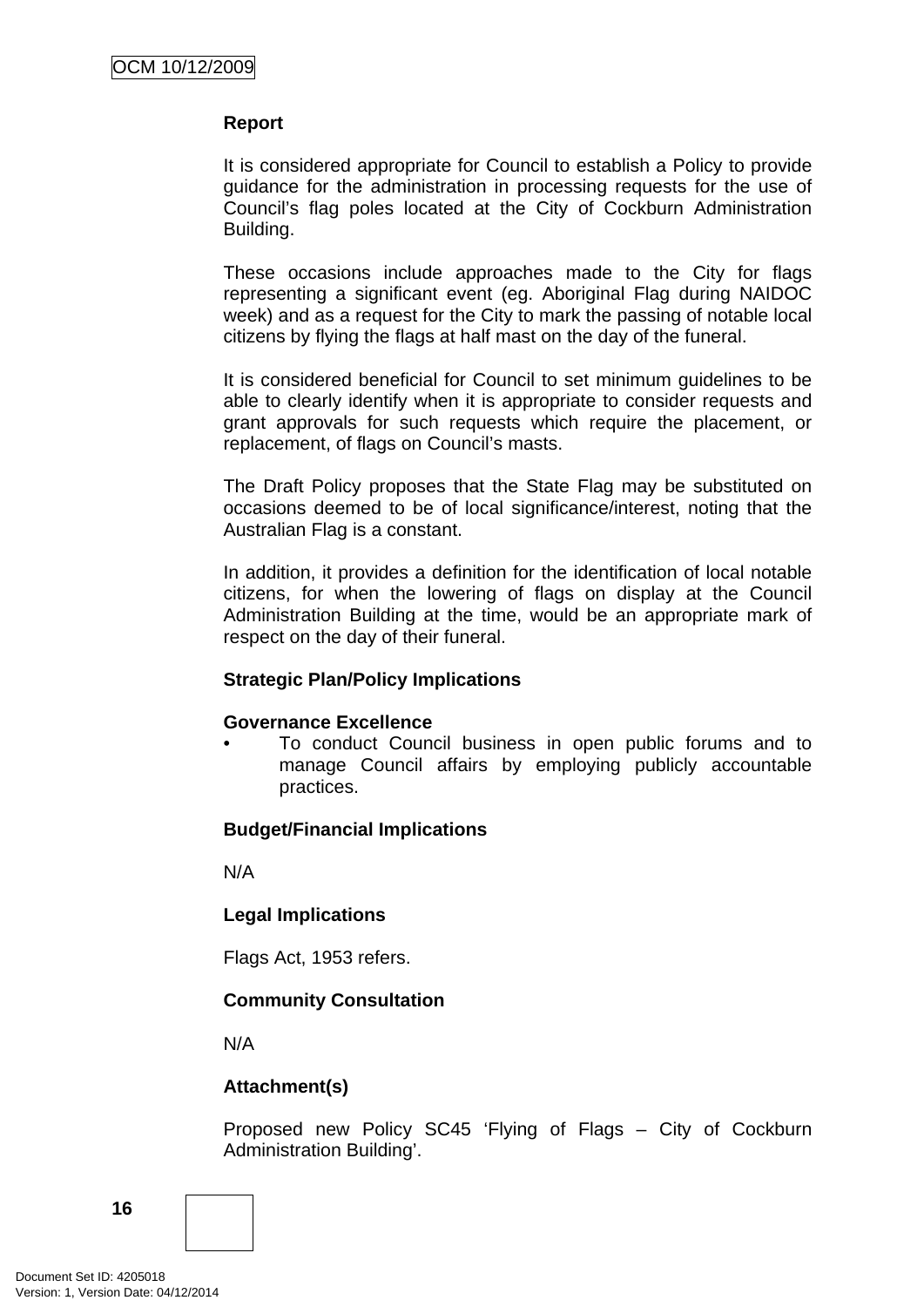### <span id="page-20-0"></span>**Advice to Proponent(s)/Submissioners**

N/A

**Implications of Section 3.18(3) Local Government Act, 1995**

Nil.

# **13.5 (MINUTE NO 4122) (OCM 10/12/2009) - 2008/09 ANNUAL REPORT (1712) (P WESTON) (ATTACH)**

#### **RECOMMENDATION**

That Council accepts the 2008/09 Annual Report as attached to the Agenda, in accordance with Section 5.54(1) of the Local Government Act, 1995.

## **TO BE CARRIED BY AN ABSOLUTE MAJORITY OF COUNCIL**

### **COUNCIL DECISION**

MOVED Clr I Whitfield SECONDED Clr S Limbert that the recommendation be adopted.

### **CARRIED BY ABSOLUTE MAJORITY OF COUNCIL 9/0**

### **Background**

Council is required to accept the 2008/09 Annual Report to enable it to be available for the Annual Electors Meeting, scheduled to be held on Tuesday, 2 February 2010. The Act requires Council to accept the Report no later than 31 December each year. Elected Members were provided with the Financial Report and Auditor's Report, in November. The consolidated report is now presented for acceptance.

#### **Submission**

N/A

### **Report**

The 2008/09 Annual Report is in conformity with the following requirements of the Act and contains:

- 1. Mayoral Report
- 2. Chief Executive Officer's Report
- 3. Measuring our performance data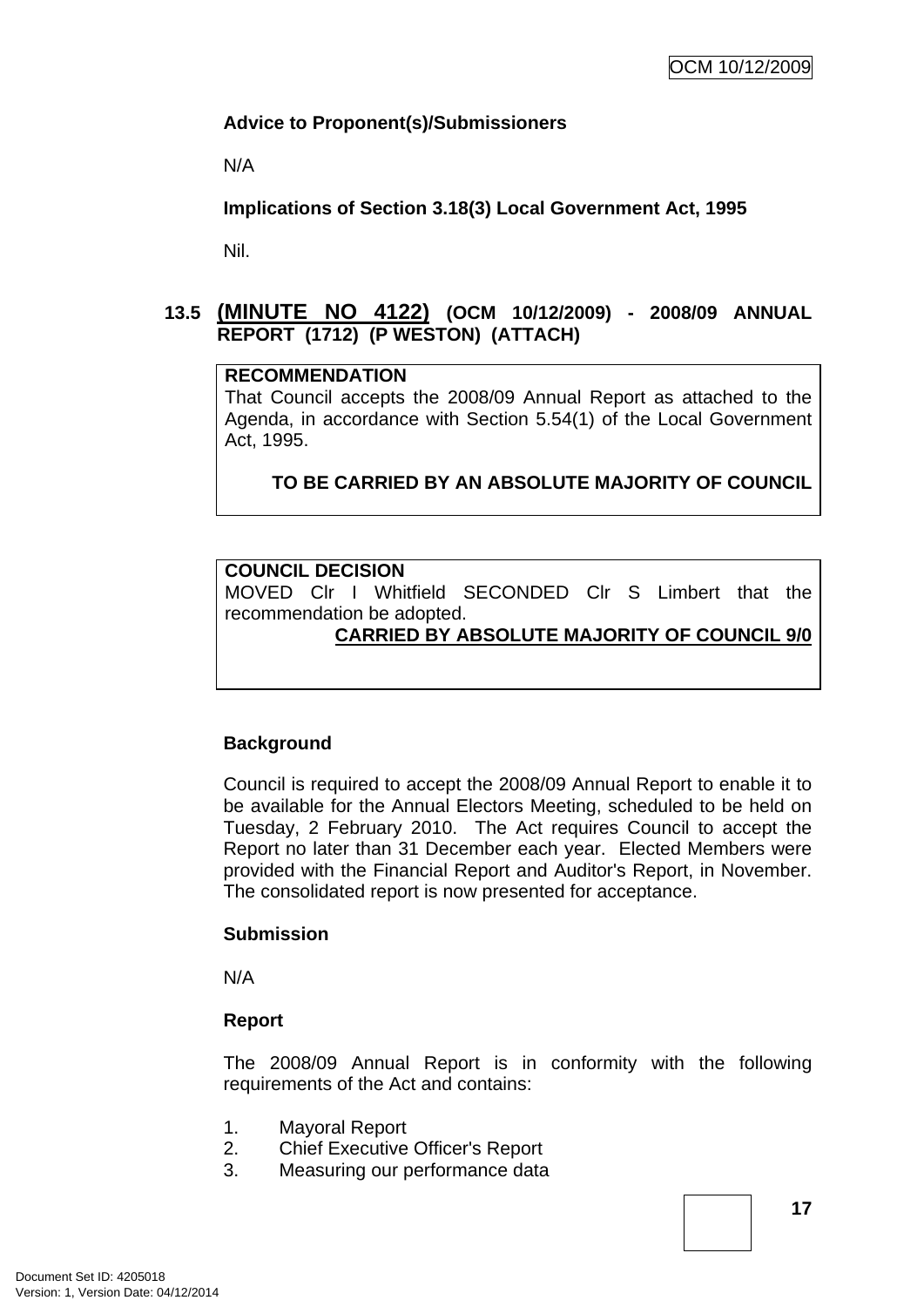- 4. Overview of the plan for the future of the district
- 5. Report in relation to the Complaints Register
- 6. Report required under Section 29(2) of the *Disabilities Services Act 1993*
- 7. Divisional Reports
- 8. Financial Report
- 9. Auditor's Report

### **Strategic Plan/Policy Implications**

### **Governance Excellence**

• To conduct Council business in open public forums and to manage Council affairs by employing publicly accountable practices.

### **Budget/Financial Implications**

The cost of producing 100 copies of the Report is provided for in Council's Governance Budget.

## **Legal Implications**

As provided in the Report.

### **Community Consultation**

N/A

## **Attachment(s)**

Draft 2008/09 Annual Report.

## **Advice to Proponent(s)/Submissioners**

N/A

**Implications of Section 3.18(3) Local Government Act, 1995**

Nil.

CLR LIMBERT LEFT THE MEETING AT THIS POINT THE TIME BEING 8.09 PM

## **DECLARATION OF INTEREST**

The Presiding Member advised the meeting that he had received a declaration of interest from Clr Limbert, pursuant to Regulation 11 of the Local Government (Rules of Conduct) Regulations, 2007. The nature of the interest being that she is an employee to the Town of East Fremantle, which is a potential partner of Council amalgamations.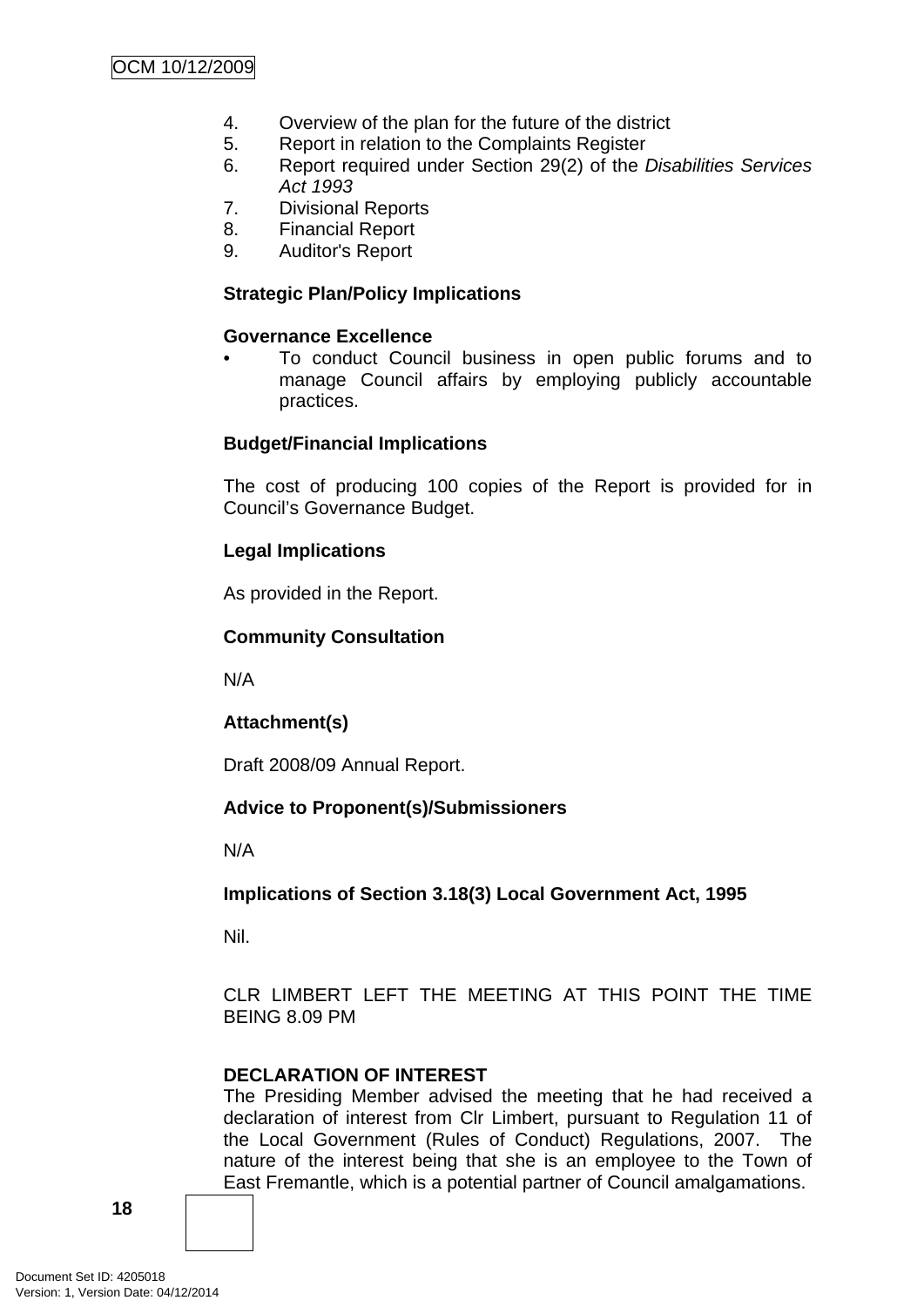### <span id="page-22-0"></span>**13.6 (MINUTE NO 4123) (OCM 10/12/2009) - COUNCIL AMALGAMATIONS (1054) (D GREEN) (ATTACH)**

# **RECOMMENDATION**

That Council:

- (1) not pursue an amalgamation with the City of Fremantle, in recognition of the rejection of the proposal at the referendum held on 17 October 2009; and
- (2) inform the Minister for Local Government and the City of Fremantle of Council's decision.

#### **COUNCIL DECISION**

MOVED Clr C Reeve-Fowkes SECONDED Deputy Mayor K Allen that the recommendation be adopted.

**CARRIED 7/1**

### **Background**

At the Council Meeting held on 12 November 2009, Clr Attrill listed the following, as a 'Matter to be Noted for Investigation, Without Debate':

*prepare a report for the December 2009 Ordinary Meeting of Council that contains the results on the recent referendum conducted on the proposed Local Government Amalgamations.* 

### **Submission**

N/A

#### **Report**

At the local government elections conducted on 17 October 2009, the following referendum question was submitted for elector consideration:

Do you support the Council of the City of Cockburn pursuing an amalgamation with the City of Fremantle?

The results were:

|     |                      | <b>East Ward</b> | <b>Central Ward</b> | West Ward |
|-----|----------------------|------------------|---------------------|-----------|
| Yes | 5,467<br>$(33.71\%)$ | 1.740            | 1.790               | 1,.937    |
| No  | 10,752<br>(66.29%)   | 3.245            | 3,750               | 3.757     |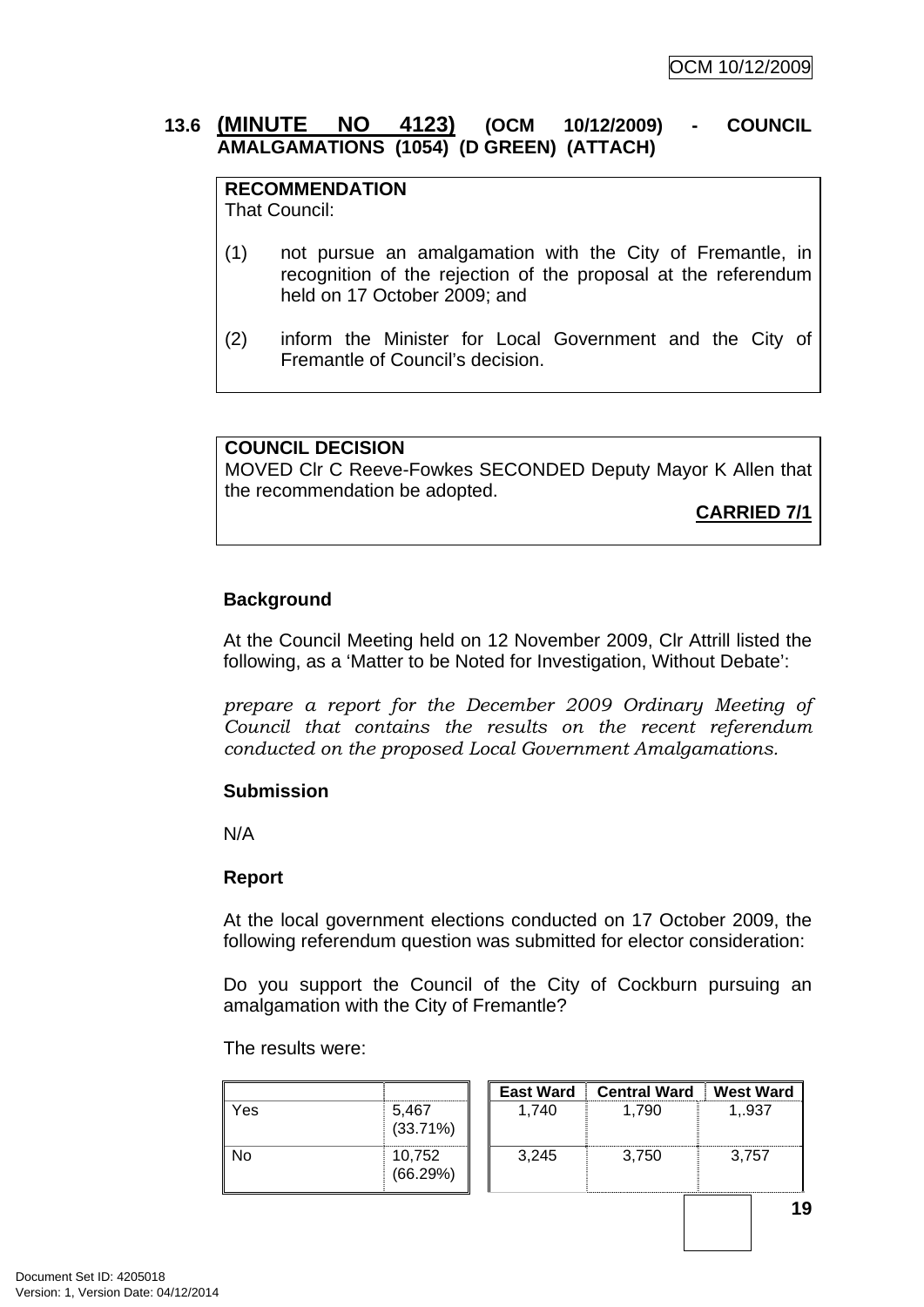|                               |        | <b>East Ward</b> | <b>Central Ward</b> | West Ward |
|-------------------------------|--------|------------------|---------------------|-----------|
| <b>Total Valid Votes</b>      | 16,219 | 4,835            | 5,540               | 5,694     |
| Total<br>Enrolled<br>Electors | 53,631 |                  |                     |           |
| TurnoutRate                   | 30.36% |                  |                     |           |

As indicated, the distribution across the Wards was reasonably consistent.

Given the strong rejection of the proposal by the community, together with the lack of interest in an amalgamation by the City of Fremantle, it is considered opportune for Council to indicate to its community and other interested stakeholders that it sees no necessity to continue to pursue a formal union of local governments with Fremantle. Should Council agree with this position, then it would also be appropriate to advise the Minister for Local Government of this outcome.

Notwithstanding this, the submission previously provided to the Structural Reform Steering Committee can still be used as a reference document, should the City of Cockburn be the subject of any future reform proposals by the State Government.

### **Strategic Plan/Policy Implications**

### **Governance Excellence**

• To develop and maintain a financially sustainable City.

## **Budget/Financial Implications**

N/A

## **Legal Implications**

N/A

## **Community Consultation**

Referendum conducted on 17 October 2009, in conjunction with the Local Government Elections.

## **Attachment(s)**

Results of Referendum.

## **Advice to Proponent(s)/Submissioners**

N/A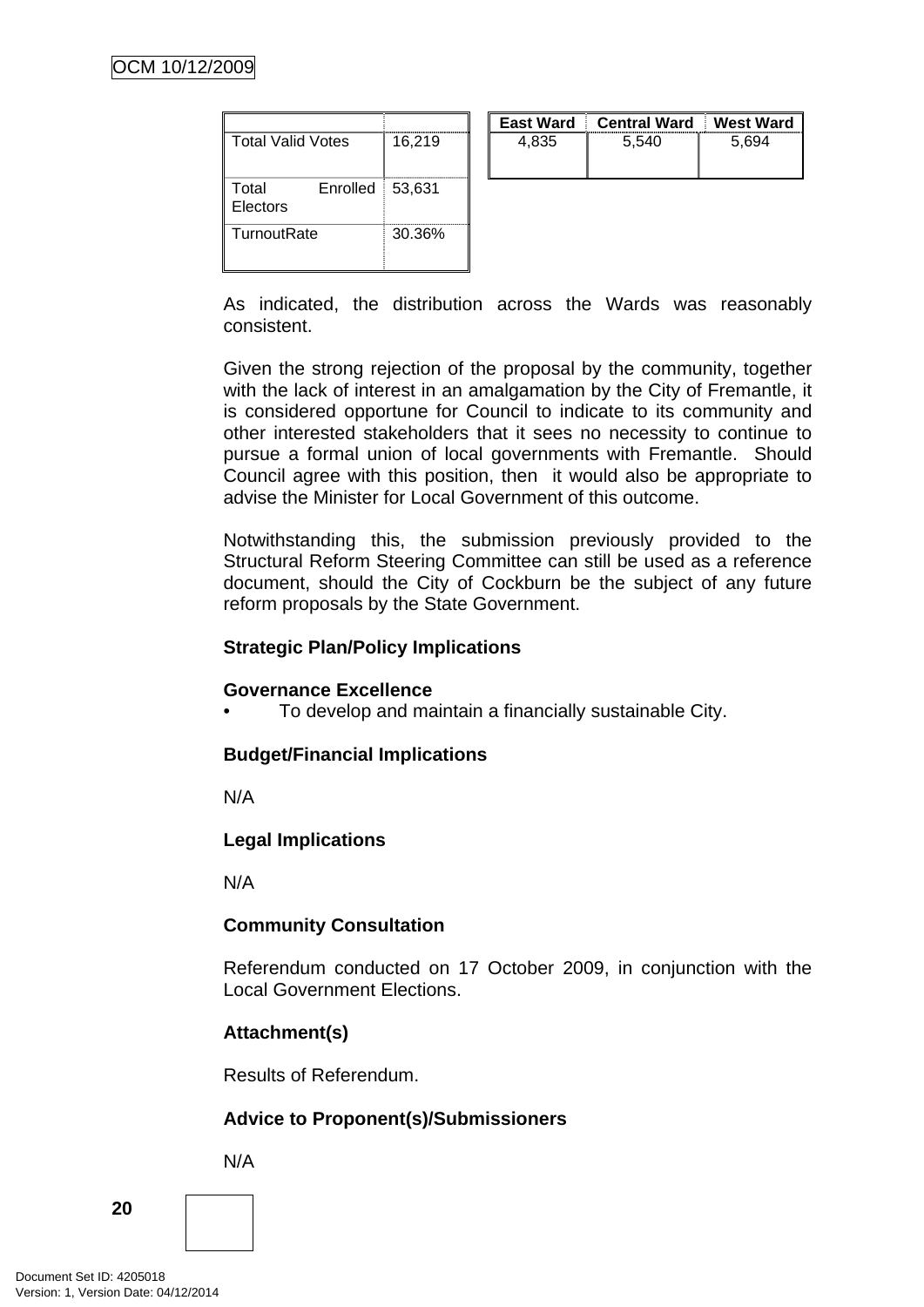### <span id="page-24-0"></span>**Implications of Section 3.18(3) Local Government Act, 1995**

Nil.

CLR LIMBERT RETURNED TO THE MEETING THE TIME BEING 8.11 PM

THE PRESIDING MEMBER ADVISED CLR LIMBERT OF THE DECISION OF COUNCIL WHILE SHE WAS ABSENT FROM THE MEETING.

### **14. PLANNING AND DEVELOPMENT DIVISION ISSUES**

**14.1 (MINUTE NO 4124) (OCM 10/12/2009) - PROPOSED METROPOLITAN REGION SCHEME AMENDMENT NO. 1161/41 - LOCATION: VARIOUS - OWNER: VARIOUS - APPLICANT: N/A (9116141) (R DONG) (ATTACH)** 

# **RECOMMENDATION**

That Council:

- (1) receive the Metropolitan Region Scheme Amendment No. 1166/41 (Parks and Recreation Reservations for Public Lands); and
- (2) make a submission to the Western Australian Planning Commission as follows:
	- 1. For proposal 2, recommend the proposed 'Urban' zone for the subject section of Hope Road not be supported, and be retained in the regional 'Parks & Recreation' reservation.
	- 2. For proposal 4, recommend the proposed 'Urban' zone for the subject section of Bibra Drive not be supported, and be retained in the regional 'Parks & Recreation' reservation.
	- 3. For Proposal 6, recommend the proposed regional 'Parks & Recreation' reservation for the subject land not be supported, and be retained in the 'Urban' zone.
	- 4. Support remaining Proposals 1, 3, 5, 7 and 8.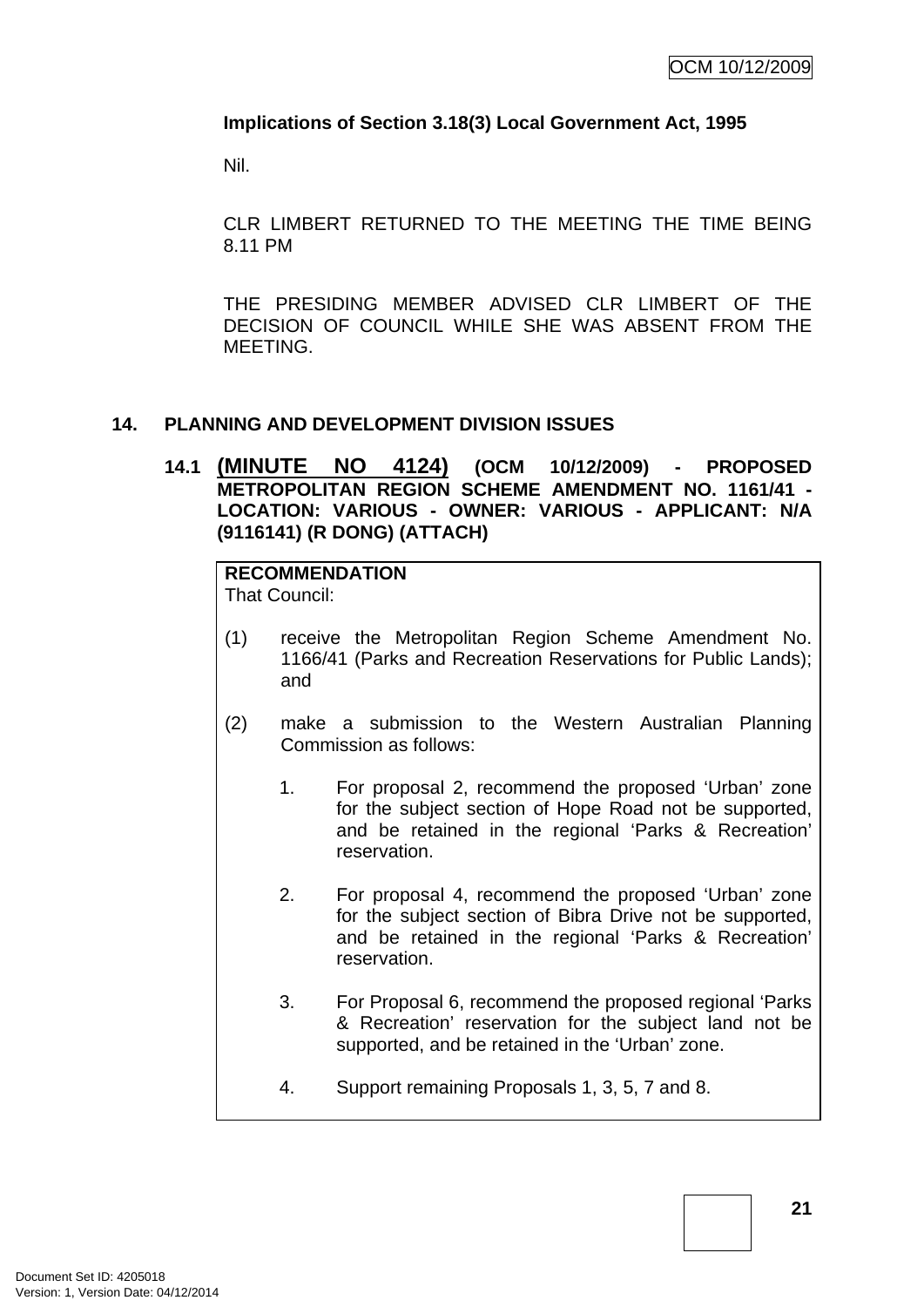### **COUNCIL DECISION**

MOVED Clr I Whitfield SECONDED Deputy Mayor K Allen that the recommendation be adopted.

**CARRIED 9/0**

### **Background**

The Western Australian Planning Commission (WAPC) has recently resolved to amend the Metropolitan Region Scheme (MRS) in accordance with the provisions of the Planning and Development Act 2005. The purpose of the proposed amendment (Amendment No. 1161/41) is to update zones and reservations in the MRS in relation to public lands to ensure that reservations match cadastral boundaries and to ensure that the MRS is kept up to date as the statutory regional plan for Perth.

The WAPC recently commenced advertising of the proposed MRS amendment. Submissions are due by 29 January 2010. In the proposed amendment, there are eight proposals (Attachment 1 refers) which directly affect public lands within the City of Cockburn. It is therefore necessary that the City makes submission on the amendment.

### **Submission**

N/A

### **Report**

As mentioned above, eight proposals (numbered 1 to 8) fall within the City of Cockburn's jurisdiction, and form the consideration of this report. The eight proposals are listed below with an explanation to clarify their purposes:

### Proposal 1

Proposal 1 serves two purposes: 1) to transfer Lot 820 Fraser Road, Banjup from the 'Rural' zone to the 'Parks & Recreation', and concurrent 'Water Catchments' reservations; and 2) to align the boundary of Bush Forever Site 390 with the cadastral boundary of Lot 820.

1) Lot 820 is a 20.5ha property, which is contained within Bush Forever Site 390. The acquired portion was nominated for acquisition to offset land developed by Main Roads WA for stage 7 of the Roe Highway, as it contains declared rare flora (Caladenia Huegelii). The land is currently owned by the Department of Housing and Works.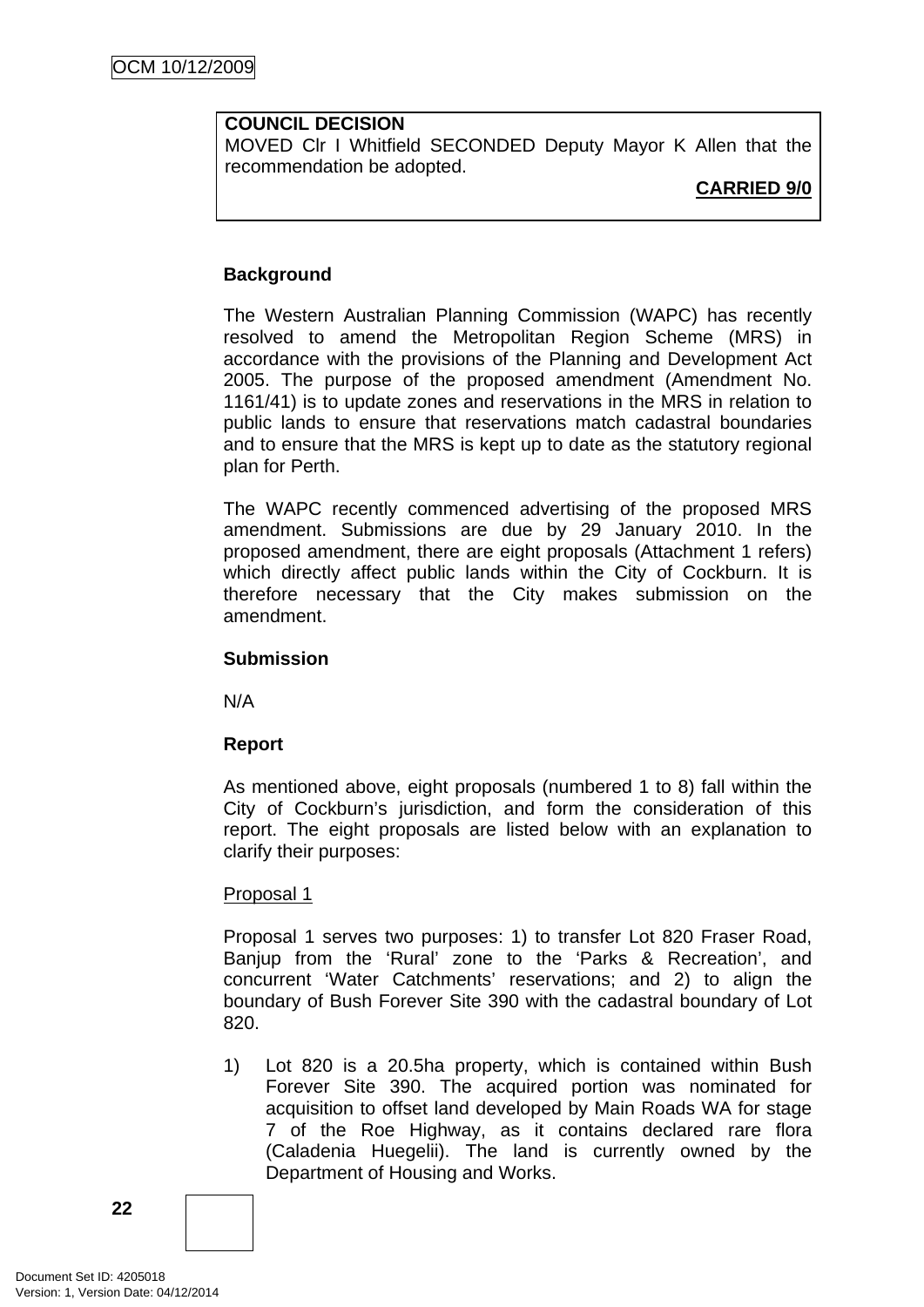2) Aligning the boundary of Bush Forever Site 390 with the cadastral boundary dividing Lot 820 from Lot 821 will increase the Bush Forever area and more clearly define its boundary.

### *Officer Comment*

The inclusion of the property within the 'Parks & Recreation' and 'Water Catchment' reservations and adjustment of the Bush forever boundary is consistent with WAPC policy to protect regionally significant vegetation and public drinking water areas. It is therefore recommended that Proposal 1 be supported.

#### Proposal 2

Proposal 2 is to transfer portion of Hope Road, Bibra Lake from the regional 'Parks & Recreation' reservation to the 'Urban' zone.

The subject portion of the road reserve contains a constructed road, which serves an urban purpose by providing access to residential development. The Amendment report states that the section of road reserve is more appropriately zoned 'Urban', and it will also provide a distinct boundary to Beeliar Regional Park.

### *Officer Comment*

There are many similar instances throughout the City where a road reserve falls within a regional park has a regional 'Parks & Recreation' reservation over it. There is no negative planning implication for having the road retained within the regional 'Parks & Recreation' reservation. As such, there is no reason why the subject portion of Hope Road has to be transferred to 'Urban' zone whereas other road reserves in a similar situation are still retained in the regional 'Parks & Recreation' reservation.

Secondly, while the final outcome of Roe Highway Stage 8 (Attachment refers) have not been determined yet, it is too early to suggest that rezoning to the subject portion of Hope Road "will provide a distinct boundary to Beeliar Regional Park". In fact, Roe Highway Stage 8 would form a more distinct boundary to Beeliar Regional Park if it was approved and constructed.

For the above reasons, it is recommended that Proposal 2 not be supported until such time as the outcome of Roe 8 has been determined.

### Proposal 3

Proposal 3 serves two purposes: 1) to transfer Lot 72 Farrington Road, North Lake from the regional 'Parks & Recreation' reservation to the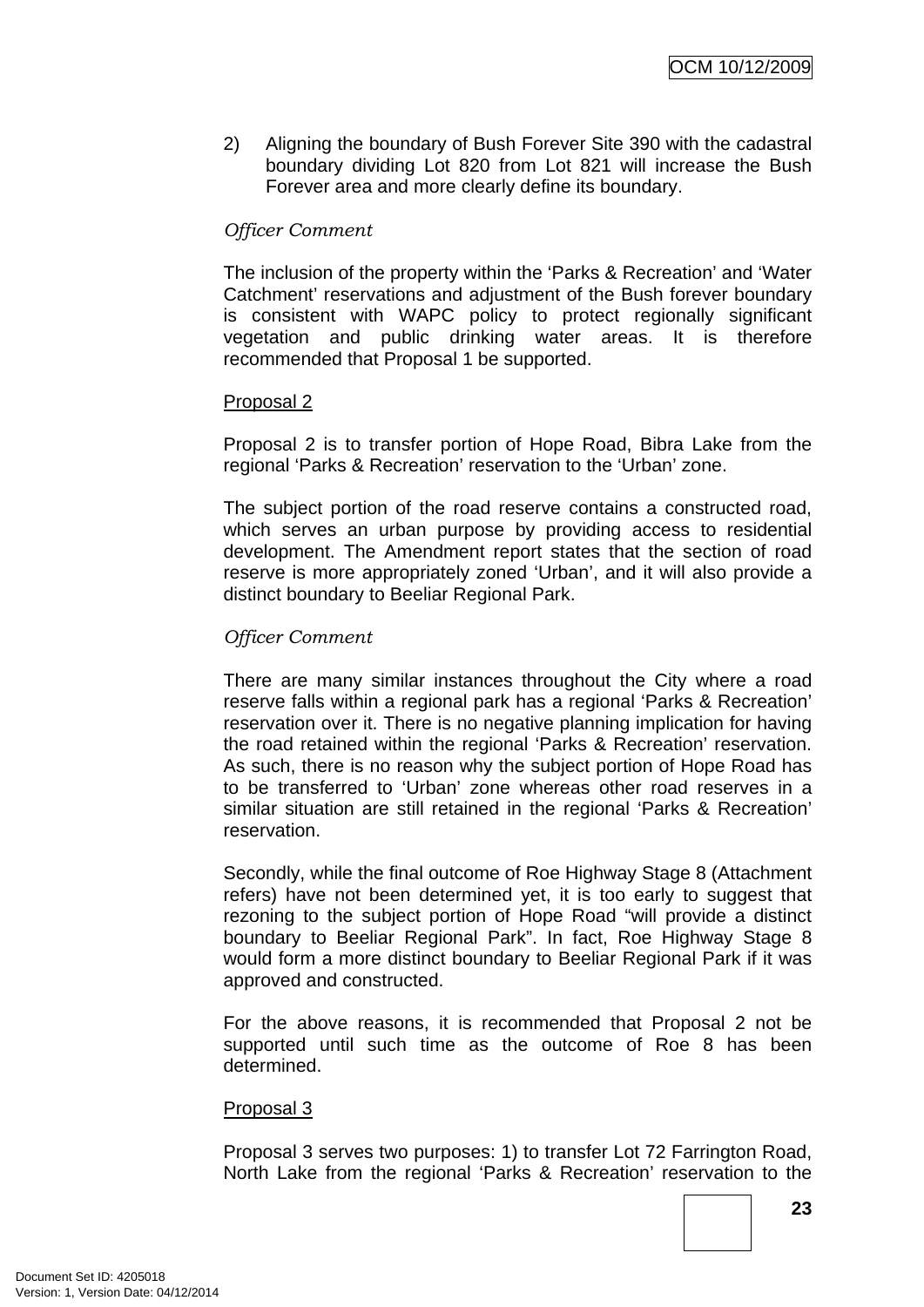'Public Purposes (WSD)' reservation; and 2) to transfer portion of Farrington Road, North Lake to the 'Urban' zone.

- 1) Lot 72 contains infrastructure owned by the Water Corporation. The proposed change reflects the current purpose and status of the property under the terms of the MRS and will also provide a distinct boundary to Beeliar Regional Park.
- 2) The subject portion of the Farrington Road reserve contains a constructed road, which serves an urban purpose by providing access to residential development. The section of road reserve is more appropriately zoned 'Urban' in the MRS.

### *Officer's Comment*

As mentioned in the above, Lot 72 contains Water Corporation's infrastructure and is owned by Water Corporation. It is logical to have the site transferred to the regional 'Public Purpose (WSD)' reservation.

The majority portion of Farrington Road is zoned 'Urban' except for the subject small portion which is still under the regional 'Parks & Recreation' reservation. The proposed rezoning will remove the zoning inconsistency on Farrington Road and therefore it should be supported.

In view of the above, it is recommended that Proposal 3 be supported.

#### Proposal 4

Proposal 4 is to transfer portion of Bibra Drive, North Lake from the regional 'Parks & Recreation' reservation to the 'Urban' zone.

The subject portion of road reserve contains a constructed road, which serves an urban purpose by providing access to residential development. The Amendment report states that the section of road reserve is more appropriately zoned 'Urban', and it will also provide a distinct boundary to Beeliar Regional Park.

### *Officer Comment*

Similar to the reasons provided for Proposal 2 above, it is recommended that Proposal 4 not to be supported until such time as the outcome of Roe 8 has been determined.

#### Proposal 5

Proposal 5 serves two purposes: 1) to transfer Lot 195 Phoenix Road, Bibra Lake from the 'Industrial' zone to the 'Parks & Recreation' reservation; and 2) include it within Bush Forever Site 254.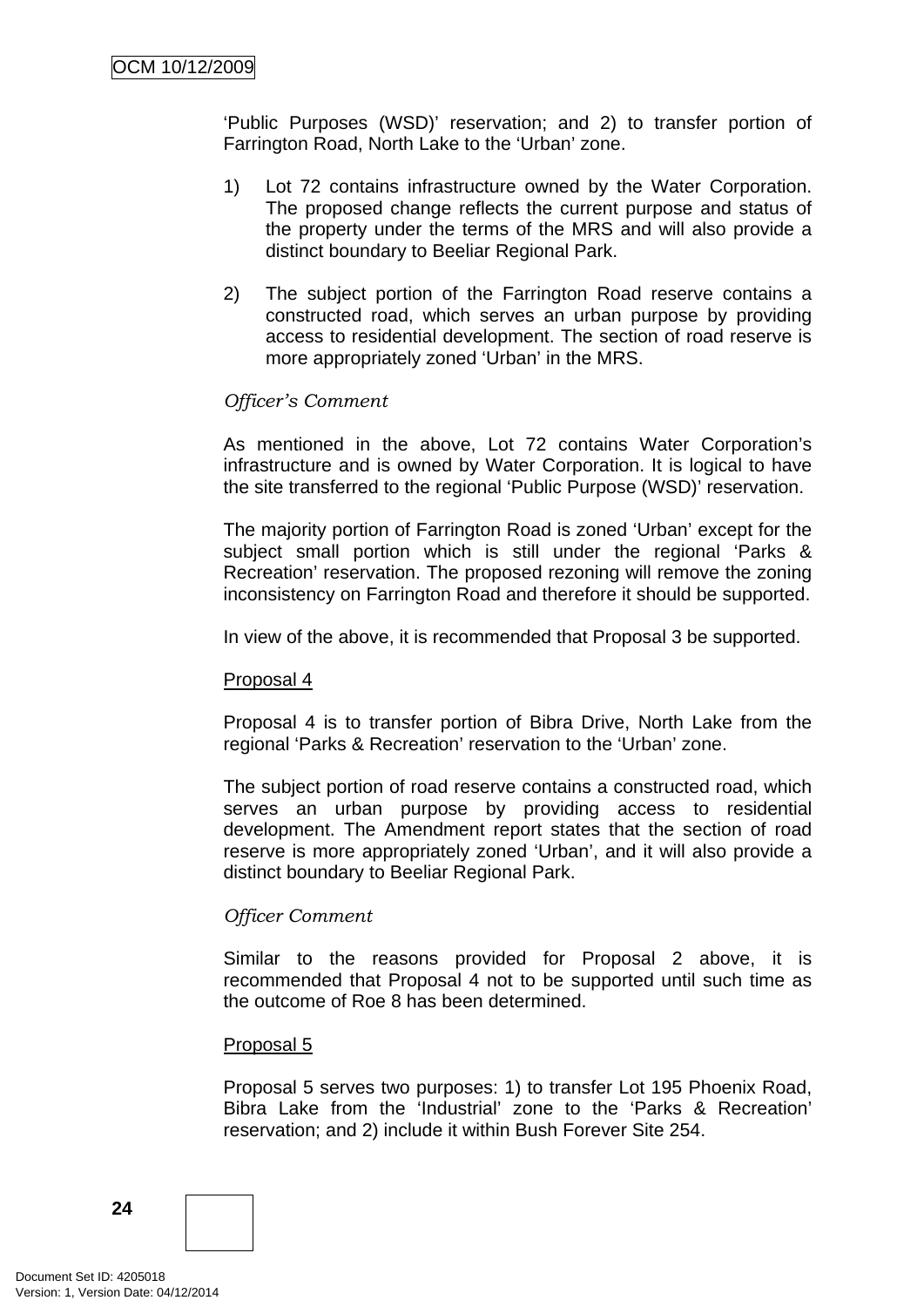The WAPC acquired this 22 ha lot because of its established conservation values and its contiguity with the existing 'Parks & Recreation' reservation over South Lake. The South Lake area is contained within Beeliar Park and Lot 195 should be included in the park and adjoining Bush Forever Site 254.

### *Officer Comment*

The subject land is in the local 'Parks & Recreation' reservation in the City's Town Planning Scheme No. 3 (TPS No. 3). Accordingly, Proposal 5 will ensure the MRS zoning for the land is consistent with the TPS zoning. It is therefore recommended that Proposal 5 be supported.

#### Proposal 6

Proposal 6 is to transfer Crown Reserve 48161 (Lot 60) and Lot 25 Astroloma Drive, Success from the 'Urban' zone to the regional 'Parks & Recreation' reservation.

Reserve  $48161$  is a  $9577 \text{ m}^2$  reserve created as a condition of subdivision for public recreation and drainage. It adjoins Beeliar Regional Park. Lot 25 has been transferred to the State of Western Australia as a condition of subdivision. The property will be given the same status as Reserve 48161.

The Amendment report states that the proposal extends the regional 'Parks & Recreation' reservation of Beeliar Regional Park to ensure consistent management of the area.

### *Officer Comment*

The subject land is zoned 'Development' in the TPS No. 3 and shown as POS on approved structure plan, which was ceded as a condition of subdivision. The City already has the responsibility in managing and maintaining this POS and the drainage. Proposed inclusion of this POS into the regional 'Parks & Recreation' reservation may have the following planning implications:

- Any development proposal such as a playground for this POS would require the WAPC's approval given that it is a regional reserve rather than a local one. This would complicate the approval process should there be any proposal for a playground in the POS in the future. The City's Parks Services have indicated that the City may propose a playground in this POS in the future.
- This local park represents 10% of POS credit for the relevant subdivision area. Inclusion of the park into the regional 'Parks and Recreation' reservation could lead to a shortfall in future local POS calculations in this area.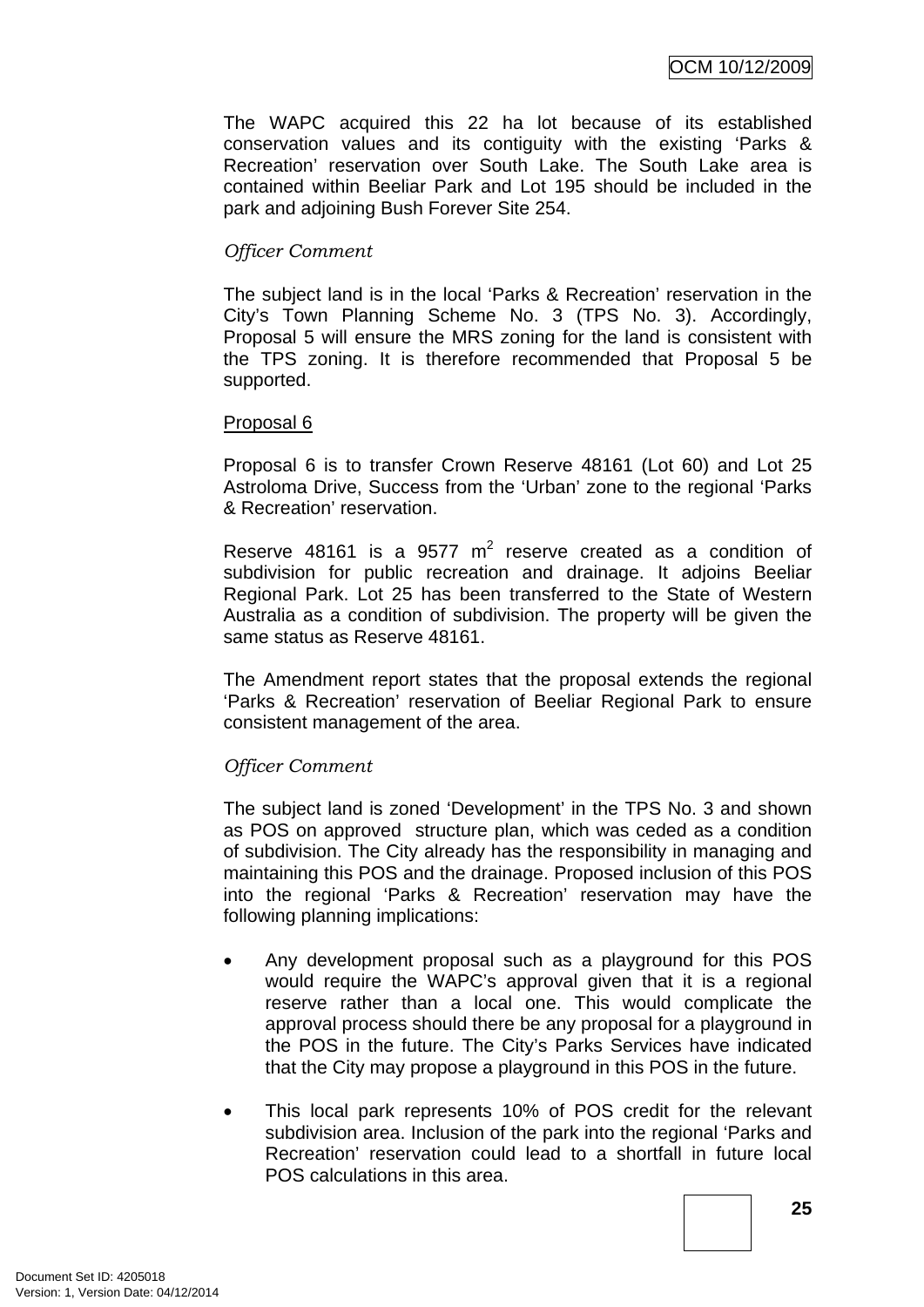Given the above reasons, it is therefore recommended Proposal 6 not be supported.

#### Proposal 7

Proposal 7 is to transfer Crown reserve 32715 (Lot 2302) Mills Street and portion of Lot 9002 Christine Court, Coogee from the urban zone to the regional 'Parks & Recreation' reservation.

Reserve 32715 is a 1012  $m^2$  reserve managed by the City. The land adjoins an existing regional parks and recreation reservation. The proposal will extend the parks and recreation reservation to a constructed road and simplify management of the area.

Lot 9002 is owned by the WAPC and is zoned parks and recreation. The proposal extends the parks and recreation reservation to the cadastral boundary of the property.

#### *Officer Comment*

The subject land comprises two parts: one is Reserve 32715 (rectangular shape) which is in the local 'Drainage' reservation in the TPS No. 3; the other is a small portion of Lot 9002 (triangular shape) which is not zoned land in the TPS No. 3. Both parts have no POS credit. Furthermore, it is unlikely that the City would construct any playground on the subject land given the size of the land. Hence, there are no negative planning implications for including the land into the regional 'Parks & Recreation' reservation. The inclusion would ensure consistent management of the area.

In view of the above, it is therefore recommended Proposal 7 be supported.

#### Proposal 8

Proposal serves two purposes: 1) to transfer portion of Lots 15 and 126 Anderson Road, Henderson from the 'Industrial' zone to the regional 'Parks & Recreation' reservation; and 2) include them in Bush Forever Site 346.

Part of Lot 15 was included in the 'Parks and Recreation' reservation in a previous amendment to the MRS. These lots are located at the northern end of Brownman Swamp, which is contained within the Beeliar Regional Park. The WAPC negotiated the acquisition of 7.36ha from Lot 15 and 6413  $m^2$  from Lot 126 from LandCorp / the WA Land Authority to increase the buffer between the Regional Park and the industrial development.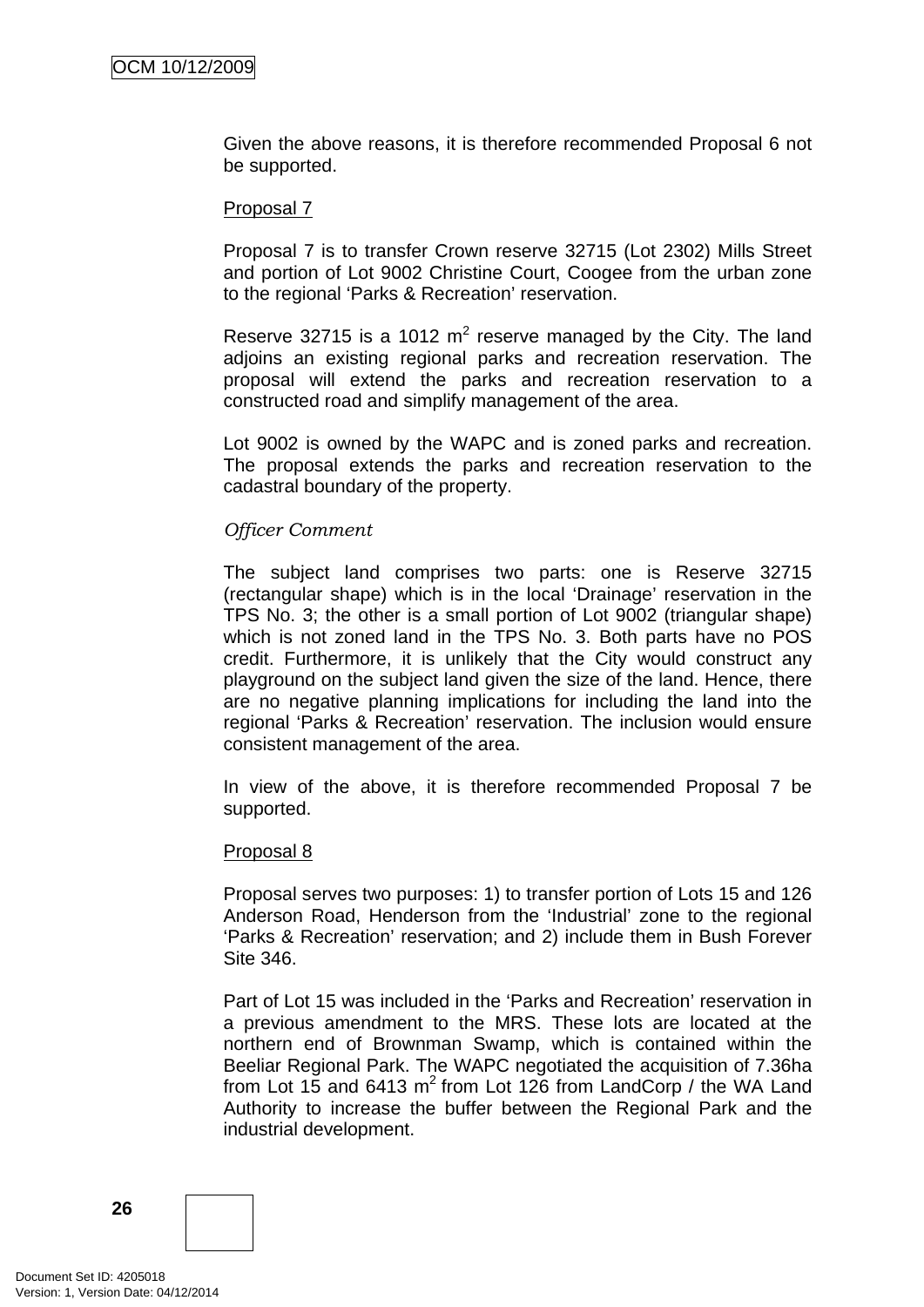### *Officer Comment*

The proposal increases the regional 'Parks and Recreation' reservation and the adjoining Bush Forever Site 346, and is consistent with the regional significance of this area of Beeliar Regional Park and its bushland values. It also ensures consistent management and responsibility of the area. The drainage (including the verge) within the subject land will be maintained by the DEC as a part regional park. It is recommended Proposal 8 be supported.

### **Conclusion**

In summary, it is recommended that Council make a submission to the Western Australian Planning Commission as follows:

- 1. For Proposal 2, it is recommend the proposed 'Urban' zone for the subject section of Hope Road not be supported, and be retained in the regional 'Parks & Recreation' reservation. This is due to the following two reasons:
	- a. It is premature to rezone the subject section of Hope Road while the final outcome of Roe Highway Stage 8 has not been determined yet.
	- b. There is no negative planning implication for having the road retained within the regional 'Parks & Recreation' reservation.
- 2. For Proposal 4, it is recommend the proposed 'Urban' zone for the subject section of Bibra Drive not be supported, and be retained in the regional 'Parks & Recreation' reservation, for same reasons stated in 1 above.
- 3. For Proposal 6, it is recommend the proposed regional 'Parks & Recreation' reservation for the subject land not be supported, and be retained in the 'Urban' zone. This is due to the following two reasons:
	- a. Proposed rezoning would complicate the planning approval process should the City propose a playground in this POS in the future.
	- b. Proposed rezoning would lead to a shortfall in future local POS calculations in this area.
- 4. Support remaining Proposals 1, 3, 5, 7 and 8, for better protection to the bushlands and consistent management.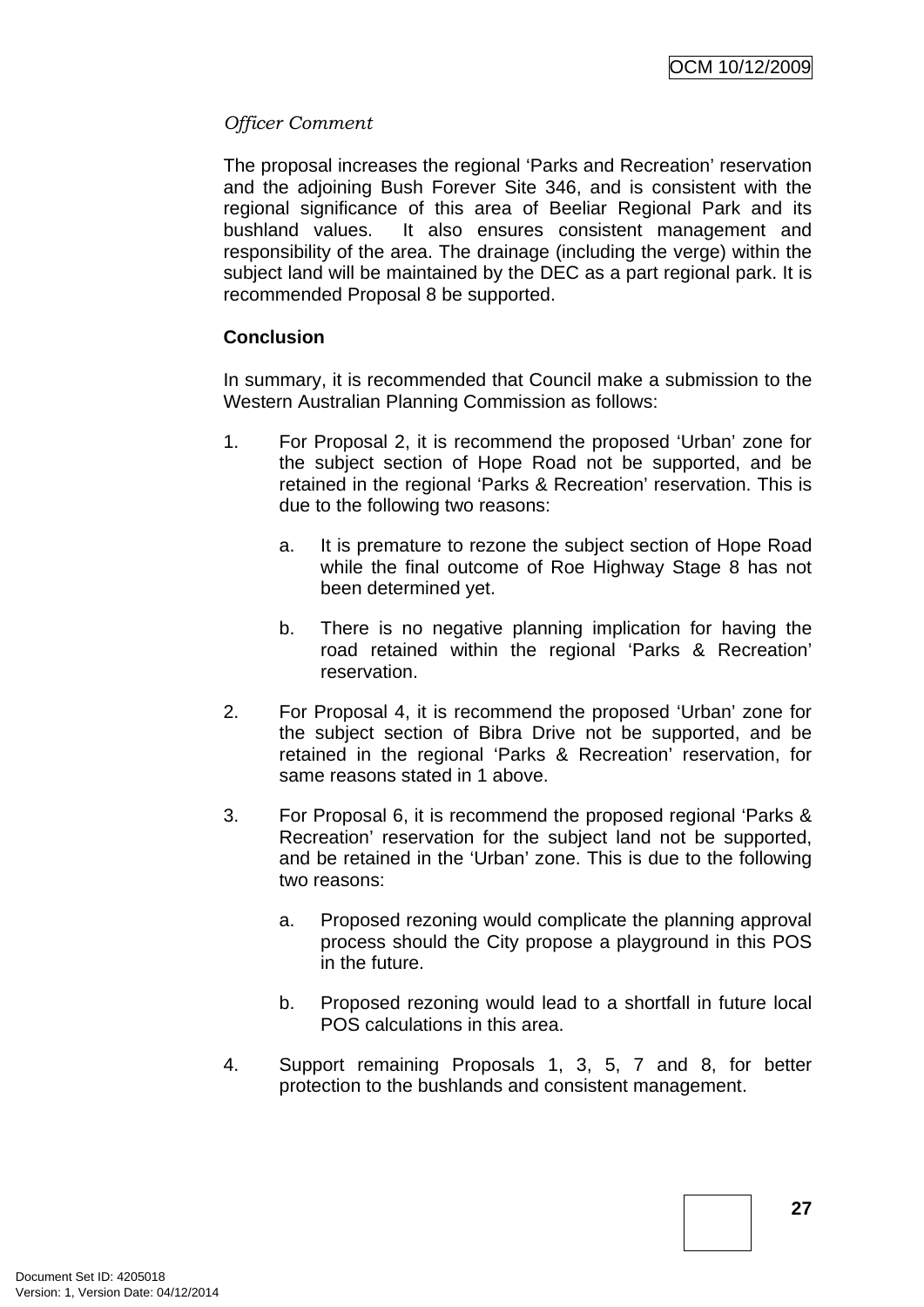## <span id="page-31-0"></span>**Strategic Plan/Policy Implications**

#### **Infrastructure Development**

• To construct and maintain parks and bushland reserves that are convenient and safe for public use, and do not compromise environmental management.

#### **Natural Environmental Management**

• To conserve, preserve and where required remediate the quality, extent and uniqueness of the natural environment that exists within the district.

#### **Budget/Financial Implications**

There will be a loss of income totalling \$2,626 p.a. for Proposal 1. The owner of the property currently pays rates and this will cease when the land is zoned as a Park, with Bush Forever.

### **Legal Implications**

N/A

### **Community Consultation**

Submissions are due to the WAPC by 29 January 2010. No consultation is required by the City of Cockburn. Affected landowners have also been advised by the WAPC.

### **Attachment(s)**

Proposals 1 to 8.

### **Advice to Proponent(s)/Submissioners**

N/A

**Implications of Section 3.18(3) Local Government Act, 1995**

Nil.

### **14.2 (MINUTE NO 4125) (OCM 10/12/2009) - PROPOSED OUTBUILDING - LOCATION: LOT 33 (NO. 26) MORTIMER STREET, WATTLEUP - OWNER: GUISEPPE PAPARONE - APPLICANT: GABLE CONSTRUCTIONS (4411459) (M SCARFONE) (ATTACH)**

**RECOMMENDATION** That Council:

(1) grant planning approval for the erection of an outbuilding on Lot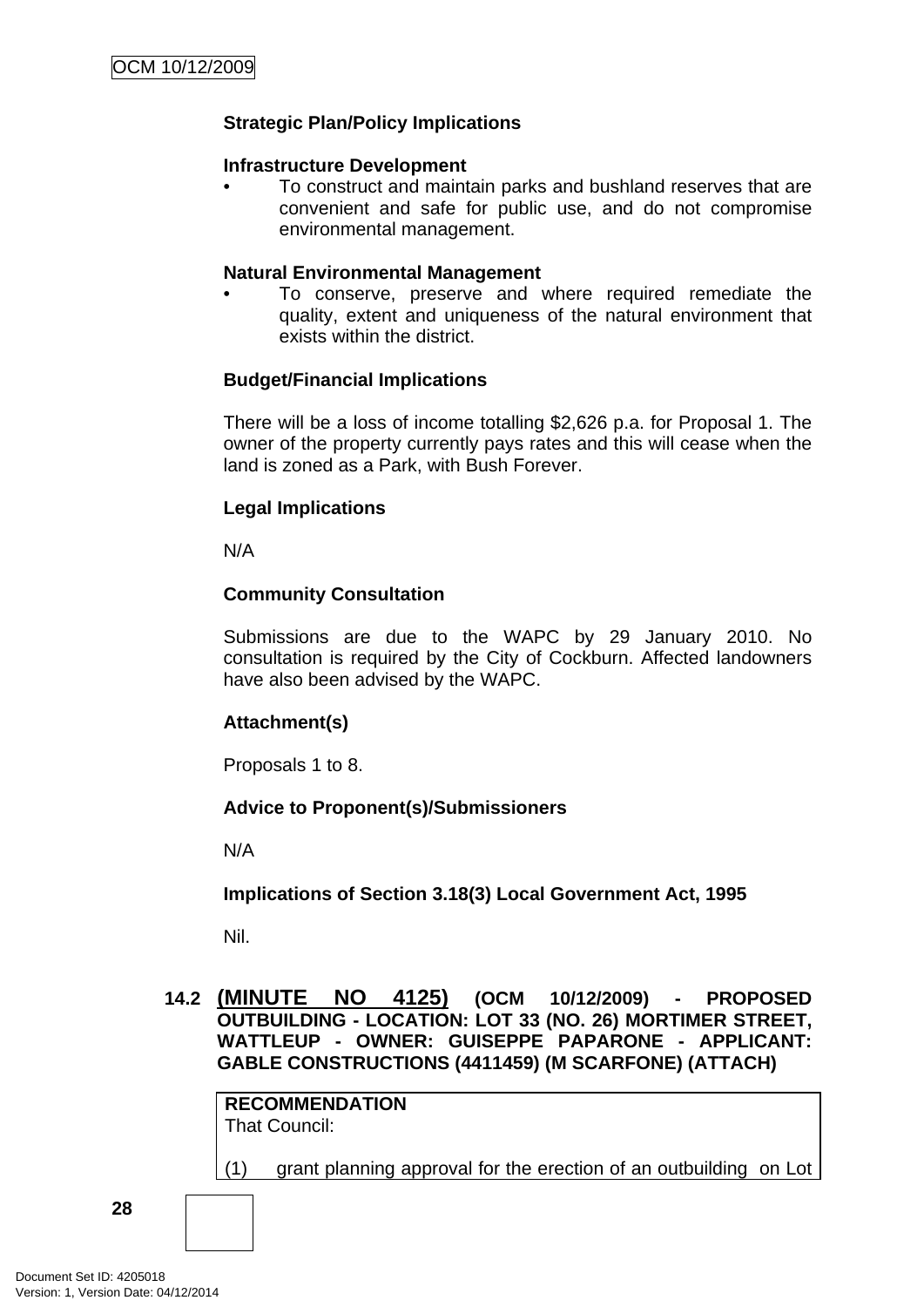33 (No.26) Mortimer Street, Wattleup, in accordance with the submitted plans and subject to the following conditions and footnotes:

# **CONDITIONS**

- 1. The outbuilding shall be used for domestic purposes only. No human habitation or commercial activities are permitted to take place within the outbuilding at any time.
- 2. During the construction phase, no activities causing noise and/or inconvenience to neighbours being carried out after 7.00pm or before 7.00am, Monday to Saturday, and not at all on Sunday or Public Holidays.

Crossovers are to be located and constructed to the City's specifications. Copies of specifications are available from the City's Engineering Services. Existing crossovers that are not required as part of the development, shall be removed and the verge reinstated within a period of 60 days, to the satisfaction of the City.

3. The materials proposed for use in the construction hereby approved shall match with and/or be complementary to the existing buildings on the subject lot, to the satisfaction of the Manager Statutory Planning. Non reflective materials and colours should be used.

## FOOTNOTES

- 1. This is a Planning Approval only, and does not obviate the responsibility of the applicant/owner to comply with all relevant building, health and engineering requirements of the Council, or with any other requirements of the City of Cockburn Town Planning Scheme No. 3.
- 2. Prior to the commencement of development, a Building Licence may be required.

# **COUNCIL DECISION**

MOVED Clr I Whitfield SECONDED Deputy Mayor K Allen that the recommendation be adopted.

## **CARRIED 9/0**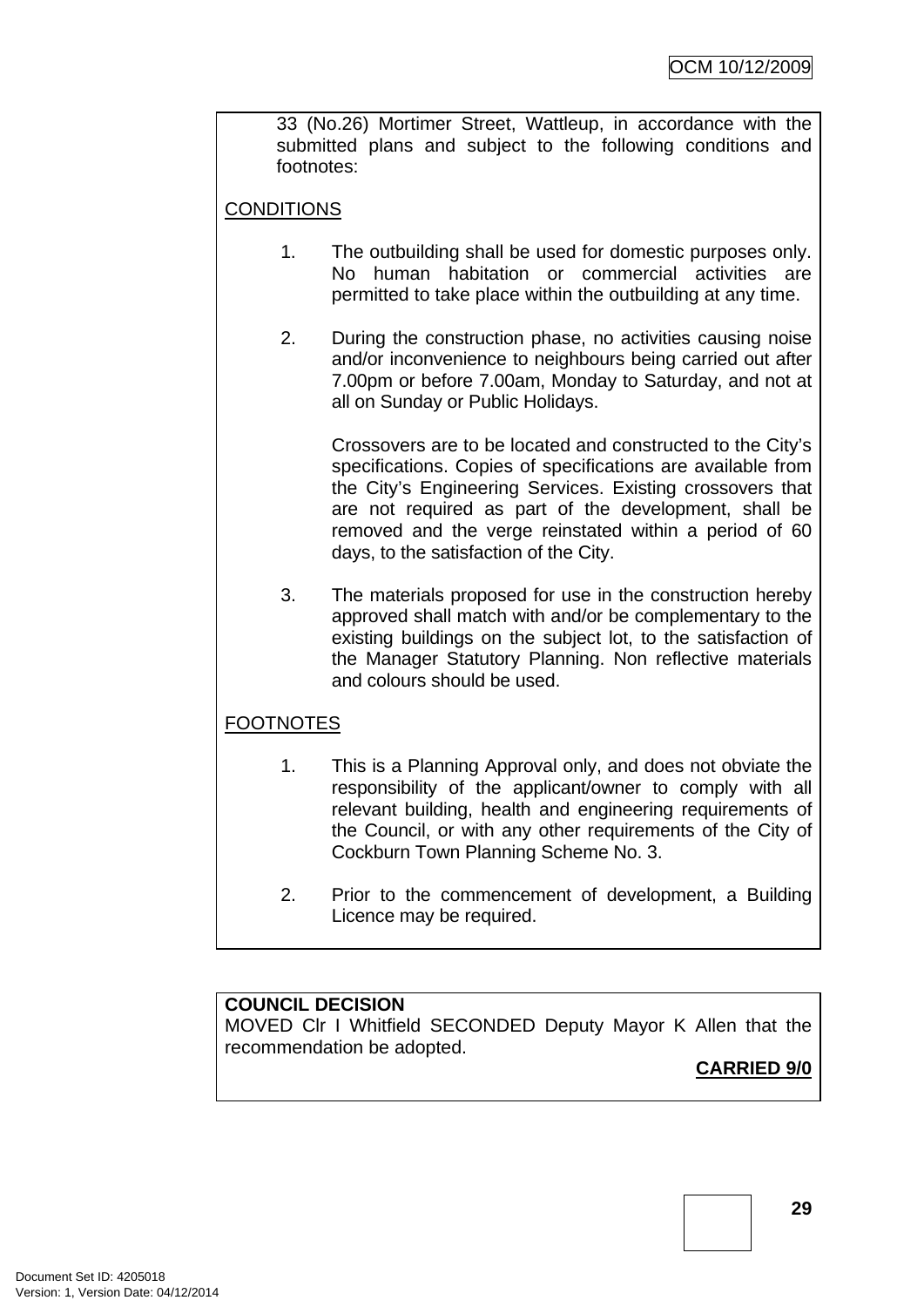### **Background**

| Zoning:    | MRS:                            | Rural |  |  |  |
|------------|---------------------------------|-------|--|--|--|
|            | TPS3:                           | Rural |  |  |  |
| Land use:  | <b>Residential/Rural Living</b> |       |  |  |  |
| Lot size:  | 9594 m2                         |       |  |  |  |
| Use class: | House – Single 'P' (Permitted)  |       |  |  |  |

Lot 33 (No. 26) Mortimer Street, Wattleup (herein referred to as the 'subject site') is located on the south side of Mortimer Street with a secondary street frontage to Collis Road. The subject site currently houses a single dwelling and a number of outbuildings. The wider locality is typically rural residential in character, with a mix of dwellings varying in age, design and appearance, and interspersed with numerous lots used for:

- both residential and rural living/agricultural purposes; or
- used solely for intensive agricultural purposes (market gardening, orchards etc).

#### **Submission**

Application is made to erect an additional Outbuilding on the subject site, setback 7.5 metres from the Collis Road frontage and located directly abutting another similarly sized outbuilding.

The proposed outbuilding is 18.3 metres in length, 12.2 metres in width, and has a total floor area of 223.26  $m^2$ . The wall height is proposed to be 4.8 metres, rising to a ridge height of 6.0 metres.

The proposal does not comply with the maximum floor area of outbuildings (combined) as specified in Council Policy APD18 'Outbuildings' or the setback requirements contained in Town Planning Scheme No. 3. The proposal was advertised to the affected neighbour and no objections were received however given the total floor space proposed, the application has been presented to Council for determination.

### **Report**

#### Development Framework

Development of the subject lot is dictated to by the provisions of TPS No. 3 and Council Policy APD18 'Outbuildings'.

#### Town Planning Scheme No. 3

Under the provisions of Clause 5.10.2 (d) of TPS No 3, and in the absence of a building envelope, buildings in the rural zone should be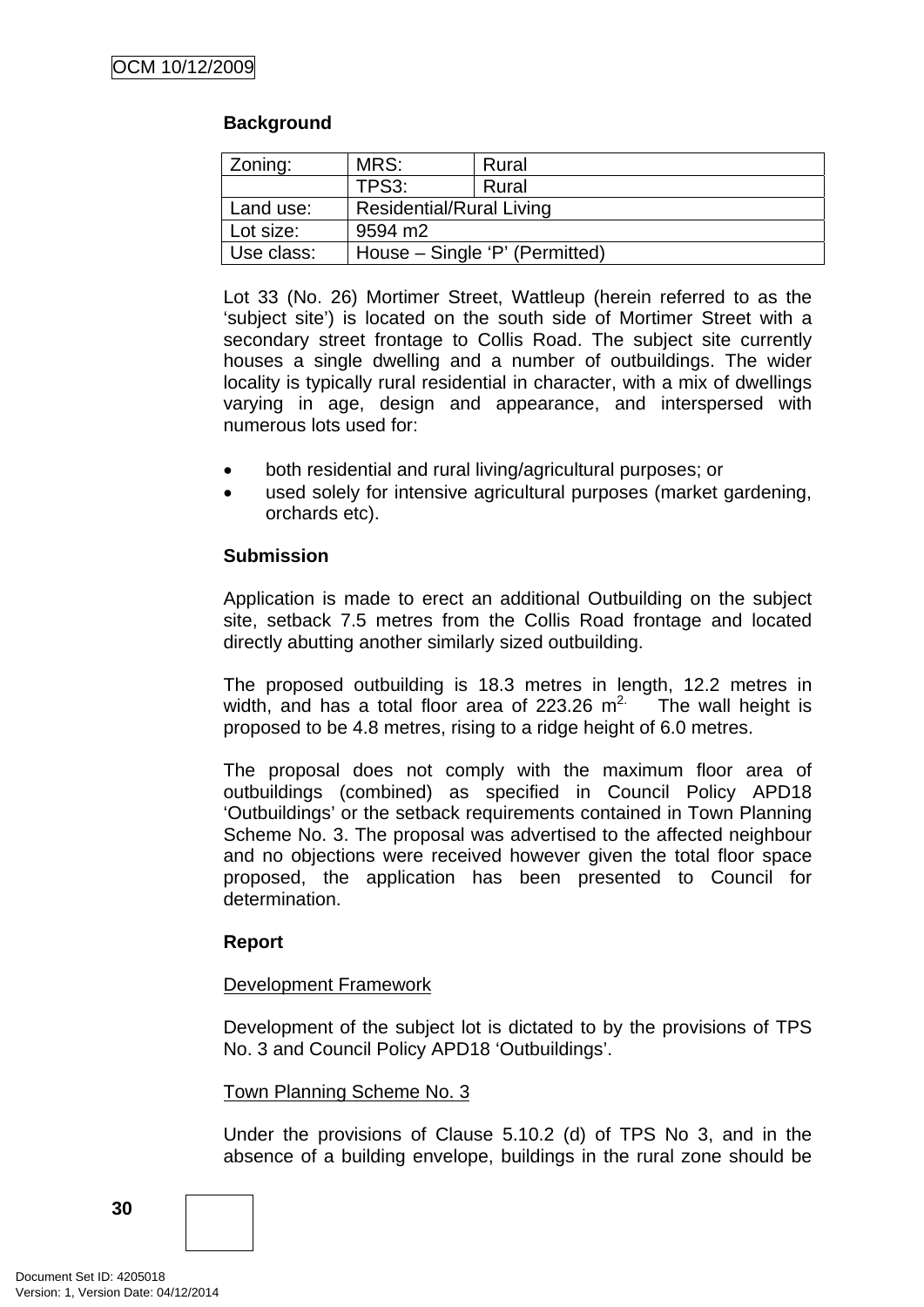setback a minimum of10 metres from any boundary or 20 metres from a road reserve.

As previously indicated, the proposed outbuilding in this case will be setback 7.5 metres from the Collis Road boundary, in lieu of the required 20 metres. This reduced setback represents a variation to the provisions of TPS No. 3 but is supported in this instance on the grounds that the proposed outbuilding is sited adjacent to an existing outbuilding of similar design and proportion, and also setback 7.5 metres from the Collis Road boundary. Collis Road is a minor secondary road that exists to provide access from Mortimer Street to the neighbouring rural lot to the south. The fact that this is a secondary road, coupled with the fact that the proposed outbuilding is sited alongside an existing outbuilding, mitigates against any adverse visual impact than might otherwise result, thereby safeguarding the amenity of the area in accordance with TPS No. 3 requirements.

The proposed outbuilding will be used for the storage of a boat, various motor vehicles and farm equipment, all of which are currently stored out in the open. The ability to store these items under cover will further enhance the visual appearance of the subject lot in the interests of visual amenity in accordance with TPS No. 3 objectives.

### Council Policy APD 18 'Outbuildings'

Council Policy APD 18 'Outbuildings' exists to guide the development of outbuildings in the 'Residential', 'Rural Living', 'Resource' and 'Rural' zones. The Policy was initially adopted in August 1997, and last reviewed in December 2008. The following table is extracted from APD 18 and relates solely to outbuilding development in the 'Rural' zone.

| Zone  | <b>Maximum floor</b> | <b>Maximum wall</b> | Maximum ridge |
|-------|----------------------|---------------------|---------------|
|       | area of all          | height of           | height of     |
|       | outbuildings         | outbuildings        | outbuildings  |
|       | combined $(m2)$      | (metres)            | (metres)      |
| Rural | 300                  | 5.0                 |               |

While the above table sets a maximum floor area of 300  $m^2$  in the 'Rural' zone, Clause 5 of APD 18 permits this to be increased to 400  $m<sup>2</sup>$  in areas zoned 'Rural' under the Metropolitan Region Scheme, as is the case with the subject lot, provided that the proposed use of the outbuilding complies with the scheme.

The subject proposal will result in a total of approximately 520  $m^2$  of floor space within outbuildings at the lot. This represents a 30% increase on the 400  $m^2$  considered acceptable under the provisions of APD 18. Given this proposed variation, the matter is referred to Council for its consideration.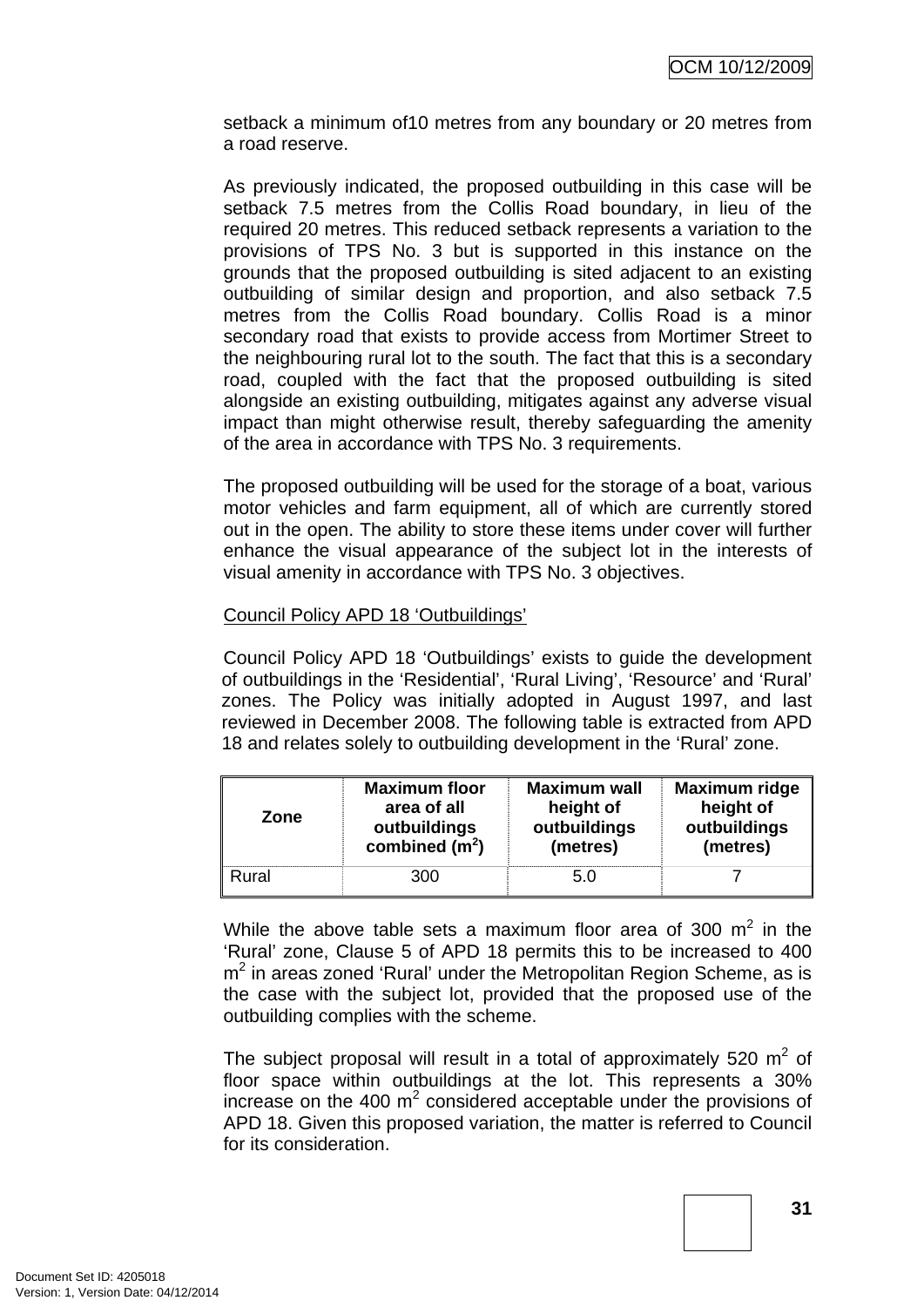# **Conclusion**

Based on the advice given to the City by the applicant and landowner, officers are confident that the proposed use of the outbuildings is consistent with the objectives of the 'Rural' zone, and will not have an adverse impact on the amenity of the locality. The proposal may actually serve to improve visual amenity by allowing various items to be stored in an enclosed structure out of open view.

### **Strategic Plan/Policy Implications**

### **Demographic Planning**

- To ensure the planning of the City is based on an approach that has the potential to achieve high levels of convenience and prosperity for its citizens.
- To ensure development will enhance the levels of amenity currently enjoyed by the community.

### **Budget/Financial Implications**

N/A

### **Legal Implications**

Town Planning Scheme No. 3 Planning and Development Act 2005 State Administrative Tribunal Regulations

## **Community Consultation**

In accordance with TPS No. 3 and Council's Policy APD18 'Outbuildings', the proposal was the subject of consultation with one adjoining neighbour. No submissions on the proposed development were received as a result of this consultation exercise.

## **Attachment(s)**

- 1. Location Plan
- 2. Site Plan
- 3. Elevations

### **Advice to Proponent(s)/Submissioners**

The Proponent has been advised that this matter is to be considered at the Ordinary Meeting of the Council on 10 December 2009.

## **Implications of Section 3.18(3) Local Government Act, 1995**

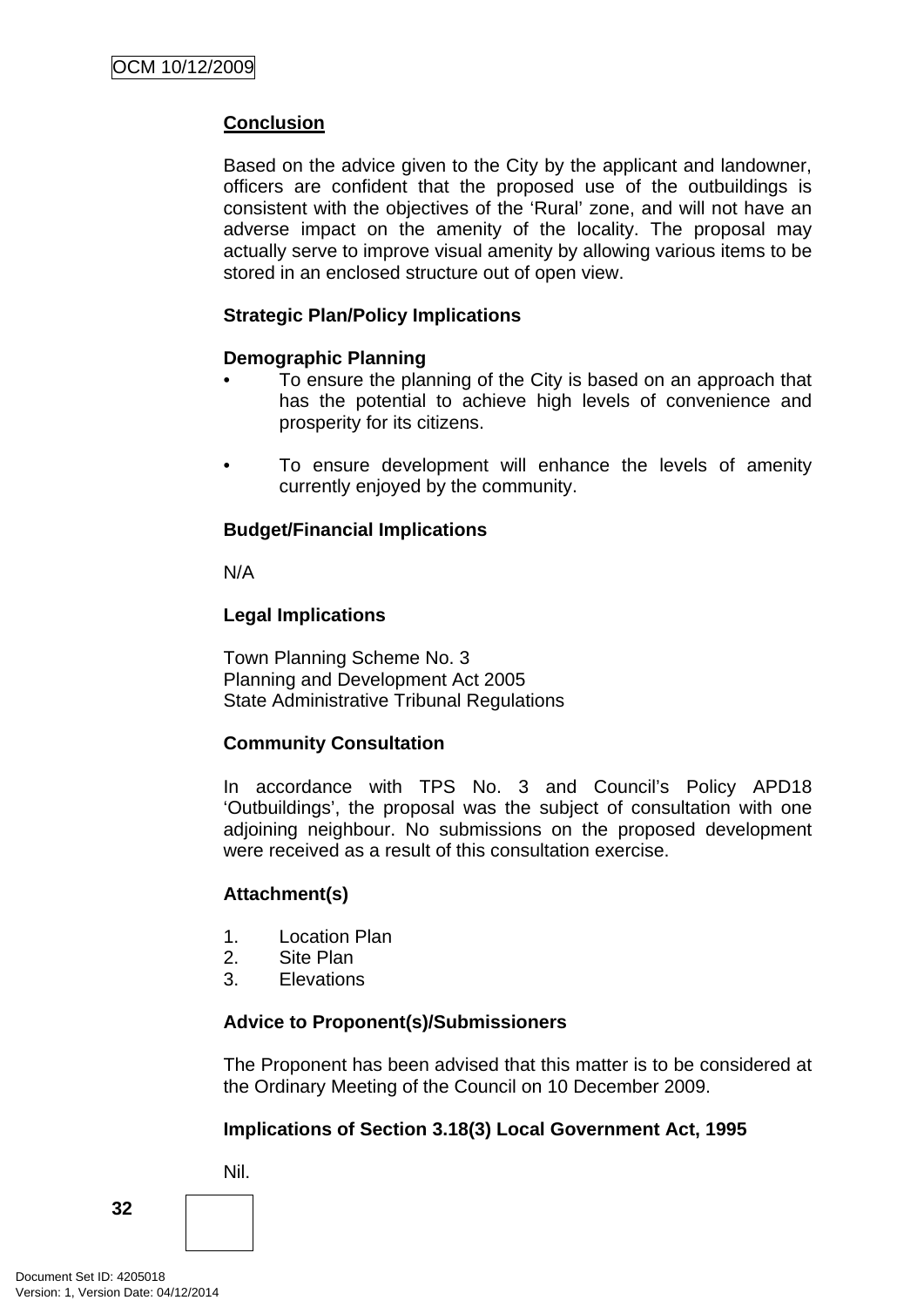**14.3 (MINUTE NO 4126) (OCM 10/12/2009) - PROPOSED AMENDMENT TO PSPD16 'DESIGN GUIDELINES FOR LAKE YANGEBUP BUSINESS PARK ESTATE' - LOCATION: LAKE YANGEBUP BUSINESS PARK ESTATE, COCKBURN CENTRAL - OWNER: VARIOUS - APPLICANT: SAS GLOBAL PROPERTY GROUP (4279) (R COLALILLO) (ATTACH)** 

#### **RECOMMENDATION**

That Council adopts proposed amendments to Position Statement PSPD16 'Design Guidelines for Lake Yangebup Business Park Estate', as shown in the attachments to the Agenda.

### **COUNCIL DECISION**

MOVED Clr I Whitfield SECONDED Deputy Mayor K Allen that the recommendation be adopted.

**CARRIED 9/0**

# **Background**

The purpose of the City's PSPD16 "Design Guidelines for Lake Yangebup Business Park Estate" was to ensure that all prospective purchasers of lots located within the Lake Yangebup Business Park were informed of and guided by the criteria contained within the Business Park Design Guidelines and that development assessment was consistent with achieving those desired outcomes.

In order to achieve this, and prior to the submission of a planning application, to the City, PSPD16 required applicants to submit plans for assessment to the estate developers - SAS Global Yangebup Ltd (SAS). SAS's role in the process was to ensure that proposed development was consistent with the adopted Design Guidelines.

Following endorsement/approval from SAS, the applicant was required to submit the approved stamped plans to the City as part of the development application submission and determination process.

### **Submission**

A request from SAS to remove them from the approval process has been received. This request has been made as all lots within the Business Park Estate have been sold, and all new landowners are aware of the Design and Development Guidelines, as these form part of the contract of sale process.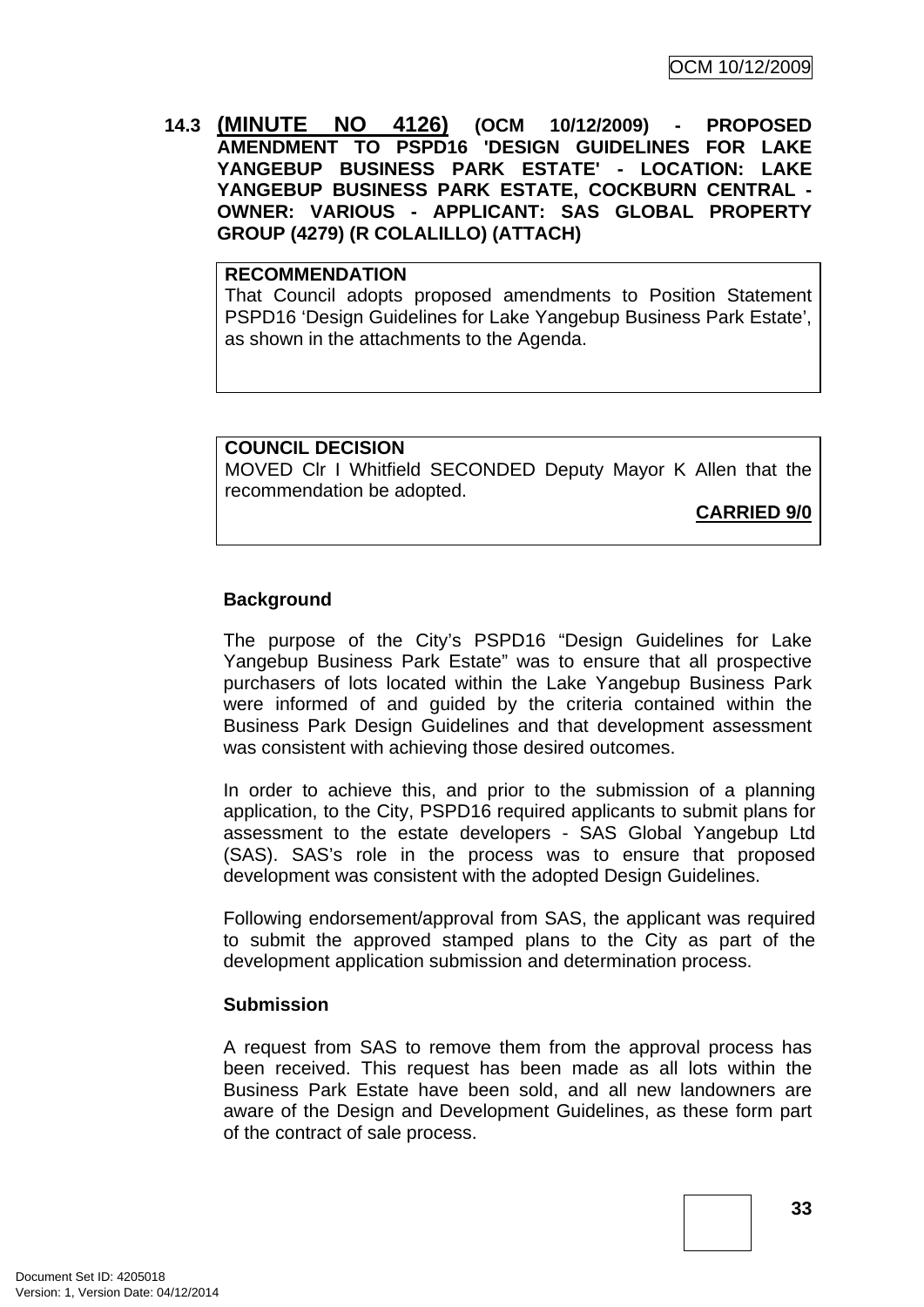### **Report**

It is considered that on that basis, the requirements of PSPD 16 can be varied to remove SAS from the development assessment procedure. In addition to the fact that all lots within the business park have been sold, over 50% have been developed in accordance with the specific design guidelines. The removal of the requirement for SAS to endorse the details of development proposals within the Business Park will not prejudice the achievement of desired design outcomes in relation to this development. Furthermore, this revision will streamline the approval process as the two stage assessment undertaken by SAS and the Council will cease.

The Statutory Planning Team has the necessary technical expertise to assess and approve proposed development in accordance with the Design Guidelines and Town Planning Scheme No. 3.

In view of this, PSPD16 and the associated Design Guidelines document have been amended to remove reference to the requirement for endorsement by SAS. The revised PSPD 16 is attached to this report.

### **Strategic Plan/Policy Implications**

### **Demographic Planning**

- To ensure the planning of the City is based on an approach that has the potential to achieve high levels of convenience and prosperity for its citizens.
- To ensure development will enhance the levels of amenity currently enjoyed by the community.

# **Budget/Financial Implications**

N/A

### **Legal Implications**

N/A

# **Community Consultation**

N/A

# **Attachment(s)**

Proposed amended Position Statement PSPD16 'Design Guidelines for Lake Yangebup Business Park Estate'.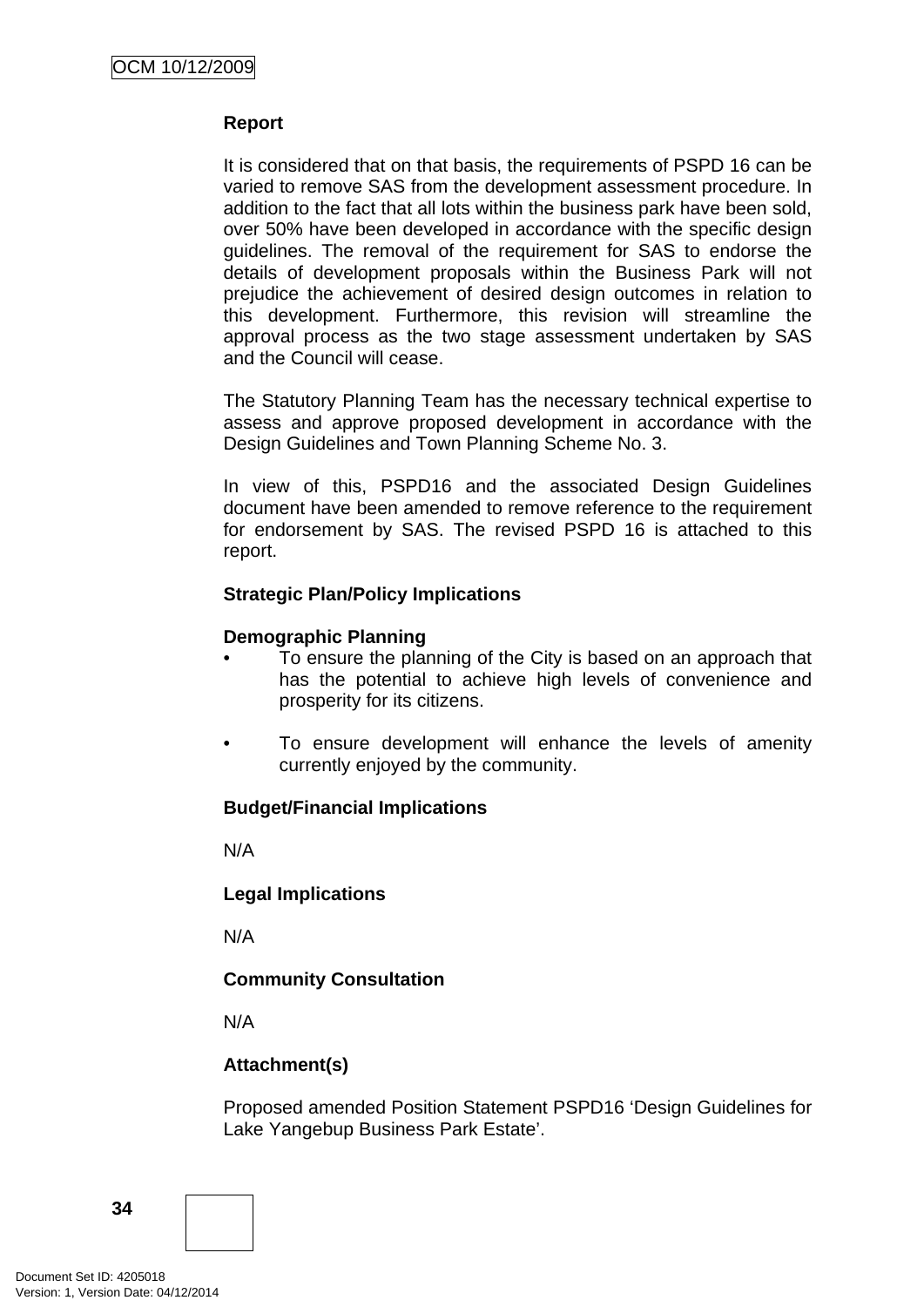# **Advice to Proponent(s)/Submissioners**

The Proponent has been advised that this matter is to be considered at the 10 December 2009 Council Meeting.

### **Implications of Section 3.18(3) Local Government Act, 1995**

Nil.

### **14.4 (MINUTE NO 4127) (OCM 10/12/2009) - OUTBUILDING - LOCATION: LOT 235 (NO. 114) FANSTONE AVENUE, BEELIAR - OWNER: W J & P J POOT - APPLICANT: W POOT (3411425) (R COLALILLO) (ATTACH)**

#### **RECOMMENDATION** That Council:

- (1) approve the application for an Outbuilding at Lot 235 (No. 114) Fanstone Avenue, Beeliar subject to the following conditions:-
	- 1. Development may be carried out only in accordance with the details of the application as approved herein and any approved plan.
	- 2. Nothing in the approval or these conditions shall excuse compliance with all other relevant written laws in the commencement and carrying out of the development.
	- 3. Plans submitted with the building licence application are to demonstrate the outbuilding being reduced to no more than 200 sqm in building footprint area to the satisfaction of the City.
	- 4. The outbuilding shall be used for domestic and purposes only associated with the existing dwelling on site and not for human habitation. No commercial activities are permitted to take place within the outbuilding.
- (2) advise the applicant of Council's decision accordingly.

# **COUNCIL DECISION**

MOVED Clr I Whitfield SECONDED Deputy Mayor K Allen that the recommendation be adopted.

# **CARRIED 9/0**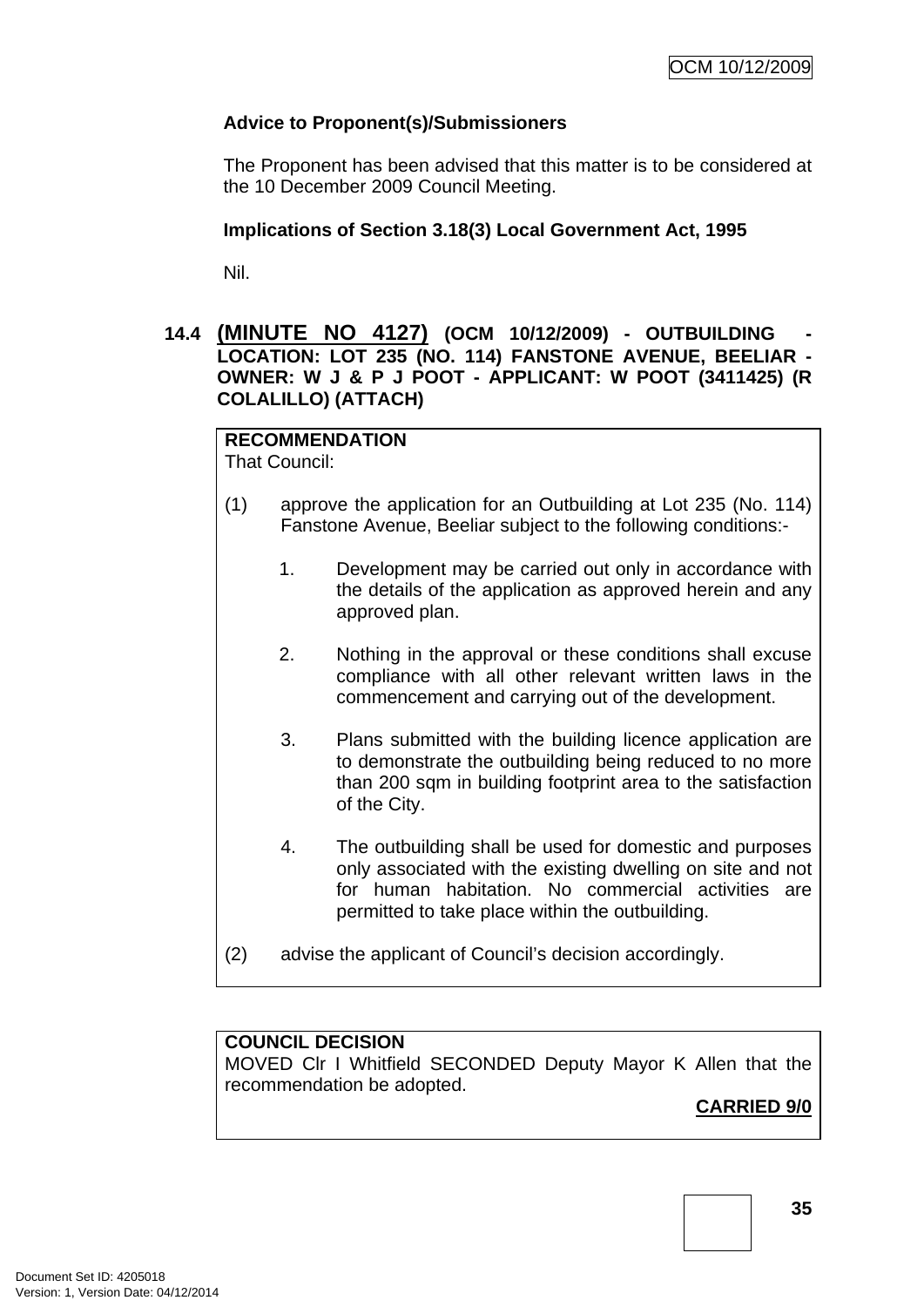### **Background**

| Zoning:    | MRS:                       | Rural               |  |
|------------|----------------------------|---------------------|--|
|            | TPS3                       | <b>Rural Living</b> |  |
| Land use:  | Single House (Outbuilding) |                     |  |
| Lot size:  | 4047sqm                    |                     |  |
| Use class: | D                          |                     |  |

The subject site contains an existing dwelling, stables (100 sqm), and garage (100 sqm).

The proposal does not comply with the City's Policy APD 18 "Outbuildings" with regards to maximum aggregate floor area. Applications for outbuildings which are not in accordance with this policy require full Council determination.

### **Submission**

The applicant proposes to construct a 280 sqm colorbond outbuilding with a wall height of 5 metres and a ridge height of 5.97 metres. The outbuilding is proposed to be located 65 metres from the front (south) boundary and 3 metres from the side (east) boundary. The outbuilding comprises 200 sqm of general storage area, 80 sqm ground floor garage area for car parking and 80sqm of mezzanine floor space for gym and other domestic activities. (Refer to the attachments to this report). The façade of the outbuilding is proposed to be rendered or treated to match the existing dwelling on site.

The City is advised that the proposed outbuilding is required as the property is situated near Cockburn Cement and due to associated dust emissions; adequate cover is required to provide protection to vehicles and boats. The applicant has confirmed that the existing shed is to be removed, and the proposed outbuilding will be used for domestic storage purposes only.

# **Report**

### *Development Framework*

Development of the subject lot is dictated to by the provisions of TPS No. 3 and Council Policy APD18 "Outbuildings".

### Town Planning Scheme No. 3

Under the provisions of Town Planning Scheme No. 3 (TPS No. 3), outbuildings are required to be setback 10 metres from side boundaries within the rural living zone. The proposed outbuilding is located 3 metres from the east side boundary. This is considered acceptable in this case given that the lot is only 30 metres in width and there are a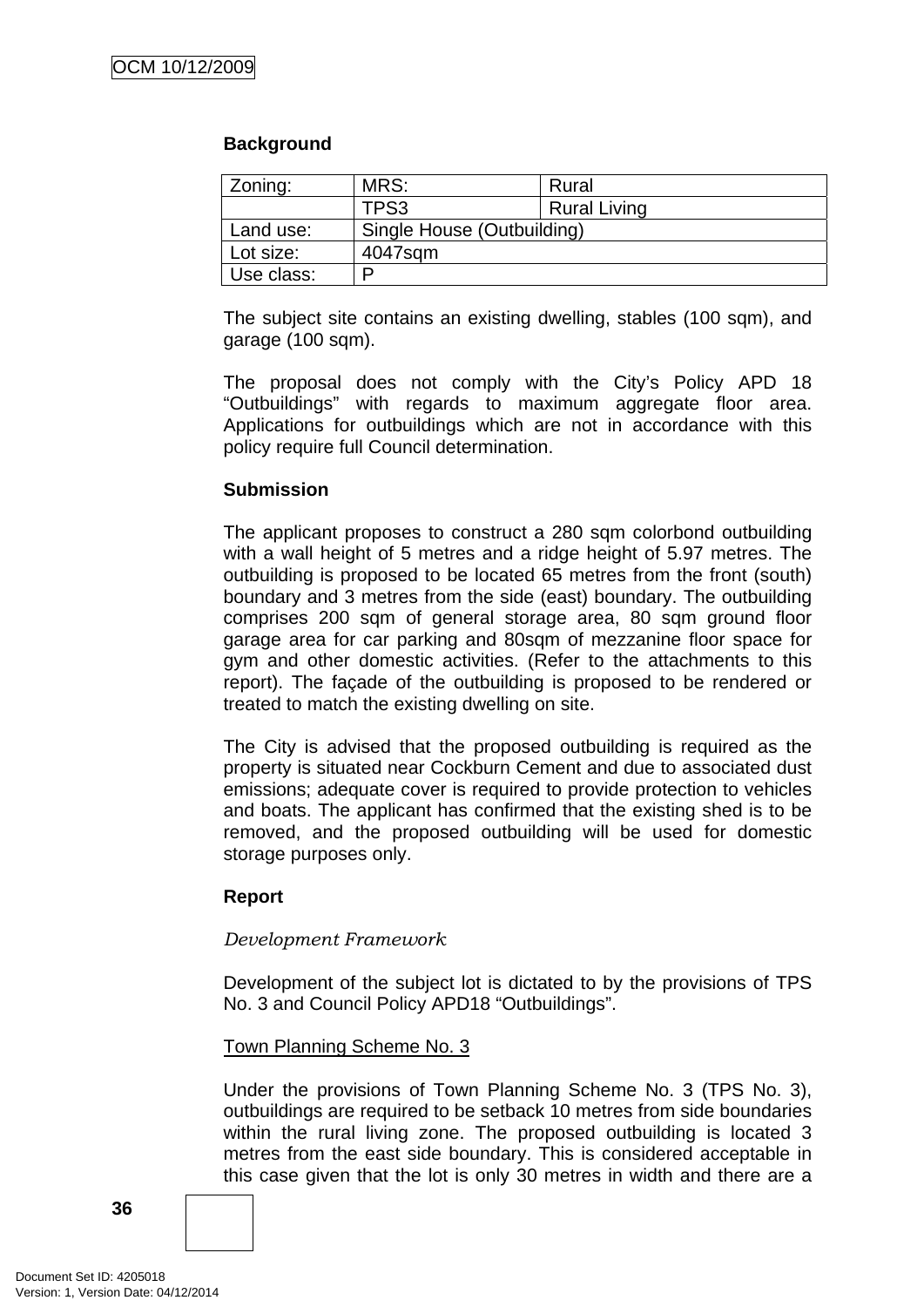number of other examples of outbuildings in the immediate vicinity which have similarly reduced side setbacks. These exist without prejudice to visual or residential amenity in accordance with TPS No. 3 requirements.

The proposed development has not been the subject of consultation with owners of adioining properties as it is sited approximately 90 metres away from surrounding dwellings, and as such will have no adverse impact on the levels of residential amenity currently enjoyed by those neighbours.

Whilst the proposed outbuilding is located in an area already cleared of vegetation, its construction will necessitate the removal of one tree which is located within the proposed new driveway.

### Council Policy APD18 "Outbuildings"

Council Policy APD18 "Outbuildings" exists to guide the development of outbuildings in the 'residential', 'rural living', 'resource' and 'rural' zones. The Policy was initially adopted in August 1997, and last reviewed in December 2008. The following table is extracted from APD18 and relates solely to outbuilding development in the 'rural' zone.

The following table summarises the floor area and height requirements of Policy APD18, including reference to the actual details associated with this proposal:

| <b>Policy Criteria</b>                | <b>Policy</b><br><b>Requirement</b> | <b>Proposed</b> | <b>Comment</b>  |
|---------------------------------------|-------------------------------------|-----------------|-----------------|
| (Building<br>Floor Area<br>Footprint) | $200$ sqm                           | $280$ sqm       | Variation (40%) |
| Wall Height                           | 4 m                                 | 5 m             | Variation (25%) |
| Ridge Height                          | 6 m                                 | 5.97 m          | Complies        |

As demonstrated in the above table, the proposed development does not comply with the floor area and wall height requirements for an outbuilding in the rural living zone and therefore approval of the proposal would constitute a variation to the policy.

In this instance, the proposed variation to Council's policy in terms of wall height is considered to be acceptable as the increased height is not overly excessive and it will not have a detrimental impact on the amenity of the area given its location within the subject lot and distance from surrounding residences.

Whilst the additional wall height is considered an acceptable variation to the policy, the increased floor area is not supported. The applicant proposes to create an additional 80.sqm of mezzanine floor space, facilitated by the increase to the wall height, and this, together with the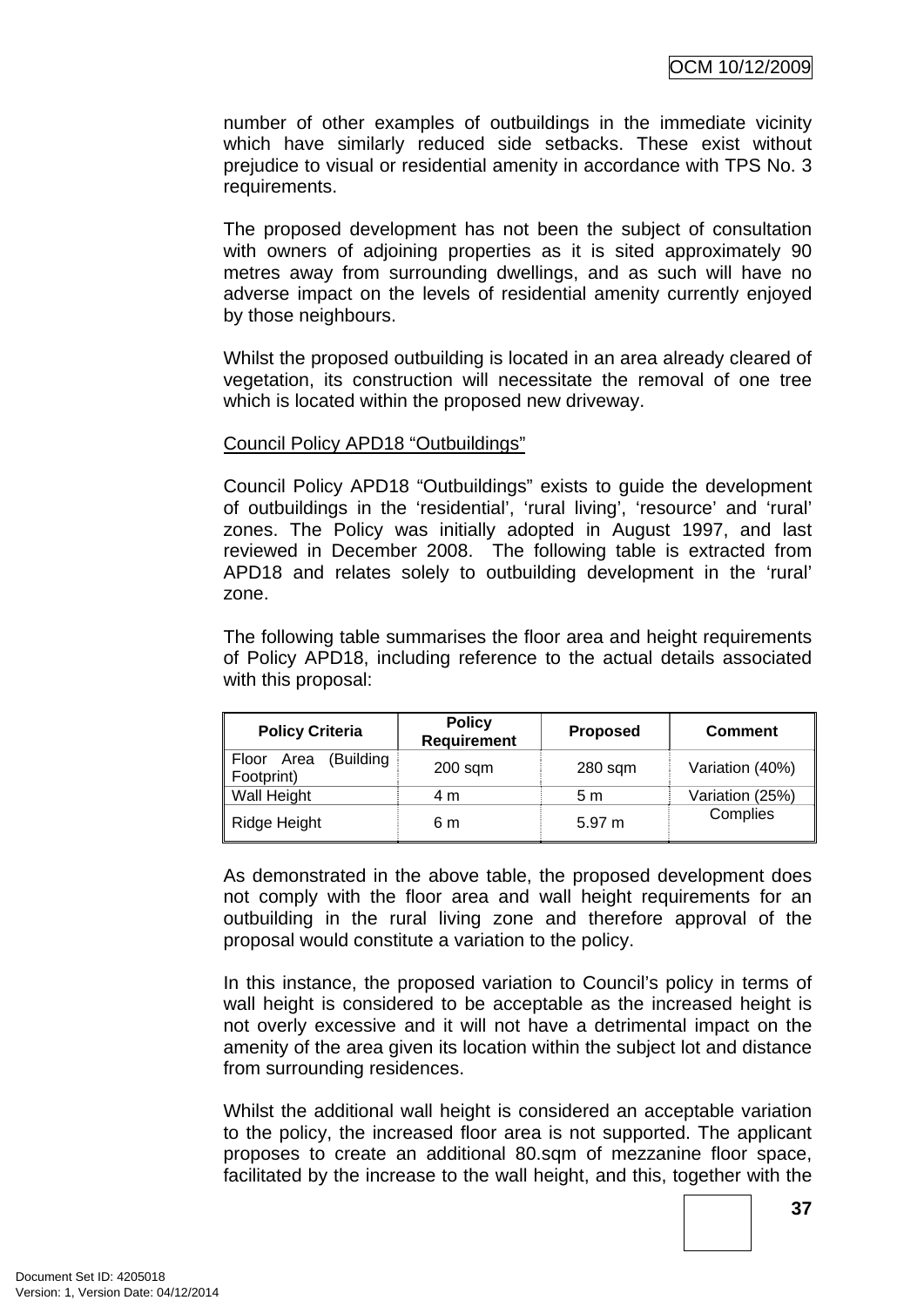existence of a 100.sqm stable outbuilding, would result in an excessive level of outbuilding floor space inconsistent with the objectives of Council Policy.

It is recommended therefore, that the applicant be advised to reduce the footprint of this proposal by 80.sqm. This requirement should be a condition of any approval issued.

### **Conclusion**

Subject to a reduction in footprint area of 80 sqm, the proposed outbuilding is supported for the following reasons:

- The proposed outbuilding is not considered to detract from the amenity of the area.
- The proposed outbuilding will not result in an excessive loss of existing vegetation on the site.
- The proposed outbuilding is located centrally on the subject site and is sufficiently setback from surrounding dwellings.

# **Strategic Plan/Policy Implications**

### **Demographic Planning**

- To ensure the planning of the City is based on an approach that has the potential to achieve high levels of convenience and prosperity for its citizens.
- To ensure development will enhance the levels of amenity currently enjoyed by the community.

The Planning Policy which applies to this item is Policy APD18 "Outbuildings".

### **Budget/Financial Implications**

N/A

### **Legal Implications**

Town Planning Scheme No. 3 Planning and Development Act 2005 State Administrative Tribunal Regulations

# **Community Consultation**

N/A

# **Attachment(s)**

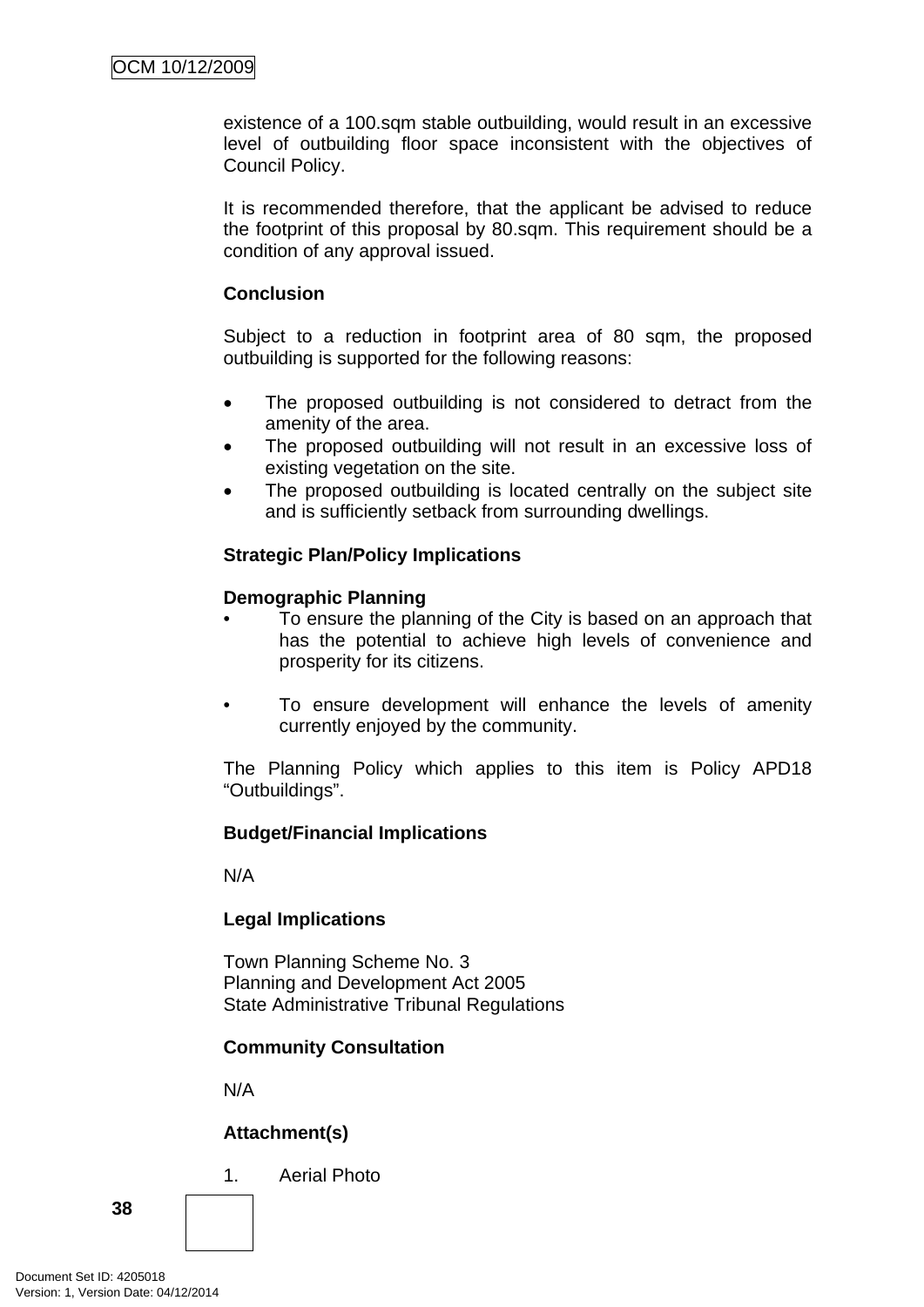- 2. Site Plan
- 3. Floor Plan
- 4. Elevations

# **Advice to Proponent(s)/Submissioners**

The Proponent has been advised that this matter is to be considered at the 10 December 2009 Council Meeting.

### **Implications of Section 3.18(3) Local Government Act, 1995**

Nil.

**14.5 (MINUTE NO 4128) (OCM 10/12/2009) - VARIATION OF POLICY SPD7 'DUST MANAGEMENT PLANS' TO ALLOW SUBDIVISIONAL BULK EARTHWORKS ON LOT 11 LYON ROAD, AUBIN GROVE - OWNER: ALBERT STEVEN MAKJANICH - APPLICANT: DEVELOPMENT ENGINEERING CONSULTANTS (5513262) (J GRIFFITHS) (ATTACH)** 

# **RECOMMENDATION**

That Council:

- (1) approves an exemption to Policy SPD7 "Dust Management" to allow bulk earthworks during the moratorium period on Lot 11 Lyon Road, Aubin Grove subject to compliance with the following standard and special conditions:
	- 1. All dust management measures outlined in the dust management plan and supporting information must be adhered to at all times.
	- 2. All proposed clearance strategies, timing and dust suppression measures undertaken by the developer must be effective in controlling dust and sand drift from the site to ensure that adjacent properties are not adversely impacted upon.
	- 3. Burning of green waste or cleared vegetation on this site is prohibited.
	- 4. Times of operation are to be limited to 7.00 a.m. to 7.00 p.m., Mondays to Saturdays inclusive. No works on site (other than dust suppression works) are permitted outside these hours without prior written approval of the City's Health Service.
	- 5. Bulk earth works will be permitted to be undertaken on the sites over the period 1 October to 31 March, subject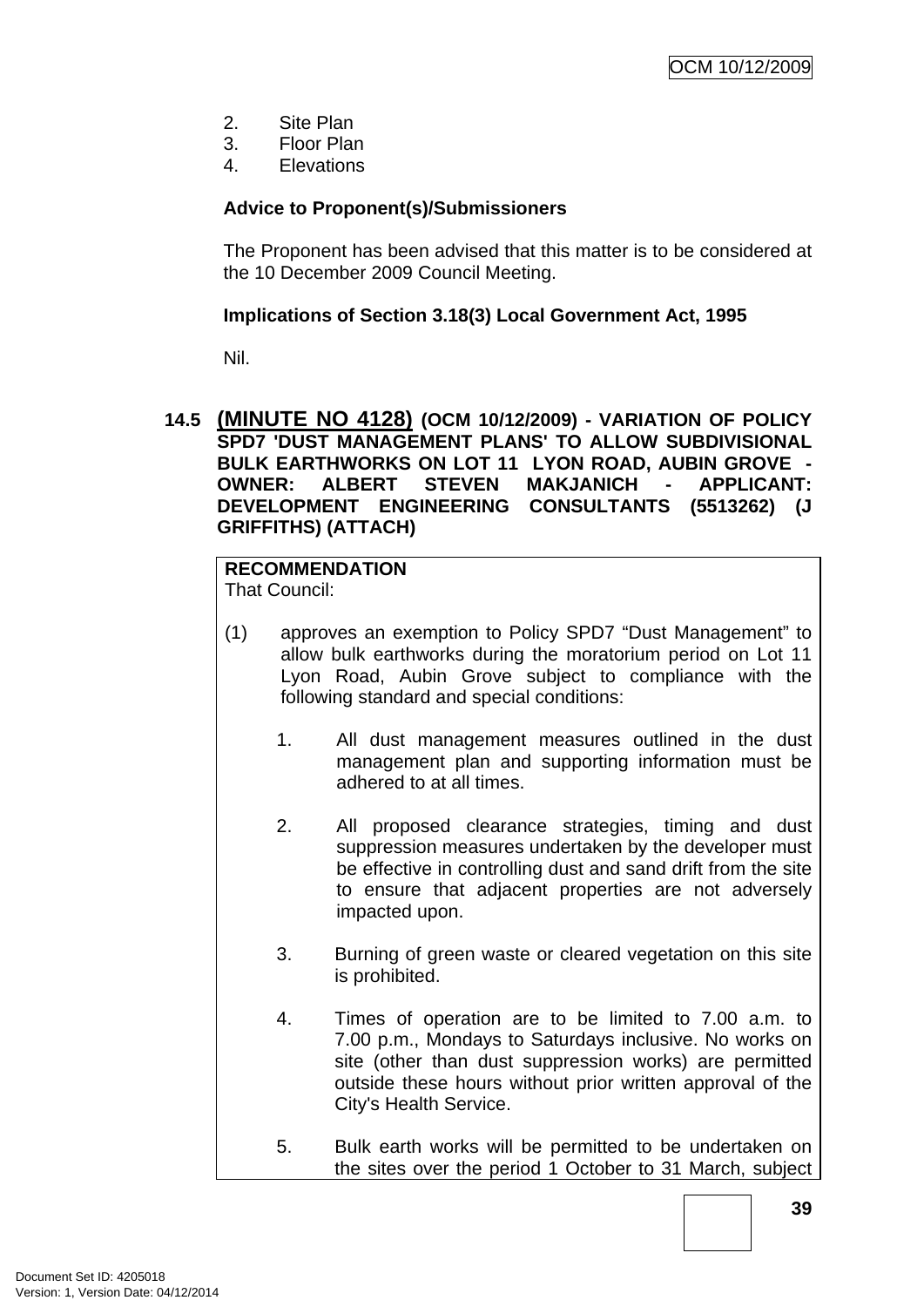to an ongoing program of stabilisation on all exposed land prior to the completion of works on the lots, to the satisfaction of the City's Principal Environmental Health officer.

- 6. Supervisory staff of the contractor shall visit the site each non working day when adverse weather conditions are conducive for the production of dust and commence dust suppression measures if necessary.
- 7. Advisory notices shall be issued to adjoining land occupiers, the local government and the Department of Environment and Conservation at least 24 hours before site works commence. The notices shall include the name and after hours contact number of the developer, engineer and contractor, the contact number for the City's Health Services, and the expected completion date.
- 8. Wind fencing, as agreed to in the dust management plan, shall be erected before any part of the site surface is disturbed.
- 9. An amount of wind fencing, sufficient to surround the exposed boundaries of the site needs to be stored on site or available within one hour of being required by the engineer for the developer/local government/Department of Environment and Conservation.
- 10. The nominated wind fencing is to remain in position until the disturbed surface is stable. Any damaged fencing is to be repaired prior to commencement of site works on that day.
- 11. Surface stabilisation is to be applied to the disturbed area of each section of the site upon completion of the works in that section.
- 12. The engineer for the developer shall maintain strict control of works with dust-creating potential. Material which has been excavated for trenching shall be stabilised if the trench is to be left exposed for longer than 72 hours.
- 13. After all site works are completed, and before the contractor has vacated the site, the developer should ensure that the entire site is stable. The developer then retains responsibility for site stability until change of ownership/control takes place. After the change of ownership/control has taken place, the new owner or controlling party will inherit responsibility for site stabilisation.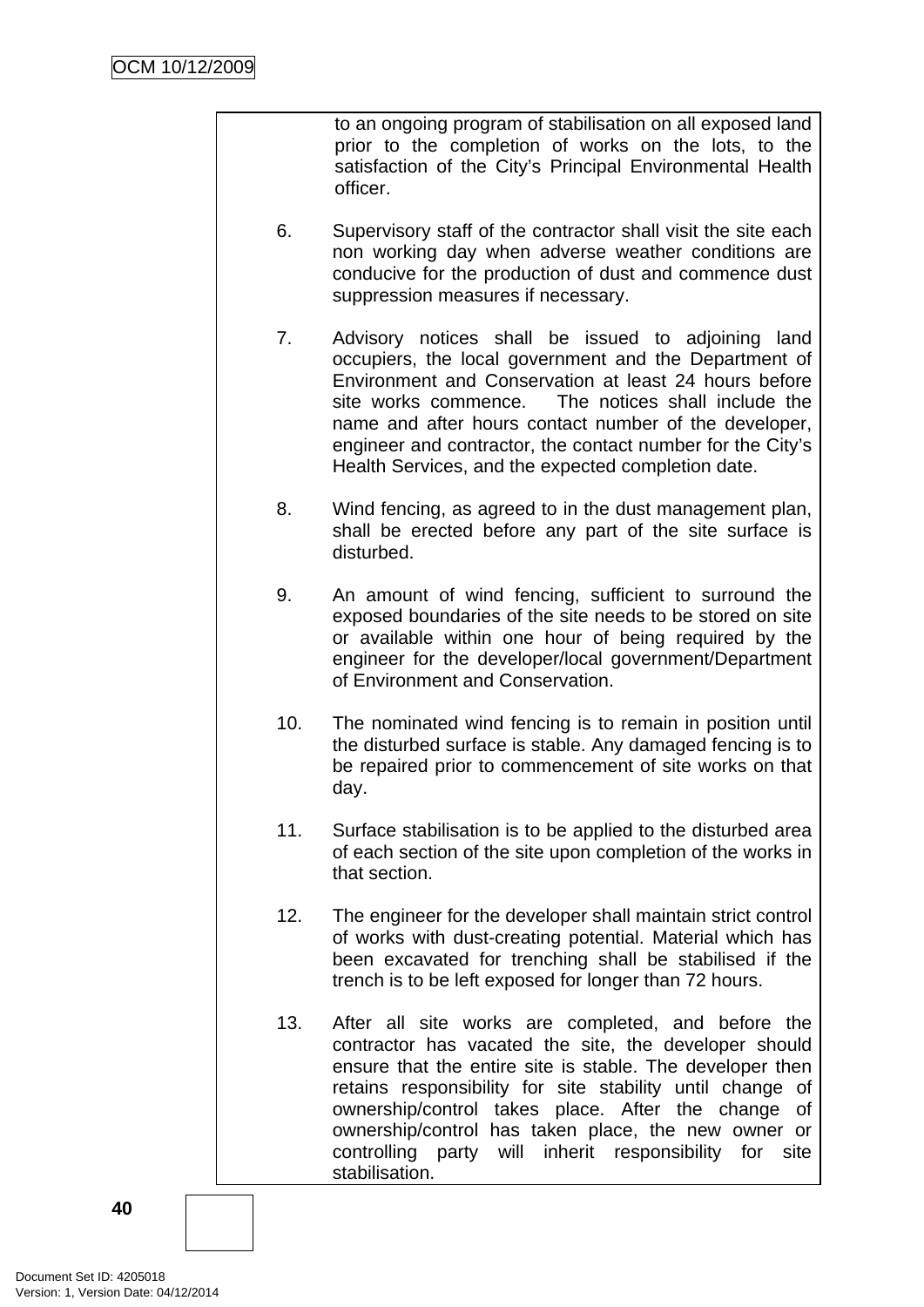- 14. Suitable water-carts in good working condition and of not less than 10,000 litres capacity per 5 hectares of disturbed site, or an appropriate alternative, shall be available to commence immediate watering on the site.
- 15. Surface stabilisation equipment shall be available to commence operation on site within 48 hours of being required to do so by the engineer for the developer/local government/Department of Environment and Conservation and with sufficient capacity to cover the disturbed site area within a further 48 hours.
- 16. Additional wind fencing shall be erected within 18 hours of the contractor being required to do so by the engineer for the developer/local government/Department of Environment and Conservation. Dust generating works on the site shall cease in the interim.
- 17. Include an allowance for water-cart operation, wind fencing and surface stabilisation during the construction period for the purposes of dust and wind-borne material suppression.
- 18. Include an allowance for surface stabilisation for the purposes of dust and wind-borne material suppression to be maintained after the construction period and until change of ownership/control takes place.
- 19. Details of any complaints received are to be logged and forwarded immediately to the City's Health Service.
- 20. Where unfavourable wind conditions exist for works with respect to dust nuisance to neighbouring premises, the Site Manager is to determine whether works can proceed without causing such a nuisance. Works must be ceased in extreme wind conditions, and the site sufficiently stabilised or water carts operated until such a time as the wind conditions are appropriate to resume works.
- 21. Should dust visibly cross the site boundary, operations must be modified and dust management measures increased immediately. Should dust continue to be generated, all operations must cease immediately and the site sufficiently stabilised or water carts operated until such a time as the wind conditions are appropriate to resume works.
- 22. No work is to be undertaken on the site between 25 December 2009 and 4 January 2010.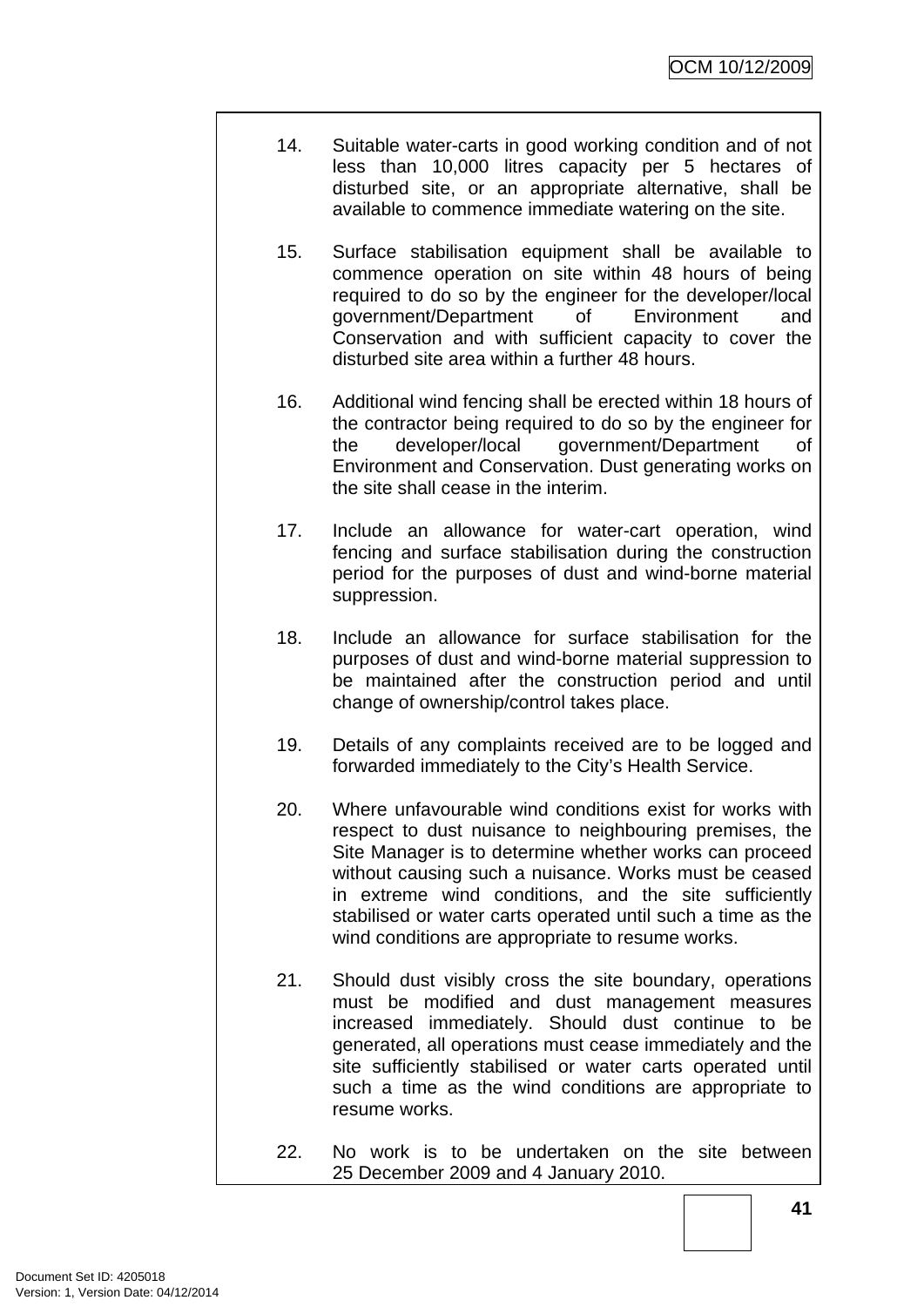- 23. If at any time complaints are received and/or the City's Environmental Health Officer has sufficient evidence to believe operations cannot feasibly continue without affecting neighbouring properties, operations will be required to cease until the Manager Environmental Health Services is satisfied that dust management measures are sufficient to allow the continuation of works. During this time the site must be sufficiently stabilised to ensure that dust is not generated from the site and affects neighbouring properties.
- (2) ensure the timing of the work and control of dust emissions as specified above is strictly adhered to. Failure to do so may result in the rescinding of the approval to operate during the moratorium and/or subject the Developer to possible legal action; and
- (3) advise the applicant of the decision of Council.

# **COUNCIL DECISION**

MOVED Clr I Whitfield SECONDED Deputy Mayor K Allen that the recommendation be adopted.

**CARRIED 9/0**

# **Background**

Local Law 5.9 of the City of Cockburn (Local Government Act) Local Laws 2000 requires owners or occupiers of land who intend to undertake any work involving the clearing of land from which any sand or dust is likely to be released to submit a Dust Management Plan (hereafter referred to as DMP) in accordance with Council's "Guidelines for the Preparation of a Dust Management Plan for Development Sites within the City of Cockburn", and obtain written approval of the plan before the commencement of any work (see City of Cockburn website). When approving DMPs, the City's Environmental Health Officers assess the site and procedures for the management of dust lift-off against the Department of Environment and Conservation Land development sites and impacts on air quality (hereafter referred to as the 'DEC Guideline'), and complete a checklist and risk matrix for assessing submitted plans (see City of Cockburn website and attachments titled 'Checklist' and 'Site Classification Assessment Chart').

DMPs are approved subject to compliance with the above guideline and Council's Policy SPD7 "Prevention of Sand Drift from Subdivision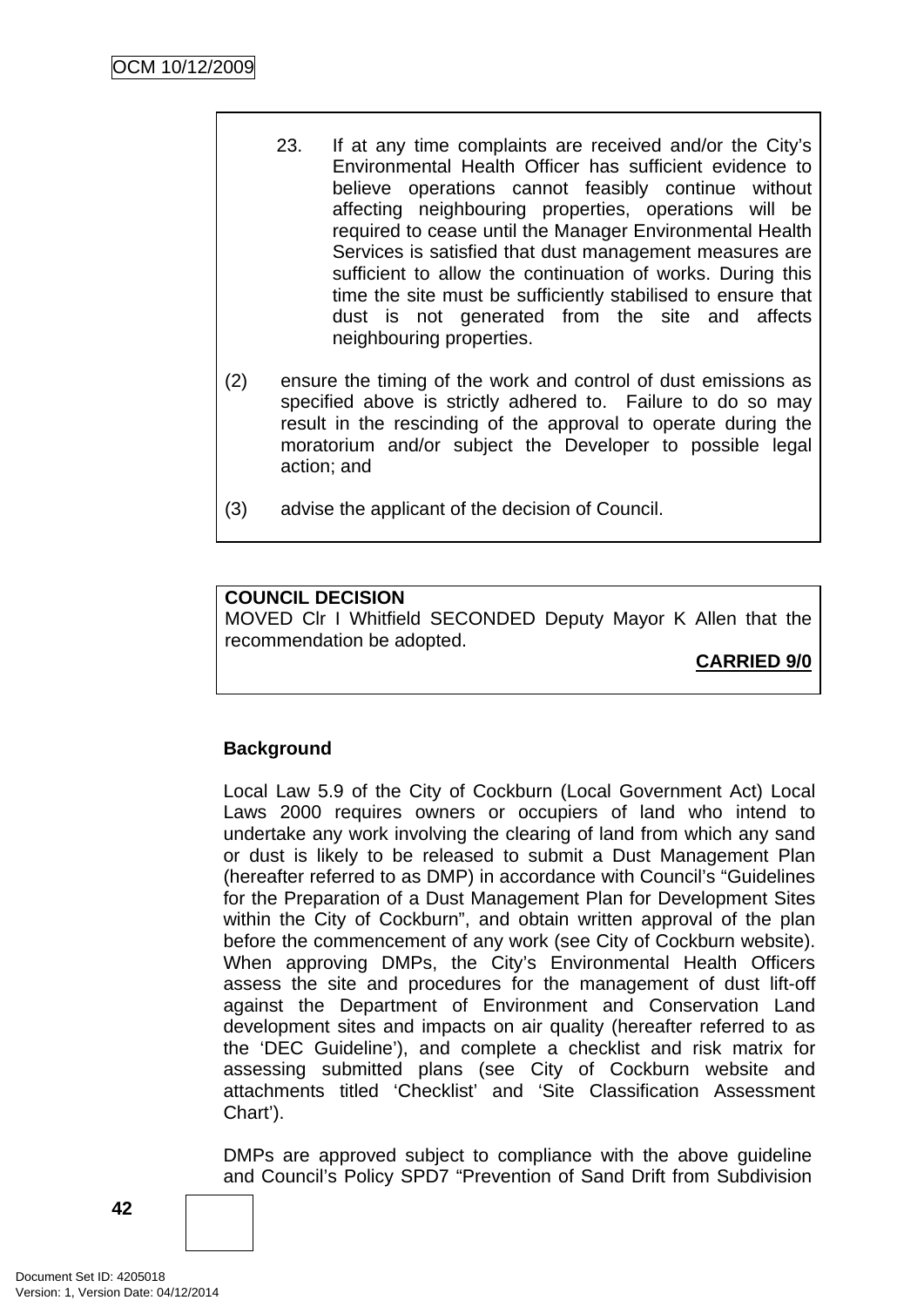and Development Sites" (see City of Cockburn website). This policy was adopted on 21 October 2003, and prohibits bulk earthworks, defined as site clearance, land re-contouring and cut and fill operations, between 1 October and 31 March annually ('moratorium period') on Class 3 (medium risk) and 4 (high risk) sites.

### **Submission**

The engineers and contractors responsible for Lot 11 Lyon Road have submitted a DMP and requested that the Council policy be varied to allow bulk earthworks to be carried out on the site during the 'moratorium period'. The submission includes correspondence from Development Engineering Consultants that outlines a summary of the dust suppression measures that will be followed (see attachment titled 'cover letter'). A copy of the specifications that the contractors must follow with regards to dust and wind borne material control in their contract is also provided (see attachments titled 'contract specifications' and 'Dust Management Plan'). A sample notification letter to surrounding residents was also provided in the contract specifications Appendix B (see 'Notice to Residents').

### **Report**

The engineers and contractors responsible for Lot 11 Lyon Road have submitted a DMP and requested that the Council policy be varied to allow bulk earthworks to be carried out on the site during the 'moratorium period'. The resulting development will form Stage 1 of subdivision of Lot 11 Lyon Road and Lot 1001 Gaebler Road, Aubin Grove. The submission outlines that a borrow pit will be established at the western end of Lot 11 Lyon Road for supply of fill required. The extraction of fill from borrow pit shall be staged in two parts in order to minimise exposed area. Cut Area 1 of borrow pit shall be stabilised before extracting fill from Cut Area 2. Lot 11 Lyon Road has been earth worked previously, is relatively flat and as such each of the four proposed staged areas require varying degrees of cut and fill to establish required finish levels. Topsoil has been previously stripped and remaining soil appears to be leached yellow Tamala/Bassendean sand.

The land is currently owned and being developed by Albert Steven Makjanich (Lot 1001 Gaebler Road, Aubin Grove). The engineers for the project are Development Engineering Consultants, and the contractors, Marsh Civil (Engineering Contractors Pty Ltd). Development Engineering Consultants and Marsh Civil have been responsible for the earthworks on several subdivisions within the City, and the City's Environmental Health Officers have a good working relationship with the senior management and site supervisors. Few complaints have been received from sites being worked on by these companies, and any complaints have been responded to promptly and effectively.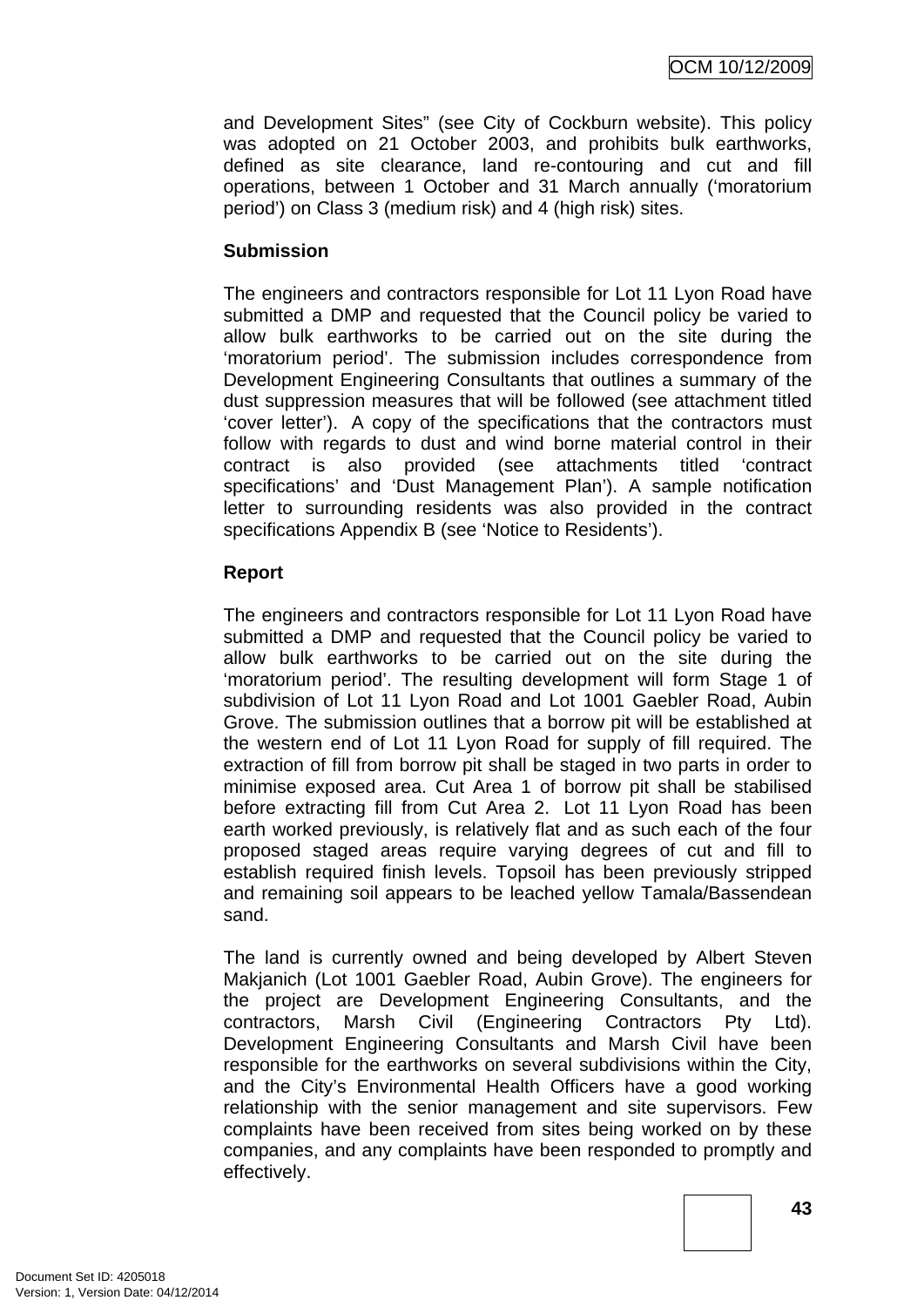The preventative measures that can be used by Marsh Civil are outlined as part of their standard environmental procedure policy. A site map is provided showing the staging and the location of wind fencing (see attachment titled 'Site Map – Staged Works Areas').

The classification of a site is determined using a chart outlined in the DEC Guideline (Appendix 1), and is based on criteria such as nuisance potential of soil, size of the site, distance to housing, type of works (bulk earthworks are known to create more dust), and effect of prevailing winds.

The site classification assessment chart in this case determined that the development is a Class 3 site, and considered medium risk under the DEC Guideline. The guidelines however require that where other land uses are located within 100m from the site, sites assessed as Class 3 will be upgraded to Class 4. Therefore, the DMP is assessed against the Class 4 provisions of the DEC guideline. The Checklist for assessing submitted plans was also completed to assess if all required information had been provided (see attachment titled 'Checklist').

Although the site is in close proximity to the houses to the west and south and the works (cut and filling) are such that there is a high potential for a dust nuisance to be created, the size of the site that is exposed at any one time is limited to 1 hectare. The score options given to the various categories to produce a Class 3 classification are outlined:

### Part A – Nature of Site

- 1. The nuisance potential of the soil when disturbed is considered 'medium' due to the leached yellow Tamala/Bassendean sands located on Lot 11 Lyon Road. Fine black topsoil generally associated with high risk nuisance potential has been previously stripped.
- 2. Little protection is provided by the existing vegetation, however the site is somewhat protected from the south by established residences. A 4 metre contoured batter exist between Lot 11 Lyon Road (29 m AHD) and Lot 1001 Gaebler Road (33 m AHD) providing some protection to residences located to the north of the proposed works. In general the site would be considered as having 'little screening'.
- 3. The area that is disturbed at any one time is 'less than 1 ha'. The remaining site will either be undisturbed, or stabilised.
- 4. The works involve cut and filling, and are therefore considered as 'bulk earthworks'.

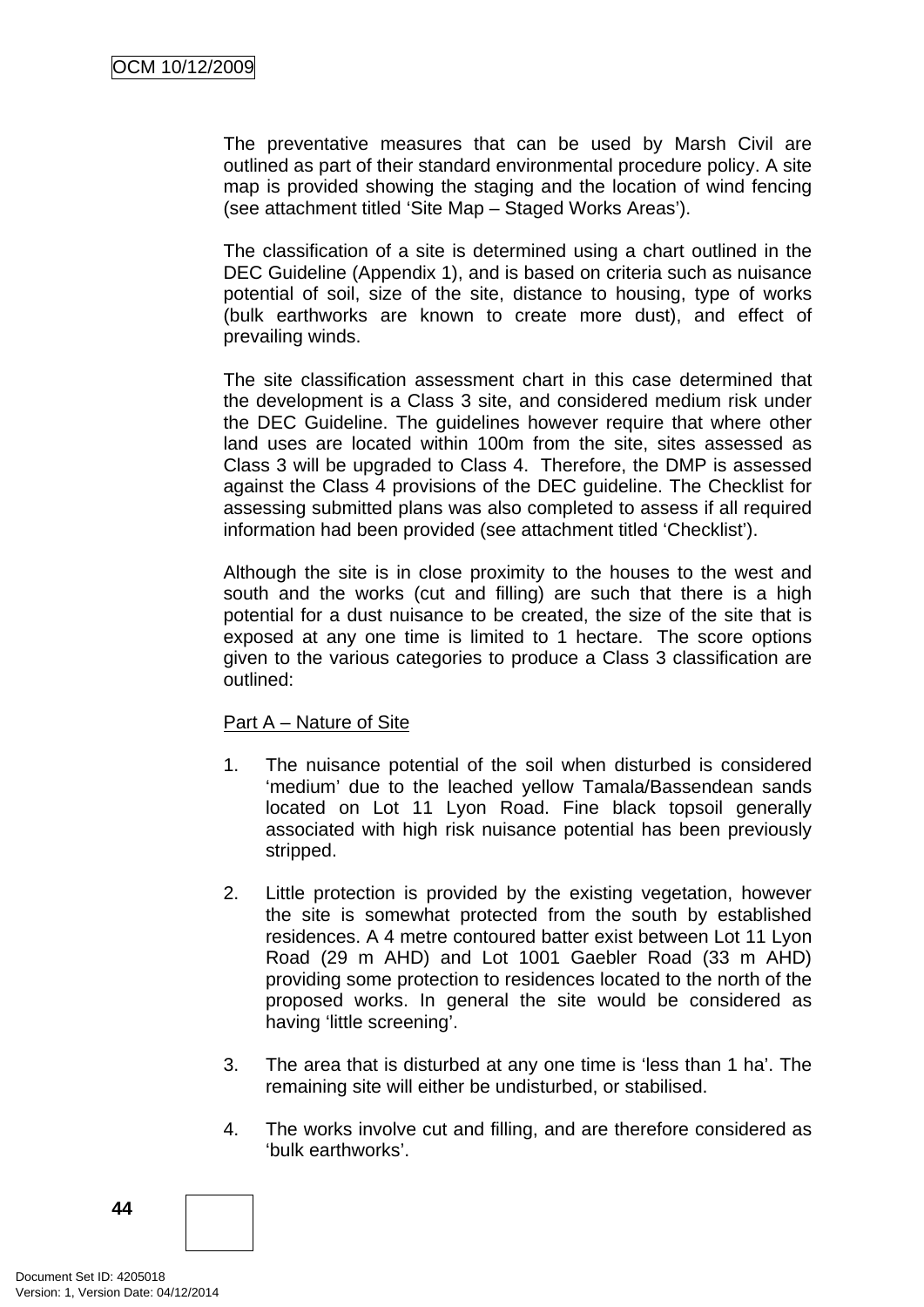### Part B – Proximity of the site to other land uses

- 1. The houses to the west and south are 'less than 100 m' from the site boundary.
- 2. The surrounding land uses are 'dense land uses affected by prevailing winds'. The winds in this area are easterly in the mornings, moving south westerly in the afternoon. Easterly winds are unlikely to cause a nuisance, however the south westerly winds have the potential to cause dust to blow to the north eastern properties unless adequate dust suppression measures are used.

In order to minimise the dust nuisance to surrounding properties the plan proposes that the area to be cleared and earth worked at any one time will be limited to 1 hectare. The sequence of works will be staged as Area 1, Area 2, Area 3, and Area 4, with only one Cut Area supplying fill at any one time. Development Engineering Consultants anticipate it will take approximately 1 week to complete cut and filling operations for each area. Once the works in each stage has been completed, the area will be stabilised (hydro-mulched) before moving onto the next stage. This staging will ensure that the exposed area can be more adequately managed with the dust management measures outlined.

The application of water to disturbed soil can be effective in reducing dust lift-off. The dust management measures that the contractor will adopt include the provision of water carts, provision for sprinkler systems and storage of Dustex soil stabilising agent on site. It is Development Engineering Consultants, Marsh Civil's intention to apply Dustex to site each Friday prior to end of shift where weather forecast warrants this. A provision for after hour's water cart has also been provided to ensure that dust is controlled during non-standard working hours.

The use of wind fencing to aid in controlling dust has proved to be effective in most situations. The site boundary to the north is largely protected by existing topography along with 1.8 m wind fencing on top of 4 m elevation difference. Wind fencing (1.8 m) will be fixed to existing chain mesh fence on eastern boundary. Provision for additional wind fencing within the Lot to prevent sand lift off has been considered by Development Engineering Consultants and where warranted shall be erected. Additional wind fencing will be available to be erected within 24 hours if required.

Exposed areas and stockpiles can be temporarily stabilised by the use of hydro-mulch or stabiliser, or by covering areas with appropriate materials such as geofabric. The use of hydro-mulch or stabiliser can be effective as a short-term measure; provided the area is not disturbed (i.e. the crust is broken). Seed can be added to the products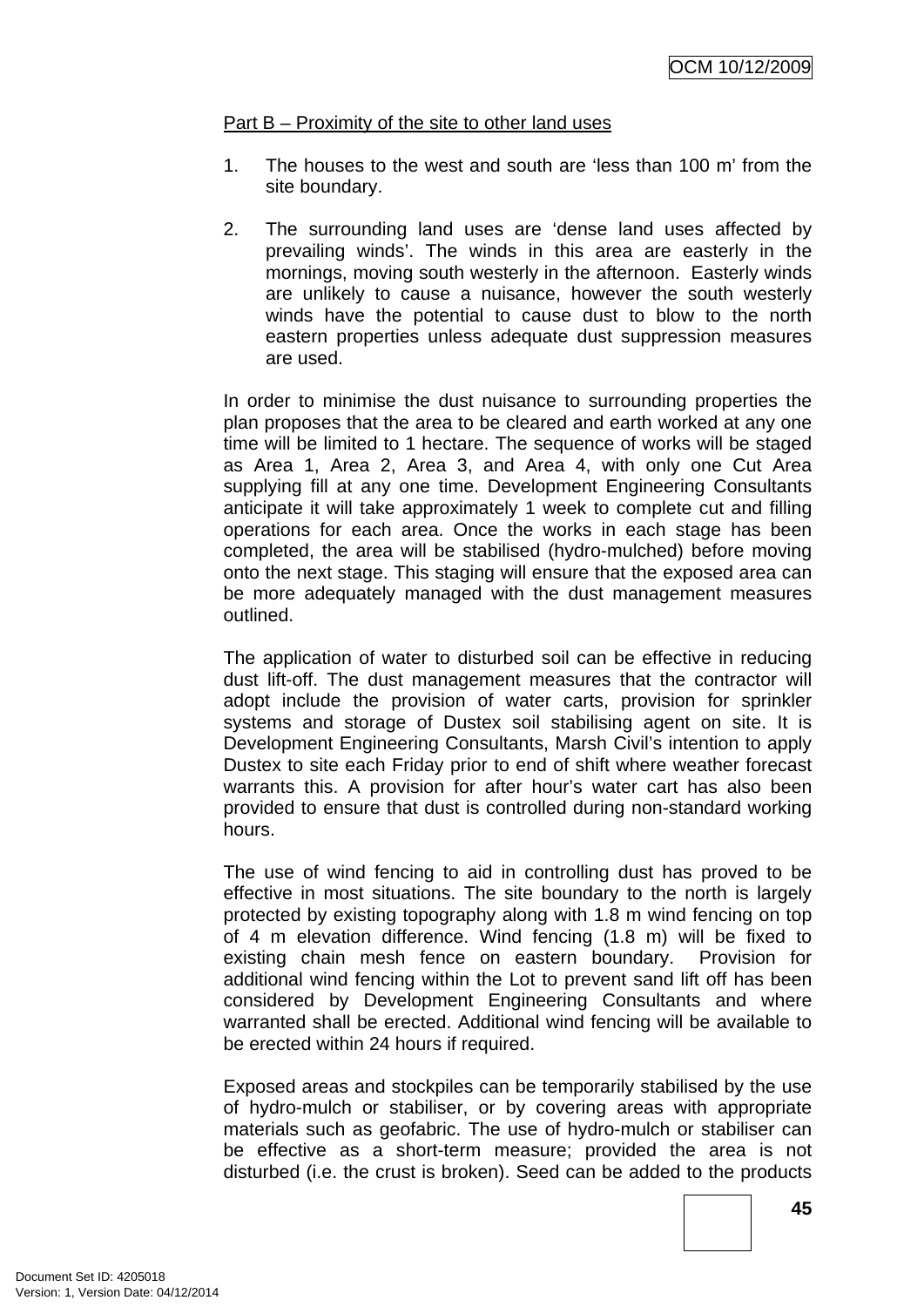for long-term stabilisation. Marsh Civil's dust management commitments specify the use of hydro-seeding, spray emulsion or geofabric to stabilise areas that would otherwise be left bare for extended periods, and keeping dust suppression equipment on line or when needed. An amount of Dustex (chemical stabiliser) will be stored on site for use in the water carts. A standard condition placed on dust management plan approvals also requires that stockpiles must be stabilised if they are to be left exposed for longer than 72 hours.

Experience has shown that the use of wind fencing, water carts and stabilisation equipment is effective in normal wind conditions, however if extreme wind conditions are present, it is likely that dust will be generated despite these provisions. In these instances, it is imperative that the site manager assesses the wind conditions and the site works to determine if works can feasibly continue without causing a dust nuisance to surrounding residents. The dust management plan provided by Development Engineering Consultants confirms that works will be ceased in extreme wind conditions.

Previous experience has shown that surrounding residents feel they have more control over situations when they are clearly informed, and provided with the contact details of the parties involved. For this reason prior to the commencement of works on Class 4 sites, it is compulsory to distribute advisory notices to surrounding residents providing the proposed finish date for the works, an after hours contact number for the engineer, and a contact number for the local government Environmental Health officer. A sample letter to residents is provided, with confirmation that this will be distributed to neighbouring properties.

An assessment of the dust management measures outlined in the DMP show they adequately address the provisions required for a Class 4 site as outlined in the DEC Guideline, and all the information required, as per the Checklist is provided*.* The standard conditions for dust management plan approvals will be placed on the approval, as well as the additional conditions as above. These conditions allow the City's Environmental Health officers to require the works to cease at any time where a dust nuisance is being created, and to prohibit any further works in the moratorium period until the City's Manager Environmental Health Services is satisfied that the works can continue without causing a nuisance.

The *City of Cockburn (Local Government Act) Local Laws 2000* provides a nuisance provision that specifically addresses dust. Local Law 5.10 states, *'An owner or occupier of land or premises, from which any sand or dust is released or escapes, whether by means of wind, water or any other cause, commits an offence'*. Under this Local Law, an infringement of \$500.00 can be issued, or court action initiated. Should complaints be received from surrounding residents, and evidence is gathered to confirm that a dust nuisance has been created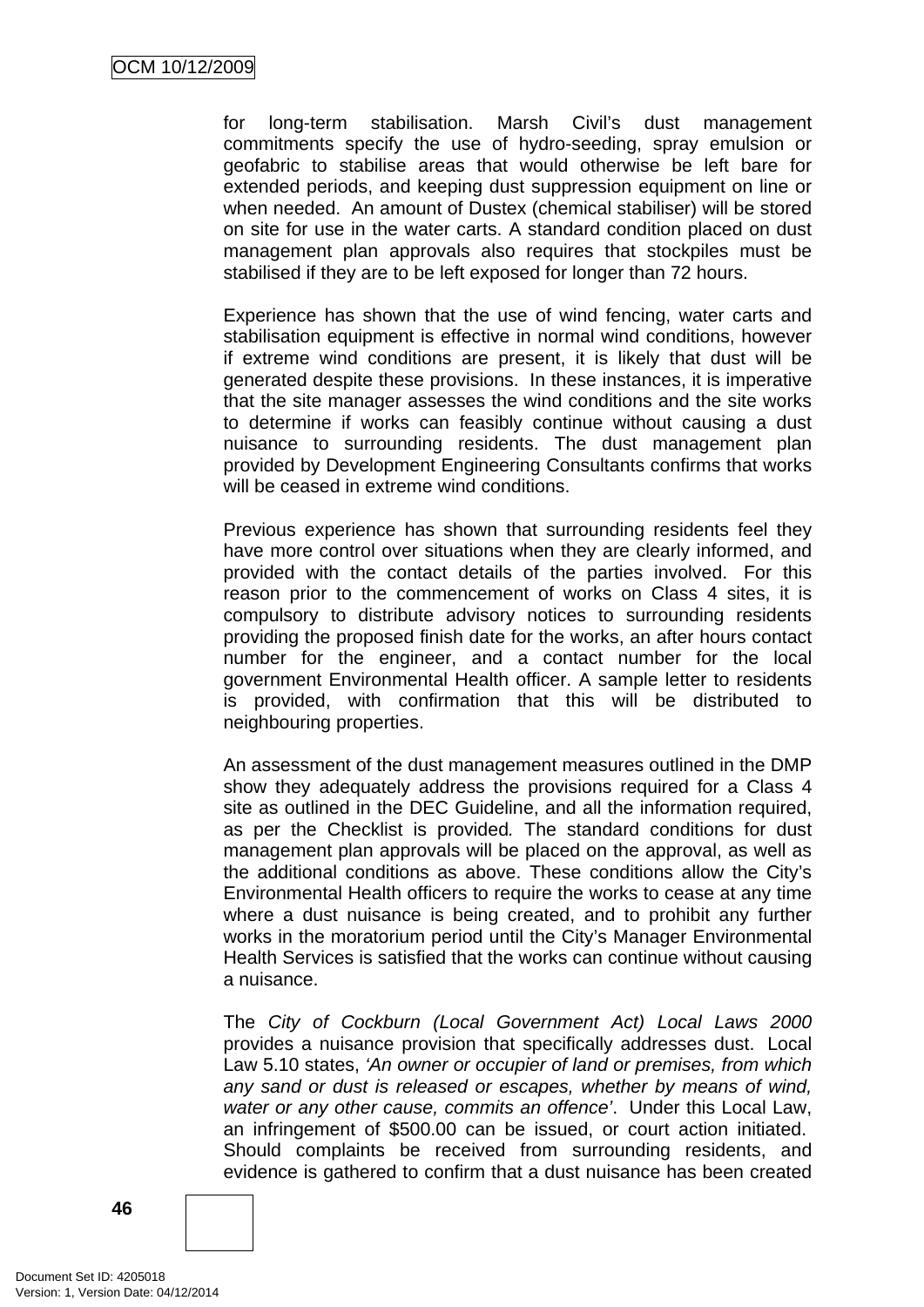from Lots 9003 and 24 Lyon Road, Aubin Grove, an infringement notice will be issued, and the above condition enforced.

## **Strategic Plan/Policy Implications**

#### **Governance Excellence**

To provide effective monitoring and regulatory services that administer relevant legislation and local laws in a fair and impartial way.

The Planning Policy which applies to this item is SPD7 "Prevention of Sand Drift from Subdivision and Development Sites".

### **Budget/Financial Implications**

N/A

#### **Legal Implications**

N/A

### **Community Consultation**

No community consultation is required. Residents that will potentially be affected will be advised of the works prior to commencement.

### **Attachment(s)**

- 1. Site Classification Assessment Chart
- 2. Letter to Residents (Sample)
- 3. Cover letter
- 4. Contract specifications
- 5. Dust Management Plan
- 6. Site map Staged Works Areas
- 7. Aerial Site
- 8. Aerial Topography

### **Advice to Proponent(s)/Submissioners**

The Proponent(s) and those who lodged a submission on the proposal have been advised that this matter is to be considered at the 10 December 2009 Council Meeting.

### **Implications of Section 3.18(3) Local Government Act, 1995**

Nil.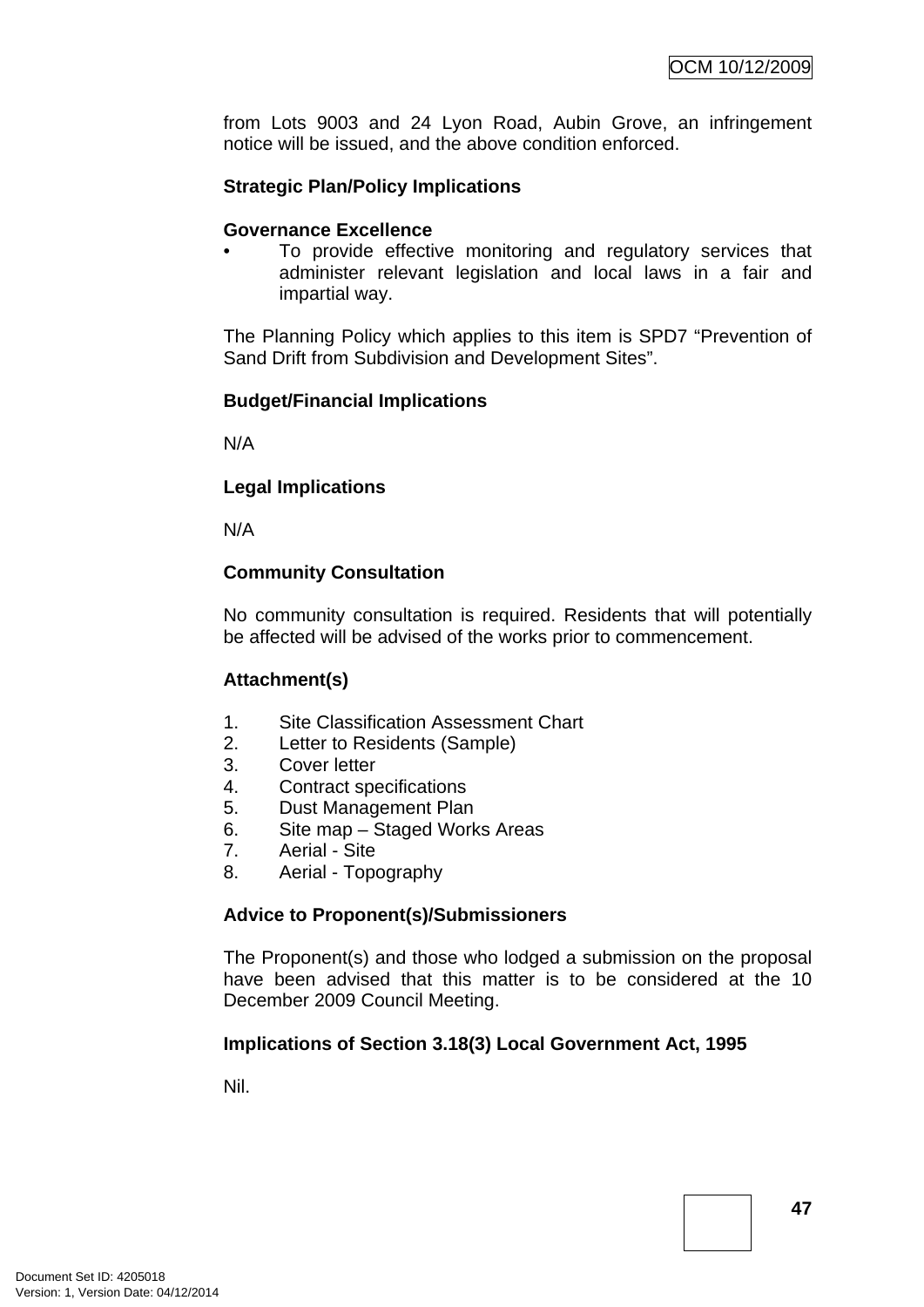**14.6 (MINUTE NO 4129) (OCM 10/12/2009) - DEVELOPMENT APPLICATION FOR A LIQUOR STORE (DAN MURPHY'S) - LOCATION: LOT 202 BEELIAR DRIVE, SUCCESS - OWNER: PERRON INVESTMENTS PTY LTD - APPLICANT: TPG TOWN PLANNING AND URBAN DESIGN (5518348) (T WATSON) (ATTACH)** 

**RECOMMENDATION** That Council:

- (1) grant approval to the use and development of a Liquor Store on Lot 202 Beeliar Drive, Success, in accordance with the approved plan/s and accompanying information subject to the following conditions:
	- 1. Development may be carried out only in accordance with the details of the application and any approved plan/s unless otherwise required by a specific condition in this approval. In the event it is proposed to vary or change the use/s of the land, a further application needs to be made to the City for determination.
	- 2. Nothing in the approval or these conditions shall excuse compliance with all other relevant written laws and/or legislation in the commencement and carrying out of the use and development.
	- 3. The submission of drawings showing the pedestrian crossing and associated pedestrian refuge area to be established between the proposed use/development and the Gateways shopping centre car parking, the details in respect are to be provided to the City's satisfaction prior to the issue of a Building Licence.
	- 4. The preparation and submission of a detailed landscaping plan. The landscaping plan is to be prepared in consultation with the City's Parks and Environment team, and is to be provided to the City's satisfaction within 60 days of the date of approval.
	- 5. All landscaping and reticulation is to be undertaken and completed in accordance with the approved landscaping plan prior to the occupation of the premises.
	- 6. The landscaping installed in accordance with the approved landscaping plan is to be reticulated/irrigated and maintained to the City's satisfaction.
	- 7. The installation of outdoor lighting (if proposed) is to be in accordance with the requirements of Australian Standard AS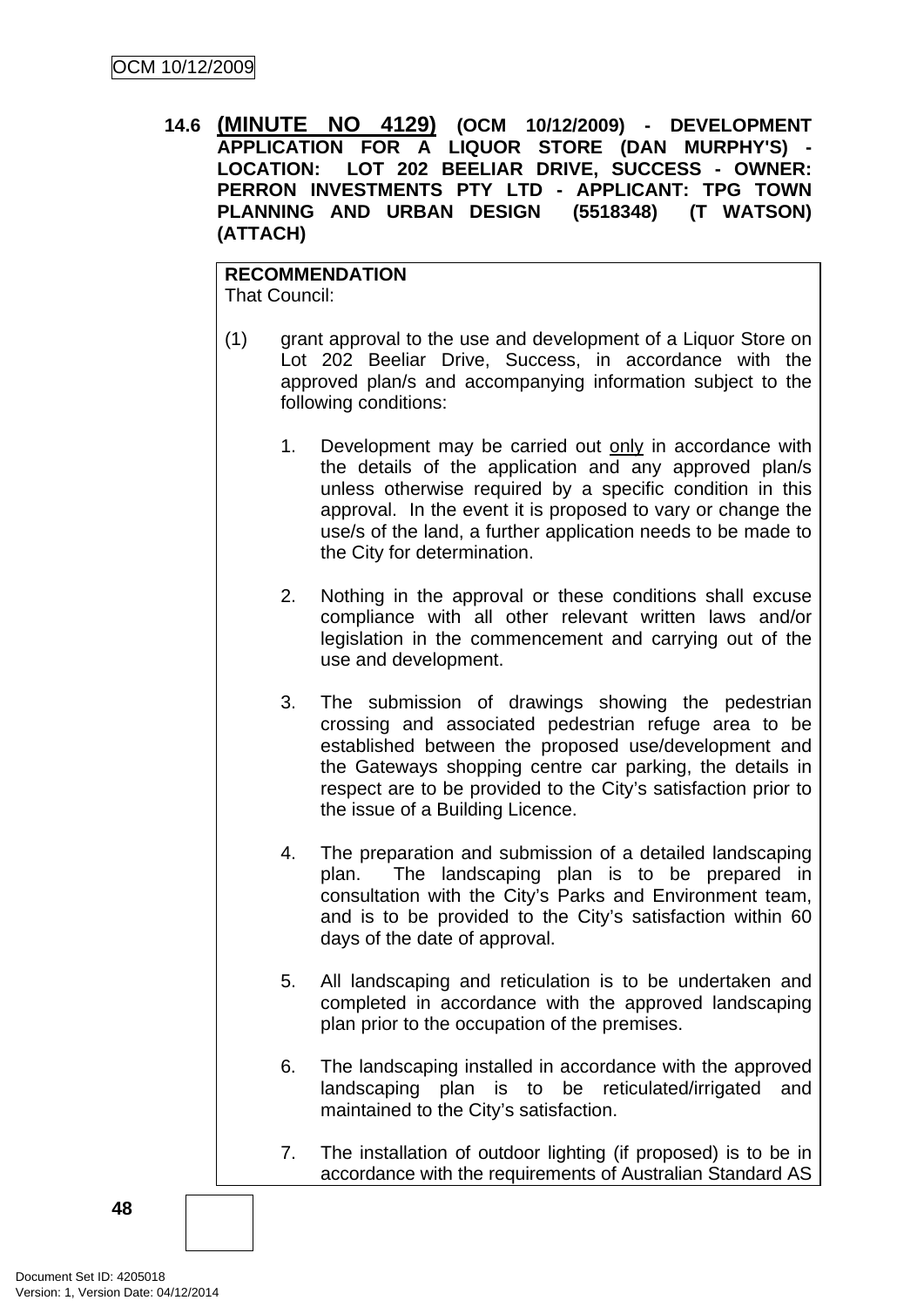4282-1997: 'Control of the Obtrusive of Outdoor Lighting'.

- 8. All stormwater being contained and disposed of on-site to the satisfaction of the City.
- 9. All stormwater drainage shall be designed in accordance with the document entitled "Australian Rainfall and Runoff" 1987 (where amended) produced by the Institute of Engineers, Australia. The design is to be certified by a suitably qualified practicing Engineer or the like, to the satisfaction of the City, and to be designed on the basis of a 1:100 year storm event. The required certification is to be provided within 60 days of the date of the approval.
- 10. The development is to comply with the noise pollution provisions of the *Environmental Protection Act 1986*, and more particularly with the requirements of the *Environmental Protection (Noise) Regulations 1997*.
- 11. All car parking and access complying with the minimum requirements of the applicable Australian Standard and the Building Code of Australia (including disabled parking), the details of which are to be provided to the City's satisfaction prior to the release of a building licence for the development.
- 12. The premises shall be kept in a neat and tidy condition at all times to the satisfaction of the City.

# FOOTNOTES

- 1. The application has been determined on the basis of the plans and information provided to the City for assessment.
- 2. In the event it is proposed to vary or change the use of the land or approved development, a further application needs to be made to the City for determination.
- 3. In the event there are any questions regarding the requirements of this approval, or the planning controls applicable to the land and/or location, the City's Statutory Planning team should be consulted.
- 4. The *Environmental Protection (Noise) Regulations 1997* establish night time noise levels so that residential amenity is protected from 10:00 p.m. until 7:00 a.m. Industries are able to operate at any time, but attention must be given to ensure that noisy activities including truck deliveries to the site are minimised after 10:00 p.m. Failure to comply with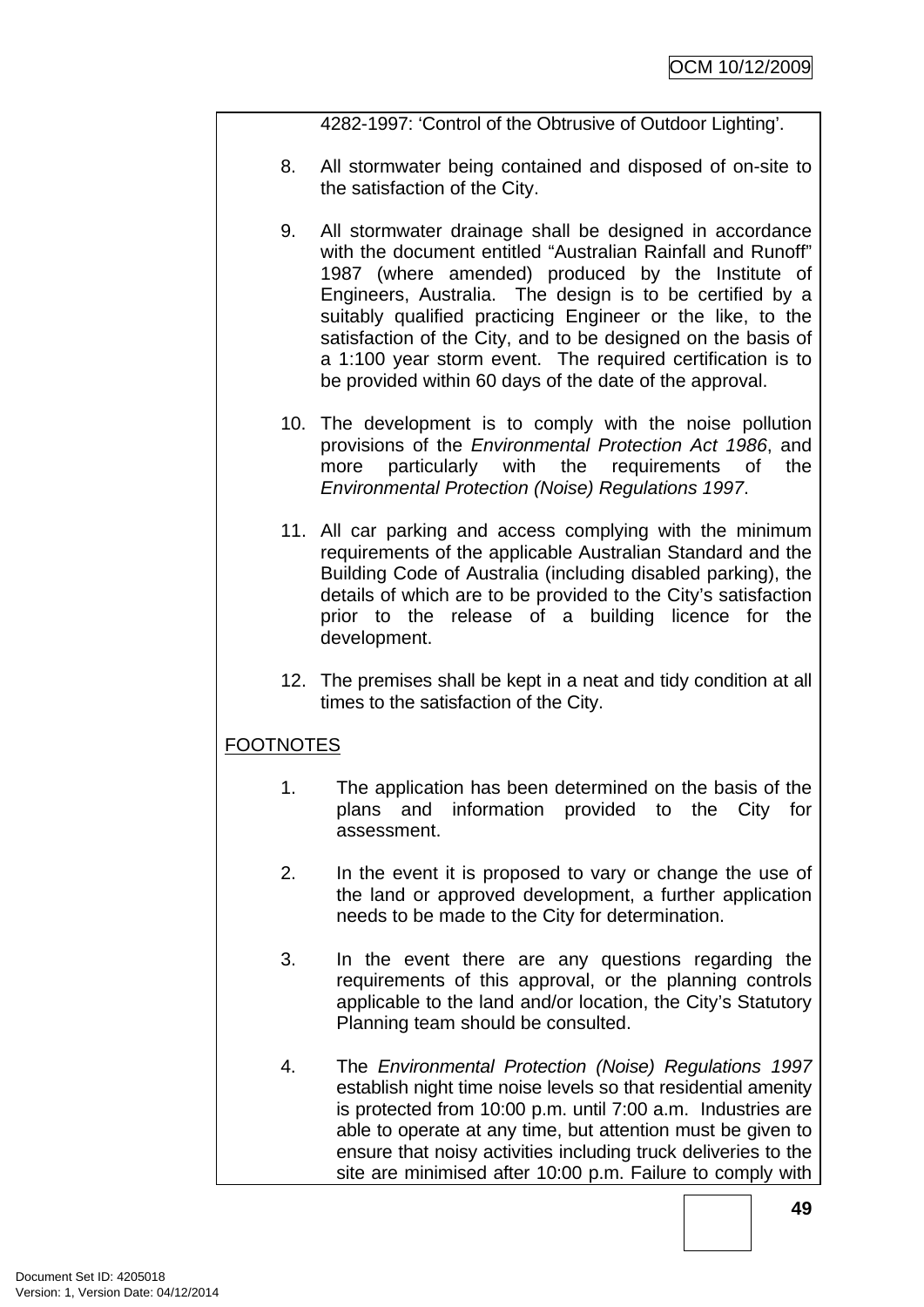the night time noise limits may result in further action and significant penalties to be paid by the owner and/or occupier.

- 5. Access and facilities for disabled persons is to be provided in accordance with the requirements of the Building Code of Australia.
- (2) issue a Notice of Determination of Application for Planning Approval under the City of Cockburn Town Planning Scheme No. 3; and
- (3) advise the applicant of Council's decision accordingly.

# **COUNCIL DECISION**

MOVED Clr I Whitfield SECONDED Clr C Reeve-Fowkes that Council:

- (1) refuse to grant approval to the use and development of a Liquor Store on Lot 202 Beeliar Drive, Success, on the following grounds:
	- 1. The proposal is considered contrary to the orderly and proper planning of the locality by virtue of the following:
		- (a) The liquor store use is incompatible within the setting, specifically the youth centre on the adjoining lot to the west and the proposed 'super clinic' and allied health services (to be developed on the same land as the youth centre);
		- (b) The potential for social issues given the proximity of the subject proposal to the youth centre, and what would amount to a collection of similar activities if the application were to be approved adjacent to the existing 'Gate' tavern and associated drive through liquor store;
		- (c) The likely future appearance of the proposed building, being simple in form, bulky in dimension and lacking in detail. Other grounds for concern relate to the limited transparency of building elevations and the excessive two (2) storey parapet heights, deemed unnecessary for a single storey building of the type proposed;
		- (d) The amount of traffic to be generated by the proposed development, exacerbating traffic volumes in a locality already characterised by traffic issues and, therefore, contributing further to problems including conflict, congestion and delays;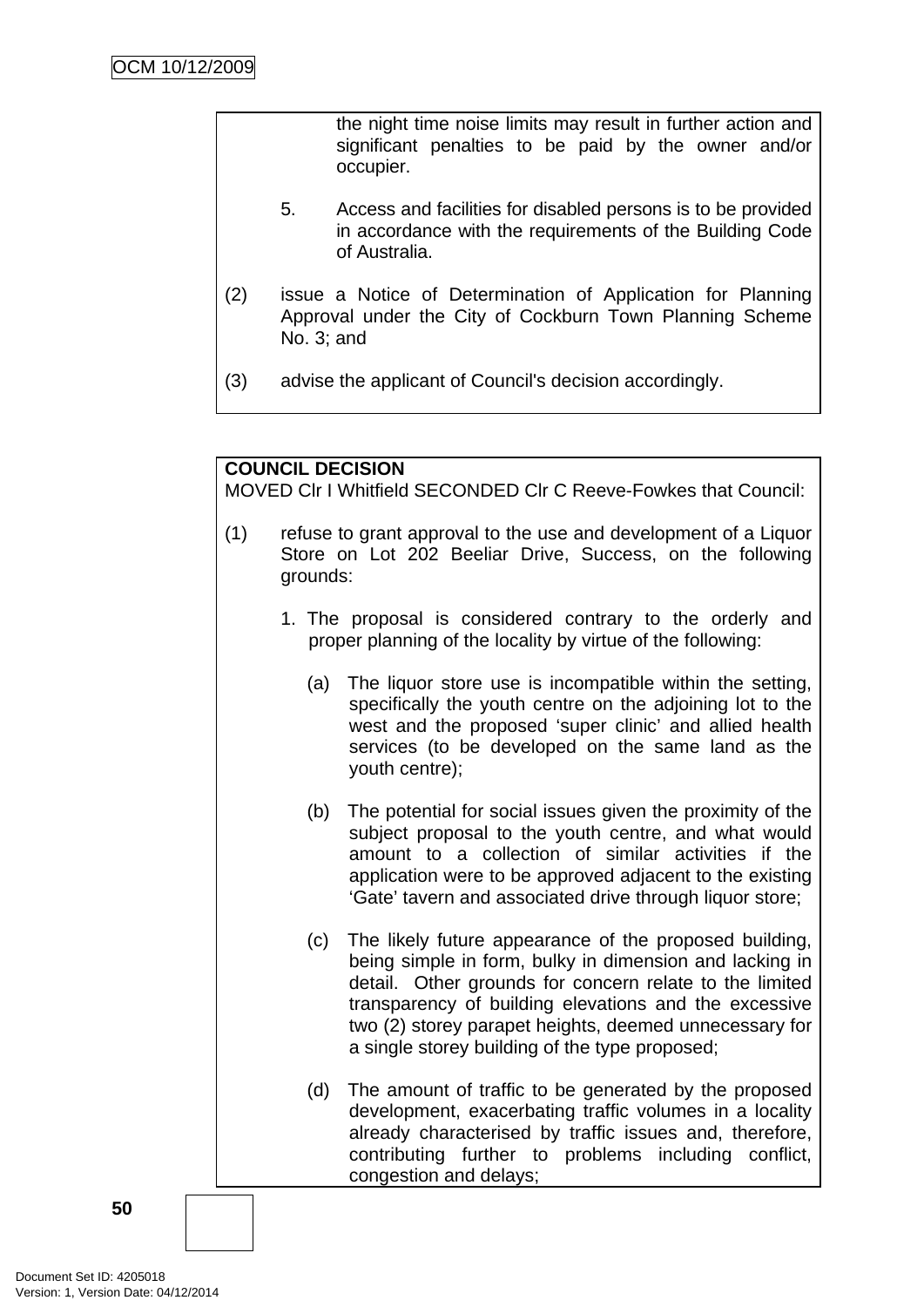- (e) A significant shortfall in on-site parking provision using the applicable Town Planning Scheme standard for 'shop' use (117 bays required; 60 bays proposed);
- (f) Service access/egress that will conflict with general vehicle access/egress to adjoining lots, uses and development given the proposed use of the common access easement serving the subject and adjoining lots by large articulated delivery vehicles associated with the proposed liquor store;
- (g) the physically isolated nature of the proposal to Gateways Shopping Centre, resulting in pedestrian disconnection and problems associated with such, including the incapability for safe pedestrian movement and a resultant increase in vehicular movements across the Regional Centre location;
- (h) The proposed use/development being contrary to the objectives for the Regional Centre location as it will result in the replication of an existing use already provided for in the Regional Centre and adjoining locations;
- (i) The loss of community service and/or benefit resulting from a planning approval noting specifically, the potential for the more appropriate use and development of the land in a manner commensurate with the existing youth centre and proposed super clinic and allied health services;
- (j) Community concern that has been raised with Council in respect of the proposed liquor store, most notably in regard to the relationship of the store to the youth centre on the adjoining lot to the west;
- (2) issue a Notice of Determination for Refusal under the City of Cockburn Town Planning Scheme No.3; and
- (3) advise the applicant of Council's decision accordingly.

**MOTION LOST 4/5**

MOVED Clr S Limbert SECONDED Clr T Romano that the recommendation be adopted.

# **CARRIED 5/4**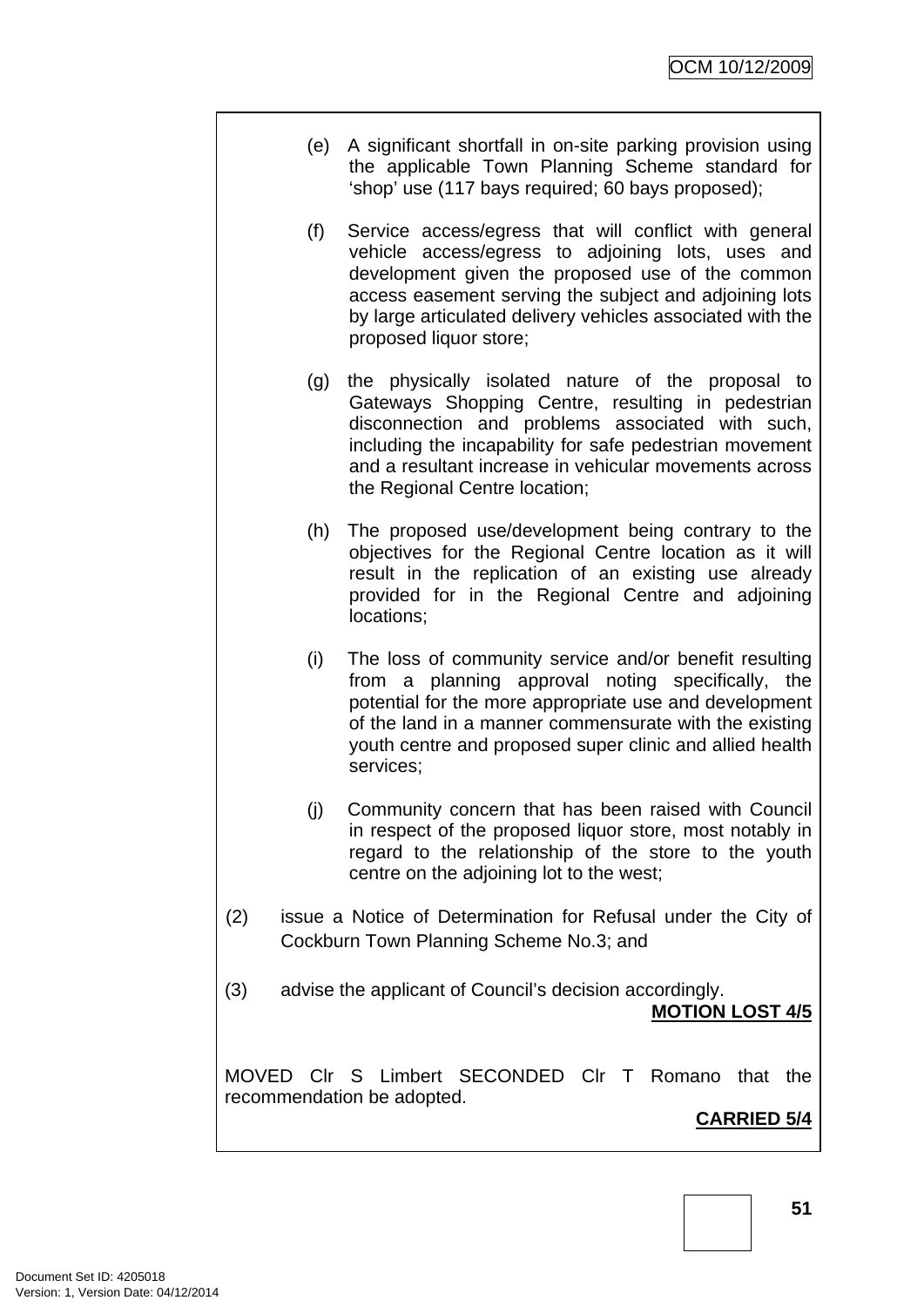## **Background**

The land subject of this application (Lot 202 Beeliar Drive) adjoins the Gateways Shopping complex in Success. Elongated in shape, the lot in question extends south from Beeliar Drive and is currently occupied by a BP service station and two (2) fast food franchises - Red Rooster and McDonalds. The Dan Murphy's liquor store is proposed across the balance of the lot.

The location within which the land sits is characterised by a mix of land uses. Adjacent to the east is at-grade, open air parking associated with Gateways shopping centre. To the south is 'The Gate' tavern, including a Cellarbrations drive-through bottle shop. Adjoining to the east is the City's Youth Centre which includes the Café Nocello restaurant.

It is noted the City's Youth Centre occupies the southern portion of a larger two (2) hectare site that extends north to Beeliar Drive. Intentions for this land include development of a medical 'Superclinic', health services allied to the Superclinic, a City library and commercial (office) floor space. The design of the buildings that will accommodate these uses is about commence.

Access to the precinct and the uses within currently occurs via internal roads that extend from the major intersection of Beeliar Drive and North Lake Road, and Wentworth Parade from the west.

### **Submission**

An application seeking approval for the use and development of a liquor store on the subject land has been received by the City. The application report, prepared and lodged by TPG Town Planning and Urban Design on behalf of the property owners Perron Investments Pty Ltd, details the following:

- 1. *the construction of a building and car park on the southernmost extent of Lot 202*; and
- 2. *the establishment of a Dan Murphy's liquor store, having a net lettable area (NLA) being no greater than 1,400 m2*.

In support of the proposal, the applicant states:

*The proposal provides for the use of the subject land consistent with the objectives of the Regional Centre Zone and Development Area 24.* 

*Car parking provision is demonstrated to be viable, satisfying demonstrated demand associated with the liquor store. In* 

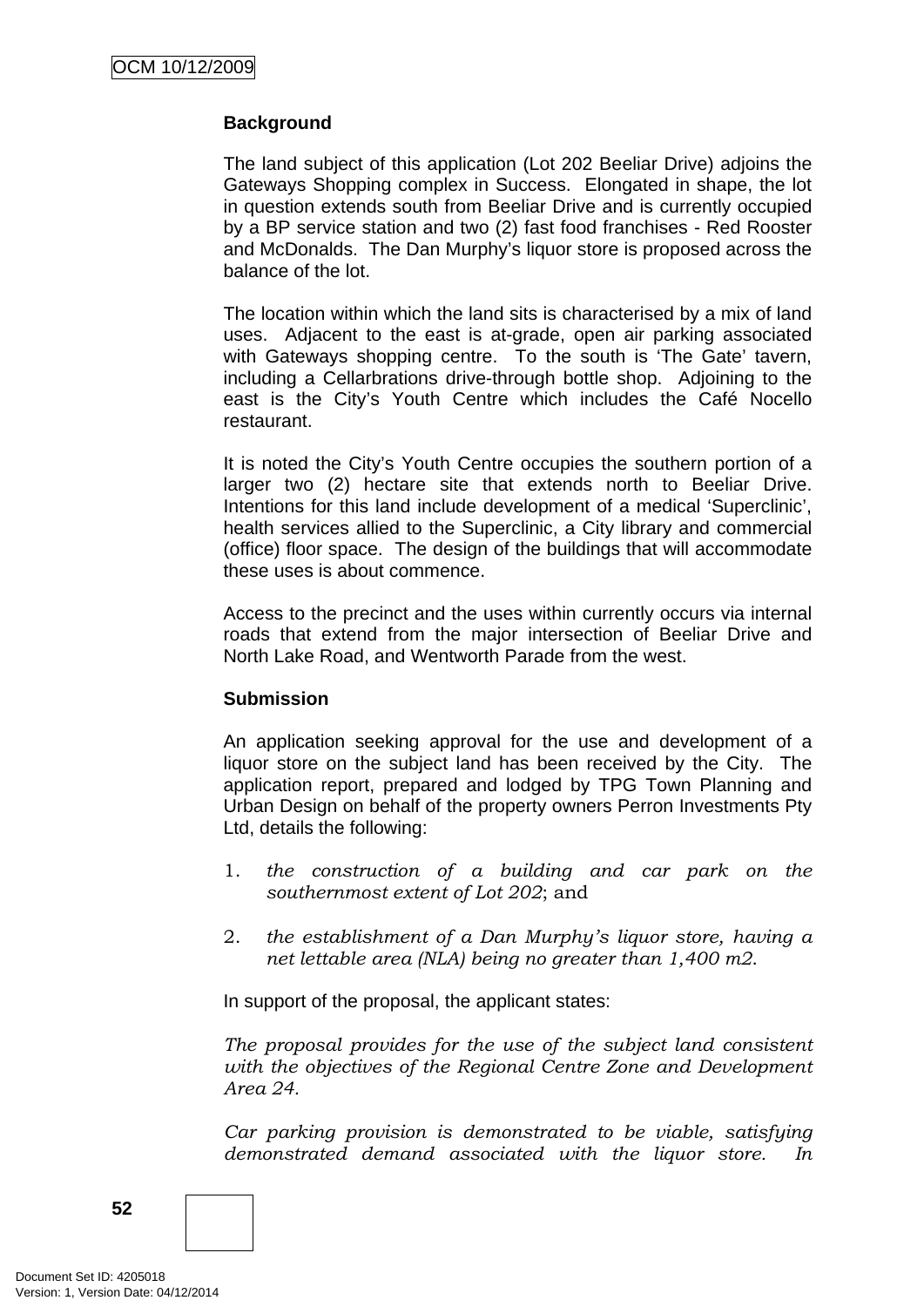*addition, the development will not include drive-through facilities for alcohol purchase.* 

*The development will feature excellent access to public transport, reducing the number of cars required by employees and customers travelling to and from the store, in conjunction with shopping trips to the Cockburn Gateway Shopping Centre.* 

*The building will feature an attractive façade that addresses and adds to the amenity of the internal street system, in addition to landscaping treatments to be established on-site.* 

### **Report**

The proposal has been assessed against the relevant provisions of the City's Town Planning Scheme No. 3. These include those pertaining to both the use and development of the land.

### Use of Land

The subject land is zoned Regional Centre under Town Planning Scheme No. 3. The use, however, is not listed in the Zoning Table and its permissibility therefore is not explicit. In the event a use is not specifically mentioned, the Scheme enables the City to:

- (i) determine that the use is consistent with the objectives of the particular zone and is therefore permitted;
- (ii) determine that the use may be consistent with the objectives of the zone and thereafter follow the advertising procedures of Clause 9.4 in considering an application for planning approval; or
- (iii) determine that the use is not consistent with the objectives of the particular zone and is therefore not permitted.

In the subject instance, the use is considered consistent with the objectives of the Regional Centre Zone. These are t*o provide for a full*  range of shopping, office, administrative, social, recreation, entertainment and community services, consistent with the regionserving role of the centre and including residential uses.

Whilst a liquor store is expressly excluded from the definition of "shop", referred to as suitable in the above objective, the nature of the use is tantamount to that of a shop in the absence of a provision stating or precluding otherwise. In this regard, liquor stores within the City are generally found in Local Centre zones which, like the Regional Centre zone, provide for shopping and related services.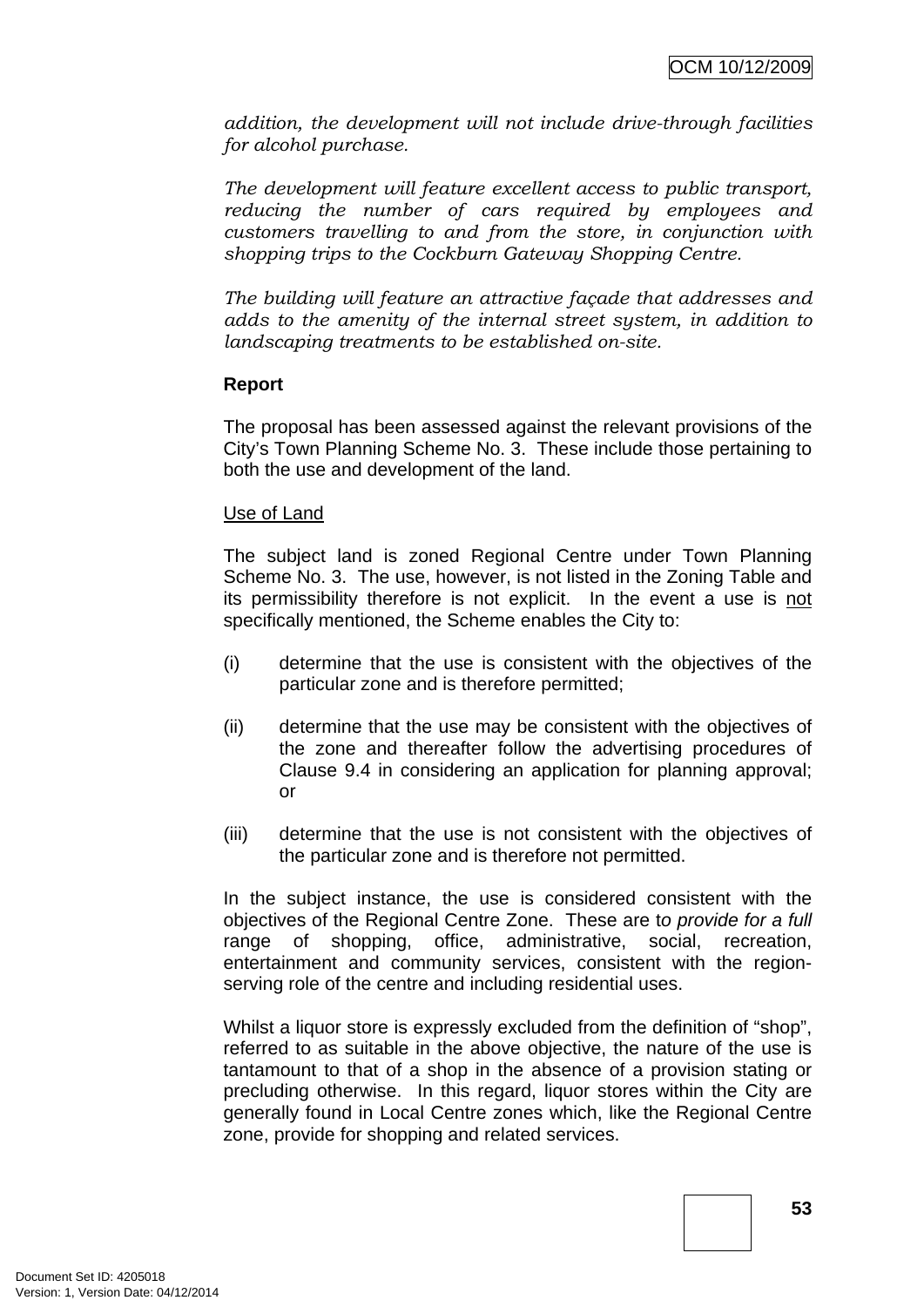### **Landscaping**

Town Planning Scheme No. 3 requires a minimum 10% landscaping to be provided on-site in association with the development of land. Where agreed, the 10% may be reduced to 5% providing the street verge in front of a property is developed and maintained for the same purpose (landscaping).

To ensure compliance with the Scheme requirement, noting the presence of existing development on Lot 202, the applicant was asked to provide further information regarding landscaping. In advice received, the applicant confirms the provision of sufficient landscaping in association with the development of Lot 202, including the Dan Murphy's proposal.

Specifically, 9.4% of Lot 202 will be landscaped. Inclusion of the landscaping across the northern frontage (Beeliar Drive) increases this by 2.7% to 12.1%.

#### Car Parking

The applicant presents the case the parking proposed is sufficient; a total of 60 bays are proposed, including two disabled bays. The applicant's position is based on the same parking standard applied to Gateways shopping centre (1/20 m2). Presented as a 'destination specific' use; however, concern in respect of this aspect of the proposal has been expressed to the applicant.

For development up to 5,000 m2 is size, the Scheme requirement for shop use (applying this as the most relevant standard) is 1 bay/12 m2. There is also the less onerous requirement of 1 bay/16 m2 that applies to floor areas in excess of 10,000 m2 - still more onerous; however, than the 1/20 m2 standard presented in support of the application.

In response to the concerns expressed, the applicant has provided the following additional justification:

- 1*. Customers that use big box liquor stores spend on average the following time shopping in stores:* 
	- *Under 5 minutes 24%*
	- *5-9 minutes 35%*
	- *10-14 minutes 22%*
	- *15-19 minutes 10%*
	- *20 minutes+ 9%*
- *2. This compares to the more traditional retail shopping centres where customers tend to stay a minimum of 60 minutes.*

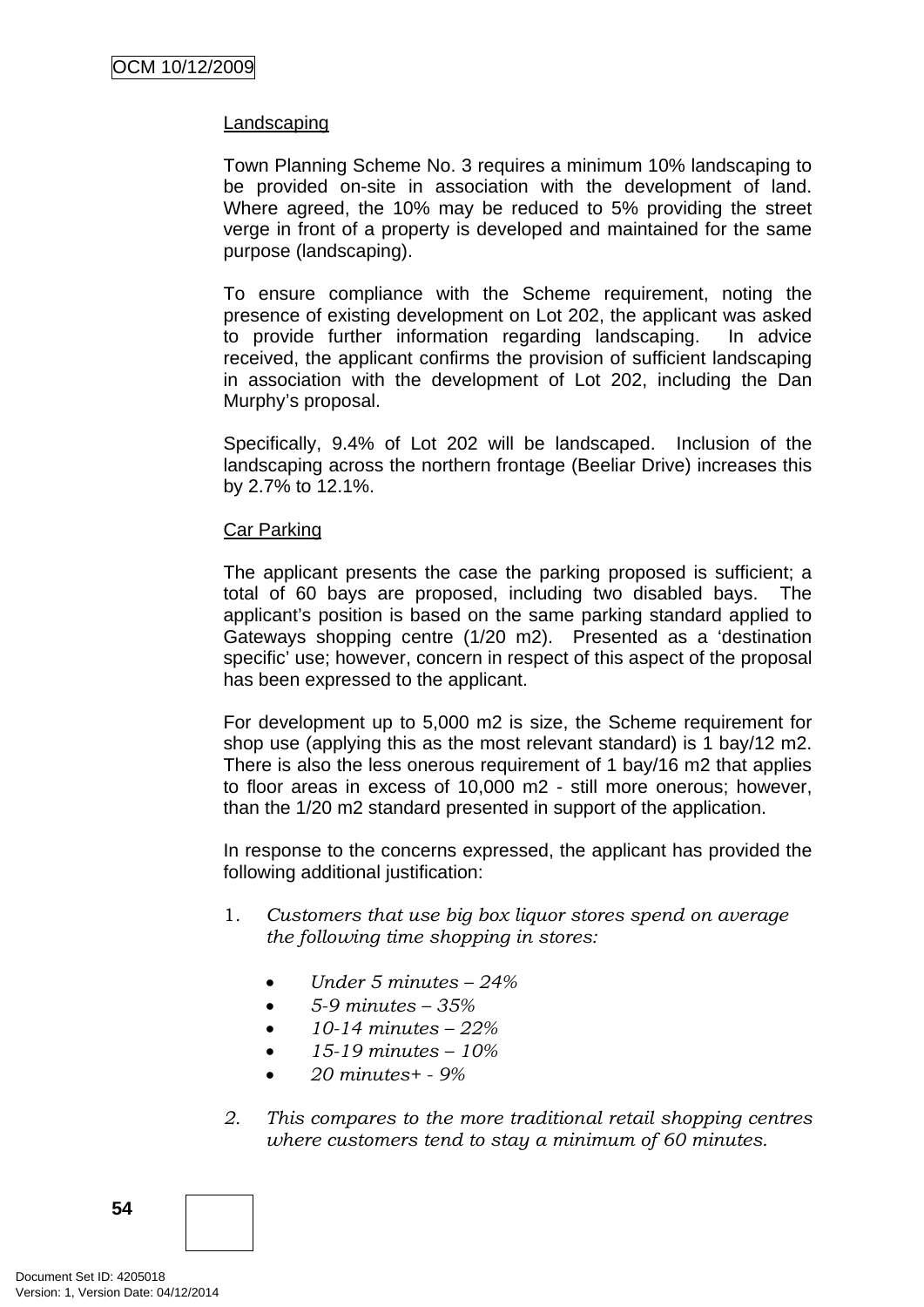- *3. On the basis of the above information it can be demonstrated that 59% of customers for the Dan Murphy's will stay less than 9 minutes, whilst 81% will stay for less than 14 minutes. This equates to more than 6 and 4 times the turnover of car parking bays respectively when compared to a traditional retail shopping centre and has the effect of significantly reducing the demand for car parking bays through more efficient usage.*
- *4. The pattern of usage of big box liquor stores is different to traditional retail shopping centres, both in the behavioral patterns of customers and also in that under the current retail opening hours regime, whilst general retail trading hours are restricted, the liquor store will be open from 9:00 a.m. – 8:00 p. m. Monday/Tuesday/Wednesday/Thursday, and 9.00 a.m.– 9.00 p.m.Friday/Saturday and 10:00 a.m. – 6:00 p.m. on Sundays. In terms of customer behavior patterns it is noted that many people purchase liquor on their way home in the evenings and that the heaviest period of trading extends into the early evening after more conventional retail shops and other commercial activities have closed for the day.*

On the basis of the additional information provided, the proposed number of bays is considered acceptable. The number of bays is also supported recognising some customers will park off-site in the vicinity of the store and will visit by foot. It is in this respect, however, that a related concern arises, notably the provision of safe pedestrian connections to and from the site (covered below).

### Functionality

### *Pedestrian Movement*

Given the nature of the use and the likelihood for pedestrian movement between the subject and adjoining sites, safe and convenient pedestrian movement is fundamental. This was raised with the applicant prior to lodgement of the application, at which time a pedestrian movement plan was requested.

The plan initially lodged with the application shows the connection of the proposed establishment with the fast food outlets adjoining to the north. This meaningful connection has also been accommodated in the design of the building with the inclusion of an awning for a section of the eastern elevation and a pedestrian crossing to the McDonalds store.

The primary concern with respect to pedestrian movement, however, relates that between the proposed store and the Gateways shopping centre car park. The dividing internal road in this location currently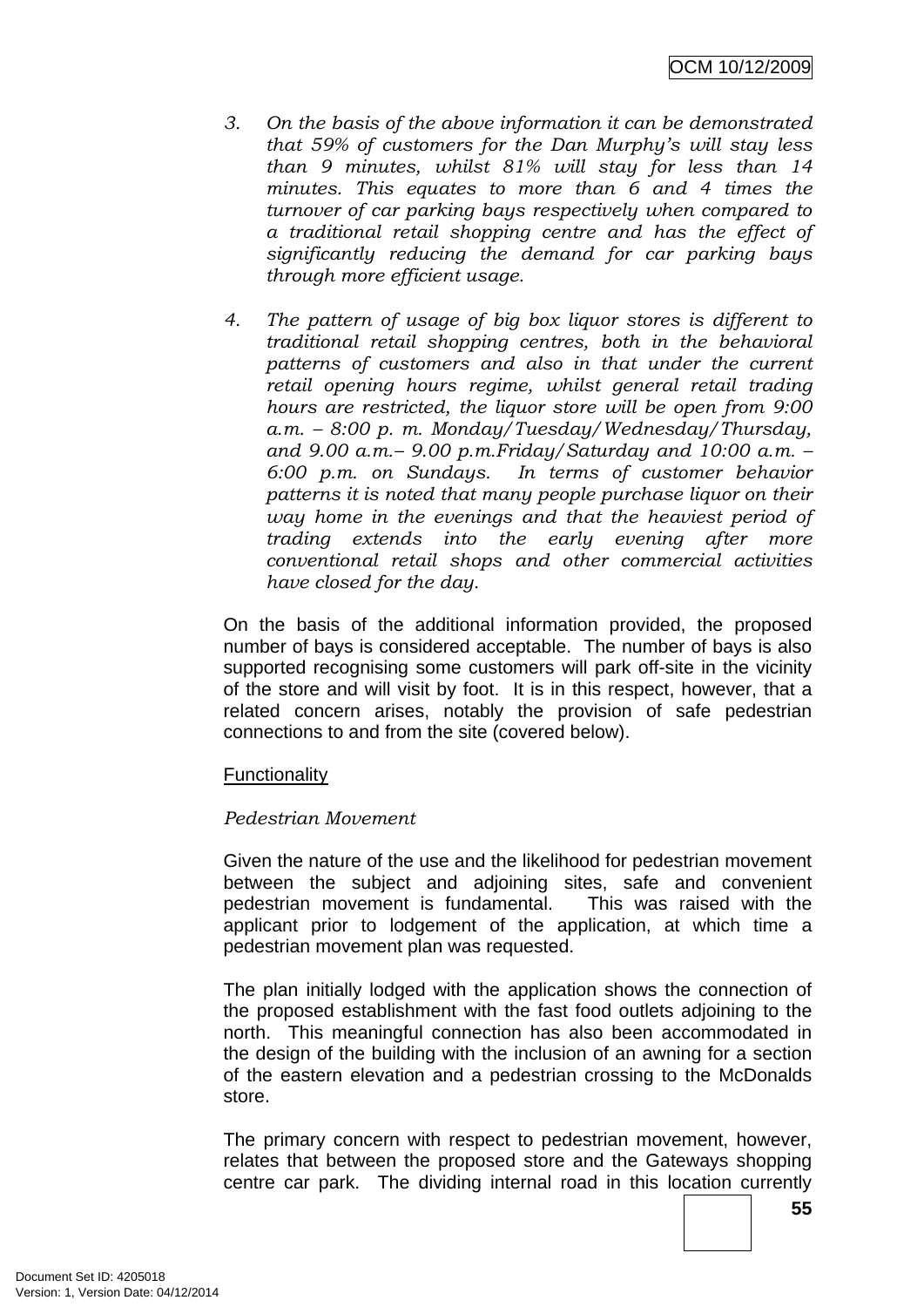carries approximately 16,000 vehicles per day. In this knowledge, the expectation of a dedicated pedestrian crossing has been met by the applicant with the submission of amended plans.

As stated by the applicant; *To accommodate the City's concern about pedestrians moving between the shopping centre on Lot 203 and the liquor store site a pedestrian crossing point has now been accommodated on the internal vehicle carriageway as depicted on the amended plans. The pedestrian crossing point includes a pedestrian refuge to maximize safety*.

The applicant has been advised the pedestrian crossing is to be constructed concurrent with the construction of the liquor store and is to be completed for use prior to occupancy of the store. It is noted the requirement for the crossing responds to specific scheme provisions for the balance of the Gateways locality which requires safe and efficient pedestrian connections between the Cockburn Central Railway Station, the Town Centre Precinct and the Gateways Precinct.

#### Vehicular Movement and Servicing

Vehicular access to the site is proposed via:

- the same access serving the City's Youth Centre (extending between Wentworth Parade and the internal street network); and
- an access way extending west from the main north south internal road, between McDonalds and the proposed Dan Murphy's store.

It is noted both access ways extend across land protected by an easement, in place to facilitate functional traffic movement and connectivity around and across the benefited lots.

Initially, as part of the application before the City, one way movement was proposed across the majority of the easement to enable large articulated vehicles to service the store. The use of the easement for predominantly this purpose; however, is not supported and the relevant plan has been amended accordingly (to show two-way movement). Dependant on the layout of the future Superclinic, the easement in question may also be used to facilitate access to this and other uses within the street block.

### **Conclusion**

Having regard for the above comments the subject proposal is conditionally supported from a planning perspective. Importantly, the matter of access, notably two way movement across the easement extending around the land and between the City's Youth Centre has been resolved via the application process. The commitment on the part of the developer to providing a designated pedestrian crossing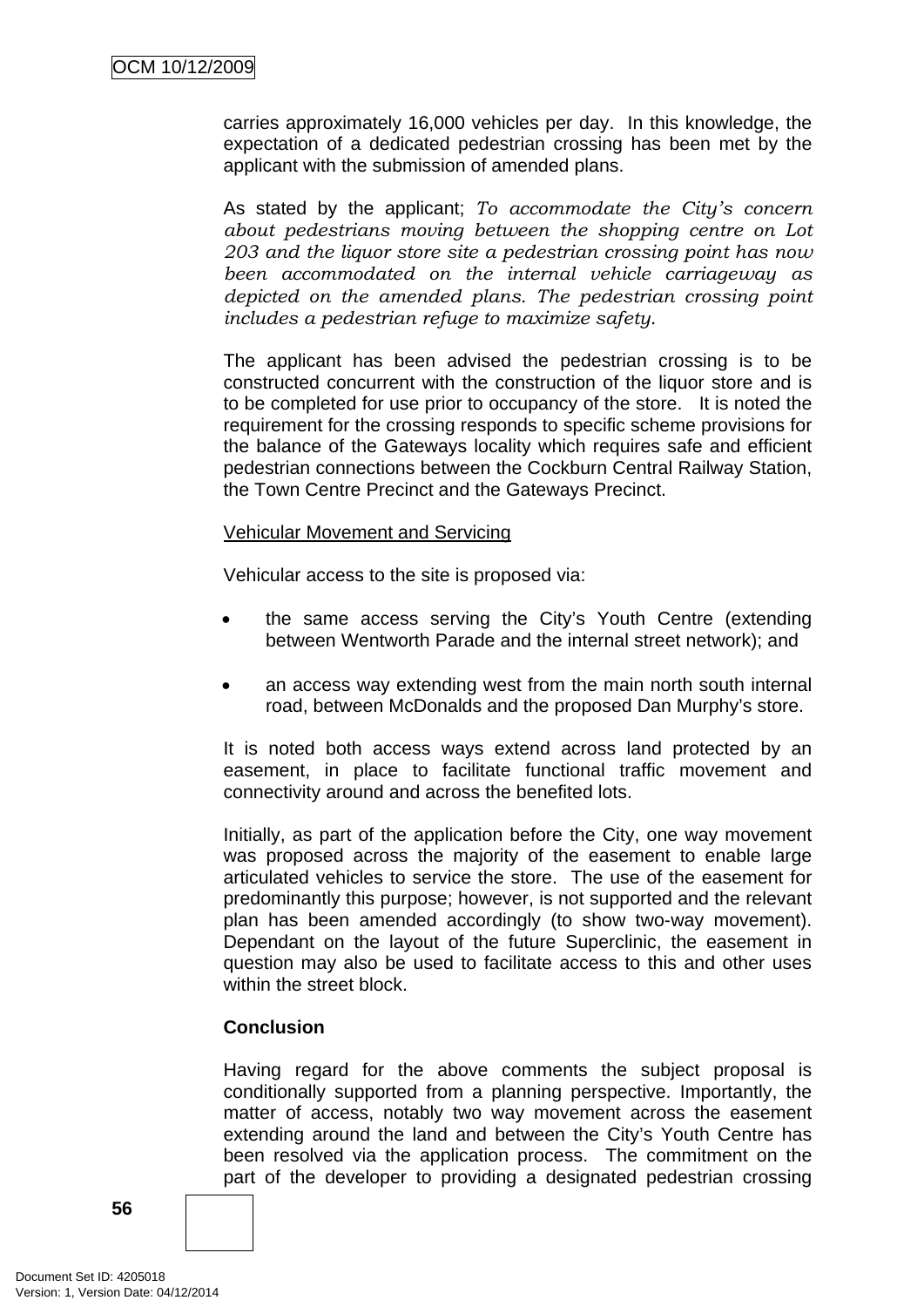between the subject land and Gateways shopping centre parking bays (including a pedestrian refuge for improved safety) is also noted as being fundamental to the support offered in respect of the application. The detail design and construction of this aspect to the development is to be resolved in accordance with the condition relating to such.

## **Strategic Plan/Policy Implications**

### **Governance Excellence**

- To conduct Council business in open public forums and to manage Council affairs by employing publicly accountable practices.
- To provide effective monitoring and regulatory services that administer relevant legislation and local laws in a fair and impartial way.

### **Employment and Economic Development**

- To plan and promote economic development that encourages business opportunities within the City.
- To pursue high value employment opportunities for our residents.

#### **Budget/Financial Implications**

In the event an application for review to the State Administrative Tribunal arises in respect of the Council's determination, there may be a cost to be borne by the City (out of the existing operational budget).

#### **Legal Implications**

Town Planning Scheme No.3.

#### **Community Consultation**

Not Undertaken

### **Attachment(s)**

- 1. Location plan
- 2. Application plans

#### **Advice to Proponent(s)/Submissioners**

The applicant has been advised that this matter is to be considered at 10 December 2009 Council Meeting.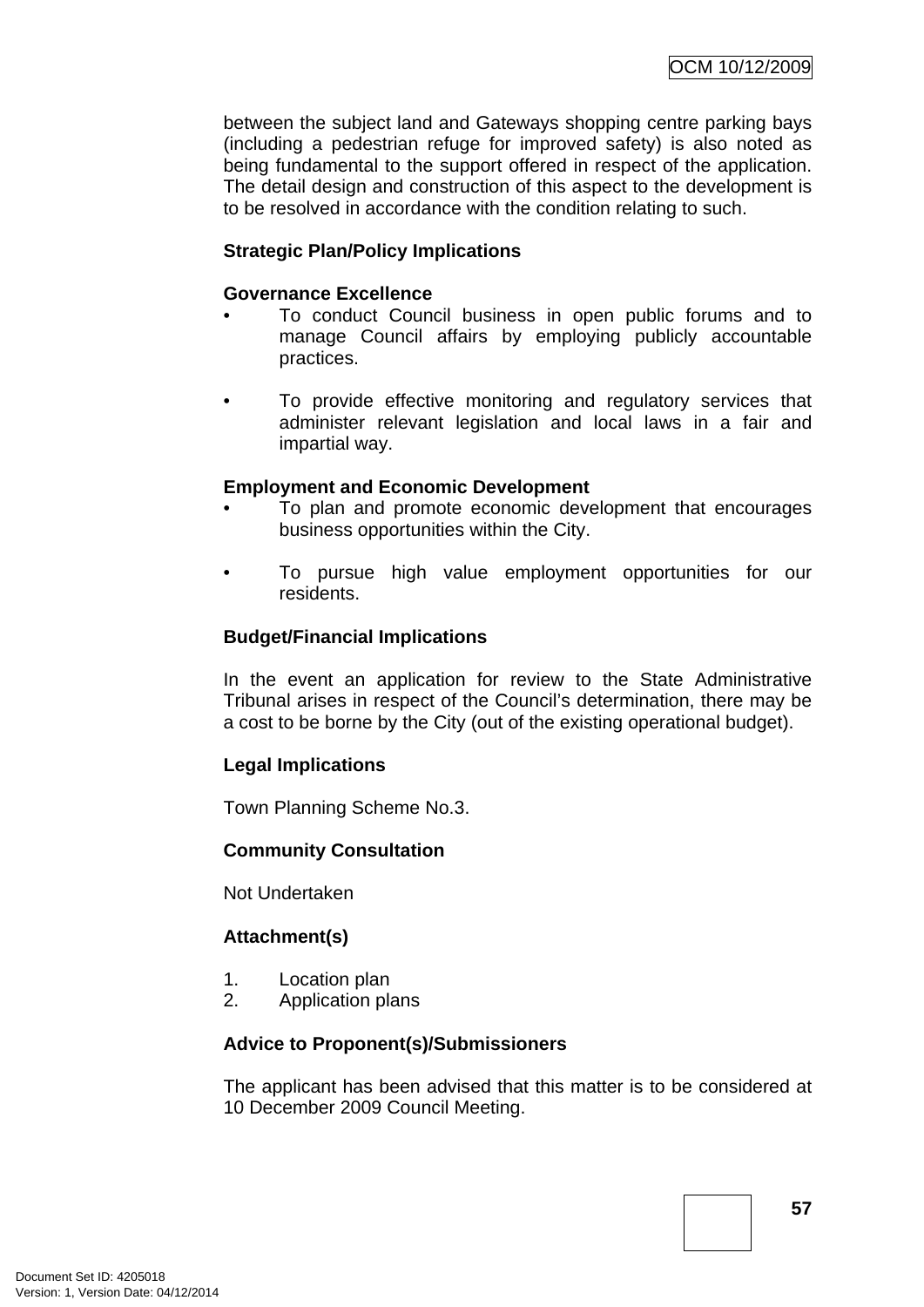## **Implications of Section 3.18(3) Local Government Act, 1995**

Nil.

**14.7 (MINUTE NO 4130) (OCM 10/12/2009) - PROPOSED SCHEME AMENDMENT NO. 80 - REZONING LOT 9012 WENTWORTH PARADE, SUCCESS FROM 'RESIDENTIAL R20' TO 'RESIDENTIAL R25' - OWNER: GOLD ESTATES OF AUSTRALIA - APPLICANT: ROBERTS DAY (93080) (D DI RENZO) (ATTACH)** 

### **RECOMMENDATION** That:

- (1) Council in pursuance of Section 75 of the *Planning and Development Act 2005* ("Act"), initiate an amendment to City of Cockburn Town Planning Scheme No. 3 for the purposes of rezoning portion of Lot 9012 Wentworth Parade, Success from 'Residential R20' to 'Residential R25' as shown on the Scheme Amendment Map;
- (2) as the amendment is in the opinion of Council consistent with Regulation 25(2) of the *Town Planning Regulations 1967* ("Regulations"), and upon receipt of the necessary amendment documentation, the amendment be referred to the Environmental Protection Authority ("EPA") as required by Section 81 of the Act, and on receipt of a response from the EPA indicating that the amendment is not subject to formal environmental assessment, be advertised for a period of 42 days in accordance with the Regulations. In the event that the EPA determines that the amendment is to be subject to formal environmental assessment, this assessment is to be prepared by the proponent prior to advertising of the amendment; and
- (3) the amendment documentation be prepared in accordance with the standard format prescribed by the Regulations, with the specific addition of a commitment to requiring Detailed Area Plan(s) for the lots adjacent to Wentworth Parade, and proposed Lot 17.

# **COUNCIL DECISION**

MOVED Clr I Whitfield SECONDED Deputy Mayor K Allen that the recommendation be adopted.

**CARRIED 9/0**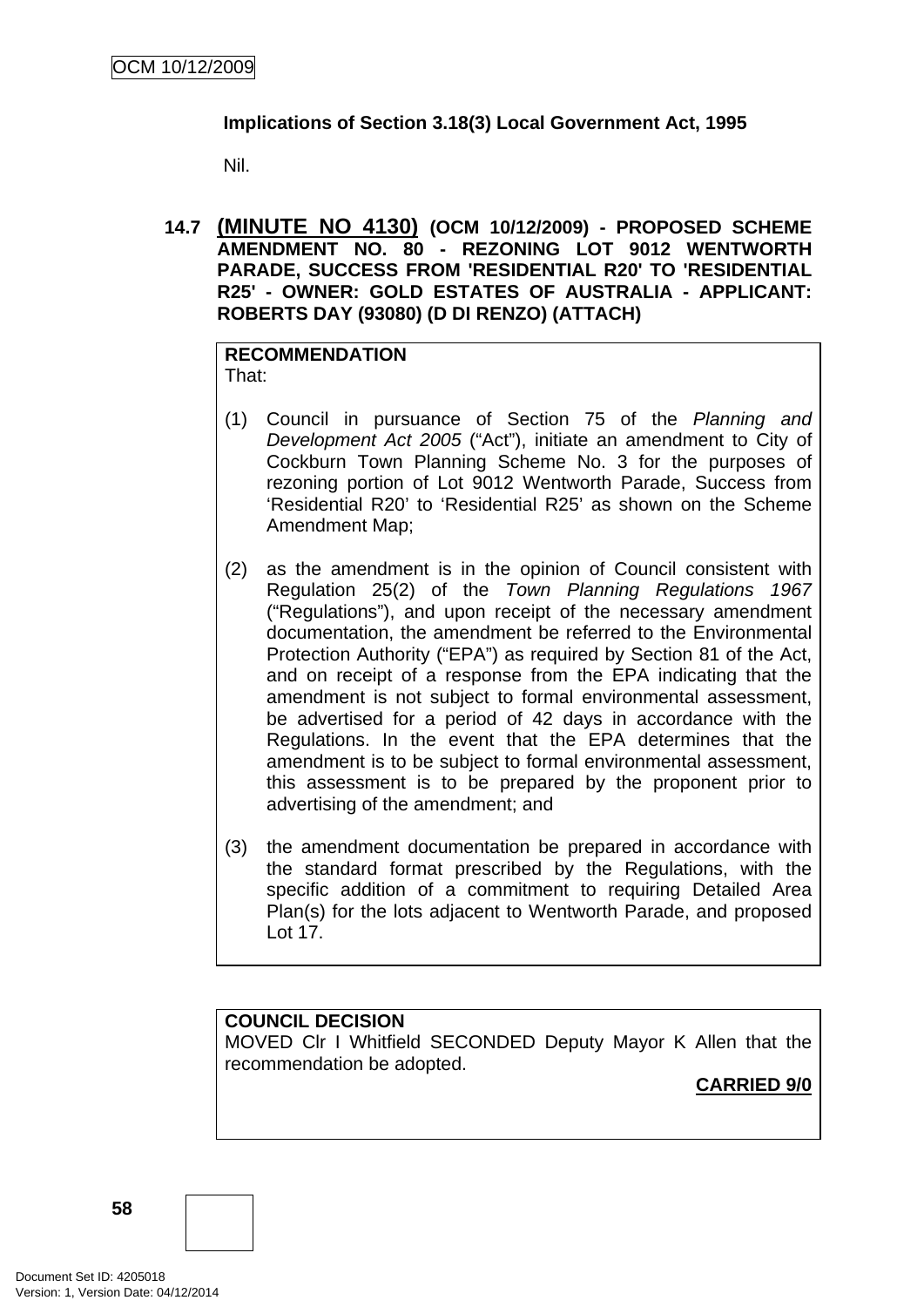## **Background**

Portion of Lot 9012 Wentworth Parade, Success ("subject land") is currently zoned 'Residential R20' pursuant to City of Cockburn Town Planning Scheme No. 3 ("Scheme").

The portion of the subject land proposed to be rezoned is 1.06 ha in area, and is bound by Wentworth Parade to the west, 'Primary Regional Roads' reservation to the south and a drainage reserve to the east. The land to the north has been subdivided and developed in accordance with the 'Residential R20' zoning.

### **Submission**

The proposed rezoning has been requested by the applicant, who has submitted Scheme Amendment documentation and a subdivision concept plan in support of the proposal.

### **Report**

A Scheme Amendment has been prepared for a portion of the subject land proposing to rezone it from 'Residential R20' to 'Residential R25'. The Scheme Amendment documentation includes a proposed subdivision plan, demonstrating the road and lot layout at a density of R25 (Attachment). The proposed subdivision concept indicates an extension of existing Minerva Loop (15m road reserve); with a laneway to provide access to three lots in the south western corner of the subject land adjacent to Wentworth Parade.

The proposed subdivision plan shows the creation of 20 lots that are consistent with the R25 requirement pursuant to the Residential Design Codes of Western Australia ("R-Codes"), including a minimum lot frontage of 8 m, and an average lot size of 416.5  $m^2$ . This plan demonstrates that the proposed rezoning will achieve four additional lots than would be possible under the existing R20 coding.

*Directions 2031 Draft Spatial Framework for Perth and Peel* is a document prepared by the Western Australian Planning Commission ("WAPC") that will set the direction for how the metropolitan region will grow, building on the themes identified in *Network City: Community Planning Strategy for Perth and Peel*. It seeks to ensure urban growth is managed, and to make the most efficient use of available land and infrastructure, particularly prioritising the development and use of land that is already zoned urban. It seeks to achieve an average of 15 dwellings per zoned hectare, which equates to a residential coding of at least R25 - this is consistent with this proposal.

*Liveable Neighbourhoods* is an operational WAPC policy for the design and assessment of new development areas, and seeks to facilitate new development which supports the efficiency of public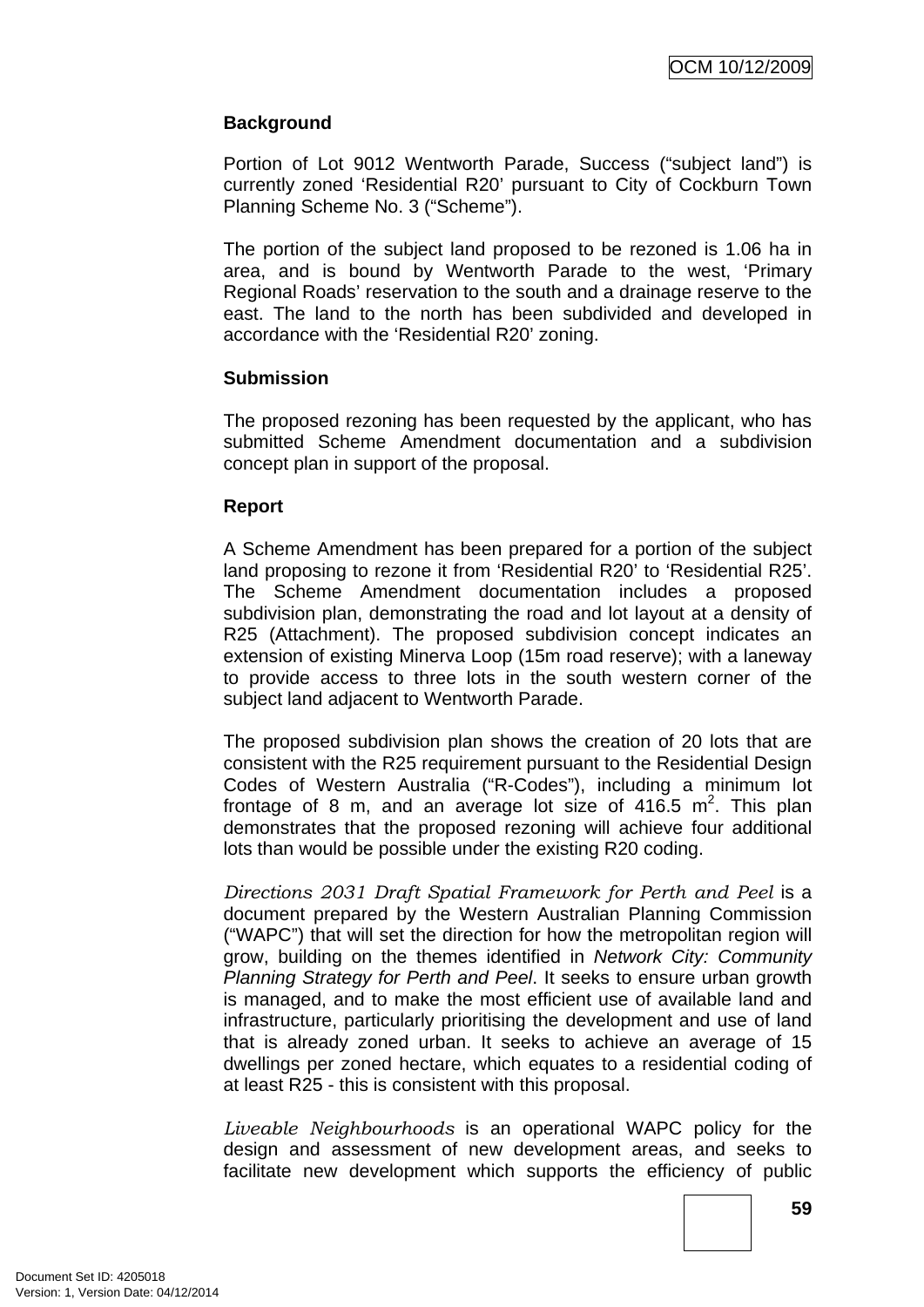transport systems where available, and provide safe, direct access to the system for residents. The subject land is located within 500 m of a bus stop on Wentworth Parade which directly connects to the Cockburn Central train station.

Given the subject land's proximity to public transport, and the objectives of *Directions 2031*, a coding of R25 is considered appropriate in this case.

The existing lots to the north of the subject land that are located adjacent to Wentworth Parade are subject to a Detailed Area Plan ("DAP") (Wentworth Gardens Stage 9B) to ensure that dwellings are oriented to face Wentworth Parade with open style pillar and iron fencing, with garages located to the rear and vehicle access from Minerva Loop. The proposed lots adjacent to Wentworth Parade should achieve the same orientation, setback and access arrangements to ensure a consistent streetscape. Therefore a DAP will be required for these seven lots, and it is recommended that the Scheme Amendment documentation be amended to reflect this requirement. It is also recommended that a DAP be required for proposed Lot 17, which is an unusual shape, to ensure appropriate location of the garage and fencing.

### **Conclusion**

The proposed rezoning is considered to achieve a more efficient use of urban zoned land, consistent with *Liveable Neighbourhoods*, *Network City*, and *Directions 2031*. Accordingly it is recommended that Council initiate Scheme Amendment No. 80, and undertake landowner, government agency and community consultation in accordance with the *Town Planning Regulations 1967*, and normal amendment procedures.

### **Strategic Plan/Policy Implications**

### **Demographic Planning**

- To ensure the planning of the City is based on an approach that has the potential to achieve high levels of convenience and prosperity for its citizens.
- To ensure development will enhance the levels of amenity currently enjoyed by the community.

### **Transport Optimisation**

• To achieve provision of an effective public transport system that provides maximum amenity, connectivity and integration for the community.

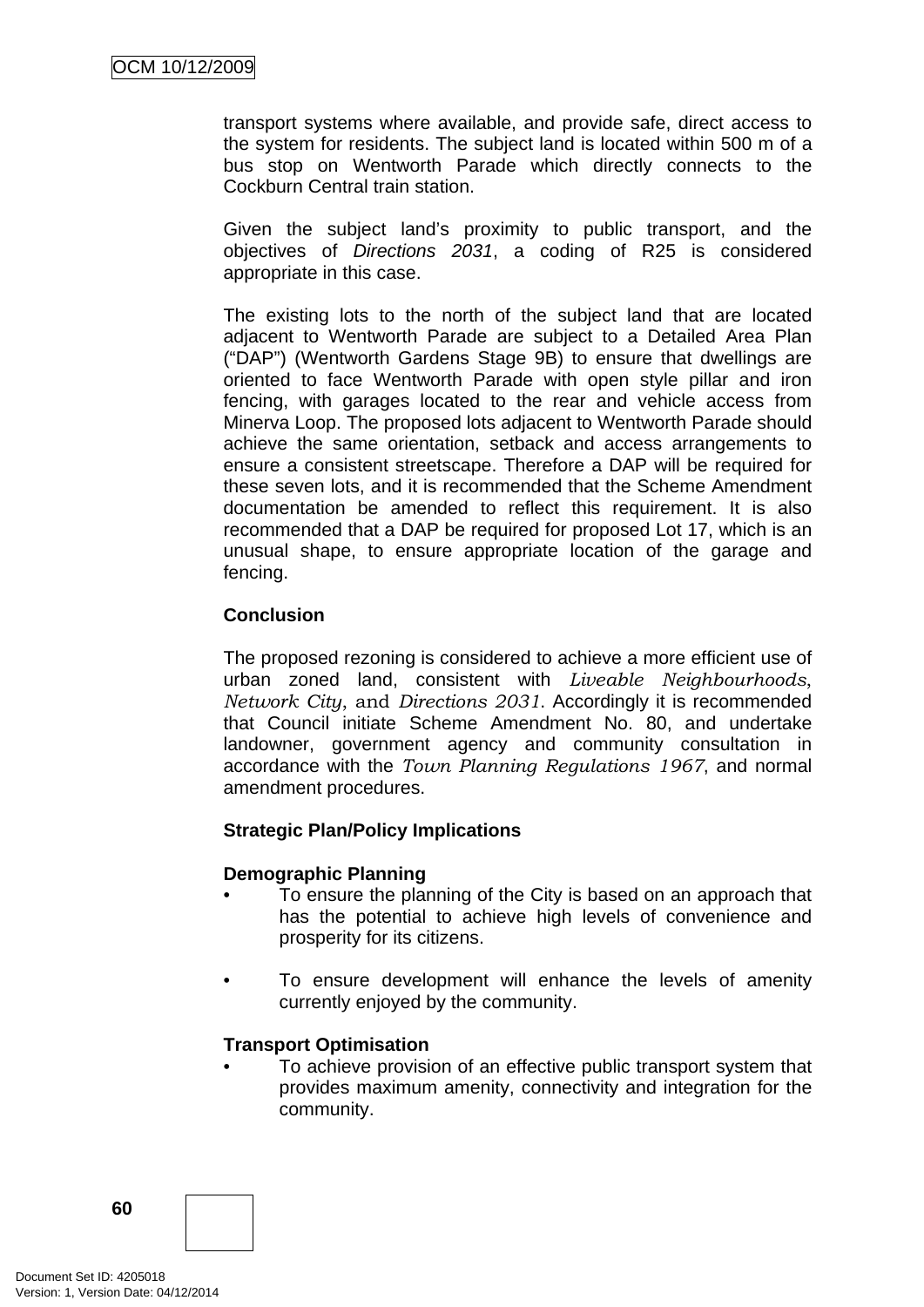# **Budget/Financial Implications**

The Scheme Amendment fees for this proposal have been calculated in accordance with the *Planning and Development Regulations 2009*, including the cost of advertising, which has been paid by the applicant.

### **Legal Implications**

N/A

### **Community Consultation**

In accordance with the *Town Planning Regulations 1967* consultation is to be undertaken subsequent to the local government adopting the Scheme Amendment and the Environmental Protection Authority ("EPA") advising that the proposal is environmentally acceptable.

### **Attachment(s)**

- 1. Aerial Photo
- 2. Scheme Amendment Map
- 3. Proposed Subdivision Plan

### **Advice to Proponent(s)/Submissioners**

The proponent has been advised that this matter is to be considered at the 10 December 2009 Council Meeting.

### **Implications of Section 3.18(3) Local Government Act, 1995**

Nil.

### **14.8 (MINUTE NO 4131) (OCM 10/12/2009) - PROPOSED NEW POSITION STATEMENT PSPD20 'NAMING OF PARKS AND RESERVES' AND PROPOSED DELETION OF POSITION STATEMENT PSCS12 'NAMING OF PAVILIONS - COUNCIL CONTROLLED RESERVES' - LOCATION: VARIOUS - OWNER: VARIOUS - APPLICANT: VARIOUS (1050) (A TROSIC) (ATTACH)**

#### **RECOMMENDATION** That Council:

(1) adopts proposed new Position Statement PSPD20 'Naming of Parks and Reserves', as shown in the attachment to the Agenda; and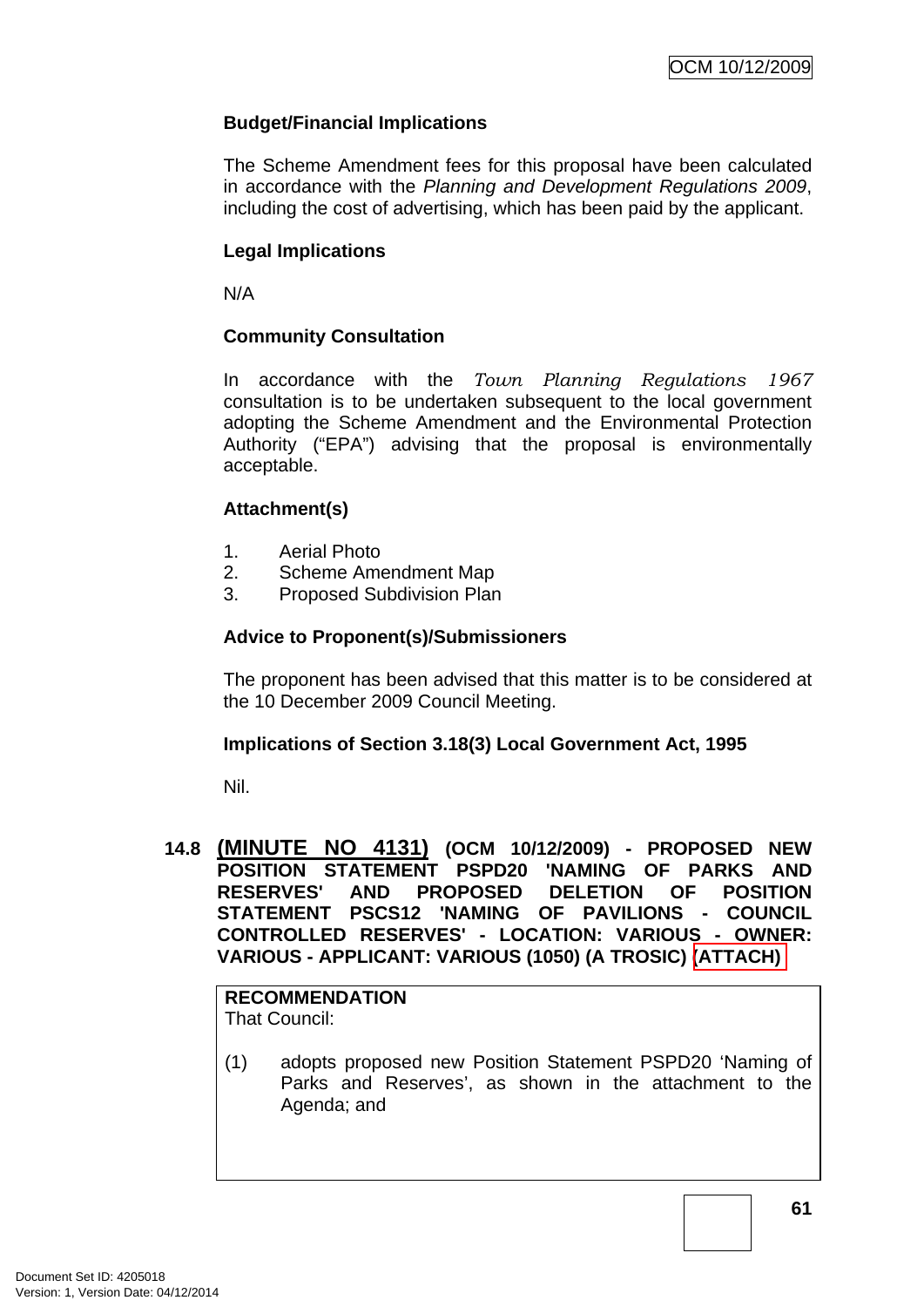(2) deletes Position Statement PSCS12 'Naming of Pavilions - Council Controlled Reserves', as shown in the attachment to the Agenda.

### **COUNCIL DECISION**

MOVED Clr C Reeve-Fowkes SECONDED Clr T Romano that the matter be deferred for consideration at a Special Council Meeting.

**MOTION LOST 3/6**

MOVED Deputy Mayor K Allen SECONDED Clr S Limbert that the recommendation be adopted subject to proposed amendments to new Position Statement PSPD20 'Naming of Parks and Reserves, as attached to the Minutes.

**CARRIED 6/3**

### **Reason for Decision**

It was considered appropriate to include within the Position Statement more prescriptive criteria for the naming of ovals/pavilions after community members.

### **Background**

The City is responsible for processing applications for the naming of parks and reserves (including ovals, pavilions, playgrounds etc) which exist throughout the City of Cockburn. It is considered appropriate to adopt a Position Statement to set out clear guidelines for this process, which is based upon the state wide processes which exist.

### **Submission**

N/A

### **Report**

A new Position Statement (PSPD20) has been prepared to provide acceptable and up-to-date guidelines to be used in the consideration of naming of parks and reserves within the City of Cockburn. This has been based upon the Geographic Names Committee Western Australia Principles, Guidelines and Procedures document, as well as Part 2 (Naming of Parks and Reserves) of the Land Administration Act 1997.

The Position Statement provides acceptable guidelines for the initial naming of parks, reserves, ovals, pavilions, playgrounds etc, and for the circumstances in which renaming may be considered.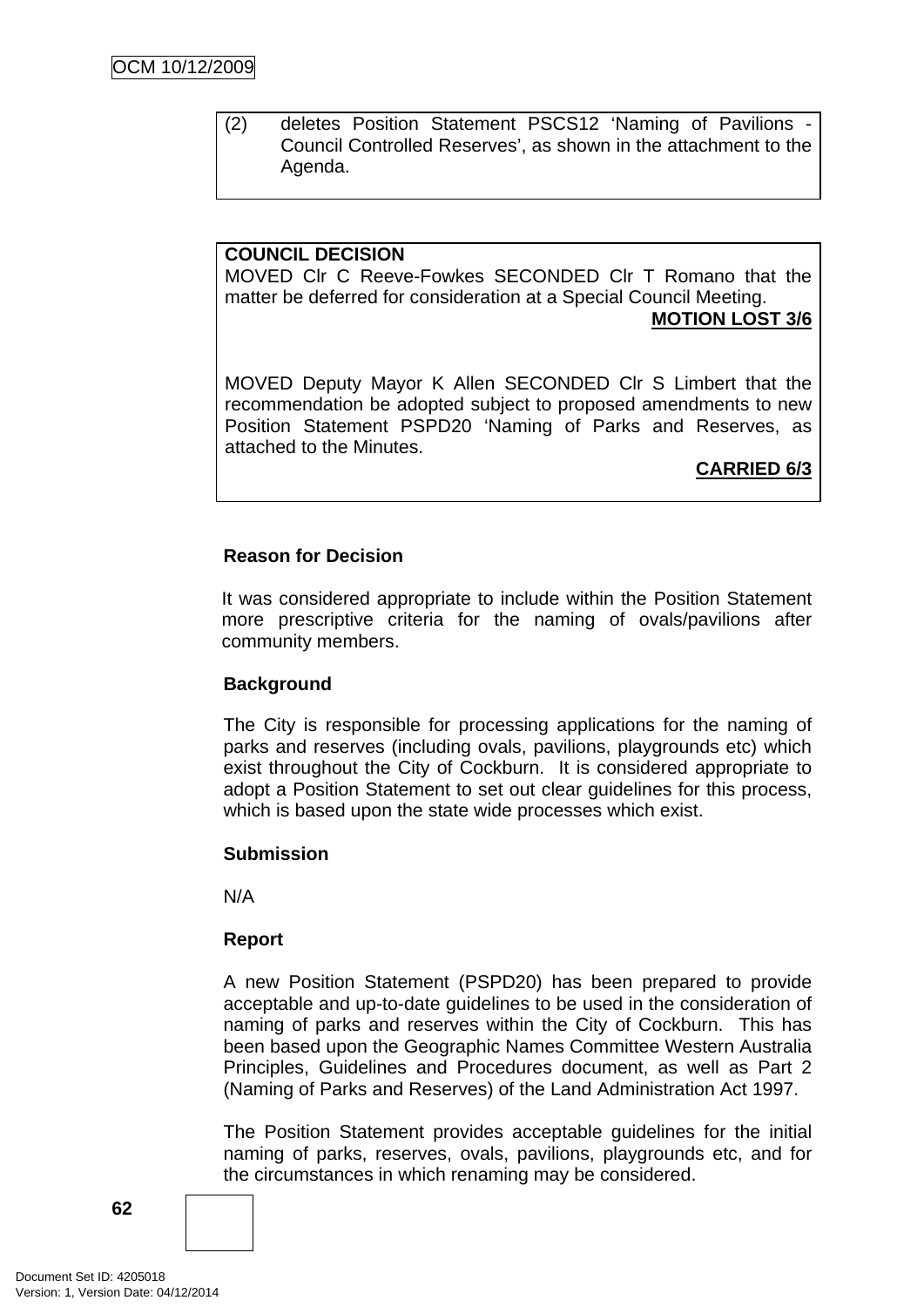Currently the naming of pavilions on Council controlled reserves is covered by Position Statement PSCS12 "Naming of Pavilions - Council Controlled Reserves". These guidelines are proposed to be incorporated into the new Position Statement, therefore it is recommended that Council delete PSCS12, and adopt Position Statement PSPD20 "Naming of Parks and Reserves".

### **Strategic Plan/Policy Implications**

### **Infrastructure Development**

• To construct and maintain community facilities that meet community needs.

### **Lifestyle and Aspiration Achievement**

- To foster a sense of community spirit within the district generally and neighbourhoods in particular.
- To conserve the character and historic value of the human and built environment.

### **Budget/Financial Implications**

N/A

### **Legal Implications**

N/A

### **Community Consultation**

N/A

# **Attachment(s)**

- 1. Proposed new Position Statement PSPD20 'Naming of Parks and Reserves'.
- 2. Proposed deletion of Position Statement PSCS12 'Naming of Pavilions – Council Controlled Reserves'.

### **Advice to Proponent(s)/Submissioners**

N/A

# **Implications of Section 3.18(3) Local Government Act, 1995**

Nil.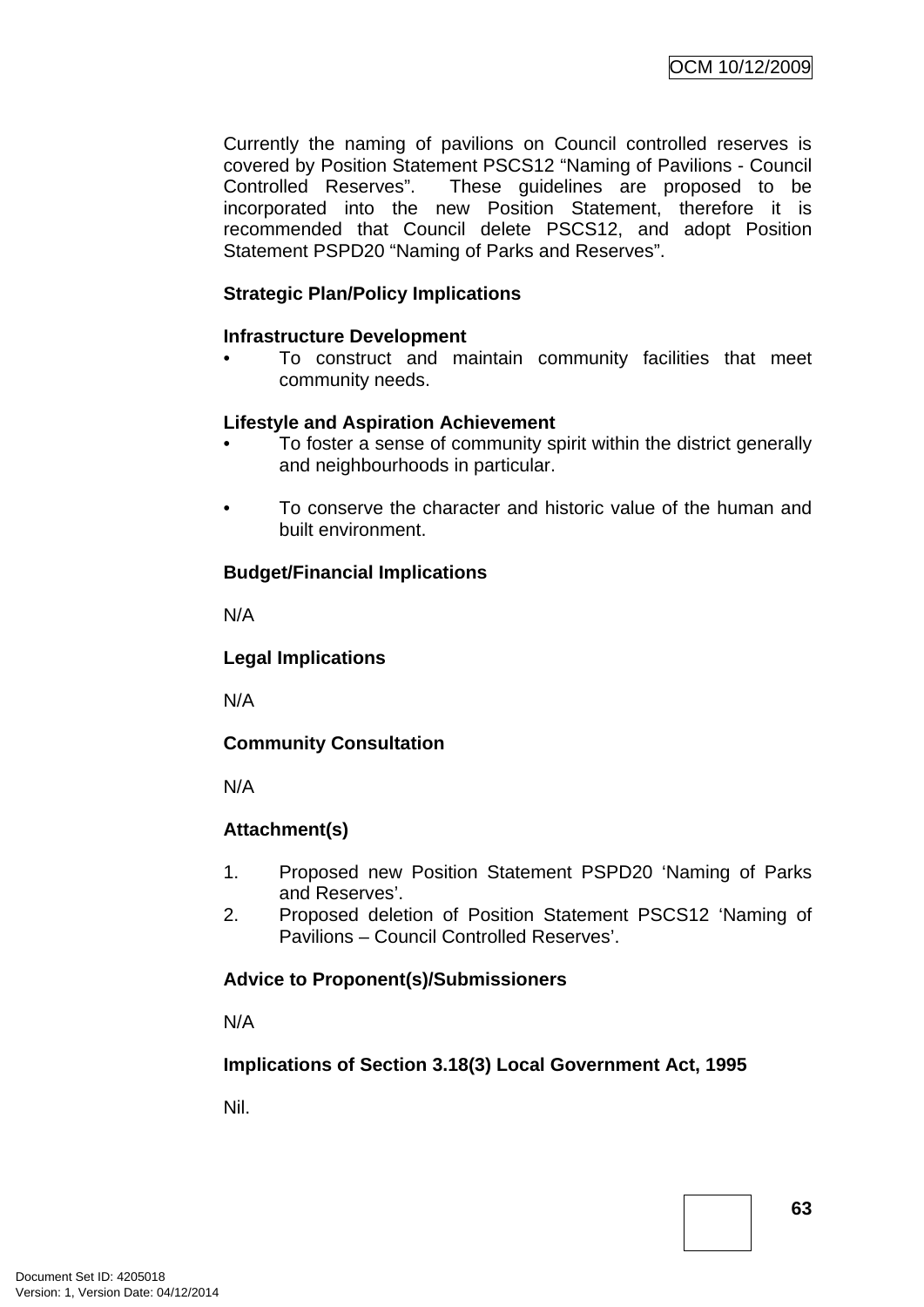# **(MINUTE NO 4132) (OCM 10/12/2009) - EXTENSION OF TIME**

#### **COUNCIL DECISION**

MOVED Deputy Mayor K Allen SECONDED Clr C Reeve-Fowkes that Council extend the duration of the meeting for a further 30 minutes, the time being 9.02 pm in accordance with Clause 14.4 of Council's Standing Orders Local Law.

**CARRIED 9/0**

**14.9 (MINUTE NO 4133) (OCM 10/12/2009) - DETAILED AREA PLANS FOR PORT COOGEE, NORTH COOGEE - STAGE 2B (LOT 642), STAGE 2C, STAGE 3B AND STAGE 8A (LOT 502) - PREPARED BY: TAYLOR BURRELL BARNETT - PROPONENT: AUSTRALAND (9022) (T WATSON) (ATTACH)** 

**RECOMMENDATION** That Council:

- (1) approve the Detailed Area Plan's presented for Stage 2b (Lot 642), Stage 2c, Stage 3b and Stage 8a (Lot 502) Port Coogee, North Coogee, prepared by Taylor Burrell Barnett for Australand, pursuant to the provisions contained under Clause 6.2.15 of the City of Cockburn Town Planning Scheme No. 3; and
- (2) advise the applicant accordingly.

### **COUNCIL DECISION**

MOVED Clr I Whitfield SECONDED Deputy Mayor K Allen that the recommendation be adopted.

**CARRIED 9/0**

### **Background**

Stages 2b and 2c are located south of Pantheon Avenue in the 'Dry Land Residential' area within Port Coogee. Stages 3b and 8a are located north of Pantheon Avenue, again within the 'Dry Land Residential' area. Under the Local Structure Plan, the land covered by the relevant Detailed Area Plans (DAP's) is identified for low-medium density residential development (R20-R50).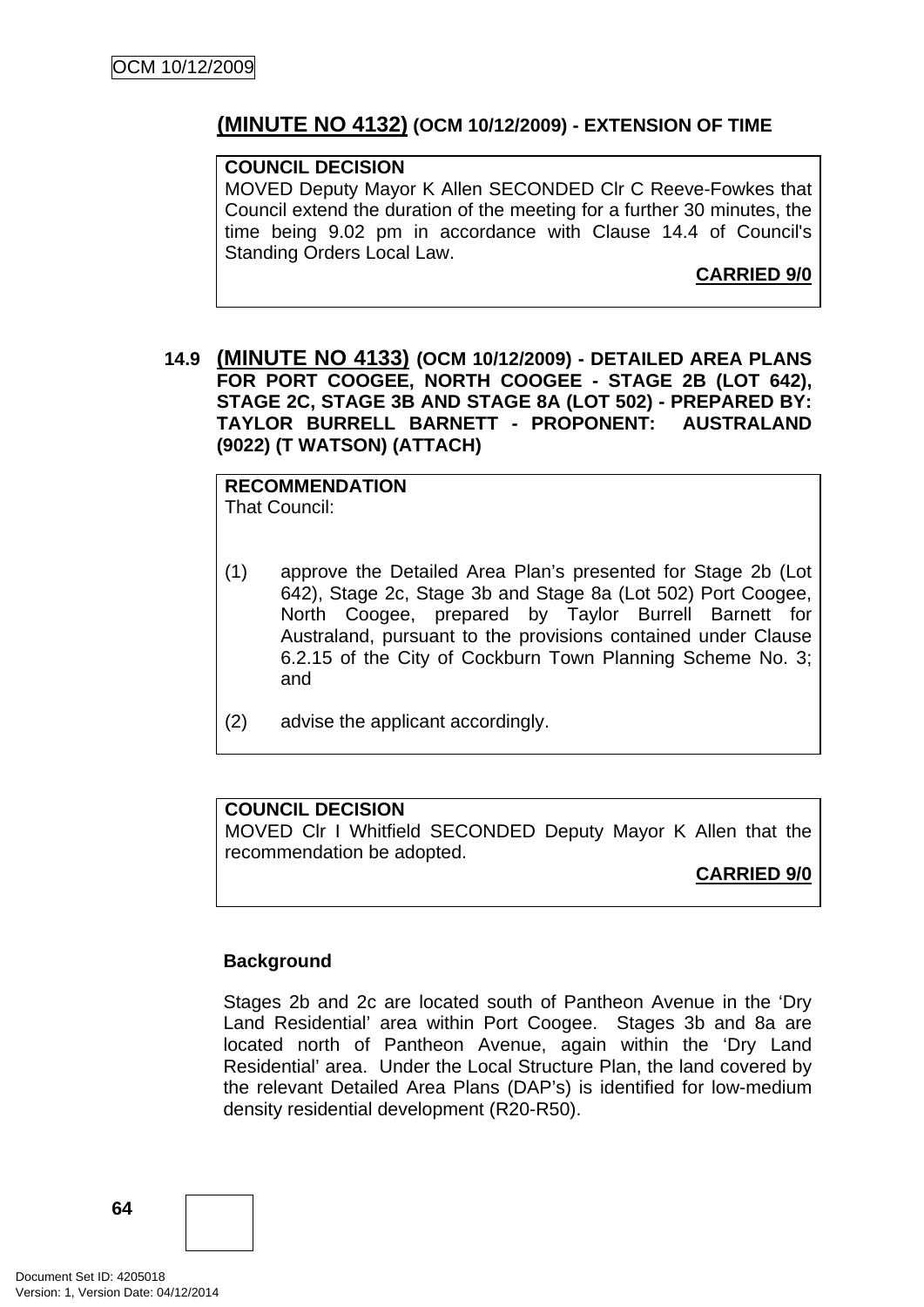It is noted the DAP for Stages 2b and 2c includes one (1) lot from Stage 2b (Lot 642). This lot was mistakenly left off the DAP for Stage 2b, approved by Council in March 2008.

### **Submission**

The attached DAP's (in the case of Stages 2b, 2c and 3b) address amongst matters:

- Key elements to be considered in the design of dwellings.
- Dwelling setback requirements, including the extent to which parapet walls can be erected on side boundaries.
- Dwelling height.
- Access and garage requirements.

Where the DAP's do not refer to an alternate standard, the applicable standard is that prescribed in the Residential Design Codes (R-Codes) or the City's Town Planning Scheme No. 3 and/or Policies where the R-Codes do not apply.

The DAP presented for Stage 8a deals with the required garage setback for Lot 502. Due to a greater disparity between the laneway and lot levels than originally anticipated, the garage setback for this lot is now required to be 1.5 metres; 1.0 metre originally approved by Council in March 2008.

# **Report**

The DAP's for Port Coogee provide a site-specific layer of planning information, to be considered in the design and development of the lots covered by the respective documents. The information is to be considered within the framework of the Structure Plan adopted by Council for Port Coogee, as well as the R-Codes and the City's Planning Scheme and/or Policies.

Presentation of the DAP's to the City was by the planning consultant for Port Coogee. Subsequent to an initial assessment, several minor changes have been made to the documents to assist all stakeholders in the interpretation of their content. No major changes to the technical content of the DAP's has been made. In this regard, the technical content reflects the ongoing refinement in DAP content for Port Coogee, noting 18 DAP's have been approved to date by Council (commencing with Stage 1 in December 2006).

# **Conclusion**

The amended DAP's provide detailed controls for small lot development identified in the Structure Plan for the Stages in question. It is, therefore, recommended that the DAP's be approved by Council.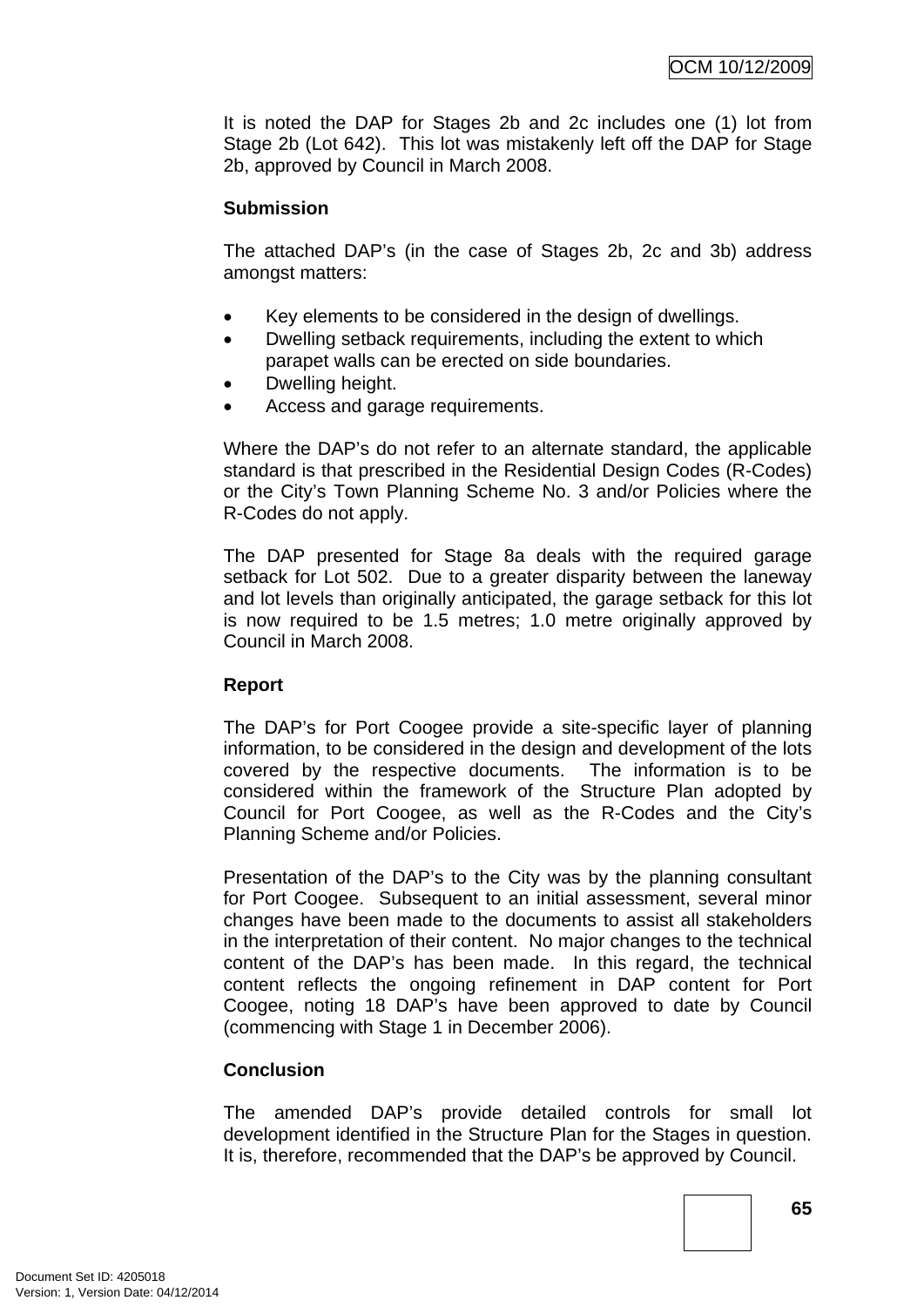The approval of the DAP's is in accordance with the provisions of 6.2.15 of the Scheme. The provisions identify planning considerations to be included in DAP's and the process for adopting such. Where a DAP may affect landowners other than the owner of the land subject of the plan, the City may undertake consultation. As Australand owns the majority of surrounding land in the case of 3b, and as the content of the DAP's for Stages 2b and 2c reflect the content of the Structure Plan (and future development will occur as anticipated), consultation has not occurred. In the case of Stage 8a, the change is considered minor and will not impact on adjoining property owners.

Clause 6.2.15.8 provides scope for a DAP to be amended.

# **Strategic Plan/Policy Implications**

The Planning Policy which applies to this item is Policy APD31 "Detailed Area Plans".

# **Demographic Planning**

- To ensure the planning of the City is based on an approach that has the potential to achieve high levels of convenience and prosperity for its citizens.
- To ensure development will enhance the levels of amenity currently enjoyed by the community.

### **Lifestyle and Aspiration Achievement**

• To foster a sense of community spirit within the district generally and neighbourhoods in particular.

### **Budget/Financial Implications**

N/A

# **Legal Implications**

Town Planning Scheme No. 3 Planning and Development Act 2005

# **Community Consultation**

The DAP's have not been the subject of consultation for the reasons detailed above.

# **Attachment(s)**

- 1. Structure/Location Plan
- 2. Detailed Area Plan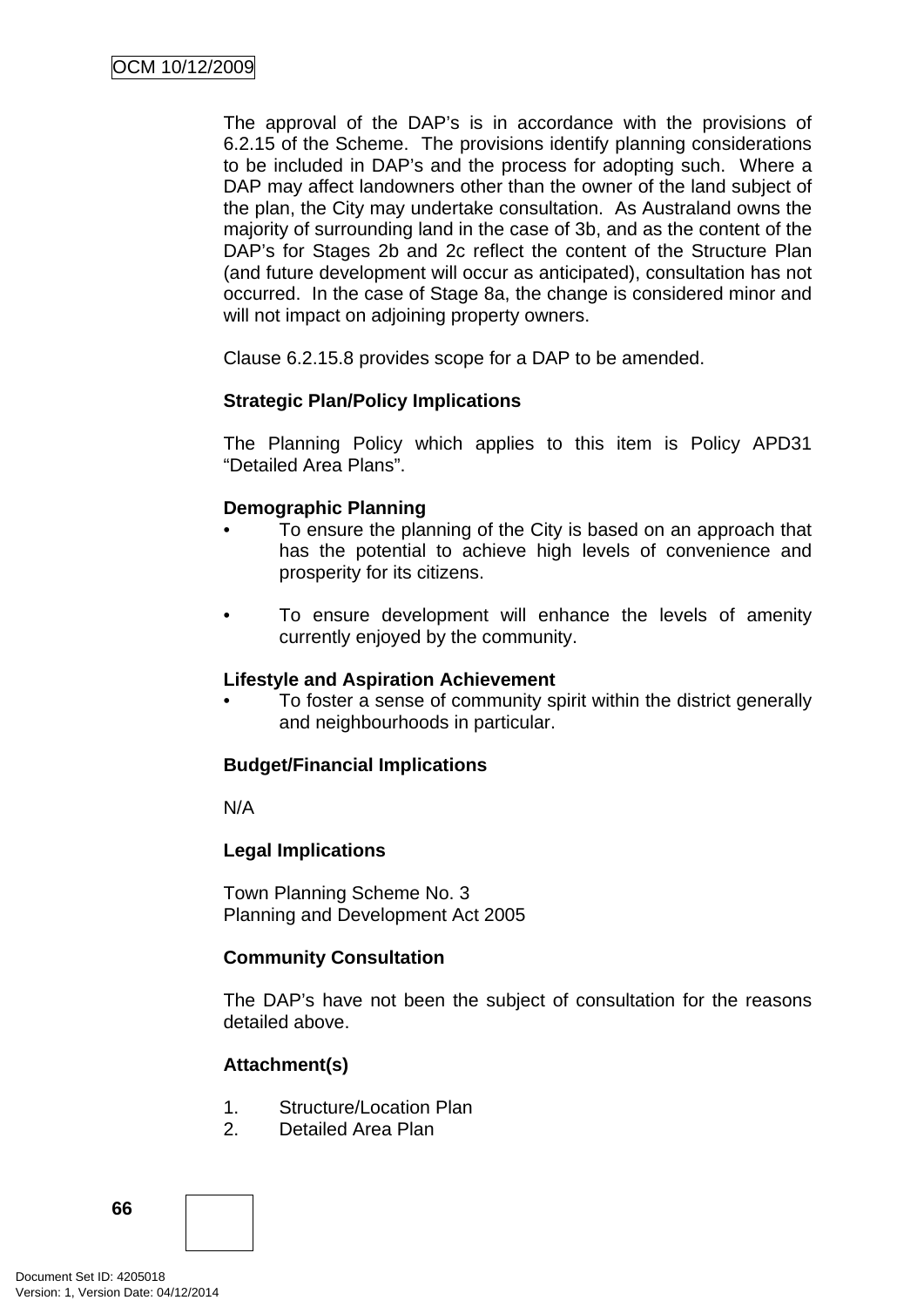# **Advice to Proponent(s)/Submissioners**

The proponent has been advised that this matter is to be considered at the 10 December 2009 Council Meeting.

## **Implications of Section 3.18(3) Local Government Act, 1995**

Nil.

# **14.10 (MINUTE NO 4134) (OCM 10/12/2009) - DELEGATED AUTHORITY - SECTION 374 OF THE LOCAL GOVERNMENT (MISCELLANEOUS PROVISIONS) ACT 1960 (3108) (J WEST)**

# **RECOMMENDATION**

That Council:

- (1) delegate its authority to approve or to refuse to approve plans and specifications or unauthorised building work to Council's Building Surveyor, Kuan Seng Tan;
	- 1. Under Section 374 & 374AAB of the Local Government (Miscellaneous Provisions) Act 1960.
	- 2. To the extent permitted by the Local Government (Building Surveyors) Regulations 2008, as a Level 1 Building Surveyor. (i.e. all types of building proposals).
- (2) issue to Kuan Seng Tan a Certificate of Authorisation in relation to recommendation (1) above as required by Section 9.10(2) of the Local Government Act 1995.

# **TO BE CARRIED BY AN ABSOLUTE MAJORITY OF COUNCIL**

### **COUNCIL DECISION**

MOVED Clr I Whitfield SECONDED Deputy Mayor K Allen that the recommendation be aodpted.

# **CARRIED BY ABSOLUTE MAJORITY OF COUNCIL 9/0**

### **Background**

Mr Kuan Seng Tan commenced work with the City on 30 November 2009. Part of Mr Tan's duties is to approve or refuse to approve Building Licence applications and Building Approval Certificate Applications under delegated authority of Council.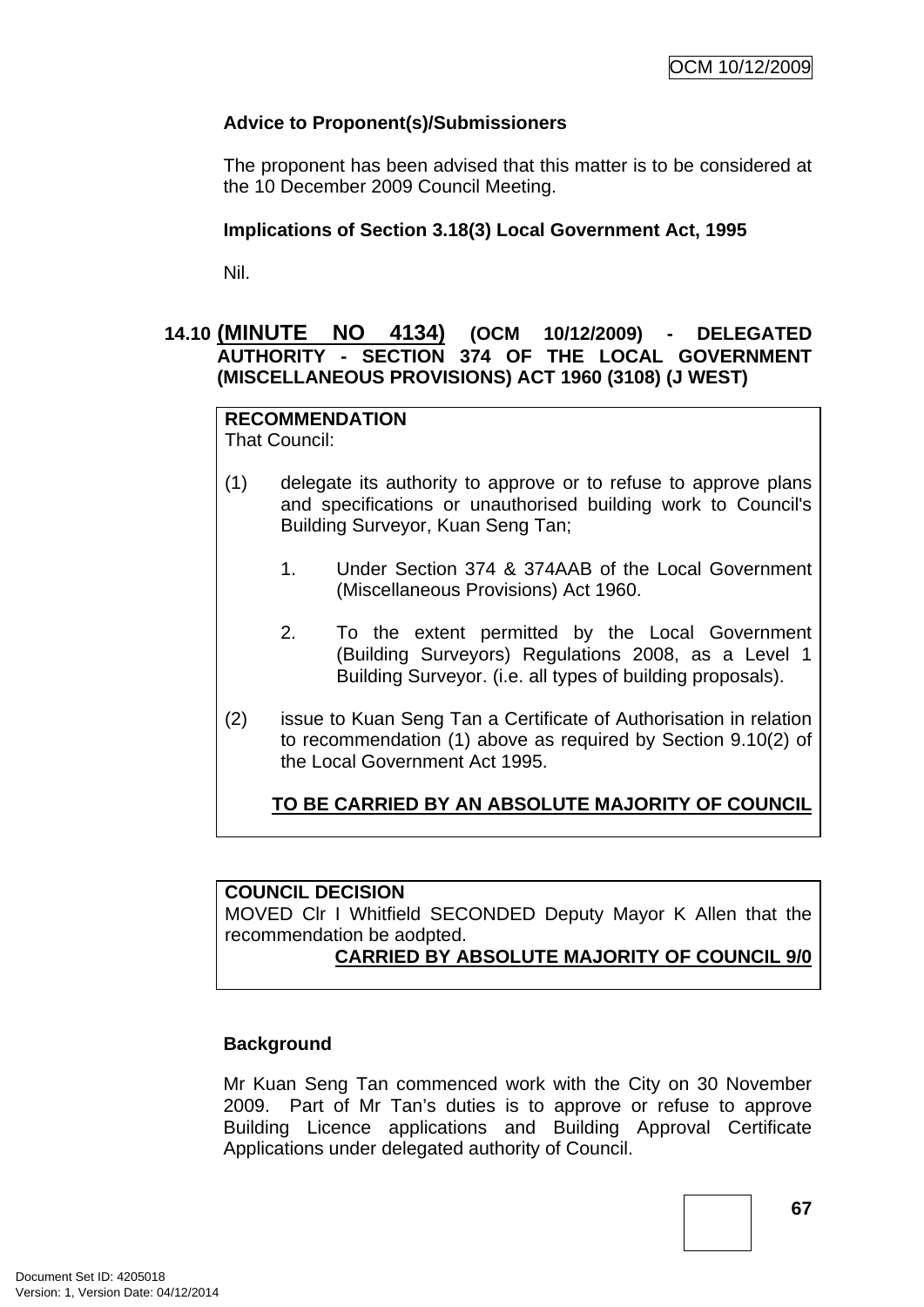# **Submission**

N/A

## **Report**

Mr Tan is qualified as a Level 1 Building Surveyor and as such has the qualifications to accept this delegation to the extent permitted under legislation (ie. to consider all types of building proposals).

# **Strategic Plan/Policy Implications**

### **Demographic Planning**

- To ensure the planning of the City is based on an approach that has the potential to achieve high levels of convenience and prosperity for its citizens.
- To ensure development will enhance the levels of amenity currently enjoyed by the community.

# **Budget/Financial Implications**

Mr Tan has been appointed due to the resignation of another officer. The position is permanent and is within budget.

### **Legal Implications**

N/A

# **Community Consultation**

N/A

# **Attachment(s)**

N/A

**Advice to Proponent(s)/Submissioners** 

N/A

**Implications of Section 3.18(3) Local Government Act, 1995**

Nil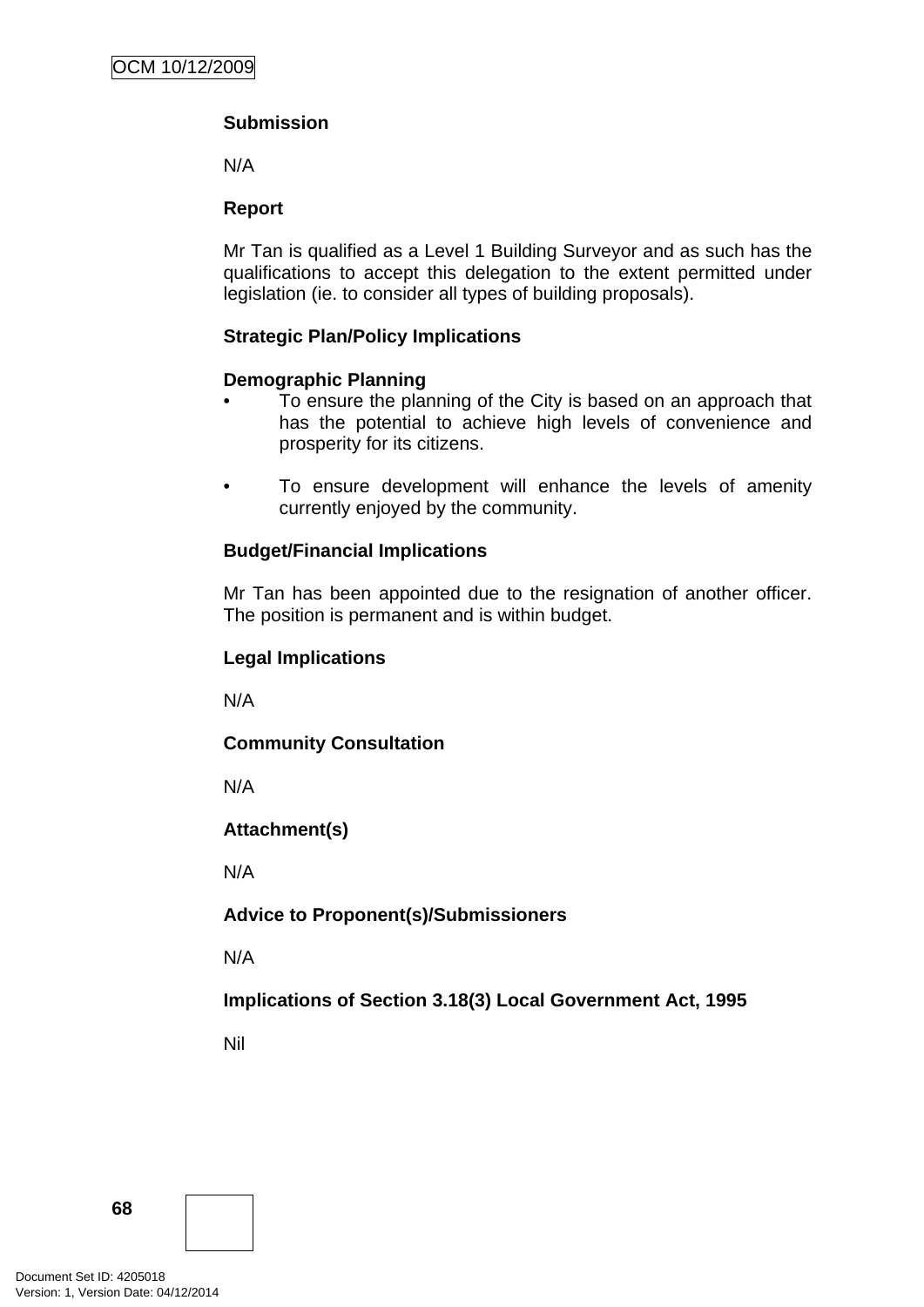#### **15. FINANCE AND CORPORATE SERVICES DIVISION ISSUES**

### **15.1 (MINUTE NO 4135) (OCM 10/12/2009) - LIST OF CREDITORS PAID - OCTOBER 2009 (5605) (N MAURICIO) (ATTACH)**

#### **RECOMMENDATION**

That Council receive the List of Creditors Paid for October 2009, as attached to the Agenda.

#### **COUNCIL DECISION**

MOVED Clr I Whitfield SECONDED Deputy Mayor K Allen that the recommendation be adopted.

**CARRIED 9/0**

#### **Background**

It is a requirement of the Local Government (Financial Management) Regulations 1996, that a List of Creditors be compiled each month and provided to Council.

#### **Submission**

N/A

#### **Report**

The list of accounts for October 2009 is attached to the Agenda for consideration. The list contains details of payments made by the City in relation to goods and services received by the City.

#### **Strategic Plan/Policy Implications**

#### **Governance Excellence**

• To conduct Council business in open public forums and to manage Council affairs by employing publicly accountable practices.

#### **Budget/Financial Implications**

N/A

#### **Legal Implications**

N/A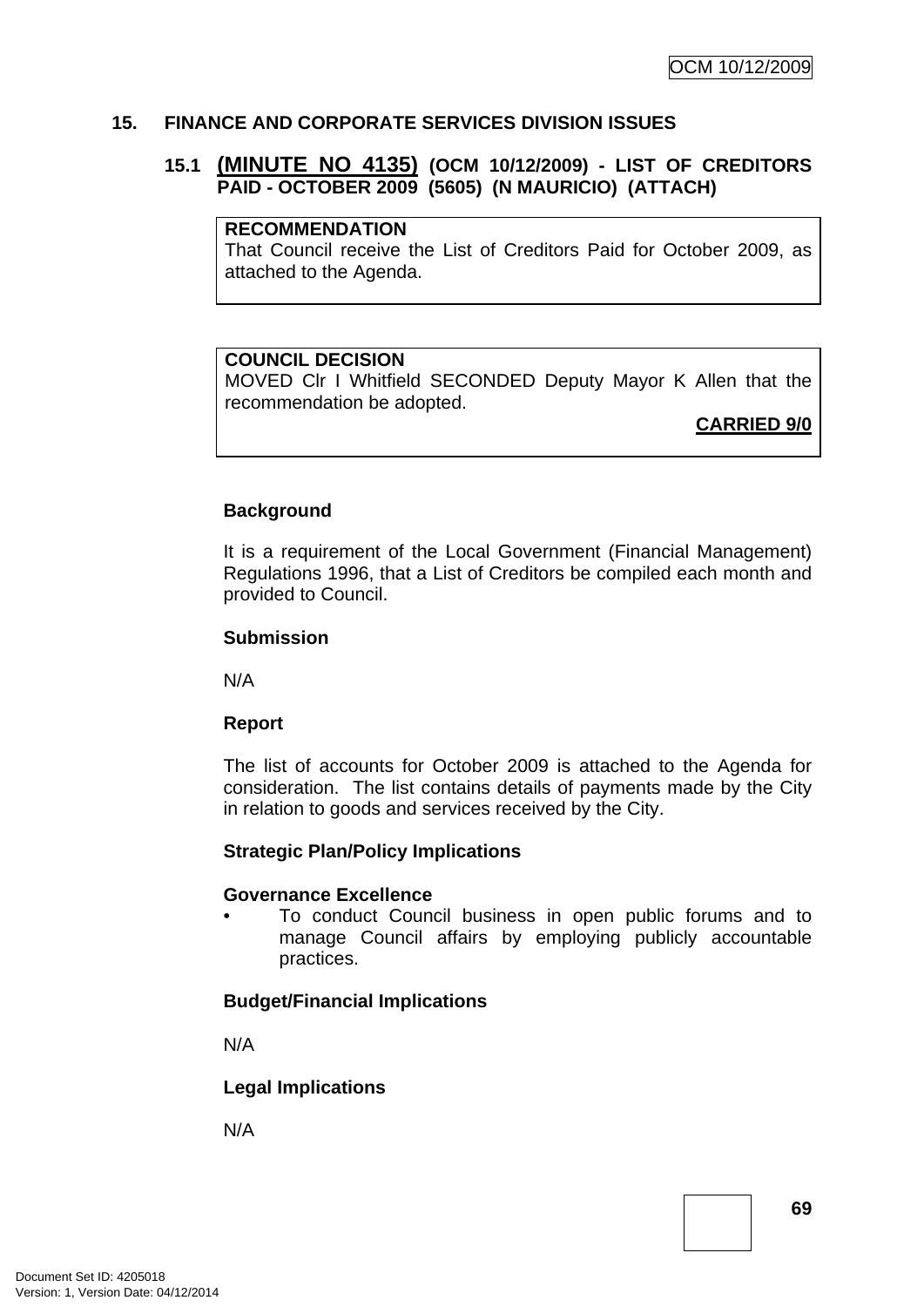## **Community Consultation**

N/A

## **Attachment(s)**

List of Creditors Paid – October 2009.

## **Advice to Proponent(s)/Submissioners**

N/A

## **Implications of Section 3.18(3) Local Government Act, 1995**

Nil.

# **15.2 (MINUTE NO 4136) (OCM 10/12/2009) - STATEMENT OF FINANCIAL ACTIVITY AND ASSOCIATED REPORTS (5505) (N MAURICIO) (ATTACH)**

## **RECOMMENDATION**

That Council receive the Statements of Financial Activity and associated reports for October 2009, as attached to the Agenda.

#### **COUNCIL DECISION**

MOVED Clr I Whitfield SECONDED Deputy Mayor K Allen that the recommendation be adopted.

**CARRIED 9/0**

# **Background**

Regulation 34(1) of the Local Government (Financial Management) Regulations 1996 prescribes that a local government is to prepare each month a Statement of Financial Activity.

Regulation 34(2) requires the Statement of Financial Activity to be accompanied by documents containing:–

- (a) details of the composition of the closing net current assets (less restricted and committed assets);
- (b) explanations for each material variance identified between YTD budgets and actuals; and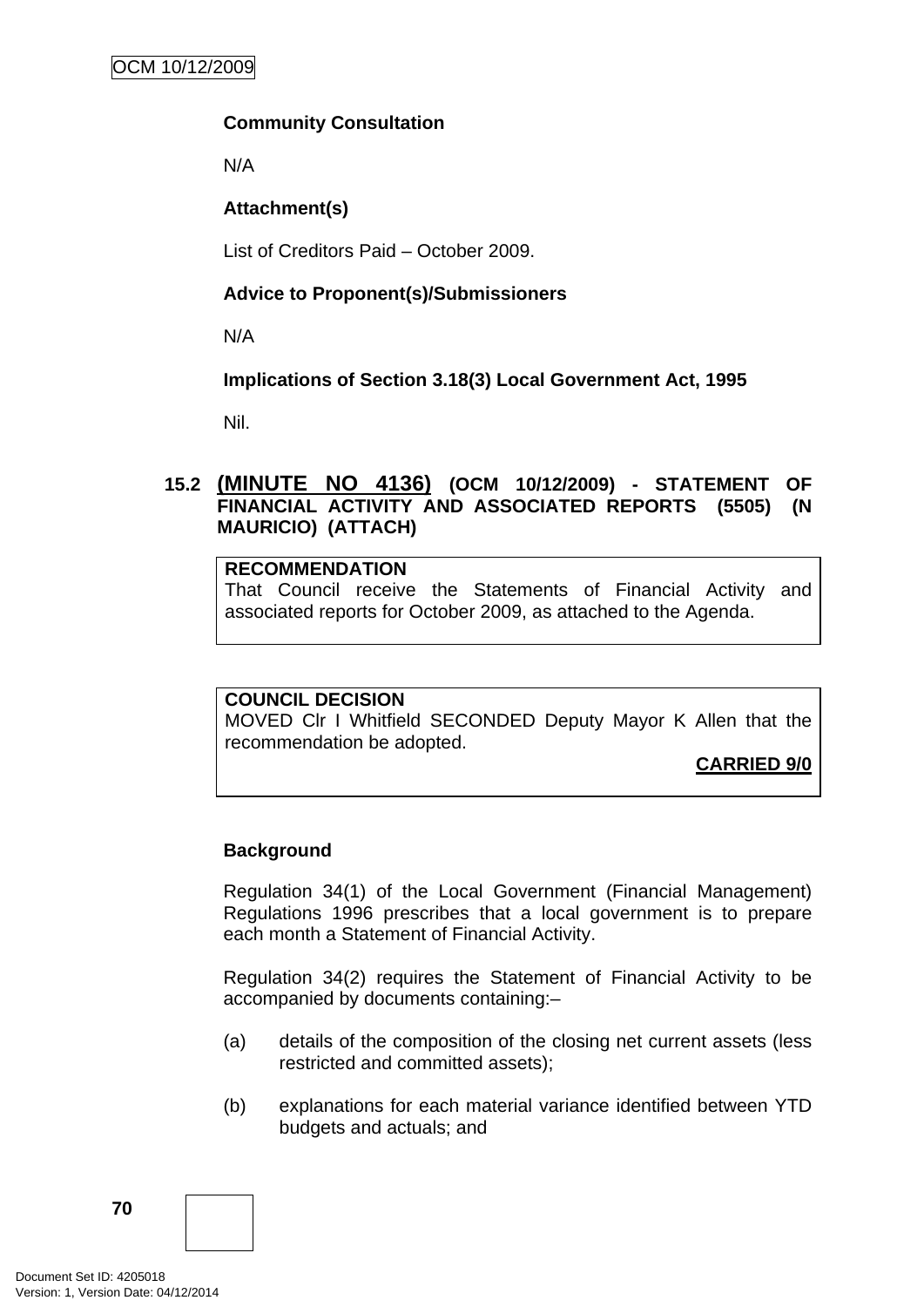(c) any other supporting information considered relevant by the local government.

Regulation 34(4)(a) prescribes that the Statement of Financial Activity and accompanying documents be presented to Council within 2 months after the end of the month to which the statement relates.

The regulations require the information reported in the statement to be shown either by nature & type, statutory program or business unit.

The City has chosen to report the information according to its organisation structure and also by nature & type.

Financial Management Regulation 34(5) requires Council to annually set a materiality threshold for the purpose of disclosing budget variance details. To this end, Council has adopted a materiality threshold variance of \$100,000 for the 2009/10 financial year.

## **Submission**

N/A

## **Report**

Council's closing funds within the Statement of Financial Activity (adjusted net current position) stands at \$48.7M. This is approximately \$9M more than the YTD budget forecast. The major factors behind this result is the operating and capital expenditures both trailing the cashflow forecasts by some degree.

Council's cash position (including restricted cash) stands at a healthy \$80.5M. Cash reserves and other restricted cash accounts for \$39.3M of this total, with the balance available to fund remaining commitments and operations for the 2008/09 year.

On a YTD budget comparison basis, operating income is slightly ahead by \$305k. Landfill income is below YTD budget by \$735K but is offset by additional revenue from rubbish removal charges. Income on investments is performing well to date, due to favourable rates being received on our term deposit investments. With likely rate rises later in the financial year, this area should out perform the budget target. See the attached report for other variations for this month.

Cash operating expenses continue tracking behind budget by \$4.2M, mainly in material and contract costs. Large variances appear within the Waste Services, but are mainly due to timing issues. The Parks and Environmental Business Unit are also tracking behind budget by about \$655k. See the attached report for specific details of the variances.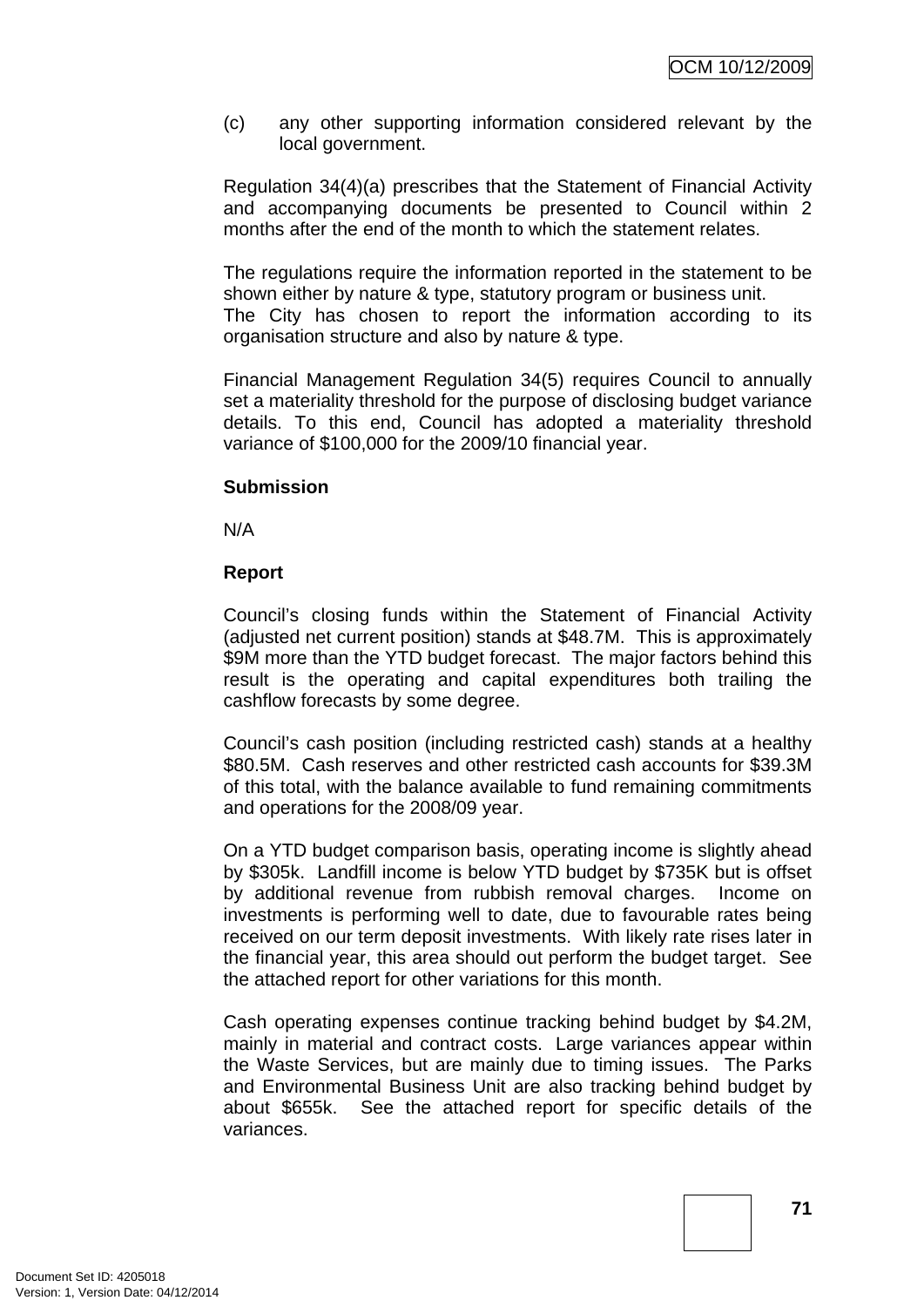Council's capital spend is \$6.1M below YTD budget, with the main contributors to this being the recreation facility projects at Success and Aubin Grove, the Coolbellup Community Centre upgrade and implementation of the Bibra Lake Management Plan. However, these are temporary in nature only, as the funds have already been committed. Details for the specific projects contributing to this variance can be found in the attached report.

### Description of Graphs & Charts included within Statements

A liquidity graph shows the level of Council's net current position (adjusted for restricted assets) and trends this against previous years. This gives a good indication of Council's capacity to meet its financial commitments over the course of the year. Comparing with prior years, the Council's liquidity remains strong.

There is a bar graph tracking Business Unit operating expenditure against budget. This provides a very quick view of how the different areas are tracking and the comparative size of their budgets.

Pie charts included show the break up of actual operating income and expenditure by nature and type and the make up of Council's current assets and liabilities (comprising the net current position).

## **Strategic Plan/Policy Implications**

#### **Governance Excellence**

• To conduct Council business in open public forums and to manage Council affairs by employing publicly accountable practices.

# **Budget/Financial Implications**

Where variances reported are of a permanent nature (ie. not due to timing issues), they will impact Council's end of year budget surplus/deficit position and will be assessed during the mid-year budget review.

# **Legal Implications**

N/A

# **Community Consultation**

N/A

# **Attachment(s)**

Statements of Financial Activity and associated reports – October 2009.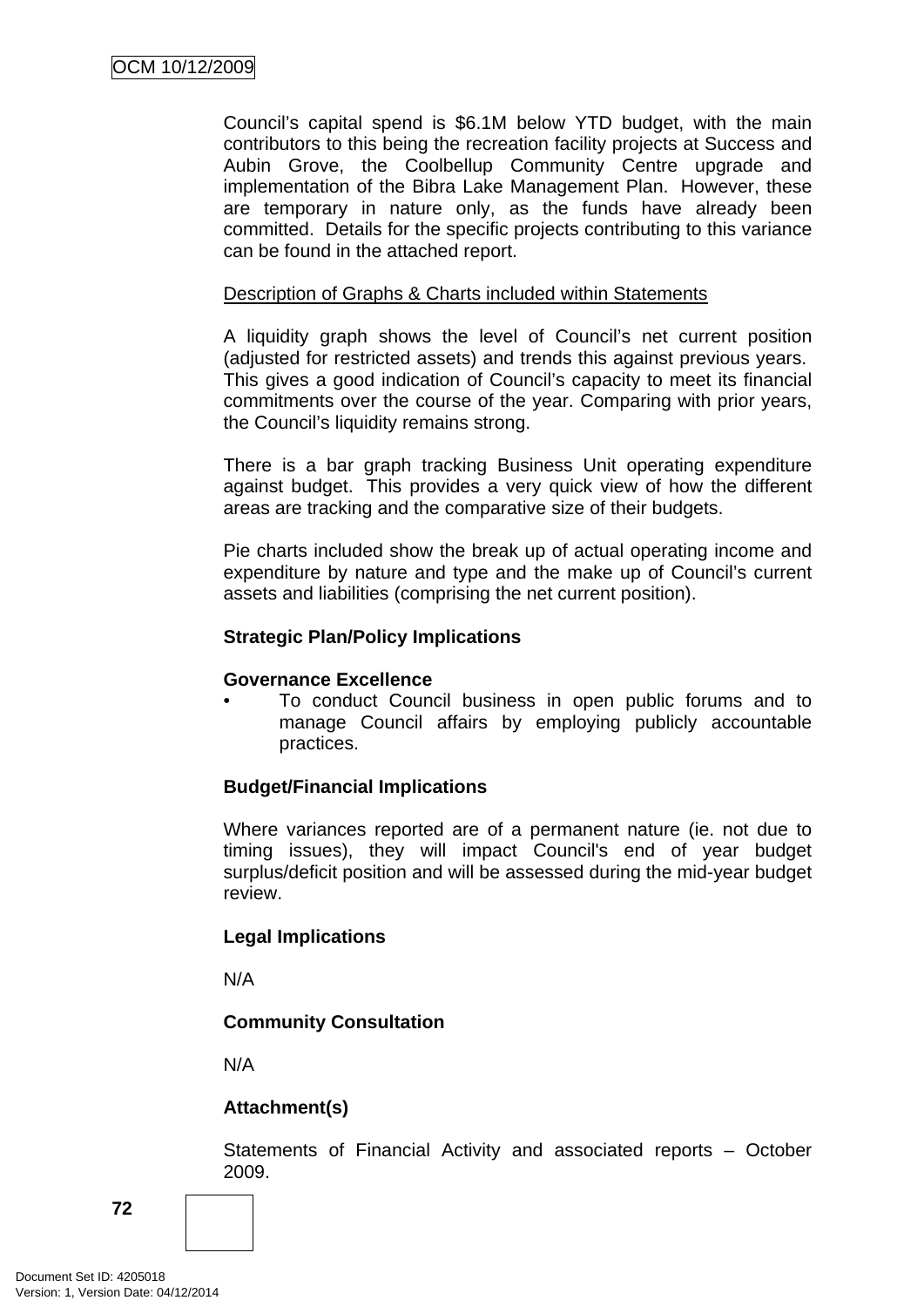# **Advice to Proponent(s)/Submissioners**

N/A

**Implications of Section 3.18(3) Local Government Act, 1995**

Nil.

## **15.3 (MINUTE NO 4137) (OCM 10/12/2009) - PROPOSED AMENDMENT TO POSITION STATEMENT PSFCS1 'EQUAL OPPORTUNITY' (1030; 2350) (M TOBIN) (ATTACH)**

#### **RECOMMENDATION**

That Council adopt proposed amendment to Position Statement PSFCS1 'Equal Opportunity', as attached to the Agenda.

#### **COUNCIL DECISION**

MOVED Clr C Reeve-Fowkes SECONDED Clr T Romano that the matter be deferred for consideration at a Special Council Meeting. **MOTION LOST 3/6**

MOVED Clr H Attrill SECONDED Clr I Whitfield that Council adopt proposed amendment to Position Statement PSFCS1 'Equal Opportunity', as attached to the Minutes.

**CARRIED 9/0**

## **Reason for Decision**

It was of the view of Council that Bullying should be included, as this is another form of harassment that could occur in the workplace.

#### **Background**

The current Position Statement has been reviewed to ensure currency particularly as the Fair Work Act 2009 has references to equal opportunity.

#### **Submission**

That Council adopt the revised Position Statement PSFCS1 'Equal Opportunity'.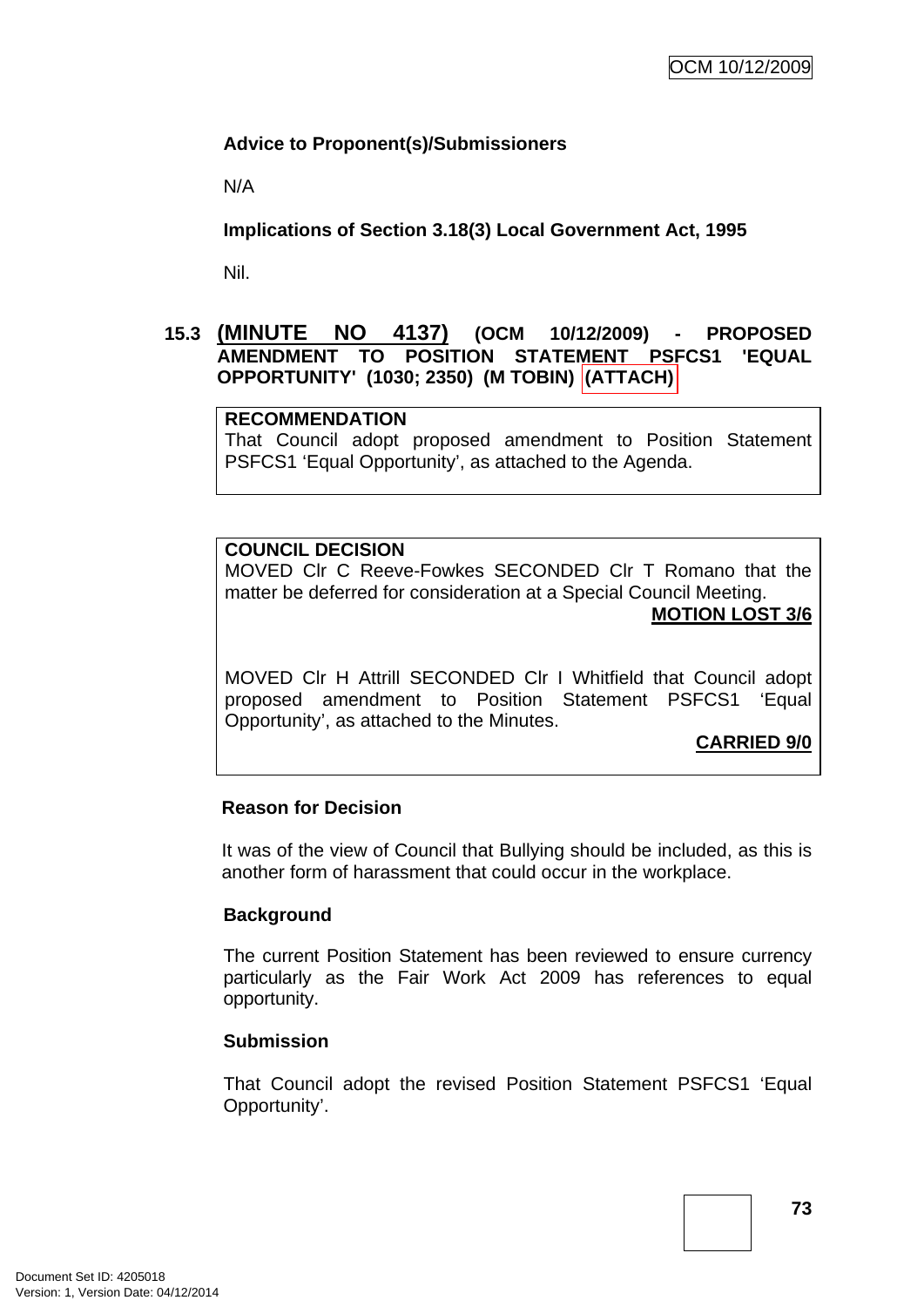## **Report**

The Equal Opportunity Position Statement has been reviewed to ensure it is current and in accordance with the Fair Work Act 2009. Mostly there have only been minor changes to terminology. The reference to contact officers has also been changed as Council no longer has a contact officer network, this having fallen from best practice guidelines in the 1990's. Any issues are now dealt with through the normal grievance procedure.

# **Strategic Plan/Policy Implications**

## **Governance Excellence**

• To conduct Council business in open public forums and to manage Council affairs by employing publicly accountable practices.

## **Budget/Financial Implications**

N/A

# **Legal Implications**

N/A

## **Community Consultation**

N/A

# **Attachment(s)**

Proposed amended Position Statement PSFCS1 'Equal Opportunity'.

# **Advice to Proponent(s)/Submissioners**

N/A

# **Implications of Section 3.18(3) Local Government Act, 1995**

Nil.

# **15.4 (MINUTE NO 4138) (OCM 10/12/2009) - PROPOSED AMENDMENT TO POSITION STATEMENT PSFCS22 'SALARY PACKAGING' (1030) (M TOBIN) (ATTACH)**

# **RECOMMENDATION**

That Council adopt proposed amendment to Position Statement PSFCS22 'Salary Packaging', as attached to the Agenda.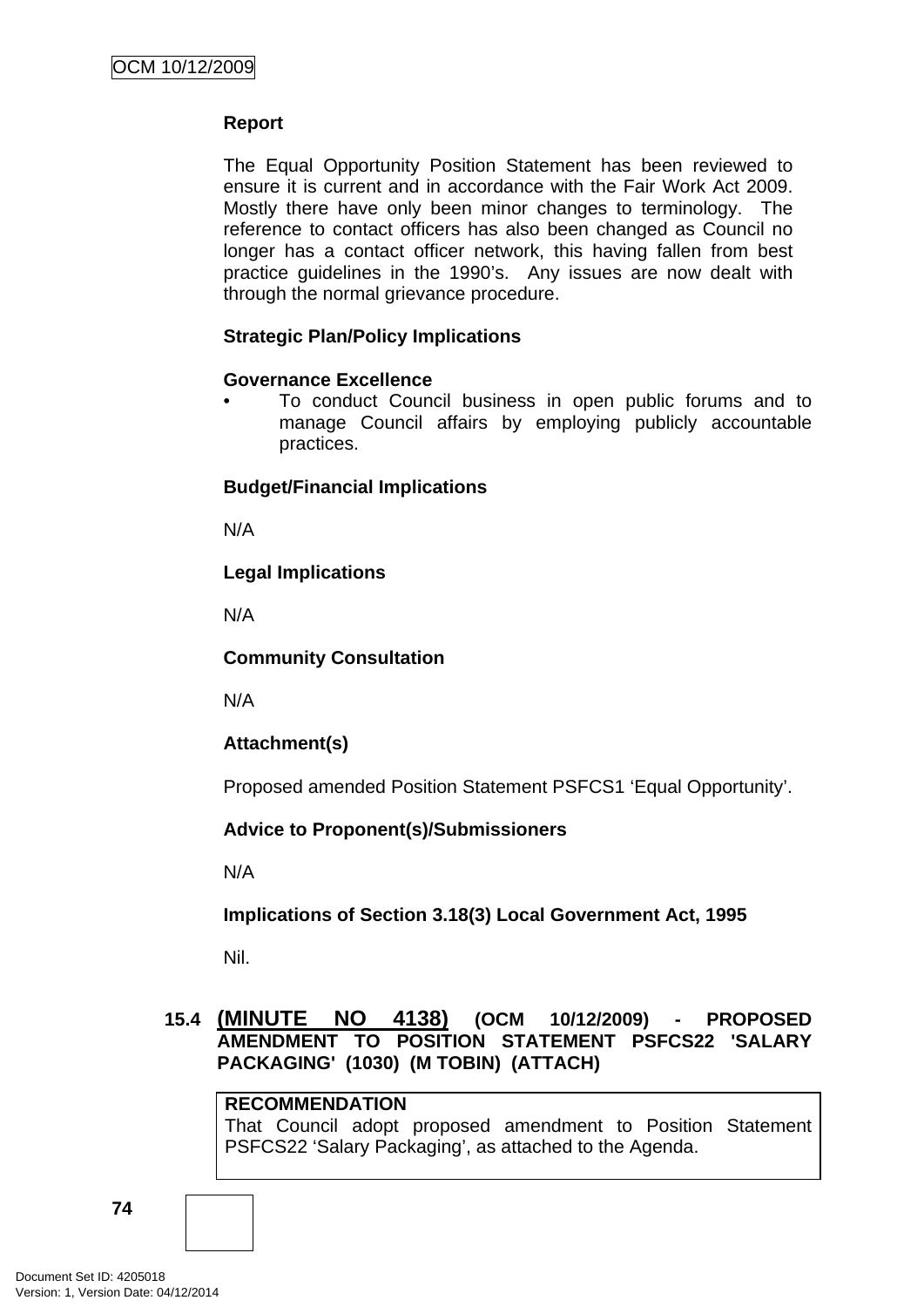#### **COUNCIL DECISION**

MOVED Clr C Reeve-Fowkes SECONDED Deputy Mayor K Allen that the matter be deferred for consideration at a Special Council Meeting. **MOTION LOST 2/7**

MOVED Clr H Attrill SECONDED Clr I WHITFIELD that the recommendation be adopted.

**CARRIED 7/2**

## **Background**

The current Position Statement has been reviewed to ensure currency as it has now been in place for two years and there have been some changes to relevant legislation.

#### **Submission**

That Council adopt the revised Position Statement PSFCS22 'Salary Packaging'.

#### **Report**

The Salary Packaging Position Statement has been reviewed to ensure it is current and in accordance with relevant legislation. Three changes are proposed:

- That novated vehicles be available to part time and full time staff, rather than just full time;
- That laptops can be packaged each fringe benefits tax (FBT) year not each financial year (legislative change); and
- That a reference to Council amalgamations be included.

#### **Strategic Plan/Policy Implications**

#### **Governance Excellence**

• To conduct Council business in open public forums and to manage Council affairs by employing publicly accountable practices.

#### **Budget/Financial Implications**

N/A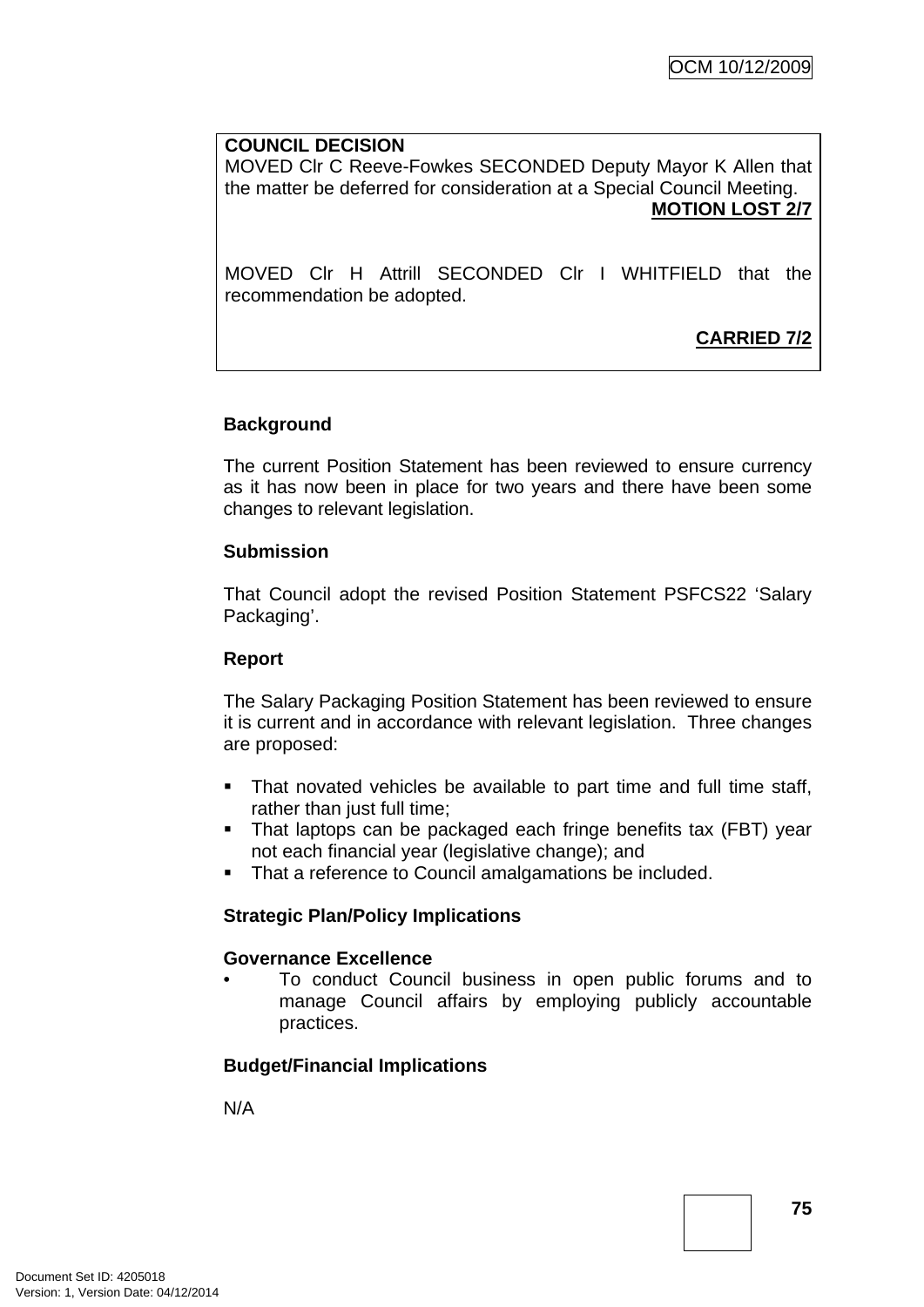# **Legal Implications**

N/A

# **Community Consultation**

N/A

# **Attachment(s)**

Proposed amended Position Statement PSFCS22 'Salary Packaging'.

# **Advice to Proponent(s)/Submissioners**

N/A

# **Implications of Section 3.18(3) Local Government Act, 1995**

Nil.

# **15.5 (MINUTE NO 4139) (OCM 10/12/2009) - ACCESS TO INTERNET SERVICES - VARIOUS LOCATIONS WITHIN THE COCKBURN DISTRICT (1402) (S DOWNING)**

#### **RECOMMENDATION** That Council:

- (1) through the City's Administration call a public meeting for the purpose of discussing and attempting to resolve the issue of the lack of relevant infrastructure for the provision of high speed internet access to facilitate business communication;
- (2) invite the following participants to the public meeting:
	- 1. Members of the business community from the Cockburn Commercial Park.
	- 2. Telstra and other telecom providers.
	- 3. The developer of the Cockburn Commercial Park, Landcorp.
	- 4. Federal Member of Parliament, Melissa Parkes MP.
	- 5. State Members of Parliament, Fran Logan MLA and Joe Francis MLA.
	- 6. Elected Members of the City of Cockburn.
	- 7. Melville-Cockburn Chamber of Commerce.
	- 8. Print media, Cockburn Gazette and the Herald.
- (3) write to the WA Planning Commission, WALGA and UDIA, with the purpose of seeking changes to State Planning Policies so as to ensure suitable infrastructure and provision of high speed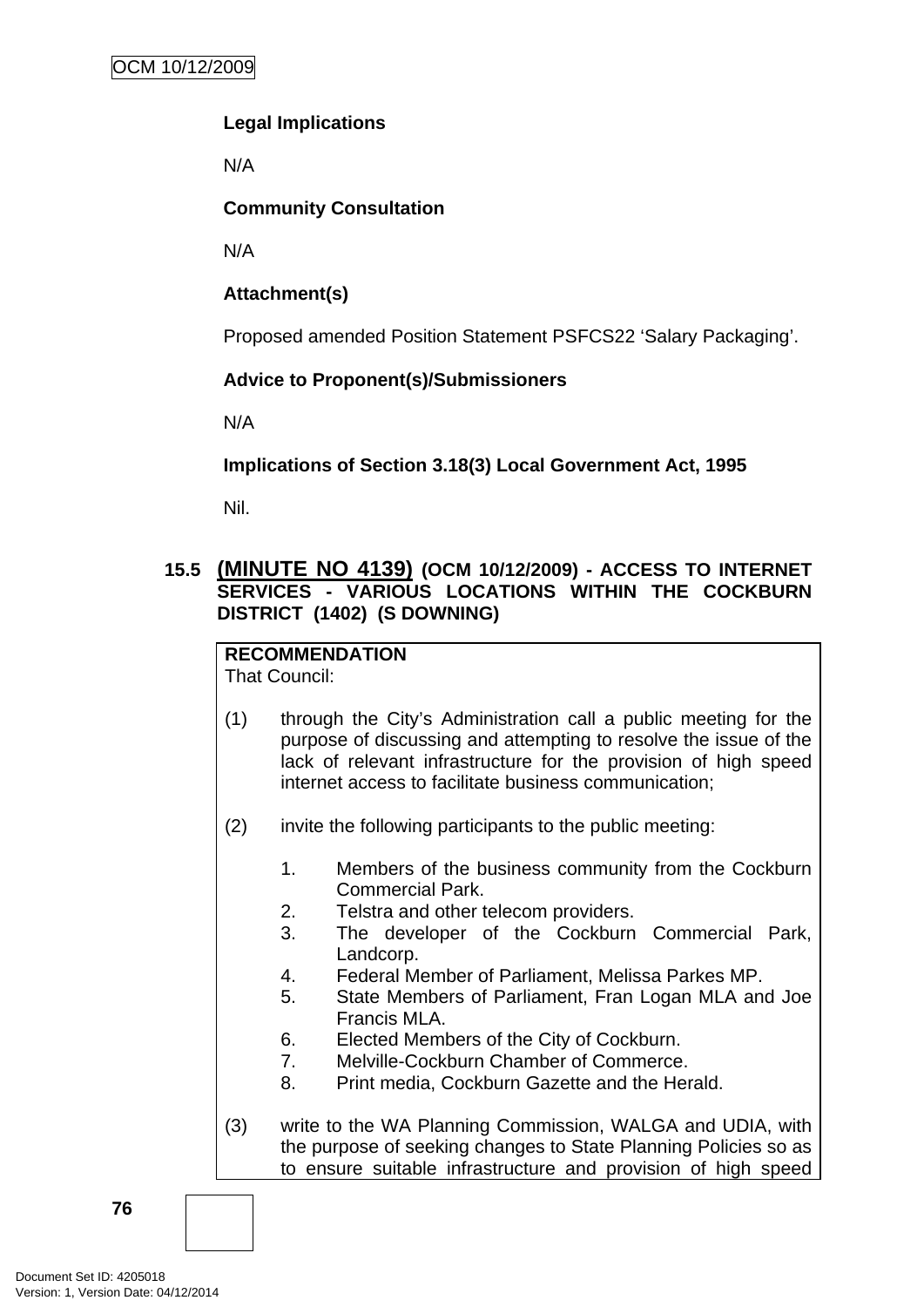broadband are a mandatory service similar to water, power and roads; and

(4) make a submission to the Department of Planning and Infrastructure on recently released State Industrial Land Strategy, so as to reflect the needs of the business community.

## **COUNCIL DECISION**

MOVED Clr I Whitfield SECONDED Deputy Mayor K Allen that the recommenation be adopted.

**CARRIED 9/0**

# **Background**

The City has been approached by a number of ratepayers and businesses in Cockburn Business Park, Atwell, Aubin Grove and North Lake to assist them, if possible to obtain access to broadband internet access, after direct approaches to Telstra have proved fruitless. At the November 2009 Ordinary Council Meeting, the Deputy Mayor, Kevin Allen requested that a report be prepared on the following:

*in conjunction with the South West Group, to look at issues currently faced by businesses in the Bibra Lake area where they cannot access full internet services.* 

#### **Submission**

N/A

#### **Report**

#### Role of the City of Cockburn

Telecommunications in Australia comes under the Minister for Federal Telecommunications and the Telecommunications Act 1997, with statutory oversight by the Australian Communications and Media Authority (ACMA manages the Federal Government's portfolio of Broadband, Communications and the Digital Economy) and Australian Competition and Consumer Commission (ACCC). As such the Act provides power/authority to override all State and Local Government Acts, regulations and local laws, including the State Planning and Development Act 2005. This legislative power has been effectively used by telecom companies to erect/install mobile phone towers almost anywhere ignoring the normal planning requirements of local Councils and the State Government.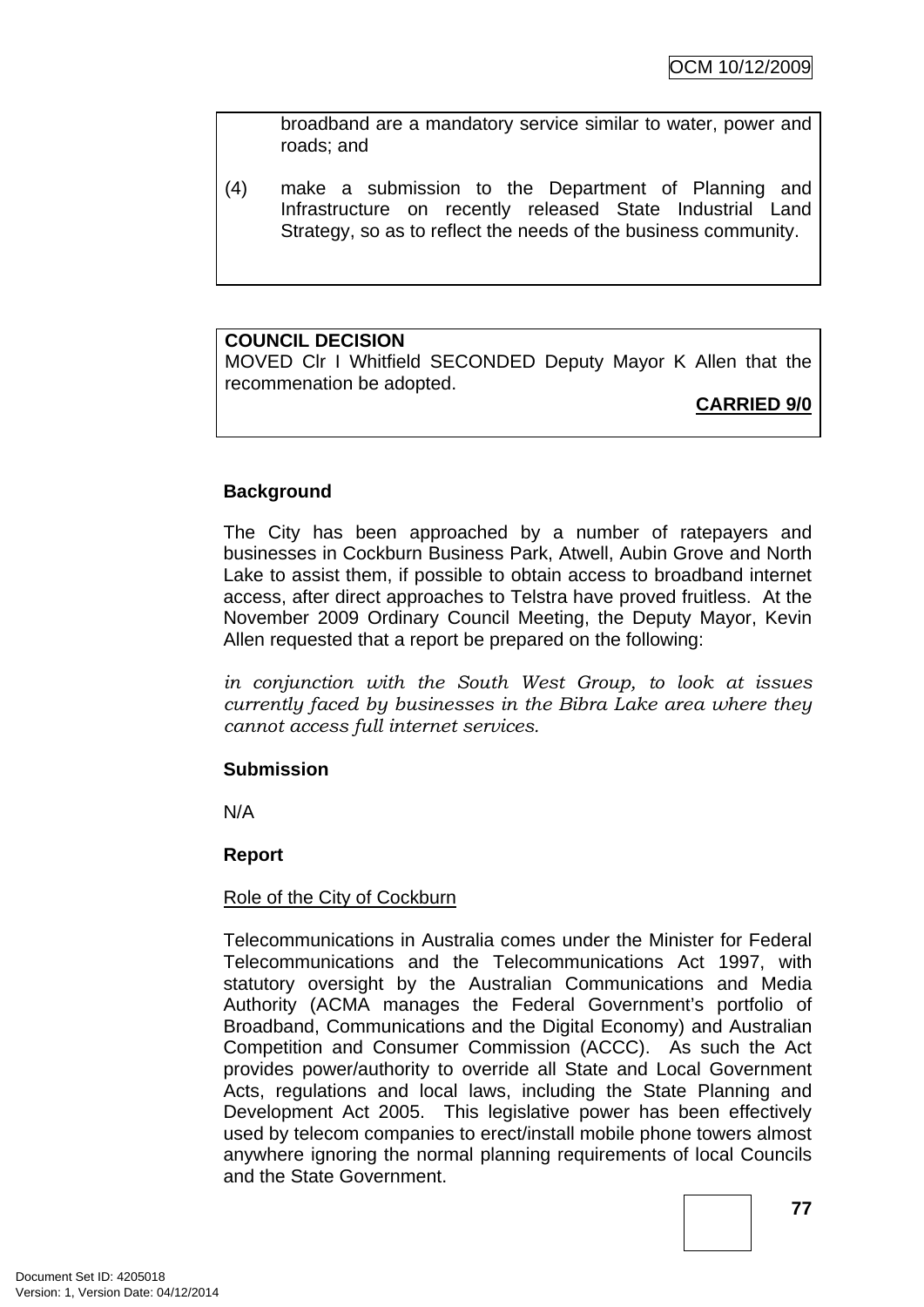The role of the City of Cockburn in a regulatory sense is quite inconsequential, however, as the closest level of government to the people and to business, local government can facilitate and communicate responses from the community to the national telecom companies through communication with Federal and State Members of Parliament, the regulators as well as the telecom companies themselves.

Communications with the City's counterparts about the lack of broadband access, Federal and State Members of Parliament indicate similar reports to their offices. They in turn have contacted the Federal Minister's Office but mostly to no avail.

#### Accessibility

The City has been approached by business proprietors of the Cockburn Commercial Park frustrated at the lack of high speed broadband internet with which to run their business. Without wired ADSL, businesses within the precinct have to use Telstra's mobile data network for the provision of internet and email services. The only service unavailable with this technology is the ability to create a point to point VPN link between an office in the precinct and an office in another location. Without a VPN service businesses cannot link back to a corporate system that is running on servers in another location.

Telstra control both the Rim and the Exchange that together provide an ADSL link into a business or home. Telstra has advised that both the RIM and Exchange are at capacity and that there is no forward plan to upgrade either in the near future.

In addition, the developer of the Estate did not roll optic fibre which would assist in any upgrade. This is different for Lattitude 32, where the developer, Landcorp has committed to a rollout of optic fibre as a competitive advantage over other industrial estates in the region.

Business proprietors have tried a number of solutions including wireless internet access but to no avail. The lack of broadband access through the provision of ADSL1 and ADSL2 prevents the business proprietors from accessing the necessary twenty first technologies to run their businesses. The City has been advised, but is yet to confirm, that high speed access was said to be available to prospective land purchases, but has subsequently been either withdrawn or the service has reached it capacity.

This problem has been in the Cockburn Commercial Park and would appear not to have impacted on the Phoenix Business Park (to the north). Apparently, this later land subdivision will access the exchange in the St. Paul's Estate where there is sufficient capacity for the provision of relevant high speed internet access.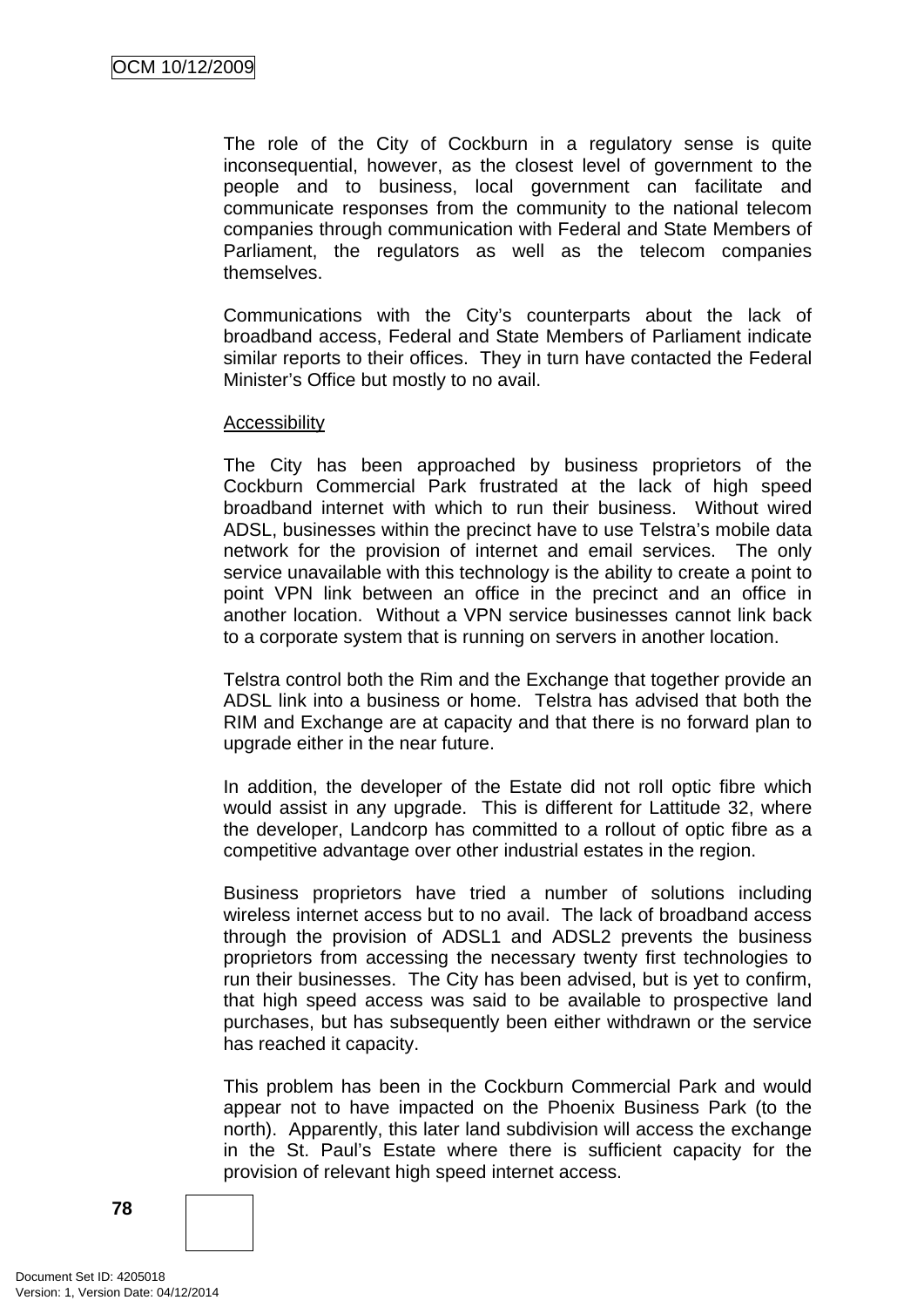### Planning Issues

One concern raised by the business proprietors is the City of Cockburn should have imposed the planning condition for the provision of high speed telecommunication internet access. The Council does not have the power to impose such a condition on a telecom company. Land subdivision is the sole responsibility of the WA Planning Commission. Under the State Planning Polices issued by the WA Planning Commission (WAPC), all land subdivisions must have water, sewage, drains, roads and power. This is because the State controls or can impose its will on the entity supplying these infrastructure services, such as Water Corporation, Western Power and Councils. The State Planning Policies does not have the legislative authority to impose its will over the Federal Government and its Acts, in this case the Telecommunications Act. As such, it can only suggest a minimum standard. To date this standard has been the implementation of voice communications and data of up to 4800 bits per second (the old modem speed). If Council imposed a much higher standard, the relevant authority could and would appeal the condition through SAT, just as a State Authority would if a condition was imposed higher than the State Planning Policy. This is one reason why the National Broadband Network has become a major issue and the Federal Government has committed to spend \$43billion over the next ten years.

As part of the approval conditions for the subdivision of land in the Cockburn Commercial Park, the WAPC noted the following advice from Telstra:

*Telstra advises that there may be inadequate communications in services to the subject land and that a developer contribution to new infrastructure may be required. The applicant should liaise with Telstra on the provisions of trenches as part of the subdivisional works*.

#### NGAA Councils in the Eastern States

The City is a member of the National Growth Alliance, a body set up to lobby Federal Government for the provision of money and additional services for high growth Councils Australia wide. The issue raised by the City's business proprietors is not isolated to Cockburn or WA, but would appear linked to high growth areas nationally, where growth of population and businesses have exceeded the planning by the telecom companies. One example from the City of Whittlesea in Victoria is very similar to the Cockburn Commercial Park, where 800 businesses in a newly established business park could not get access to ADSL Broadband. They approached their local Council, who called a public meeting, invited the telecom companies, State and Federal MP's, the local media and of course the business proprietors. The outcome was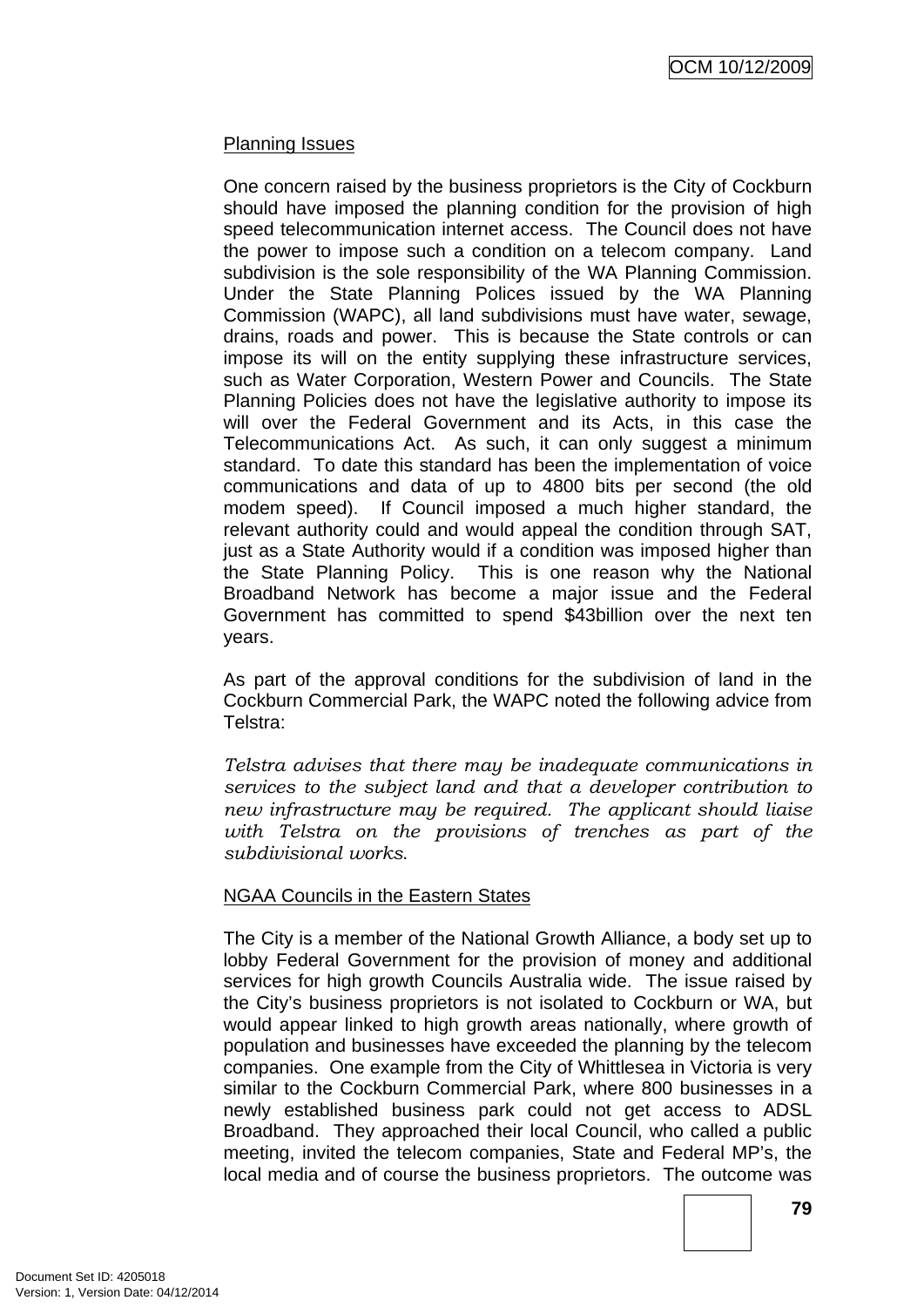the installation of technology which met the needs of 800 growing businesses. The overriding comment from the City of Whittlesea is that Telstra appears to change its mind, mostly for competitive reasons, in addition to the installation of alternative technology which retained their rim exchange and its exclusivity arrangements.

Communication with Telstra has indicated that there is no planned upgrade to the local rim exchange.

The City will undertake and facilitate a public meeting of Councillors, State and Federal Members of Parliament, affected ratepayers and residents, telecom companies and regulators in an attempt to improve the current level of infrastructure for the Cockburn Business Park and other such affected areas in the City of Cockburn.

#### **Strategic Plan/Policy Implications**

#### **Demographic Planning**

• To ensure the planning of the City is based on an approach that has the potential to achieve high levels of convenience and prosperity for its citizens.

#### **Budget/Financial Implications**

N/A

#### **Legal Implications**

Sec. 142 and Sec. 143 of the Planning and Development Act 2005

#### **Community Consultation**

N/A

#### **Attachment(s)**

N/A

#### **Advice to Proponent(s)/Submissioners**

N/A

**Implications of Section 3.18(3) Local Government Act, 1995**

Nil.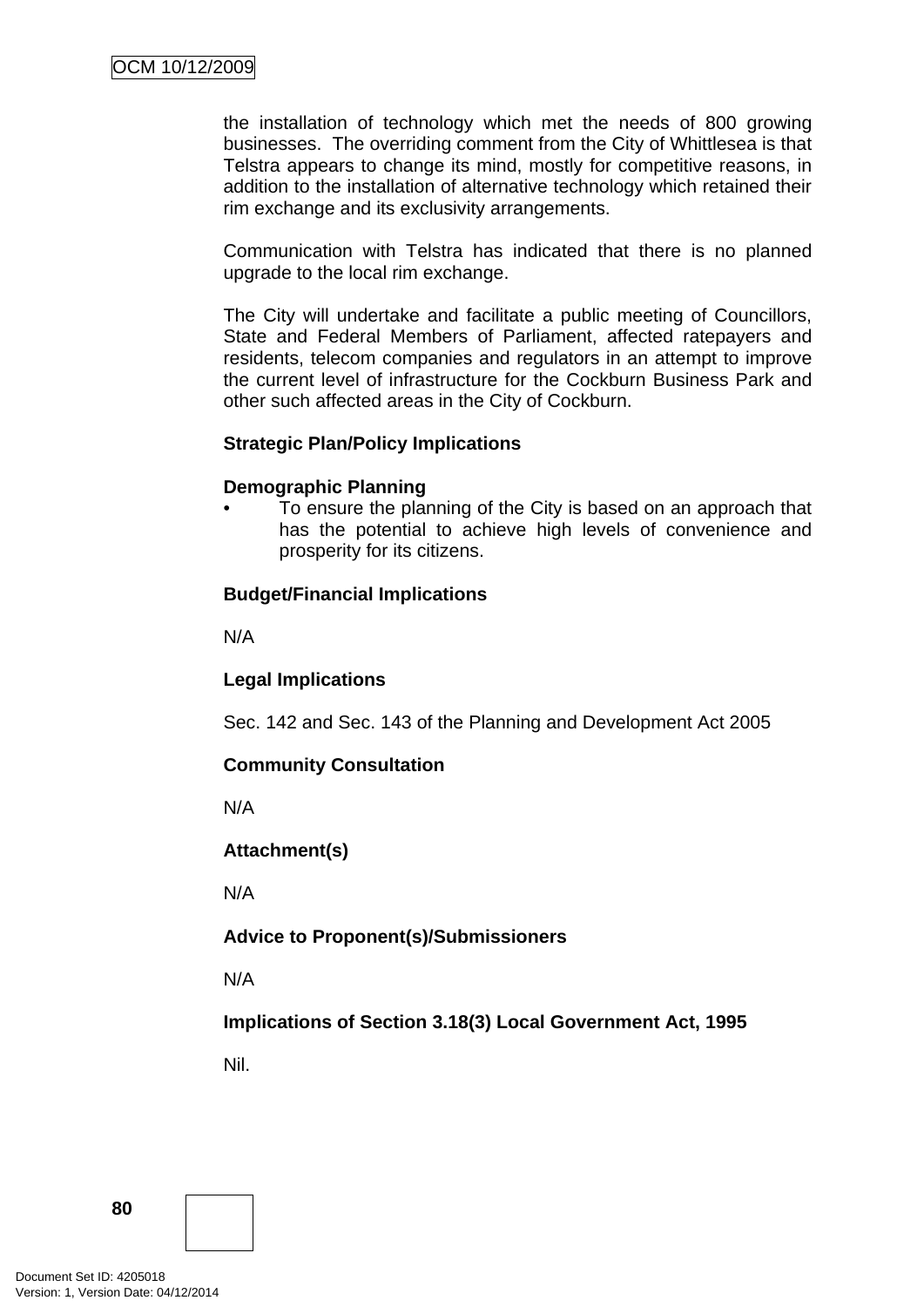#### **16. ENGINEERING AND WORKS DIVISION ISSUES**

Nil

### **17. COMMUNITY SERVICES DIVISION ISSUES**

**17.1 (MINUTE NO 4140) (OCM 10/12/2009) - LEASE - PART OF RESERVE 41007 - SOUTH LAKE DRIVE, SOUTH LAKE - DEPARTMENT FOR COMMUNITIES (5515210) (B FREEMAN) (ATTACH)** 

#### **RECOMMENDATION**

That Council enter an agreement with the Department for Communities to lease part of Reserve 41007, Location 2994, South Lake Drive, South Lake, as attached to the Agenda subject to the following conditions:

- (1) a lease period of 10 years with an option for a further period of ten (10) years;
- (2) for a peppercorn rental annually and the payment of all outgoings and charges;
- (3) capacity to sub-let the premises or portions of the premises subject to the agreement with the City;
- (4) the Lessees or Assignees to maintain, repair and keep the premises in good and substantial repair (fair wear and tear accepted); and
- (5) other terms and conditions which may be required to protect the interests of the City.

#### **COUNCIL DECISION**

MOVED Clr I Whitfield SECONDED Deputy Mayor K Allen that the recommendation be adopted.

# **CARRIED 9/0**

#### **Background**

Reserve No. 41007, Location 2994, South Lake Drive, Southlake, is the property of the Crown with the care, control and management of the Reserve vested in the City of Cockburn. The purpose of the Vesting Order is for Child Care and Family Centre with the power to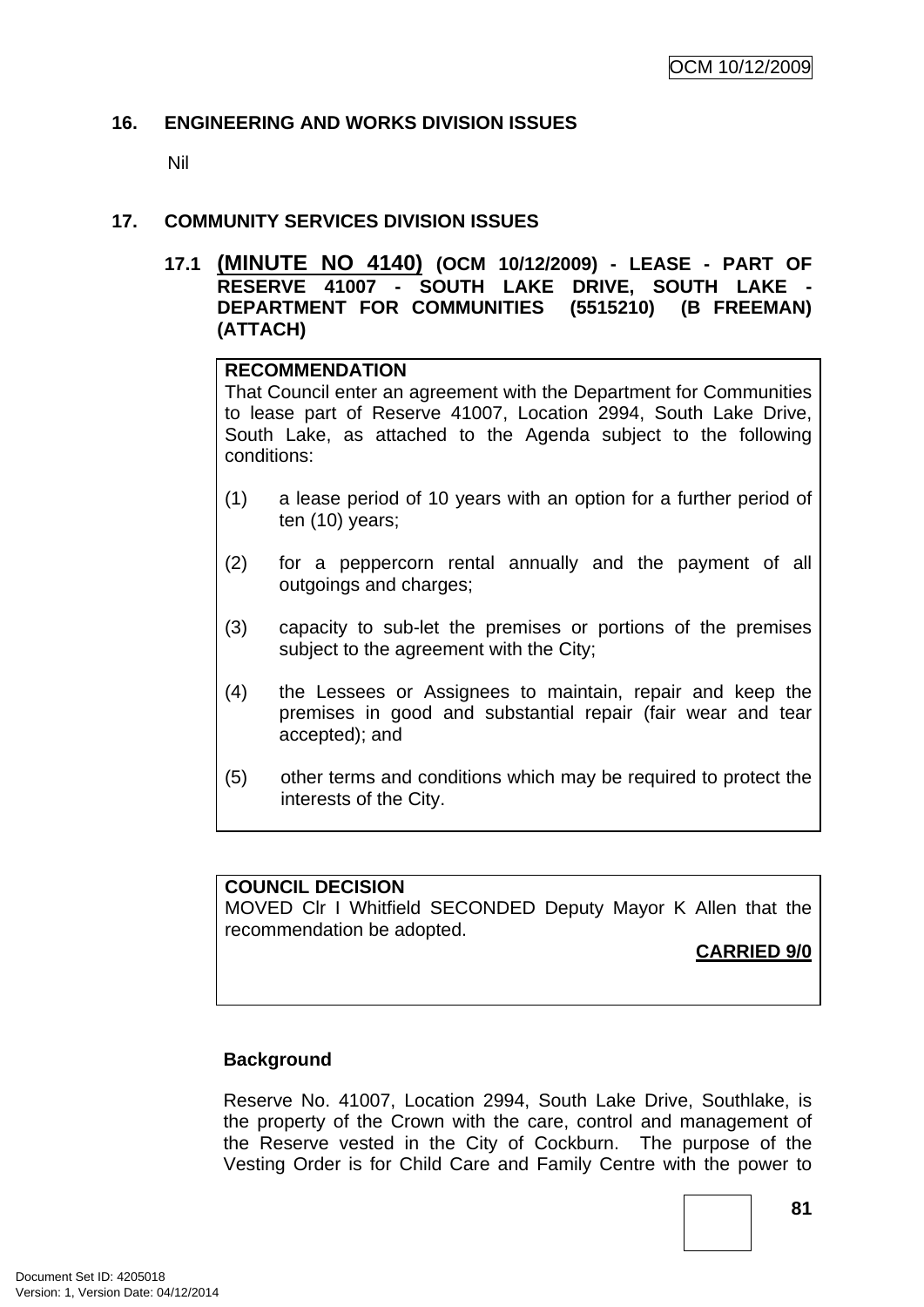lease for a period of twenty one (21) years. The land area is 5891sq.m.

An agreement was made with the then Department of Community Welfare for the use of the land for a period of twenty-one (21) years, commencing on 20 November 1988. A lease was entered into between the City and the Minister for Community Welfare dated March 1996, effective 20 November 1988.

The Department of Community Welfare used this piece of land to build a Family Centre (South Lake Ottey Family and Neighbourhood Centre) and a Child Care Centre (South Lake Child Care Centre).

The South Lake Ottey Centre has been operating as a community centre since the official opening in October 1990, providing programs such as playgroup and parenting groups, counselling, craft groups, a number of services for Aboriginal families, health programs and community events. It is run by a Management Committee and is highly regarded in the community.

The South Lake Child Care Centre is located next to the Ottey Centre and is an efficient and well-used centre.

#### **Submission**

N/A

#### **Report**

The current lease agreement expired on 20 November 2009 and the Department for Communities has requested the lease be renewed for a period of ten (10) years with an option for a further ten (10) years.

This proposed timeframe for the lease will allow the Ottey Family Centre the time required to plan and source funding for possible extensions to the current building. The Centre is basically operating at full capacity with a comprehensive range of programs, and has had a strong focus on services and programs for Aboriginal residents.

This timeframe will also provide stability for both the Ottey Family Centre and the South Lake Child Care Centre, both being successful services which are meeting identified needs within the City of Cockburn across a diverse population.

#### **Strategic Plan/Policy Implications**

#### **Infrastructure Development**

• To construct and maintain community facilities that meet community needs.

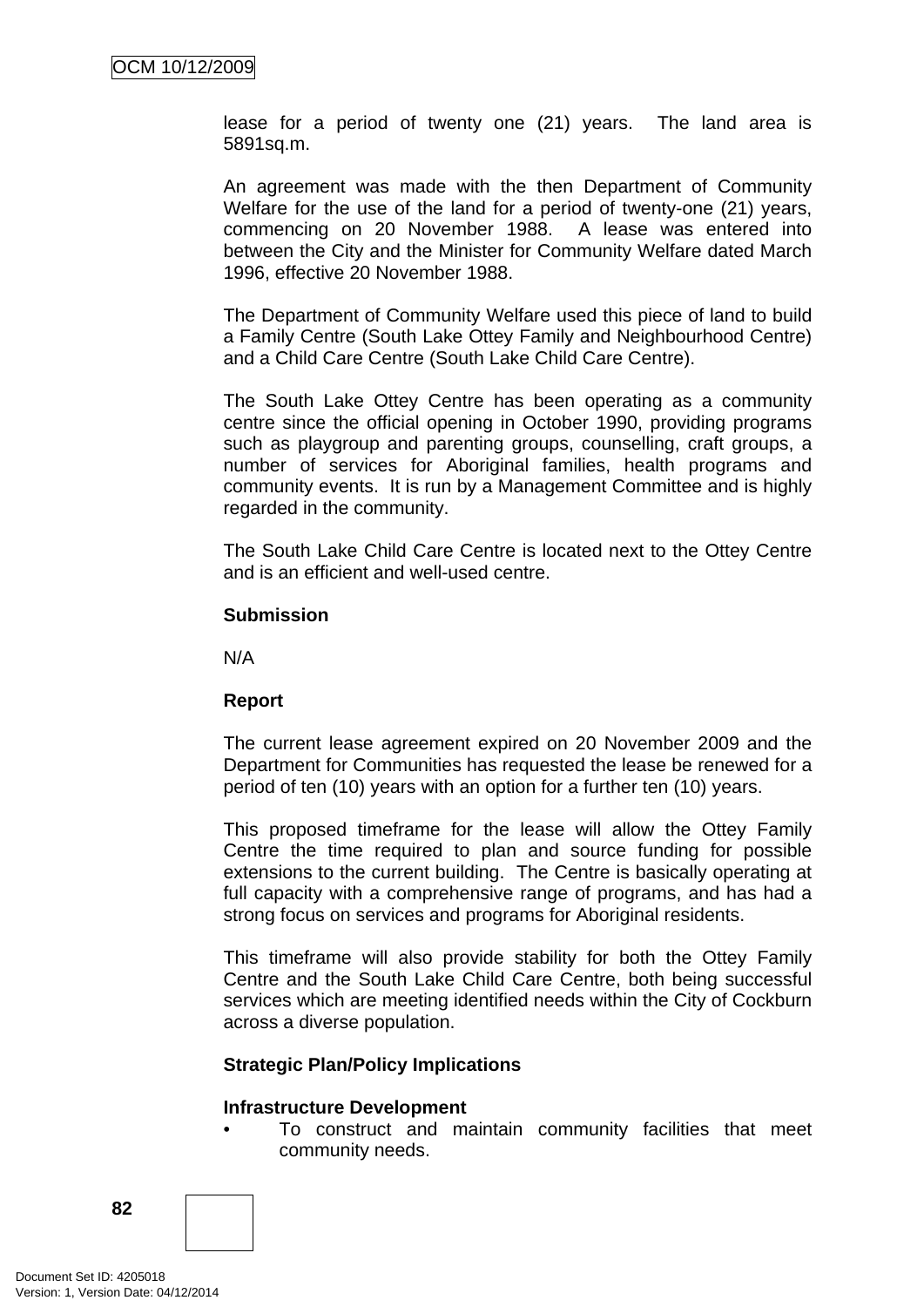## **Budget/Financial Implications**

The lease arrangement will not result in any increase in costs for the City of Cockburn.

The costs for the preparation of the lease agreement will be borne by Department for Communities.

### **Legal Implications**

The Local Government is exempted from the requirements of Section 3.58 of the Local Government Act by way of the Clause under the Local Government (Functions and General regulations) 1996 Section 30 (b) (i) that the Department for Communities is deemed to be an organisation that has the *objects of which are of a charitable, benevolent, religious, cultural, educational, recreational, sporting or other like nature*.

## **Community Consultation**

N/A

## **Attachment(s)**

- 1. Site Plan.
- 2. Aerial map of property.

# **Advice to Proponent(s)/Submissioners**

The Proponent(s) have been advised that this matter is to be considered at the 10 December 2009 Council Meeting.

# **Implications of Section 3.18(3) Local Government Act, 1995**

Nil.

# **17.2 (MINUTE NO 4141) (OCM 10/12/2009) - REVISED SPORT AND RECREATION STRATEGIC PLAN 2009 (8163) (S HARRIS) (ATTACH)**

# **RECOMMENDATION**

That Council:

- (1) adopt the Sport and Recreation Strategic Plan 2009 (Revised) for the City of Cockburn, as attached to the Agenda;
- (2) undertake further consultation with the community and sporting clubs regarding the implementation of merger / relocation plans; and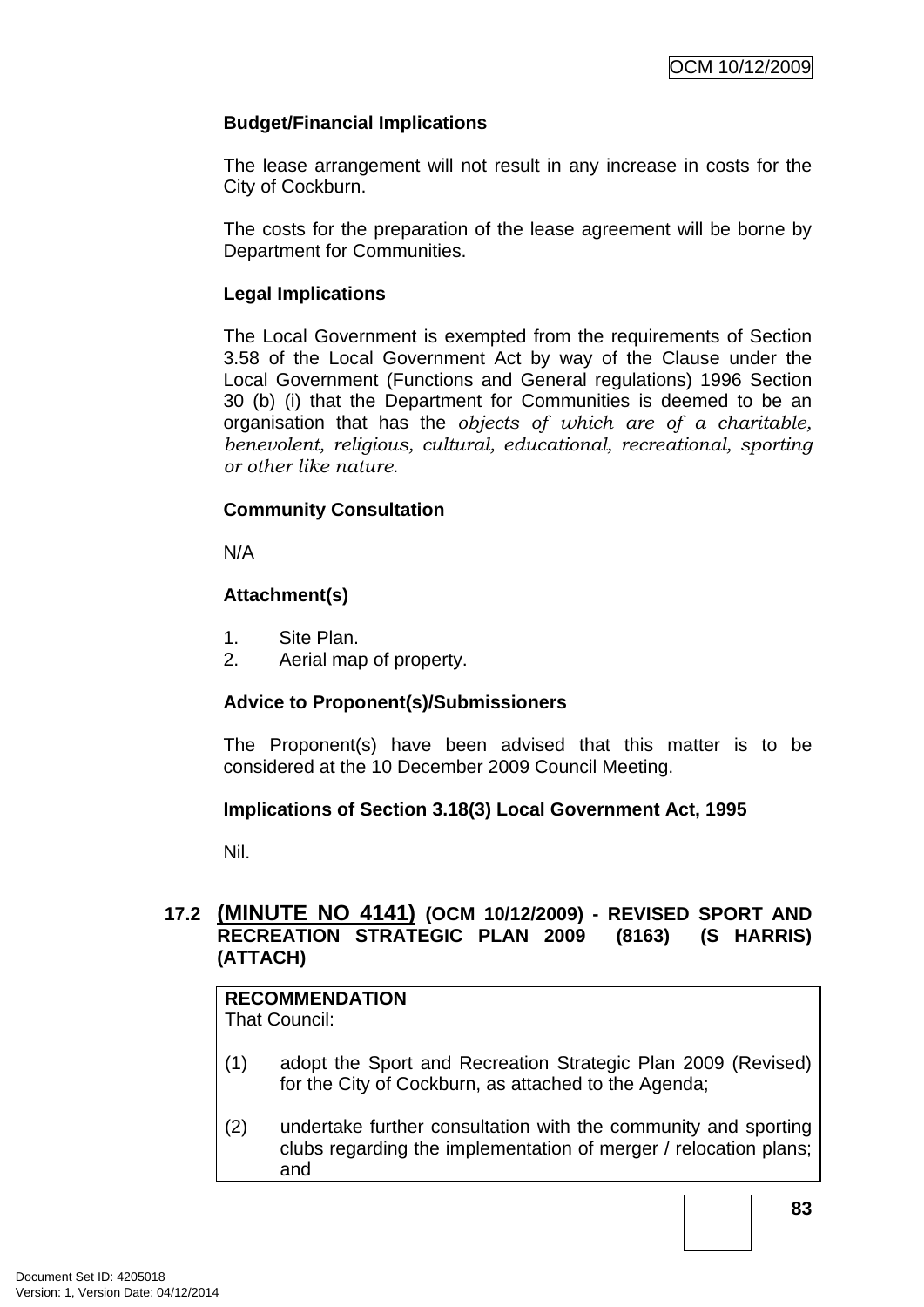(3) update the Plan for the District to include items identified in the Sport and Recreation Strategic Plan 2009.

#### **COUNCIL DECISION**

MOVED Clr L Smith SECONDED Clr I Whitfield that Council defer the matter to the February 2010 Council Meeting to provide an opprotunity to:

- (1) undertake further consultation with the community and sporting clubs regarding the implementation of merge/relocation plans;
- (2) provide an extended window of opportunity for residents and sporting clubs to provide further feedback; and
- (3) amend the Plan to include at Section 7 'Recreation Facility Development Plan' Developer Conditions as an additional funding source applicable to the following facilities:
	- 1. Anning Park Tennis Club
	- 2. Wally Hagan Stadium Upgrade
	- 3. Beale Park Sports Facilities
	- 4. Atwell Oval Hockey Facility

**CARRIED 9/0**

#### **Reason for Decision**

The plan was placed on the City's website and a notice was placed in the Cockburn City Update page of the Cockburn Community Gazette on 20 October 2009 advertising the plan and inviting feedback by 16 November 2009. Feedback from clubs and residents strongly asserts the less than 4 weeks allocated timeframe for feedback was not long enough.

The WA Planning Commission has recently adopted a Policy which enables Developer Contributions to be included as a funding source for specified community facilities in future. Four additional facilities have been identified which may qualify for funding under this scheme and these should be included in the final version of the document.

#### **Background**

The Sport and Recreation Strategic Plan for the City of Cockburn was presented at the October 2009 Ordinary Council Meeting. With regard to the plan, Council resolved as follows: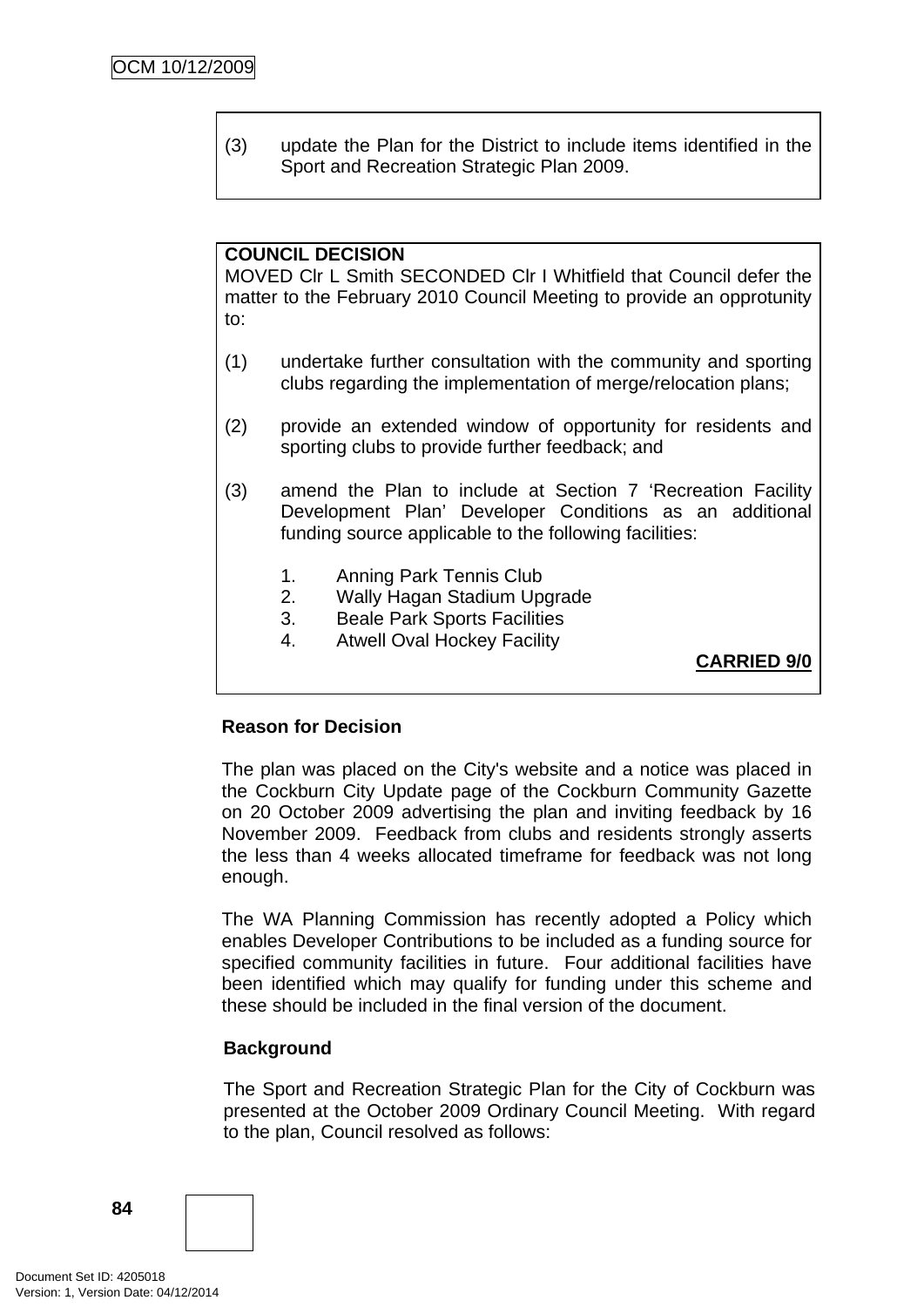- *(1) receive the Sport and Recreation Strategic Plan 2009 for the City of Cockburn, as attached to the Agenda;*
- *(2) advertise the Plan for public comment;*
- *(3) provide a copy of the Plan to all sporting clubs and associations which have participated in the preparation of the Plan, seeking feedback from these organisations; and*
- *(4) reconsider the Plan in December 2009, following the receipt of feedback and public comment.*

Accordingly, the Sport and Recreation Strategic Plan for the City of Cockburn was advertised for public comment. The plan was placed on the City's website and a notice was placed in the Cockburn City Update page of the Cockburn Community Gazette on 20 October 2009 advertising the plan and inviting feedback by 16 November 2009. Proponents were invited to download a copy of the plan or contact the City for a copy of the plan if required.

In addition to advertising the plan in the Community Gazette, sporting clubs and associations within the City of Cockburn were sent a letter advising of the consultation period, how to access the plan and inviting responses by 16 November 2009.

Officers from the City of Cockburn met with representatives of a number of sport clubs and sport associations to discuss the plan and encourage feedback. These clubs and the meeting dates are identified below.

| Date     | <b>Club/Association</b>                  | <b>Sport</b>            | Ground              |
|----------|------------------------------------------|-------------------------|---------------------|
| 15/10/09 | South Metro Cricket Assoc.               | Cricket                 | N/A                 |
| 15/10/09 | Cockburn Lakes FC                        | AFL                     | Anning Park         |
| 16/10/09 | South Fremantle District Council         | AFL                     | N/A                 |
| 19/10/09 | Softball<br>Southern<br><b>Districts</b> | Softball                | N/A                 |
|          | Association                              |                         |                     |
| 19/10/09 | Lakes JFC                                | AFL                     | Nicholson           |
|          |                                          |                         | Reserve             |
| 20/10/09 | South West Metro Junior Cricket          | Cricket                 | N/A                 |
|          | Council                                  |                         |                     |
| 21/10/09 | Cockburn Little Athletics Assoc.         | <b>Little Athletics</b> | <b>Santich Park</b> |
| 21/10/09 | Southern Spirit SC                       | Soccer                  | Watsons             |
|          |                                          |                         | Reserve             |
| 22/10/09 | South Coogee JFC                         | <b>AFL</b>              | <b>Santich Park</b> |
| 22/10/09 | <b>Bibra Lake JFC</b>                    | <b>AFL</b>              | <b>Mellor Park</b>  |

#### **Submission**

N/A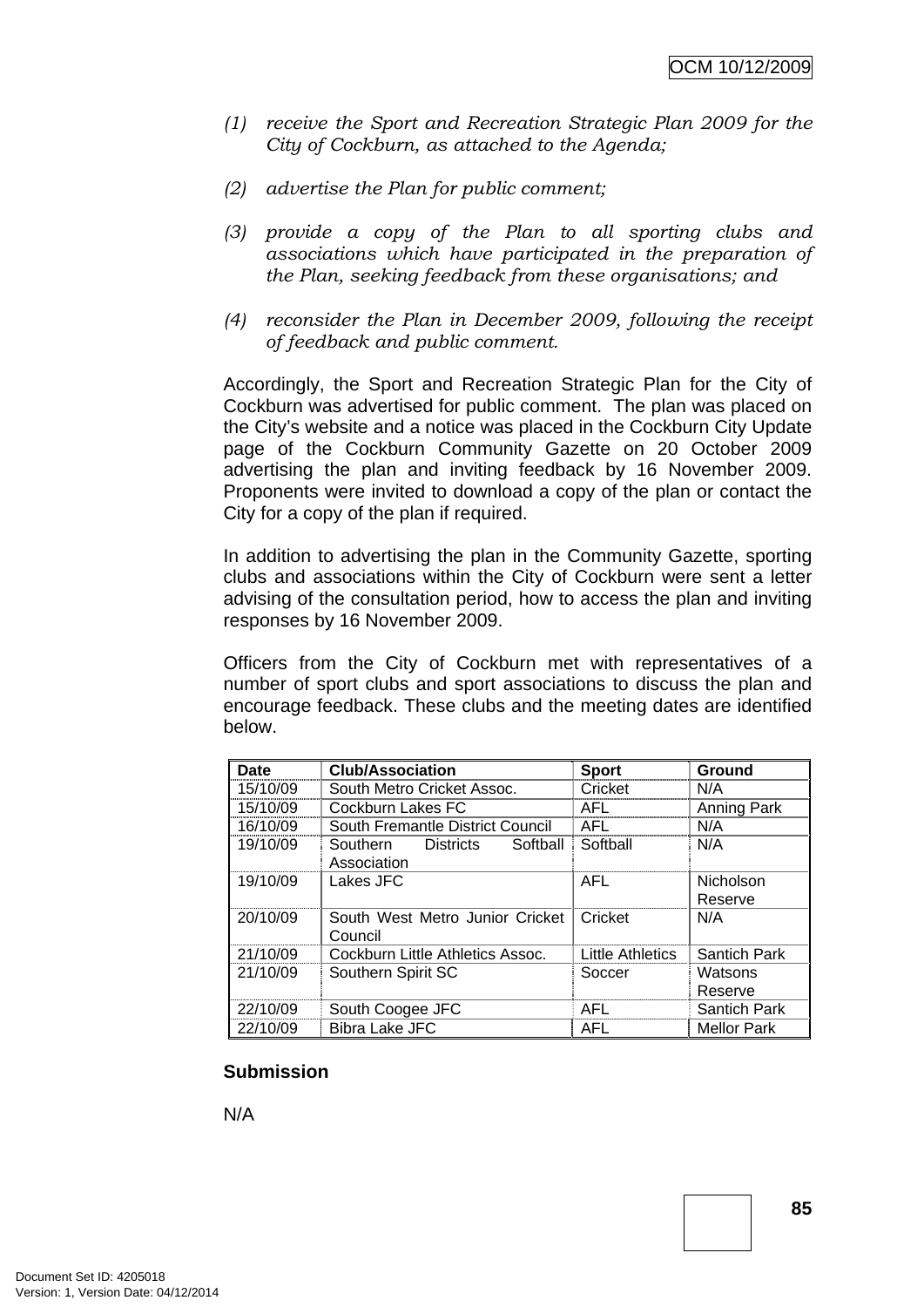## **Report**

At the close of the consultation and advertising, 13 submissions were received. Given the complexity of the plan and the wide ranging issues addressed in the plan, the responses were varied and focused only on those areas that affected the respondent. The Schedule of Submissions is attached and identifies the party making the submission, main issues raised and council response.

In general, respondents were supportive of the plan and the overall direction that the plan sets. Significant issues raised in the submission are identified by sport below.

#### AFL

#### *Recommendation*:

Consolidation of Lakes and Bibra Lakes Junior Clubs, to be located at Mellor Park (2012 – 2014)

The proposal was accepted by the Bibra Lake Junior Football Club, but not accepted by the Lakes JFC. The Bibra Lake JFC had concerns about the implementation costs of the merger, facility upgrades and the size of the facility.

The merging of these clubs was proposed due to the changing demographic in the catchment areas and declining numbers for both clubs. The merger was aimed at ensuring that the history of the clubs survive, with club numbers after the merger expected to be similar to the current club numbers currently at Mellor Park. As such, the facilities will not require major upgrades and the reserve size is suitable. The Strategic Plan has been updated to identify that the City of Cockburn will assist with non-capital implementation costs for club mergers and relocations.

The rejection of the proposal by the Lakes JFC has lead to this recommendation being modified. The City is still concerned that the two clubs are not sustainable into the future, with this view being supported by the South Fremantle District Football Development Council (SFDFDC). In order to encourage the sustainability of AFL in this area, and allow for the possible merger of these clubs, the recommendation has been modified so that the clubs are encouraged to develop a closer relationship, as has occurred previously with the clubs pooling players to form teams, and maintain a focus on long term club viability. In the event of one or both clubs becoming non-viable, it is anticipated that the relationship will result in the survival of at least one of the clubs. The City of Cockburn and SFDFDC will work with both clubs to promote long term club viability. The ongoing usage of Nicholson Reserve by the Lakes JFC is not expected to impact on other parts of the Strategic Plan.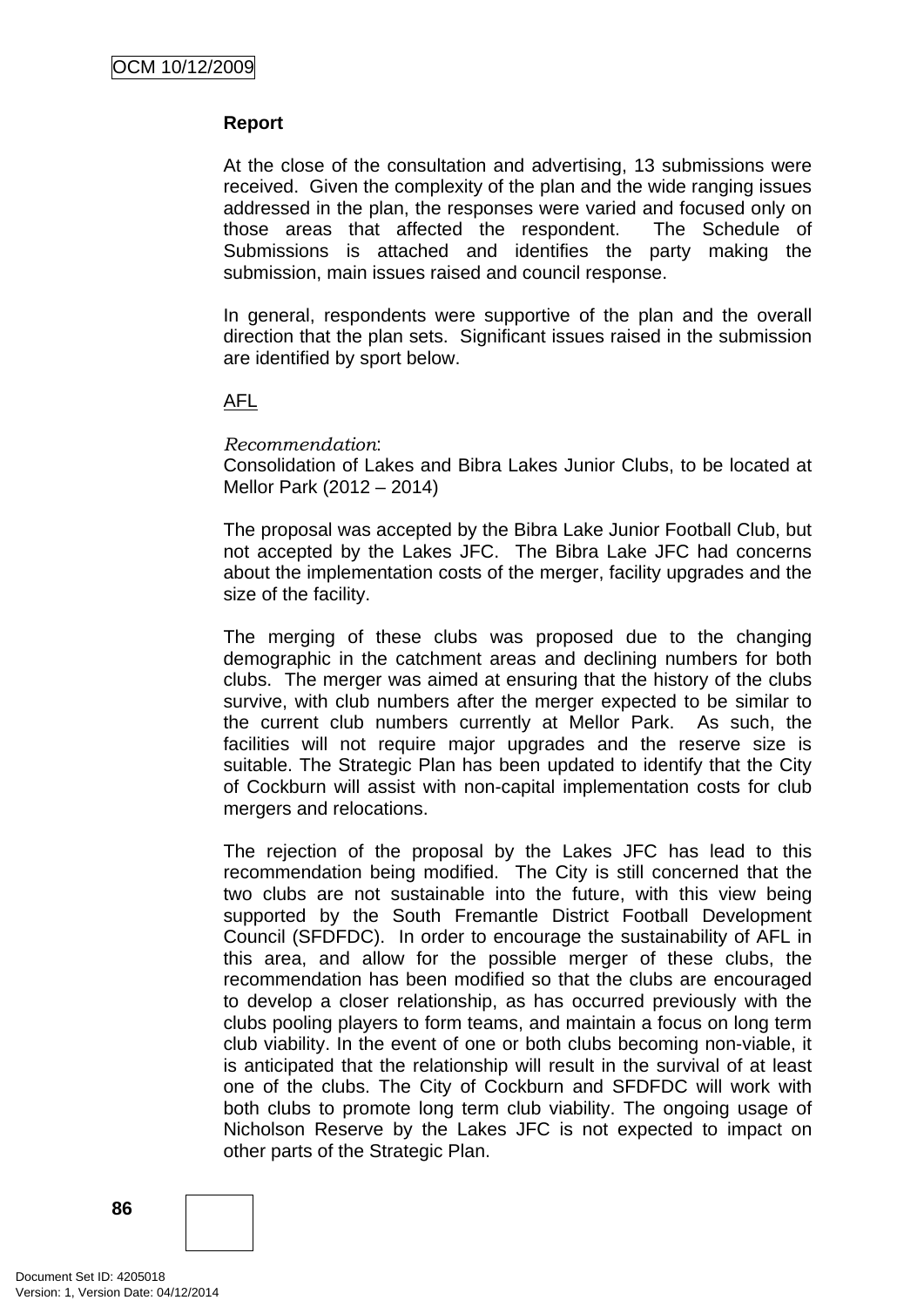#### *Recommendation:*

Relocation of Cockburn Lakes FC from Anning Park to Santich Reserve (2012 -2014).

The proposal was generally well received by Cockburn Lakes FC, South Coogee FC and the SFDFDC. The main issues identified revolved around costs for the move, the cultural differences of the clubs and the upgrade of facilities required. A local resident raised concerns about a licensed club being located at Santich Park.

The City of Cockburn and the SFDFDC have committed to working with both clubs to ensure that the collocation is mutually beneficial. Further consultation on the implementation of the move will be required as the plan is progressed and will address issues including club committees, facility usage and implementation costs. The issue of the liquor licence and behaviour will be addressed in the usage agreements for the facility and as per liquor licensing regulations. The facility upgrade requirements have been addressed in the plan and will be refined during the concept design phase for building upgrades.

In addition to these recommendations, reserve lighting has been identified by the SFDFDC as an integral part of the required infrastructure for AFL. The City has identified a number of reserves requiring upgrades to Australian Standards within the plan; however a more detailed review of lighting and costing will be required to implement these changes.

#### Little Athletics

#### *Recommendation:*

Relocation of Phoenix Park LAC from Edwards Reserve to Santich Park

The Cockburn Little Athletics Association and Phoenix Park LAC are supportive of the move but have identified that additional storage space is required at Santich Park. Concerns were expressed over the increased usage of the reserve and the impact that would have on the condition of the reserve.

Given the size and current condition of the reserve, the City is confident that the increased usage from the AFL club relocation and Phoenix Park LAC training will not significantly impact on the reserve. The additional space required will be addressed in the facility upgrade at Santich Park.

#### *Recommendation:*

Merging East Hamilton Hill LAC and Spearwood LAC to Len Packham Reserve (2012).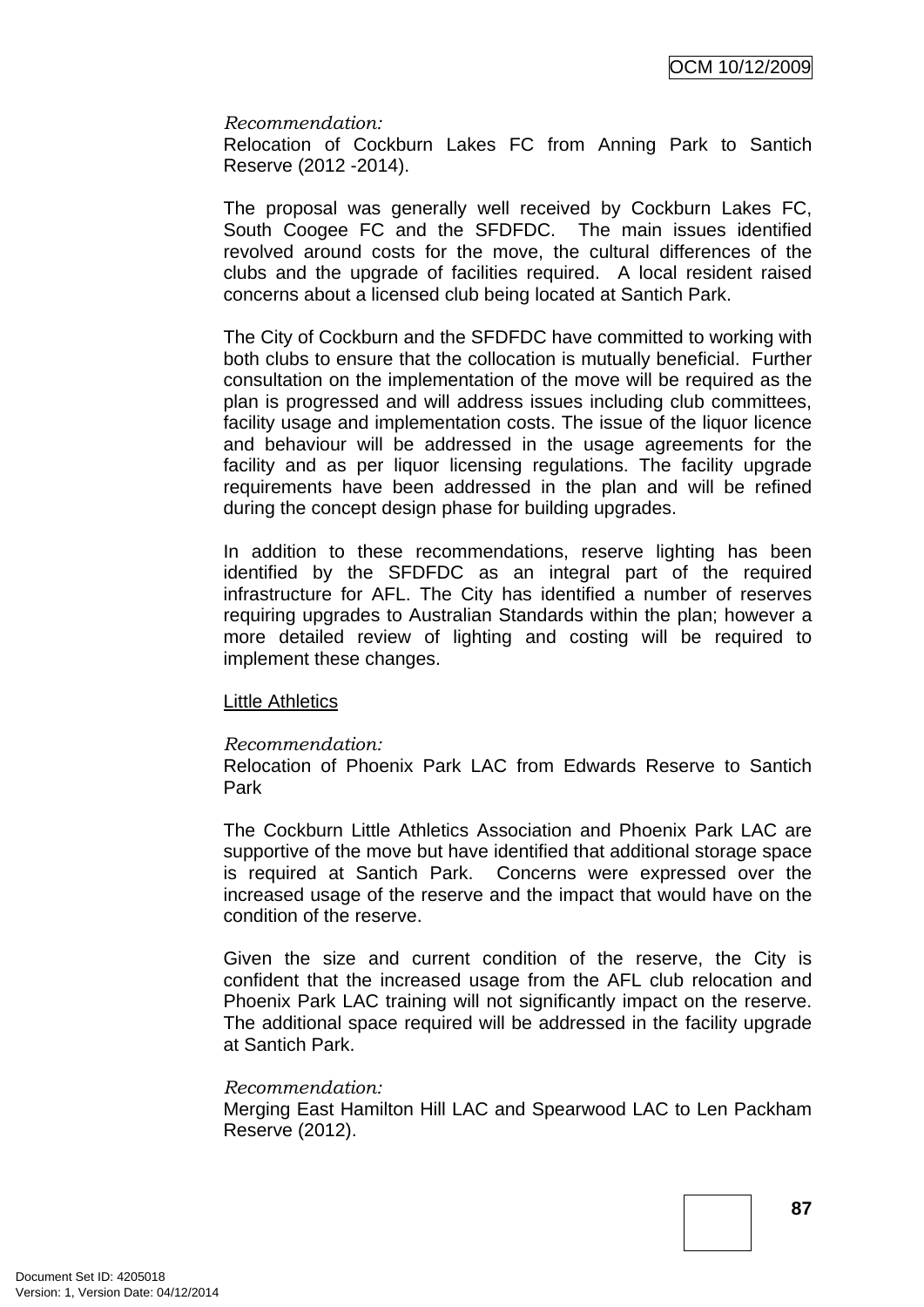The Cockburn Little Athletics Association identified that they can only close or force a club to merge if they have fewer than 10 members. Given the low number at these clubs, the City will work with the clubs to encourage a merger, in the interests of developing one sustainable club.

The Cockburn Little Athletics Association noted that there were no plans to introduce a new club in the East Ward. The plan has been modified to include the development of a new East Ward Club, with the site still to be determined.

#### **Cricket**

*Recommendation:* 

Introduction of a senior cricket club in the East Ward (2011-2013)

Cockburn Cricket Club proposed an expansion of their club to the East Ward and relocation of the club in the future. At the same time, the club identified a number of minor capital items required at Davilak Reserve.

The City of Cockburn and South Metro Cricket Association have both identified that the introduction of a new club in the East Ward is the preferred option for the development of Cricket in the City of Cockburn. The Strategic Plan does not attempt to address minor capital items for all reserves and facilities across the City, such as those identified by the Cockburn Cricket Club.

#### **Hockey**

#### *Recommendation*:

Introduction of a Junior / Senior Club in the West Ward in the short term (2011-2013).

Hockey WA have supported the need for Hockey facilities in Cockburn due to the lack of provision. They are concerned that Watsons / Edwards reserves are too close to Fremantle and may better serve as an overflow facility.

The City of Cockburn's view is that the use of these reserves as overflow grounds is not inconsistent with the plan and may serve as a good start for hockey provision within the City of Cockburn as a short term measure.

#### *Recommendation:*

Development of dedicated Hockey facility in the East Ward (2017- 2019).

Hockey WA feels that this plan needs to be accelerated to meet the gap in provision in the area.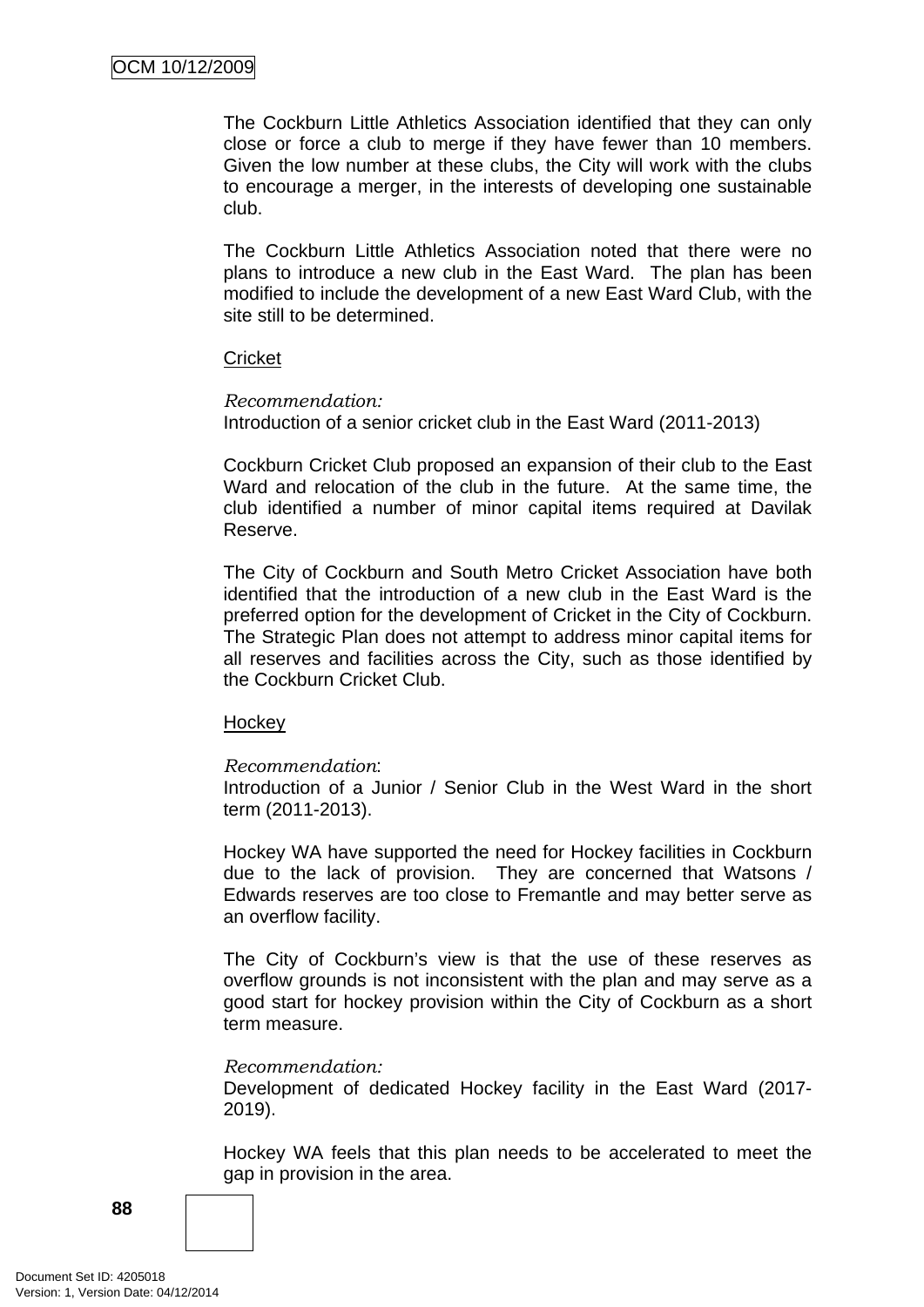The Hockey development is proposed for Atwell Reserve. The development of Hockey, including a turf pitch, has been identified for Atwell Reserve due to the collocation of the High School at the site, and the potential for the school to develop a specialist hockey program. Based on current usage, Atwell reserve will not be available for use by Hockey until the development of reserves at Cockburn Central. Given the size of the reserve and proposed facilities, it is anticipated that the site will become a regional hub for Hockey. Interim arrangements in the East Ward have not been identified given the lack of suitable available facilities.

#### **Conclusion**

Based on the feedback received form the community consultation, a number of minor changes, as discussed, have been made to the Sport and Recreation Strategic Plan for the City of Cockburn. As identified within the plan, and supported by the feedback received, sport provision within the City is inadequate to meet the current needs of the community. Given the current inadequacies in sport and recreation provision, changing demographics and the considerable resources required to meet future needs, the City needs to adopt a proactive approach to recreation and sport provision. It is recommended that the revised Sport and Recreation Strategic Plan for the City of Cockburn be adopted by Council and that the Plan for the District be updated to reflect the capital items identified within the plan.

# **Strategic Plan/Policy Implications**

# **Infrastructure Development**

- To construct and maintain community facilities that meet community needs.
- To provide an appropriate range of recreation areas that meets the needs of all age groups within the community.

#### **Lifestyle and Aspiration Achievement**

- To foster a sense of community spirit within the district generally and neighbourhoods in particular.
- To identify community needs, aspirations, expectations and priorities for services that are required to meet the changing demographics of the district.

# **Budget/Financial Implications**

The proposed capital works program identifies a number of capital items and significant financial commitment to the City of Cockburn over the next 15 years. The existing Plan for the District identifies \$56.4m in recreation projects for the period 2010 to 2018 (including \$12m for the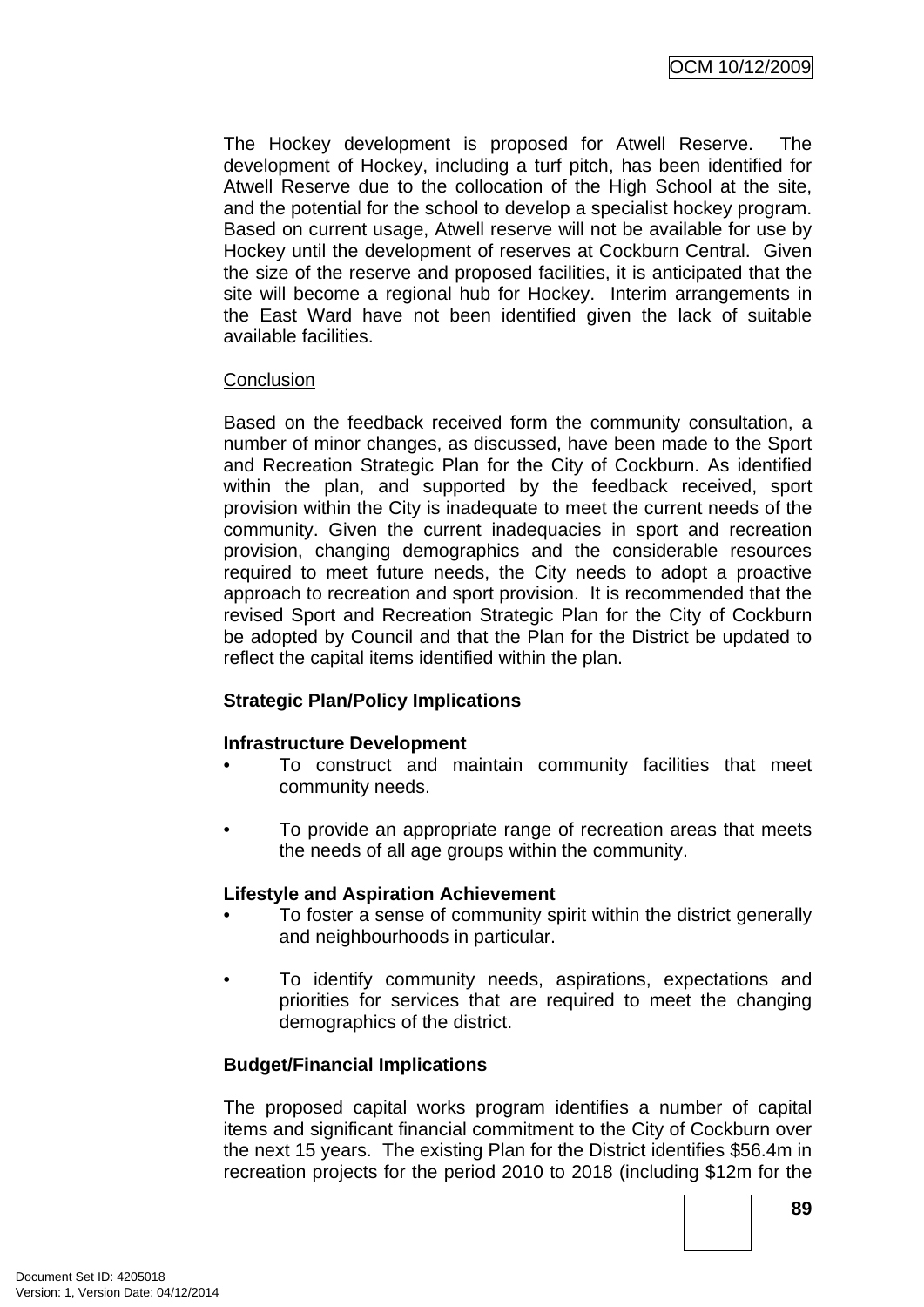golf course), whereas the new plan for the district has identified \$72.0m in recreation projects over the period 2010 to 2020. The increase includes an allocation of funds for refurbishment as well as \$12m for a golf course (of which \$6m will be spent in each of 2020 and 2021). Further funds totalling \$11.2m have been allocated for 2021 to 2023.

A cash flow of the works program has been included in the Plan. It is proposed that this is reviewed bi annually for inclusion in the Plan for the District.

#### **Legal Implications**

N/A

#### **Community Consultation**

Sport clubs throughout the City were surveyed in late 2008 and early 2009, with information derived from the survey included in the Sport and Recreation Strategic Plan.

The Plan was advertised for public comment with a notice in the Cockburn Community Gazette on October 20 2009 and via the City of Cockburn Website. Letters were sent to sporting clubs and meetings were held with a number of clubs directly affected by recommendations within the plan. The consultation period closed on Monday  $16<sup>th</sup>$ November 2009.

Additional community consultation with clubs, local residents and state sporting associations will be undertaken as part of the implementation of recommendations from the Plan.

#### **Attachment(s)**

- 1. Sport and Recreation Strategic Plan 2009 (Revised)
- 2. Schedule of Submissions Sport and Recreation Strategic Plan 2009
- 3. Record of Club / Association Meetings

#### **Advice to Proponent(s)/Submissioners**

The Proponent(s) and those who lodged a submission on the proposal have been advised that this matter is to be considered at the 10 December 2009 Council Meeting.

#### **Implications of Section 3.18(3) Local Government Act, 1995**

Local Government traditionally provides the majority of sporting/leisure facilities in the community on a subsidised basis to the public. Some additional facilities are provided by the private sector.

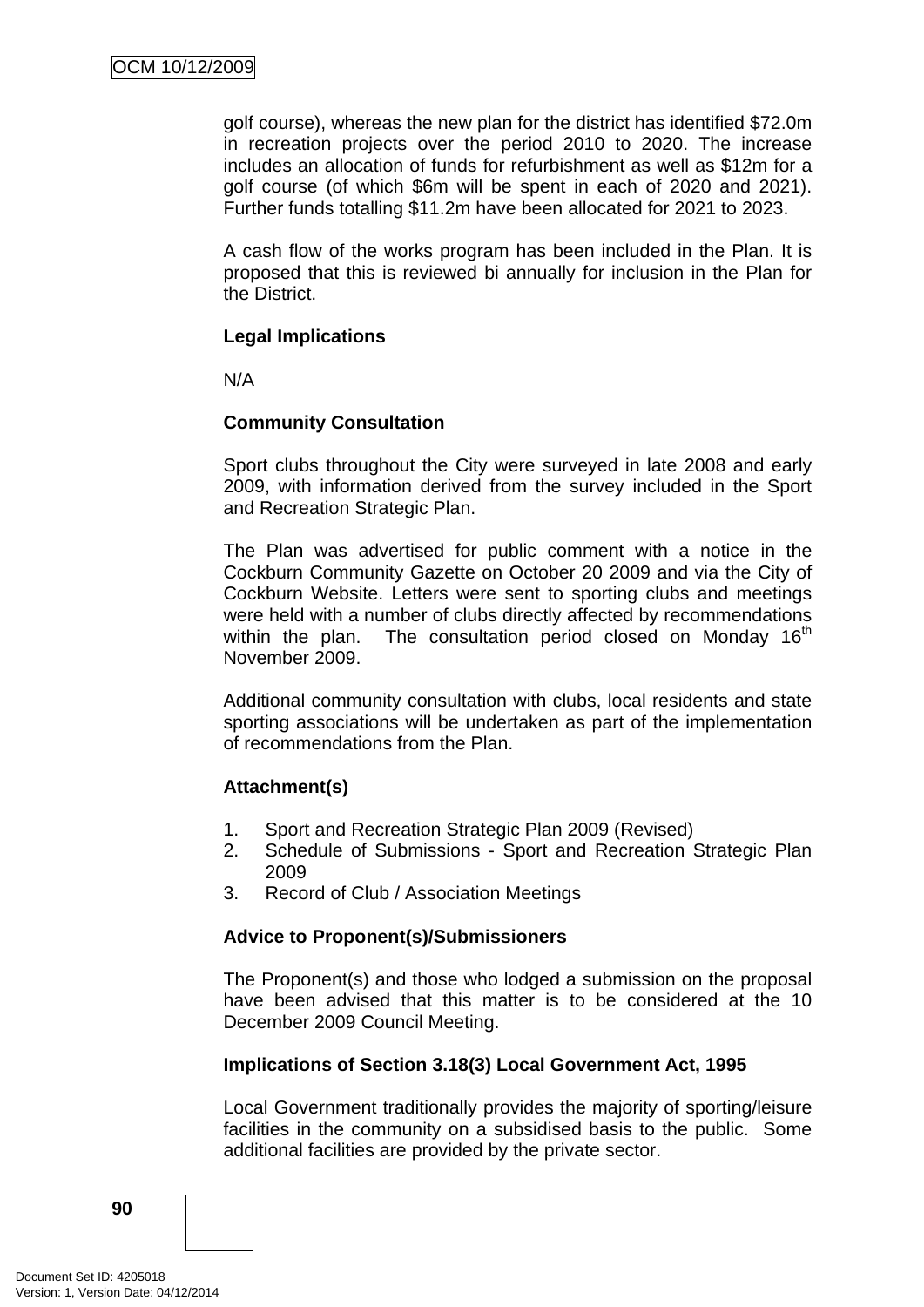The City of Cockburn has made a conscious decision to contribute to the ongoing cost of construction and maintenance of its sporting/leisure facilities and services.

## **18. EXECUTIVE DIVISION ISSUES**

Nil

## **19. MOTIONS OF WHICH PREVIOUS NOTICE HAS BEEN GIVEN**

#### **19.1 (MINUTE NO 4142) (OCM 10/12/2009) - NOTICE OF MOTION - CLR O'BRIEN - LOT 9500 MAYOR ROAD MUNSTER - DANGEROUS EXCAVATION (134491) (J RADAICH) (ATTACH)**

#### **RECOMMENDATION**

That Council notes the officer's comments and actions to date in relation to the matters associated with the excavation of soil on private property located at Lot 9500 Mayor Road Munster.

## **COUNCIL DECISION**

MOVED Clr R O'brien SECONDED Deputy Mayor K Allen that Council:

- (1) notes the officer's commencts and actions to date in relation to the matters associated with the excavation of soil on private property located at Lot 9500 Mayor Road, Munster;
- (2) write a letter to the owners to:
	- 1. stabilise excavation;
	- 2. rectify destabilisation; and
	- 3. rectify Mr Mastaglia's fence
- (3) require that matters mentioned in (2) above be completed by the end of January 2010.

#### **CARRIED 9/0**

#### **Reason for Decision**

It was the view of Council that it advises the owners of the issues in relation to the excavation and Mr Mastgalia's fence with rectification works to be completed by the end of January 2010.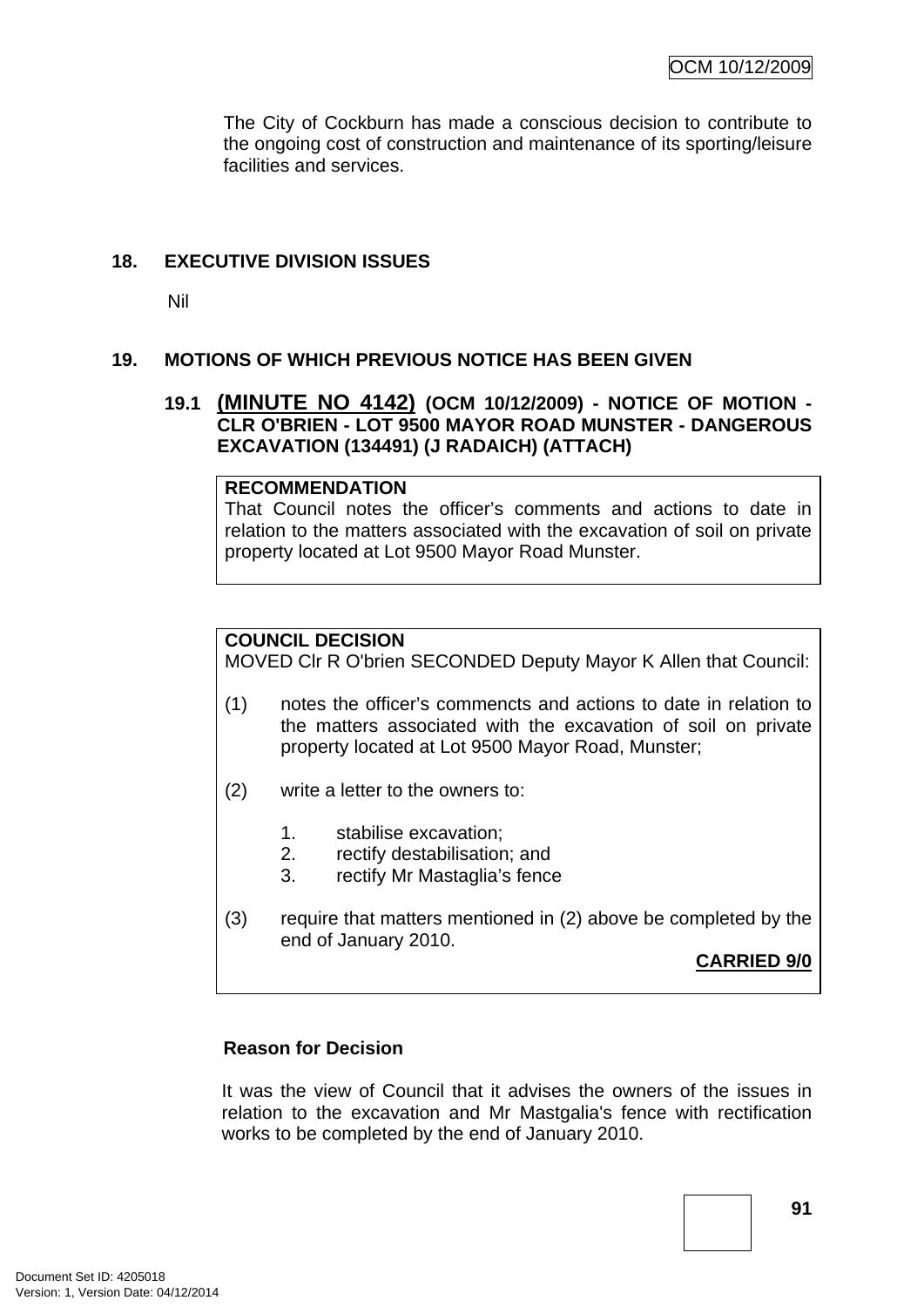# **Background**

Councillor O'Brien has provided notice of her intention to present the following motion at the Ordinary Meeting of Council on 10 December 2009:

*That Council take immediate action by covering two open wells and fill in the huge hole in the ground on the development site to the side and back of Lot 12 Mayor Road Munster.* 

Conditional planning and engineering approval has been given for the subdivisional development and civil road construction works of Lot 9500 Mayor Road Munster, which is located on the north side opposite the intersection with Fawcett Road.

Preliminary works have been undertaken by the property owners to remove contaminated soil from the site and stockpile sandfill, which resulted in an excavation and two uncovered wells being left. Subsequently, the project has been put on hold pending sale of the property.

#### **Submission**

N/A

## **Report**

Mr Daniel Mastaglia, a property owner adjacent to the development site, has been concerned over the past 12 months regarding the excavation, uncovered wells and stockpiles of sand fill on the site, and the potential hazards to the public, particularly children that wander onto the site.

The site has been visited numerous times by Council officers, and the complaints extensively addressed; however, as it is private property and any approved works had not commenced, there are no statutory avenues for the Council to require the property owner to remedy the potentially hazardous situation.

In reference to specific issues raised, the following comments have been the response:

1. Who is liable if any person or child is hurt through falling into the wells or large hole in the ground?

*The property owners are liable.* 

2. Were there development or building conditions put on the developer when Council gave approval for the Mayor Rd and Fawcett Rd subdivision and if so, were there any regarding the

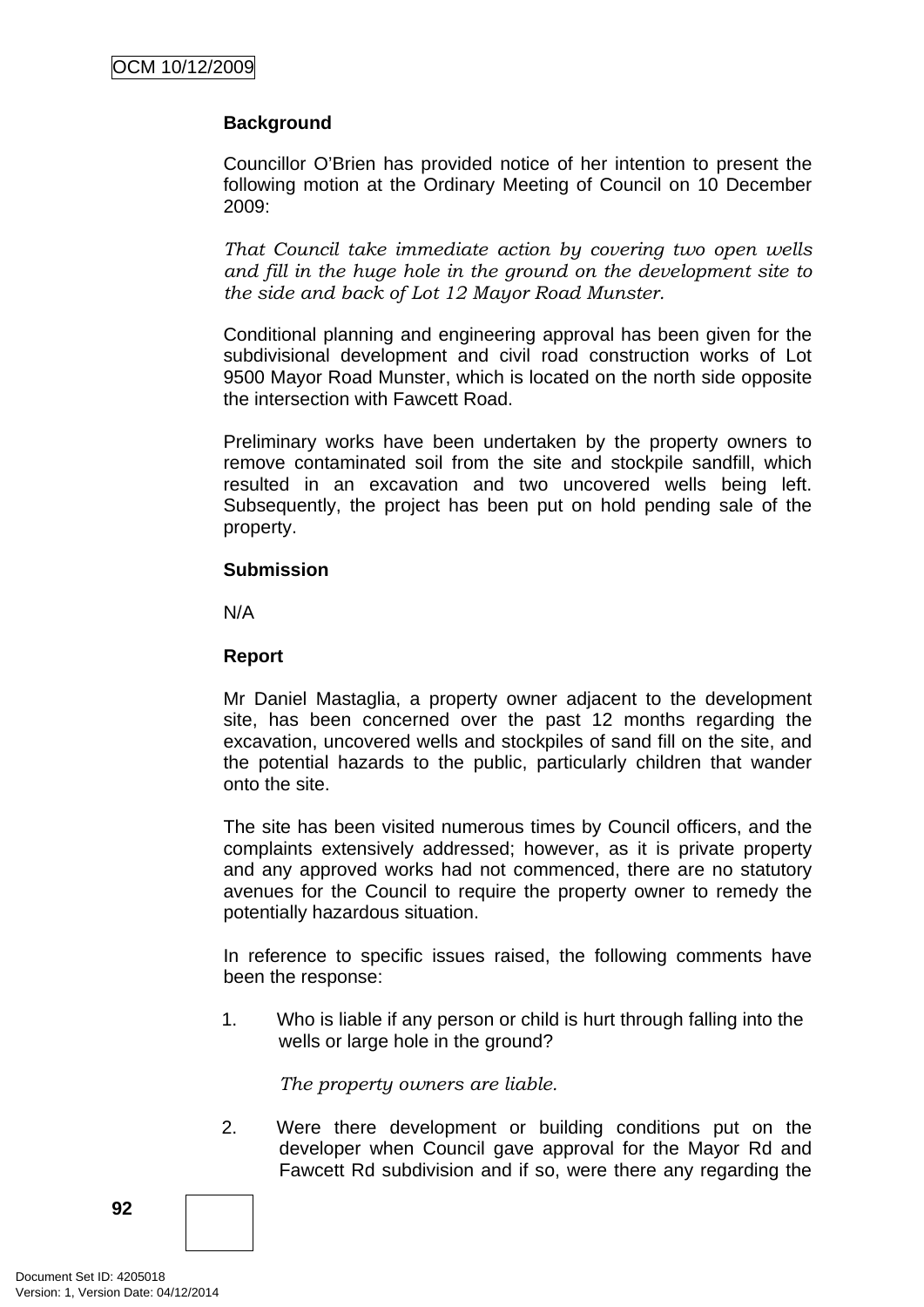filling of land above the level of the land, or leaving the land in a certain condition?

*It is the owner's responsibility to maintain the worksite during construction. Earthworks plans were submitted for information, but development works were never commenced. The excavation work undertaken was to remove contaminated soil.* 

3. In the opinion of Council officers, who is responsible for covering the wells, putting up warning signs, securely fencing the land from trespassers, and remediating the site to Council's satisfaction?

*The property owners are responsible, and Council officers will continue to follow this matter up with the developer.* 

4. What have the officers from Council who have attended the site in the last months done so far?

*This complaint was extensively addressed by the Health Dept and the Building Dept. The City's Development Engineer has also followed up the excavation issues with the developer at the request of Mr Mastaglia. All of the City's officers have responded to Mr Mastaglia directly on each occasion and he has been satisfied with the City's feedback (in that he understands that this is an issue for the owners of the land to address).* 

5. This has been an ongoing security issue with the potential for vandalism, theft and damage to adjacent property and the safety of children. Who is responsible for putting up a fence between the development land and Mr Mastaglia's parent's back yard?

*It is understood Mr Mastaglia had an agreement with the developer to erect the fence between his mother's house and the development. It is clearly a matter between the parties however legally it is covered under the Dividing Fences Act. It is assumed the damaged fence is the responsibility of the developer, and they have indicated that it will be repaired. In any case, it has been noted for inspection at the completion of the engineering subdivision works.* 

6. Mr Mastaglia has spoken with the developer, Phillip Grove of Citibond, who originally told him that they would fix the problems, but two weeks ago in another conversation he was told that nothing will now be done. DM Civil is doing the construction at Munster Phase Two, on West Churchill Ave and Coogee Rd. Can they be asked by Council to level the site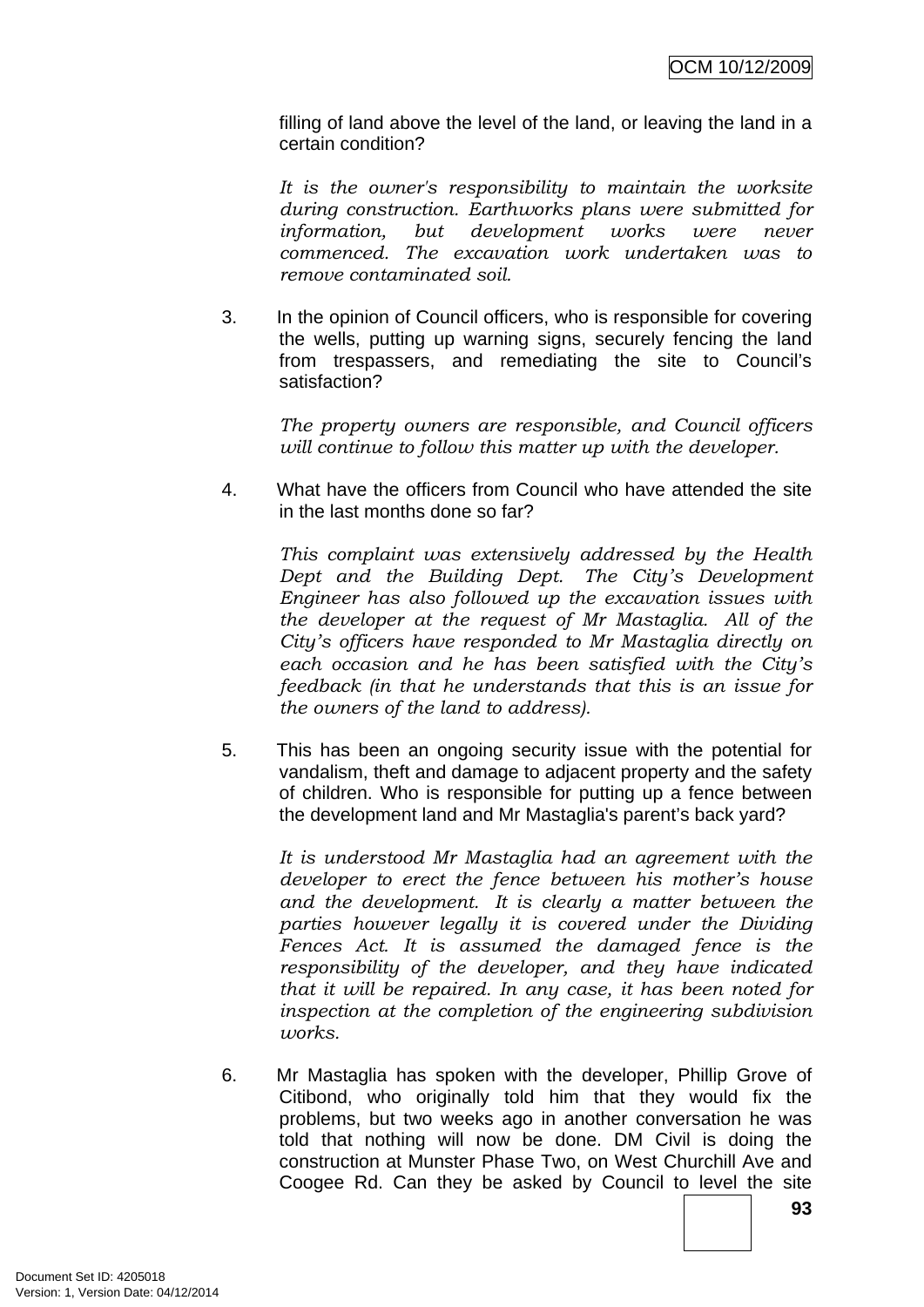behind Mayor Rd properties and cover and sign the wells and have any asbestos removed?

It is assumed that until the ownership and further *development of the land is resolved, very little works will proceed on the site. It is understood that the site will soon be presented for sale so the future development may be clearer at that time.* 

7. The piles of soil on the Mayor Rd land is very close and in some places over the pink tape on the surveyors pegs that looks like they are the line between the wetlands and swamp area and the boundary of the land. This looks like in some places the fill is in the wetland area or buffer to it that should not be touched. This may be an infringement of the Development Approval Plan?

*The City's Environmental Services Dept will check this out.* 

8. What action, if any, can Council take? Who is responsible for taking the action, or is it Council plus the developer, DM Civil or Citibond?

*The City has taken appropriate action, and officers will continue liaising with the developer. In the end it is the owner's responsibility.* 

Of the issues identified, the potential danger presented by the uncovered wells was considered to be the highest priority. Council officers have tried on several occasions to make contact with the Project Manager, Mr Philip Grove, from Citibond. It was our hope that the matters referred to could be resolved amicably and in a timely manner. An email seeking action to cover the wells sent on the 13th November 2009 has not been acknowledged and efforts to make direct contact with Mr Grove have failed. In a further inspection of the site on the 1st December 2009 it was confirmed that one of the wells remained uncovered. The City has since covered that well with a gattic lid from its stores to overcome any potential or perceived hazard.

The current stockpile of rubble and fill (refer to aerial photograph) does not appear to represent a significant dust nuisance as the pile appears to be well covered by natural grasses and vegetation. If it becomes a nuisance and our officers can substantiate that fact, the complaint would be dealt with in the normal manner by issuing a notice to the landowner. No notice has been issued at this point in time. Our officers will be available to attend the site to substantiate any concerns at the request of Mr Mastaglia. Of course if the land ownership is in question (and that fact has not been substantiated), our ability to follow up the notice with prosecution may be impacted and the City may need to take legal advice at that time.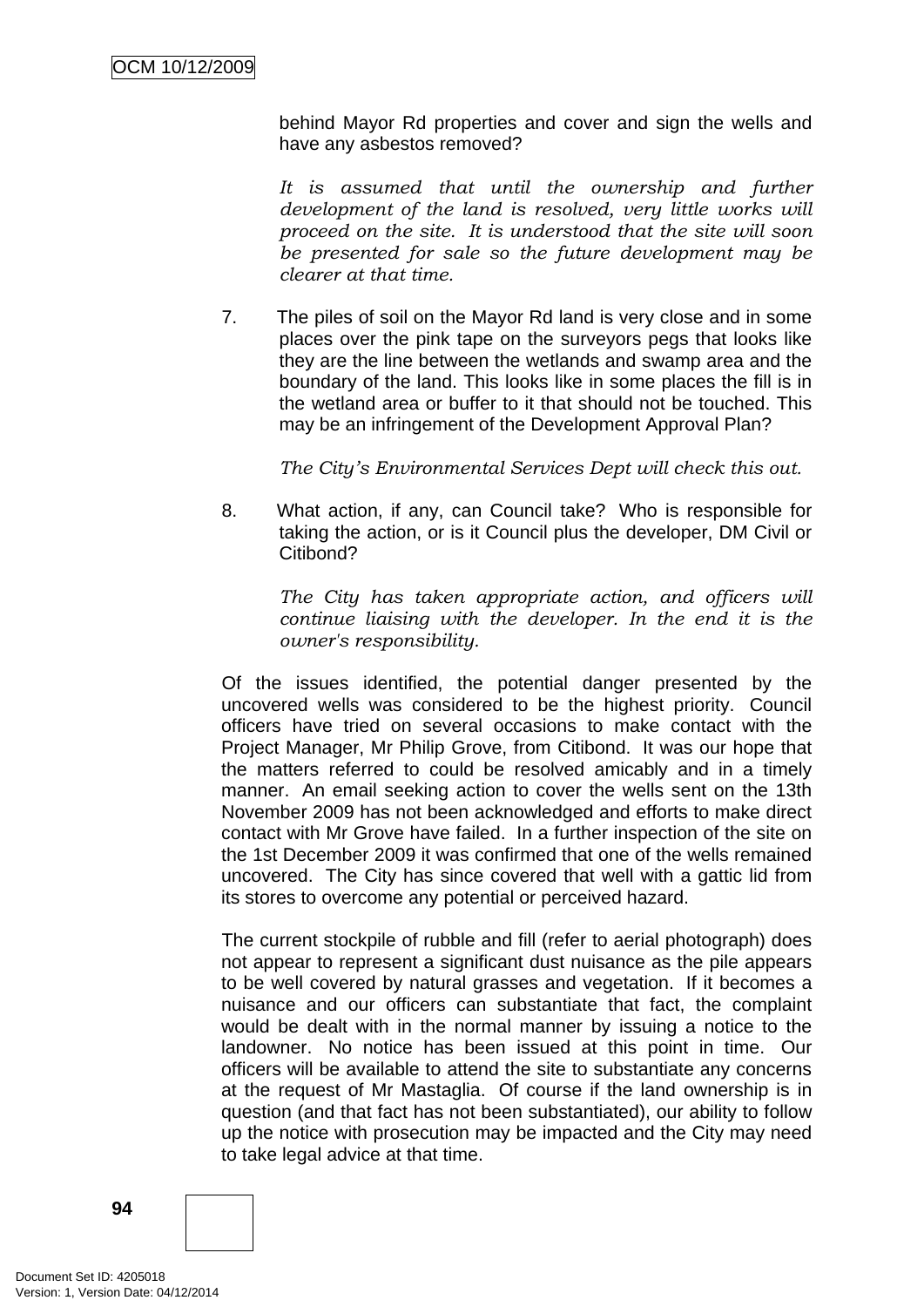The excavation adjacent to Mr Mastaglia's property commenced some time before January 2009 (date of the aerial photograph) and appears to be destabilising his rear fence. Mr Mastaglia had spoken directly to the owners representatives regarding this matter and been given assurances that the matter would be addressed. The land ownership issues have created some uncertainty for Mr Mastaglia as he now does not know if they will honour their commitment. Mr Mastaglia is also seeking to sell his property and believes that the subsidence is impacting the sale. To date and on behalf of Mr Mastaglia, the City's officers have been endeavouring to negotiate an outcome which would see the excavation addressed. Given the lack of response received by Mr Grove, the City's next course of action will be to issue a formal notice to the land owner to rectify the destabilisation. The first course of action therefore is to confirm the status of the land ownership and issue a formal notice. Kevin Sim has been instructed to undertake a title search and confirm the status of the land. Once the owners have been identified, the City will formally advise them to stabilise the excavation. Councils ability to litigate beyond the initial notice will be the subject of legal advice should it be necessary.

The fencing issues will be a matter for Mr Mastaglia to address with the owners of the land.

## **Strategic Plan/Policy Implications**

#### **Demographic Planning**

• To ensure development will enhance the levels of amenity currently enjoyed by the community.

#### **Lifestyle and Aspiration Achievement**

• To conserve the character and historic value of the human and built environment.

#### **Budget/Financial Implications**

N/A

#### **Legal Implications**

Sec.3.21 (1) (a) (iii) refers.

#### **Community Consultation**

Consultation was undertaken as detailed in the report above.

#### **Attachment(s)**

- 1. Aerial Photos
- 2. Planning approval for the subdivision development.
- 3. File note on officer's attendance to the complaints.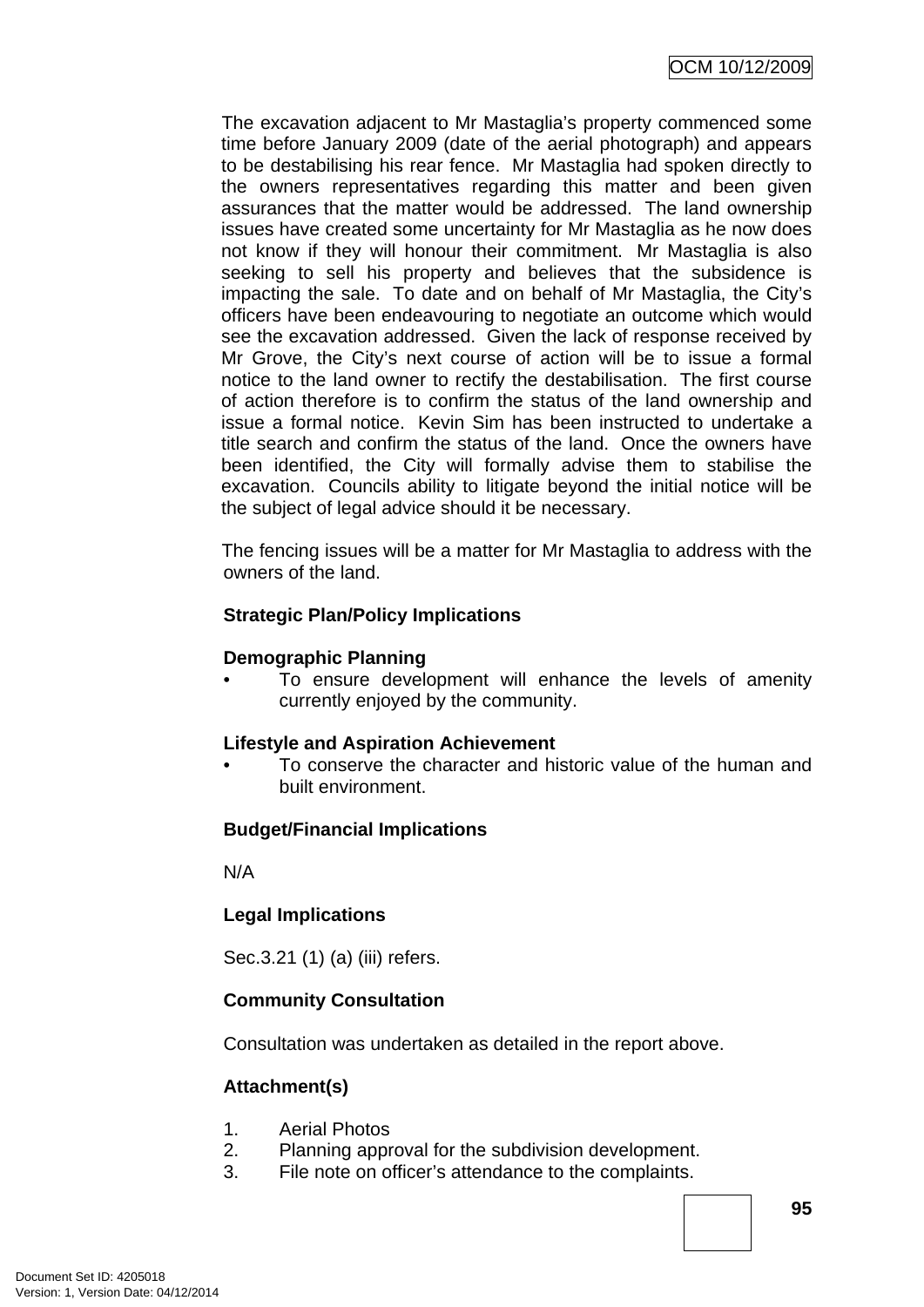# **Advice to Proponent(s)/Submissioners**

N/A

# **Implications of Section 3.18(3) Local Government Act, 1995**

Nil.

# **(MINUTE NO 4143) (OCM 10/12/2009) - EXTENSION OF TIME**

#### **COUNCIL DECISION**

MOVED Deputy Mayor K Allen SECONDED Clr I Whitfield that Council extend the duration of the meeting for a further 20 minutes the time being 9.33 pm, in accordance with Clause 14.4 of Council's Standing Orders Local Law.

**CARRIED 9/0**

### **20 (OCM 10/12/2009) - NOTICES OF MOTION GIVEN AT THE MEETING FOR CONSIDERATION AT NEXT MEETING**

Deputy Mayor Allen requested that Council revoke its previous decision taken at the Ordinary Council Meeting of 10 July 2008, as follows:

**MINUTE NO. 3766 (OCM 10/7/2008) – REMOVAL OF COUNCIL TREES ADJACENT TO PROPERTY – LOCATION: 47 GERALD STREET, SPEARWOOD – OWNER: GARY STACK (2206443; 450037)** 

#### **21. NEW BUSINESS OF AN URGENT NATURE INTRODUCED BY COUNCILLORS OR OFFICERS**

**21.1 (MINUTE NO 4144) (OCM 10/12/2009) - CONSIDERATION OF IDENTIFYING THE COCKBURN CENTRAL ACTIVITY CENTRE AS A TOURISM PRECINCT - OWNER: VARIOUS (9629) (A TROSIC) (ATTACH)** 

# **RECOMMENDATION**

That Council:

- (1) supports the Cockburn Central Activity Centre (as shown in the attachment to this report) for inclusion as a Tourism Precinct under the *Retail Trading Hours Act 1987*;
- (2) endorses this report as the basis for making submission to the Premier for the Tourism Precinct status;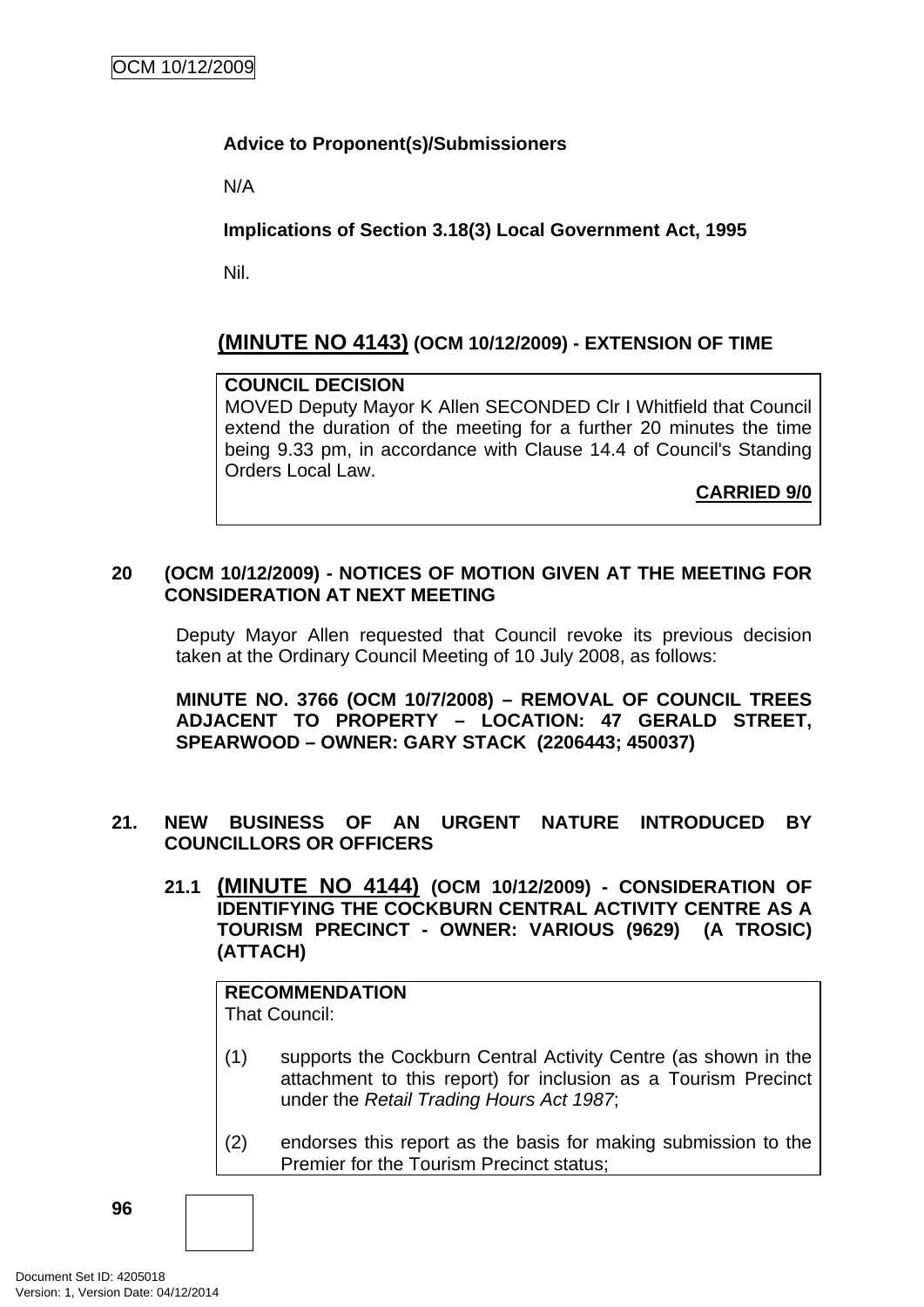- (3) requests the Member for Jandakot, Mr Joe Francis MLA, to assist the City of Cockburn's request for Cockburn Central Activity Centre to receive a Tourism Precinct status; and
- (4) foreshadows its intention with the Premier to include the Port Coogee and Cockburn Coast District Structure Plan areas within Tourism Precincts once these areas reach an appropriate status in terms of their critical population mass and retail/tourist use mix.

# **COUNCIL DECISION**

MOVED Mayor L Howlett SECONDED Clr S Limbert that the recommendation be adopted.

**MOTION LOST 2/7**

## **Background**

At the Ordinary Council Meeting held on 12 November 2009, Mayor Logan Howlett made the following request for investigation:

*22.2 MAYOR LOGAN HOWLETT has requested that Administration prepare a report on the establishment of Cockburn Central as a future tourism precinct, to be presented to the December 2009 Ordinary Meeting of Council.* 

This report has been prepared in response to the Mayor's request. In summary, it is recommended that Council supports Cockburn Central Activity Centre ("Cockburn Central") (as shown in the attachment to this report) becoming a Tourism Precinct under the *Retail Trading Hours Act 1987*. It is also recommended that this report form the basis of a formal request to the Premier, and that the Member for Jandakot (Mr Joe Francis MLA) be requested to help facilitate approval of this request with the Premier.

In taking this opportunity, it is also recommended that the City foreshadow an intention with the Premier to include the Port Coogee and Cockburn Coast District Structure Plan areas within Tourism Precincts, once these areas reach an appropriate status in terms of their critical population mass and retail/tourist use mix.

#### **Submission**

N/A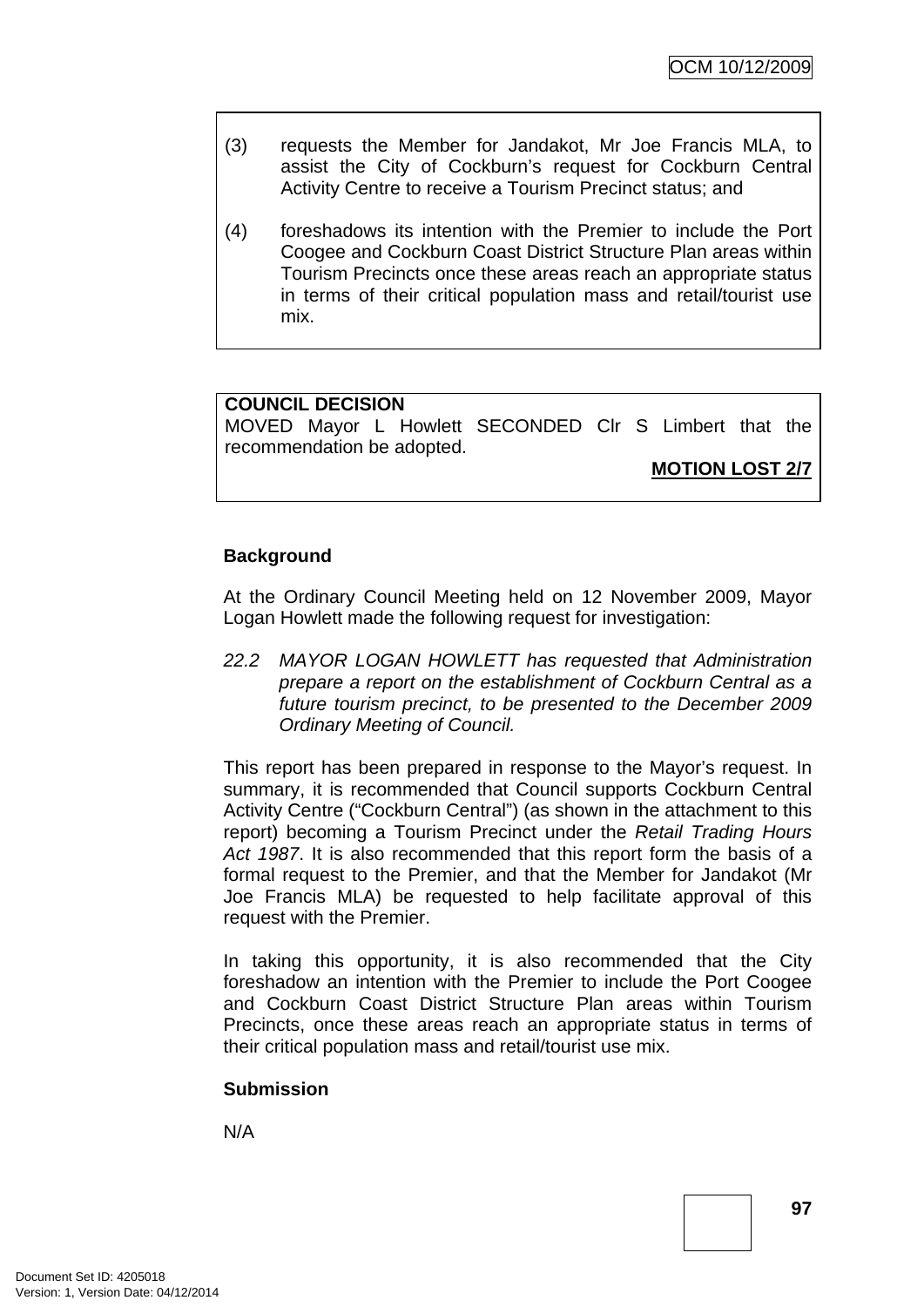## **Report**

Cockburn Central is fast becoming a key destination within the South West Corridor of the Perth Metropolitan Region. Focussed around the new Cockburn Station and Town Centre on the Perth to Mandurah railway, and including the regional shopping centre of Gateways, the area functions as a major drawcard for the South West Corridor. Recognising the amount of existing and planned development within the area, especially that of a strategic tourist nature, there is clear justification for designating Cockburn Central as a Tourism Precinct in order to benefit from extended retail trading hours and activity.

## The Retail Trading Hours Debate

There has been much debate about the retail trading hours issue within Western Australia ("WA") in recent times. This debate has now disintegrated into irreconcilable political differences, which is disappointing given the many benefits which Perth continues to miss out on as a community. These benefits have been widely reported in various media, and there is no intention to reiterate or explore these in this report. This report does however raise a number of town planning issues upfront, especially those which relate to creating more liveable suburban areas within Perth.

While now not supporting retail trading hours, the previous State Labour Government did show important leadership in the town planning arena through introducing a best practice urban design policy to control how new suburban development and redevelopment would take place within Perth. Titled 'Liveable Neighbourhoods', this had a stated aim to (inter alia):

*"Provide for an urban structure of walkable neighbourhoods clustering to form towns of compatible mixed uses in order to reduce car dependence for access to employment, retail and community facilities."* 

Supporting this primary aim were a number of design elements, associated objectives and requirements. These examined the different components needed to achieve an urban environment which was liveable, sustainable and prosperous for the residents and families within it. Design Element 7 specifically focussed on the planning and provision for activity centres and employment, identifying that:

*"The provision of well-distributed neighbourhood centres is vital to supporting local walking and cycling, public transport use and catalysing physical activity as a part of daily routine, vital for good health. These centres will also ensure that it is possible to provide people with the option to live in most new areas without the need for a car."* 

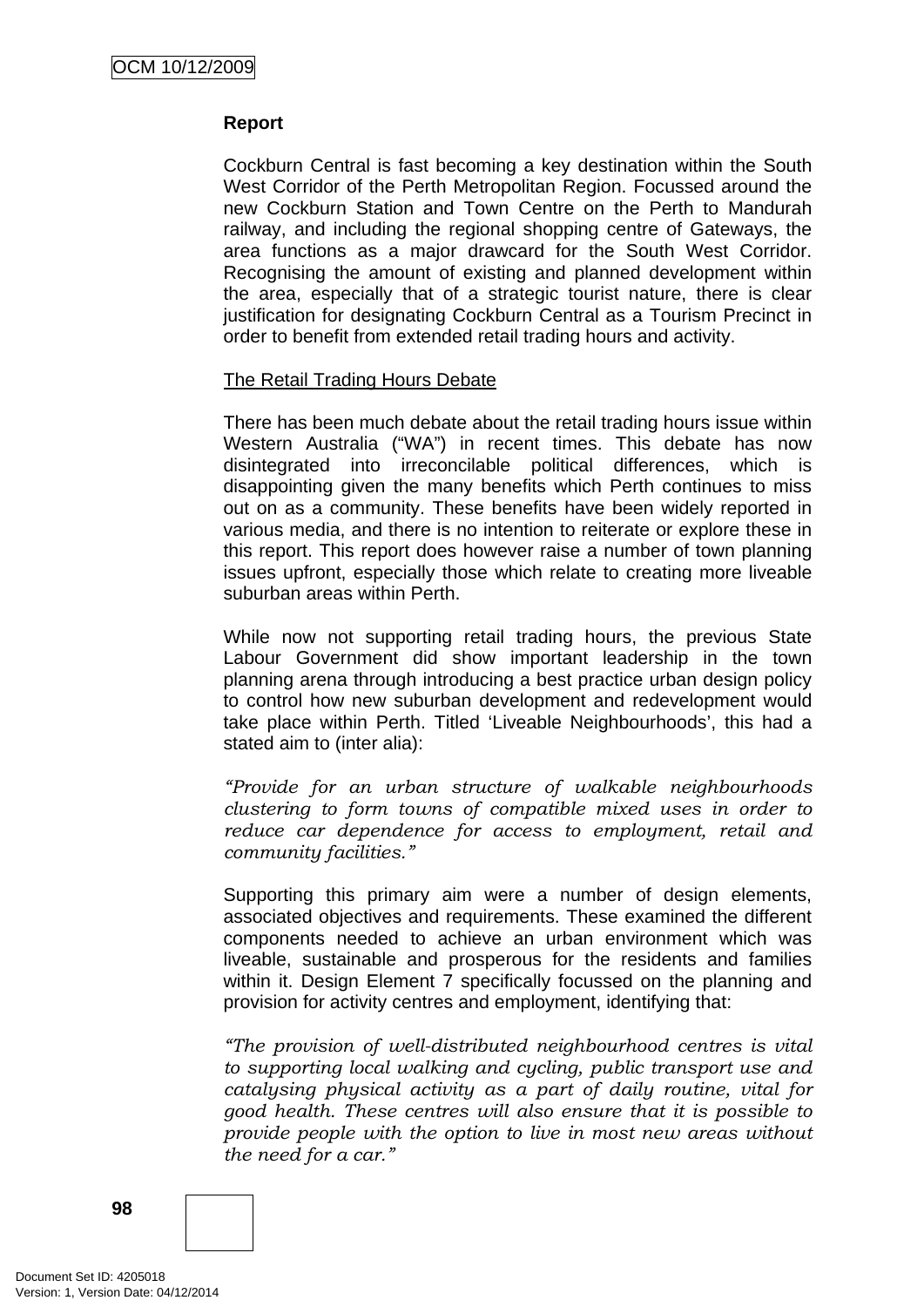While the document failed to directly mention the need for deregulating retail trading hours, it is clear that Liveable Neighbourhoods had a focus upon creating self sufficient and sustainable mixed use communities, where most living needs could be provided within walking distance of most residents. With a deliberate design approach taken, people would be encouraged to actively use local streets, walking to mixed use centres in order to access retail (and ideally local employment) needs.

What this didn't comprehend however was the significant change in suburban lifestyles which was also taking place. Factors such as both parents working fulltime, the advent of more flexible working hours, technological advances, virtual workplaces etc are just some of the issues which have seen the relative demise of our once reasonably structured lifestyle.

It is these factors which drive the argument behind deregulation of retail trading hours, being to match our largely deregulated lifestyles. This supports the principle aim behind Liveable Neighbourhoods, in creating the ability for people to fulfil their needs more easily from within their local suburban environment. This is very pertinent to the City, in the deliberate nature by which Liveable Neighbourhoods is being applied through structure planning and subdivision. The obvious mismatch occurs in the scenario whereby despite facilitating an urban structure which promotes walkability of local centres, should such centres be unable to open at the times which suit most people, then the objective for liveability is being lost.

This is the case of the current law, which limits retail trading hours. The purpose of this report is to therefore attempt to achieve deregulated retail trading hours for Cockburn Central in a manner which is permitted under the prevailing legislation.

#### Achieving Deregulated Retail Trading Hours

The *Retail Trading Hours Act 1987* provides for the relevant Minister to declare tourism precincts and holiday resorts with different retail closing hours to other areas. At present Perth and Fremantle are designated Tourism Precincts, with Armadale, Joondalup, Swan and the inner ring of suburbs around the Perth Central Area either approved or currently seeking this status. Rockingham, Rottnest and Wanneroo holiday resorts also have the opportunity to choose to open longer.

It is therefore on this basis that Cockburn Central needs to be declared as a Tourism Precinct in order to achieve deregulated retail trading hours. The following justification is provided in support of this:

Cockburn Central is already a highly regarded regional centre, drawing patronage from around the Perth Metropolitan Region and visitors to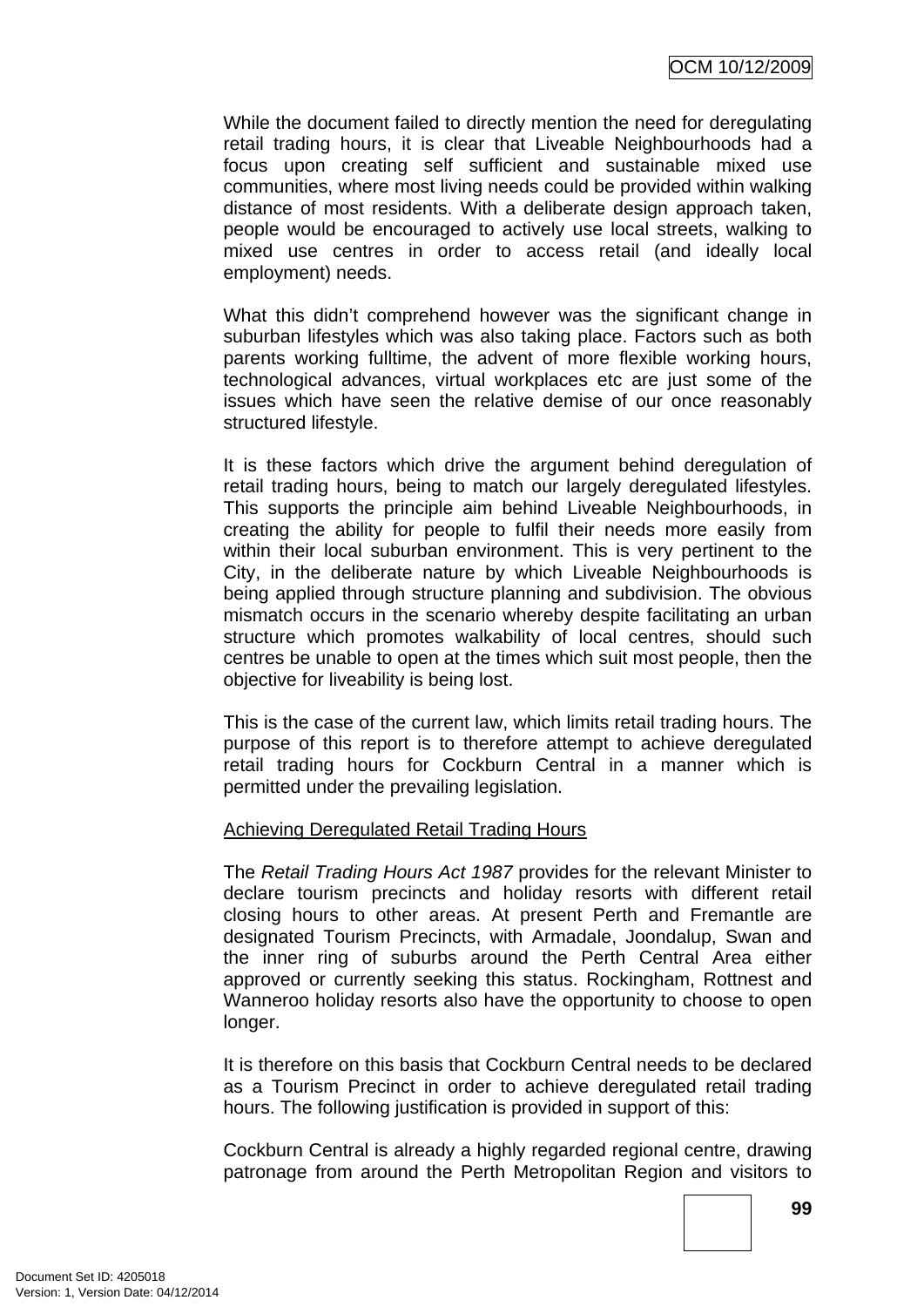Perth also. Being on the new Perth to Mandurah railway and one of the few stations with excellent potential for integration with a successful large format shopping centre/town centre, Cockburn Central has the ability to intercept some of the 45,000 plus patrons using the railway each day. With the strong mix of both existing and planned development, Cockburn Central is considered to comprise the key mix of land uses and activities to qualify and benefit from as a Tourism Precinct within the Perth Metropolitan Area.

Becoming a designated Tourism Precinct will facilitate greater visitation to Cockburn Central, and drive further economic development and employment. The area comprises a rich mix of existing and planned land uses which cater for such visitation, especially outside the traditional retail trading hours of Perth. These include:

Gateways Shopping Centre - Following a major redevelopment, the new Cockburn Gateways Shopping City is fulfilling its status as one of Perth's premier shopping centres with an outstanding mix of local and national retailers. Further expansion is being planned, with this to include a new cinema complex and entertainment venue which will further support a night time economy taking place in the area;

Cockburn Youth Centre - Cockburn Youth Services operates from the new award winning [Cockburn Youth Centre](http://www.cockburn.wa.gov.au/Community_Services/Youth_Services/Youth_Centre/default.asp) in Success. The Centre is the hub for all youth service related activity and collocates a number of other services, including Youth Reach South which is a Health Department of WA service providing specialist mental health services to young people;

South Central Business Park - This new business park is ideally located within walking distance of the new Cockburn Station. It comprises a host of high profile national tenants including Bunnings (biggest store in WA), the Good Guys, Super Amart, Officeworks, Oz Design, Forty Winks and a range of other retailers catering for all lifestyle shopping needs including, furniture, electrical, hardware, leisure, floor coverings, homewares and lifestyle products;

Cockburn Town Centre - Currently underway, and when complete the will serve a surrounding population of more than 190,000 people. What makes this town centre inviting will be the mix of residential, retail, business and leisure options to attract people of all ages.

Planned development within Cockburn Central also supports its designation as an all hours economic destination. Such developments include:

GP Super Clinic - The Federal Government recently announced \$6.65 million in funding to deliver a new GP Super Clinic within Cockburn Central (corner Beeliar Drive and Wentworth Parade). The clinic will offer extended hours of service, a pharmacy and integrated chronic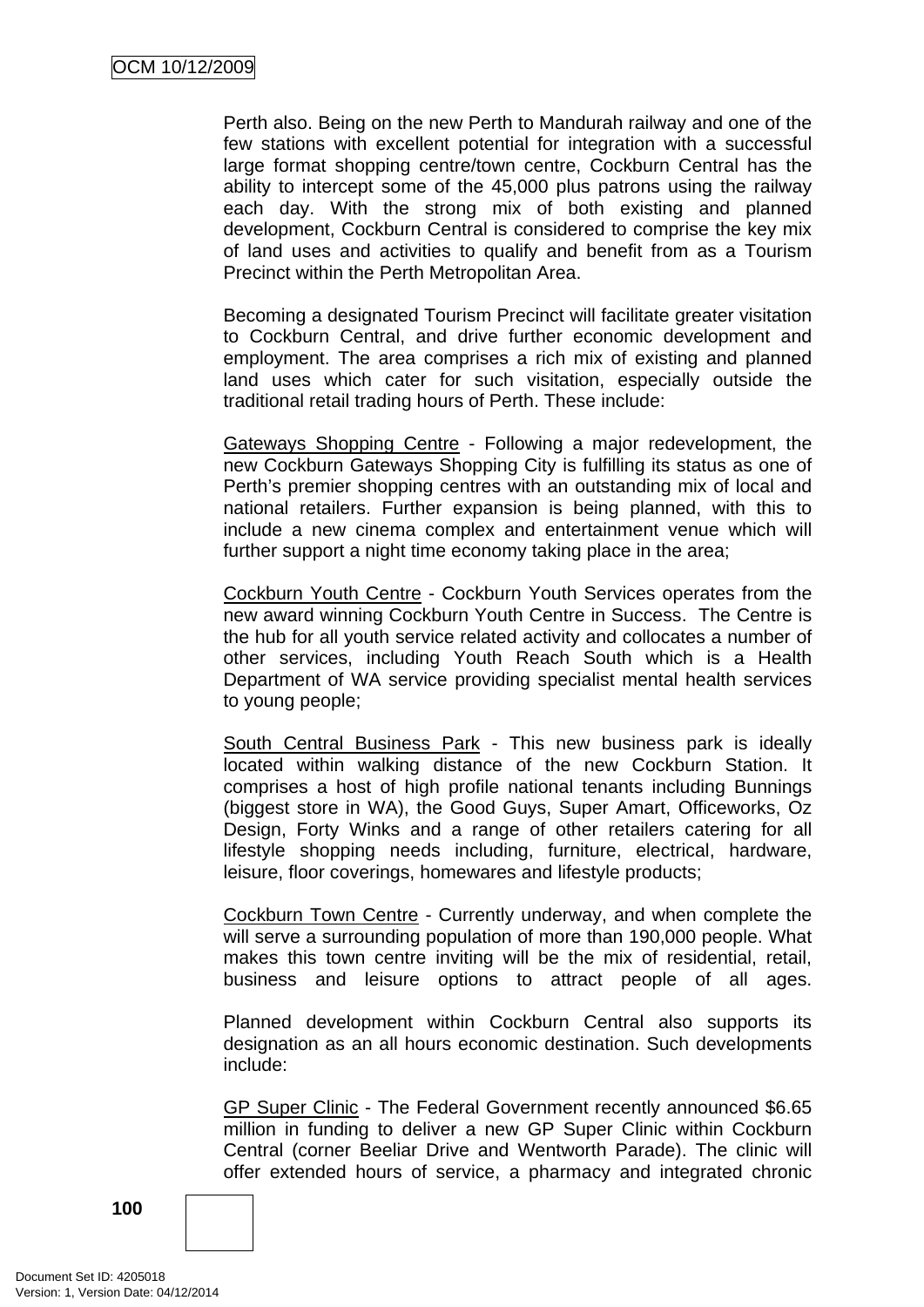disease management. The clinic will simultaneously provide training and education for medical, nursing and allied health students, and serve as a connection to universities for primary care research;

Integrated Community Facility Complex - In conjunction with the GP Super Clinic, a new integrated community facility is to be developed on the same location. This is to comprise a new life learning centre including a state of the art library and government style office accommodation. Expected visitation to these combined facilities is expected in the vicinity of 300,000 to 340,000 people per annum;

Major Sporting Precinct and Sports Stadium - Possibly the most significant component to Cockburn Central is the planned major sporting precinct and sports stadium. Three years ago the City made a bold bid to have a site within Cockburn Central considered as the home for a new multi purpose stadium. At that time the City presented a visionary concept for a new stadium on a greenfields site, supported by excellent public and private transport accessibility. With this strategic land parcel being owned by the State Government, the City is still committed towards this bold bid, which would be supported extensively through a Tourism Precinct status for the area also. The City has also identified a location within the land parcel for its new \$30 million recreation centre.

It is with the above justification provided that Cockburn Central represents a prime candidate for a Tourism Precinct status under the *Retail Trading Hours Act 1987*. The City strongly believes that Perth is ready to become a global city, and sees its bid for Cockburn Central as a Tourism Precinct as supportive of this strategic objective. It is envisaged that broad support exists for this status, and that as a leading local government the City is ready to embrace what many others communities already enjoyed throughout east coast Australian cities.

It is therefore requested that Council support the Cockburn Central Activity Centre becoming a Tourism Precinct under the *Retail Trading Hours Act 1987*. It is recommended that this report form the basis of a formal request to the Premier, and that the Member for Jandakot (Mr Joe Francis MLA) be requested to help facilitate approval of this request with the Premier. In taking this opportunity, it is also recommended that the City foreshadow an intention with the Premier to include the Port Coogee and Cockburn Coast District Structure Plan areas within Tourism Precincts, once these areas reach an appropriate status in terms of their critical population mass and retail/tourist use mix.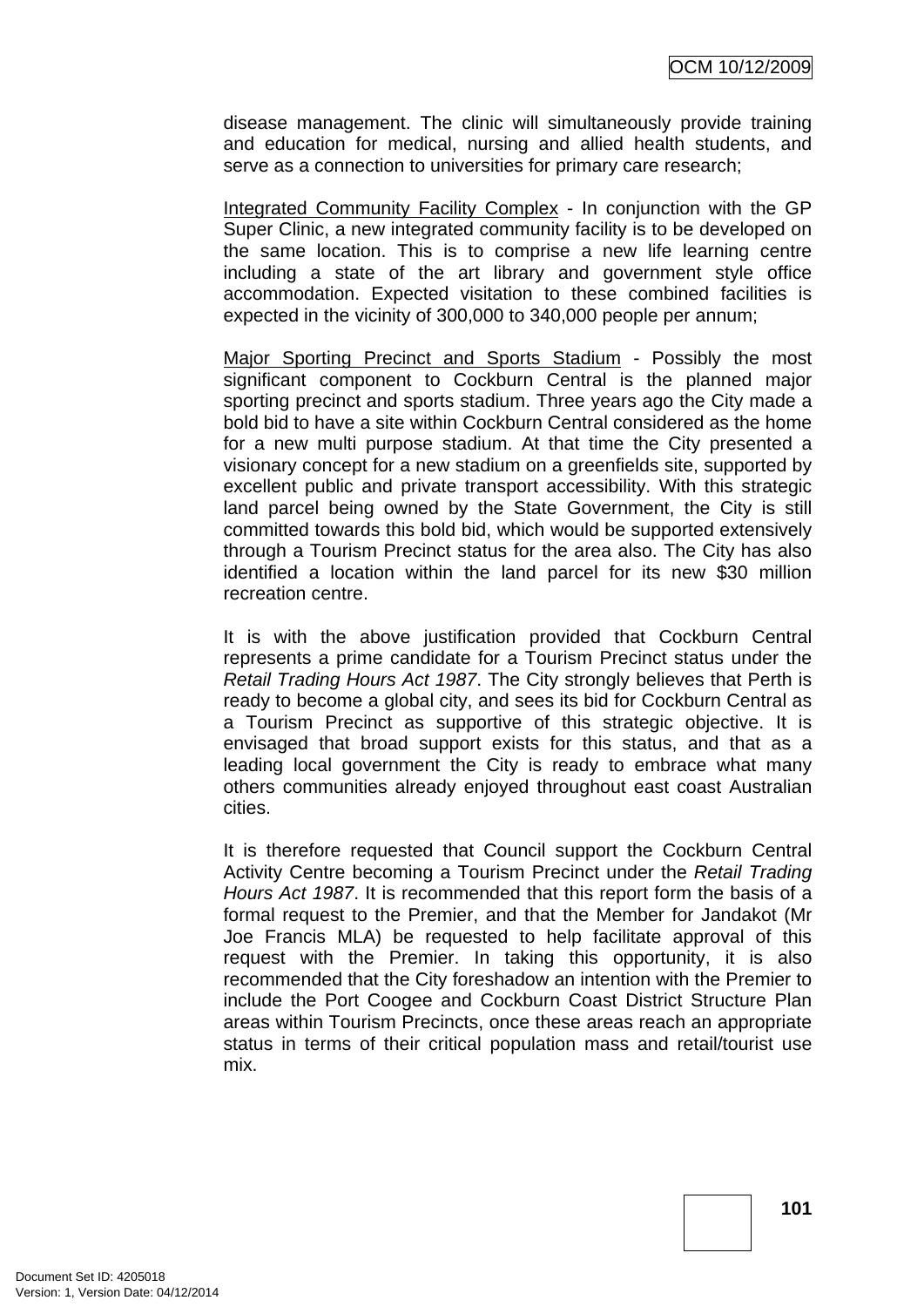# **Strategic Plan/Policy Implications**

### **Demographic Planning**

• To ensure the planning of the City is based on an approach that has the potential to achieve high levels of convenience and prosperity for its citizens.

### **Lifestyle and Aspiration Achievement**

• To identify community needs, aspirations, expectations and priorities for services that are required to meet the changing demographics of the district.

## **Employment and Economic Development**

• To plan and promote economic development that encourages business opportunities within the City.

## **Budget/Financial Implications**

Nil to the City, however enhanced opportunities for private sector investment and retail trade growth.

## **Legal Implications**

The City's submission to the Premier proposes that the *Retail Trading Hours Act 1987* be amended to include Cockburn Central as a Tourism Precinct, consistent with the attachment to this report. It is understood that the State Government proposes to introduce an amendment Bill to Parliament in the near future.

# **Community Consultation**

Various informal consultations have been occurring for some time on this matter.

# **Attachment(s)**

Map showing extent of Cockburn Central Activity Centre.

# **Advice to Proponent(s)/Submissioners**

N/A

# **Implications of Section 3.18(3) Local Government Act, 1995**

Nil.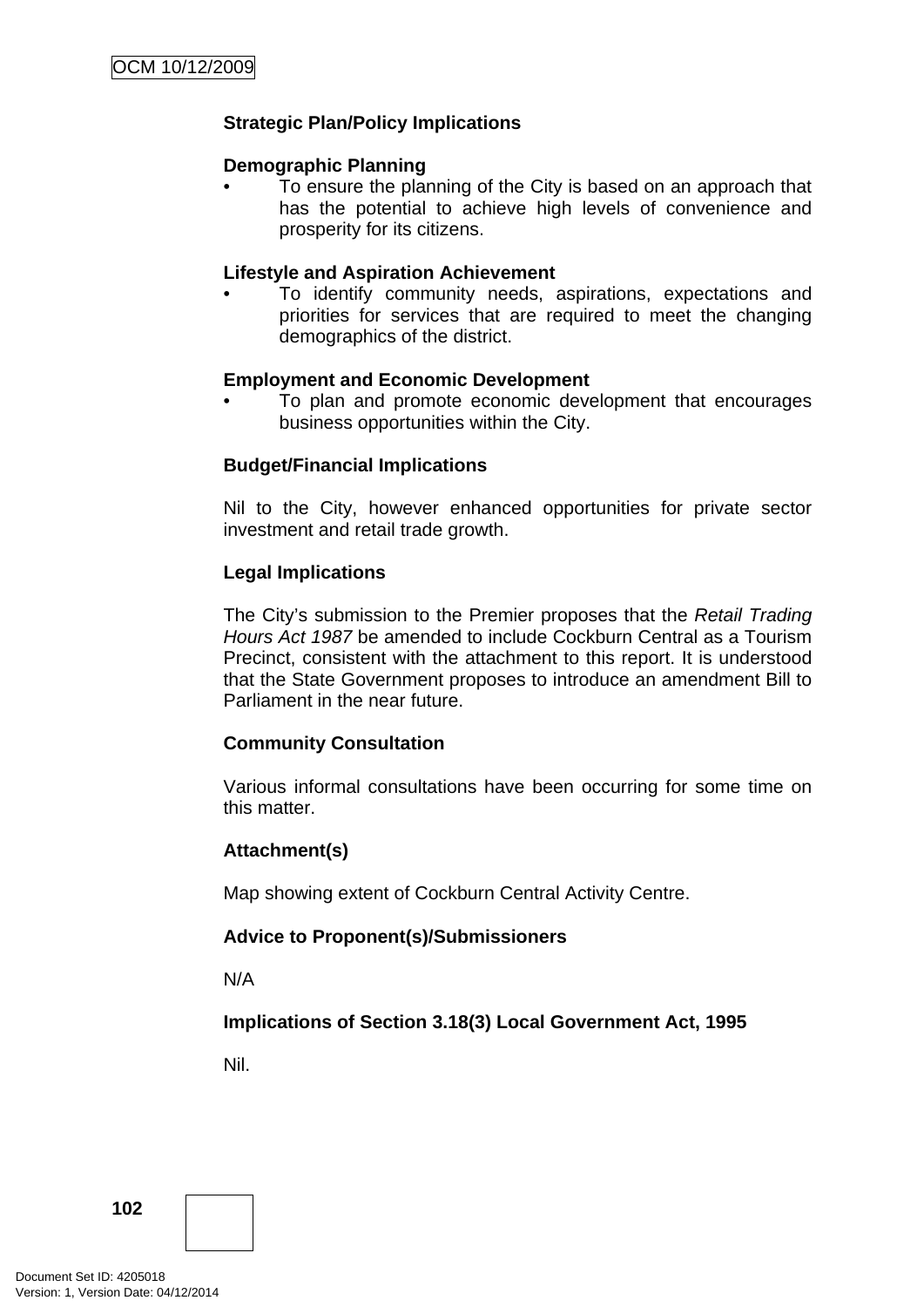# **21.2 (MINUTE NO 4145) (OCM 10/12/2009) - DEVELOPMENT APPLICATION FOR LIQUOR LICENCE - LOT 202 BEELIAR DRIVE, SUCCESS (5518348) (D ARNDT) (ATTACH)**

### **COUNCIL DECISION**

MOVED Clr I Whitfield SECONDED Clr C Reeve-Fowkes that prepare and lodge a submission objecting to the issuing of a liquor licence for the proposed liquor store on Lot 202 Beeliar Drive, Success, generally in accordance with those reasons stated in the alternative recommendation tabled at tonight's meeting for Item 14.6.

**CARRIED 9/0**

#### **Reason for Decision**

Concerns were earlier raised in relation to the matter during discussion of a development application for a liquor store at Lot 202 Beeliar Drive, **Success** 

### **22 (OCM 10/12/2009) - MATTERS TO BE NOTED FOR INVESTIGATION, WITHOUT DEBATE**

**Clr Reeve-Fowkes** requested that a full investigation be undertaken to ascertain the failure of floodlighting at Beeliar Reserve for the Community Christmas Concerts arranged by the Beeliar Residents' Advancement Group (BRAG) in 2009 and 2008 and a report be presented to the next Ordinary Council Meeting.

**Clr Smith** requested for a report to be presented to a future Council meeting, as to whether the community would support the flying of an Aboriginal flag on a permanent basis on Council building.

#### **23. CONFIDENTIAL BUSINESS**

Nil

# **24 (MINUTE NO 4146) (OCM 10/12/2009) - RESOLUTION OF COMPLIANCE (SECTION 3.18(3), LOCAL GOVERNMENT ACT 1995)**

# **RECOMMENDATION**

That Council is satisfied that resolutions carried at this Meeting and applicable to items concerning Council provided services and facilities, are:-

- (1) integrated and co-ordinated, so far as practicable, with any provided by the Commonwealth, the State or any public body;
- (2) not duplicated, to an extent Council considers inappropriate, services